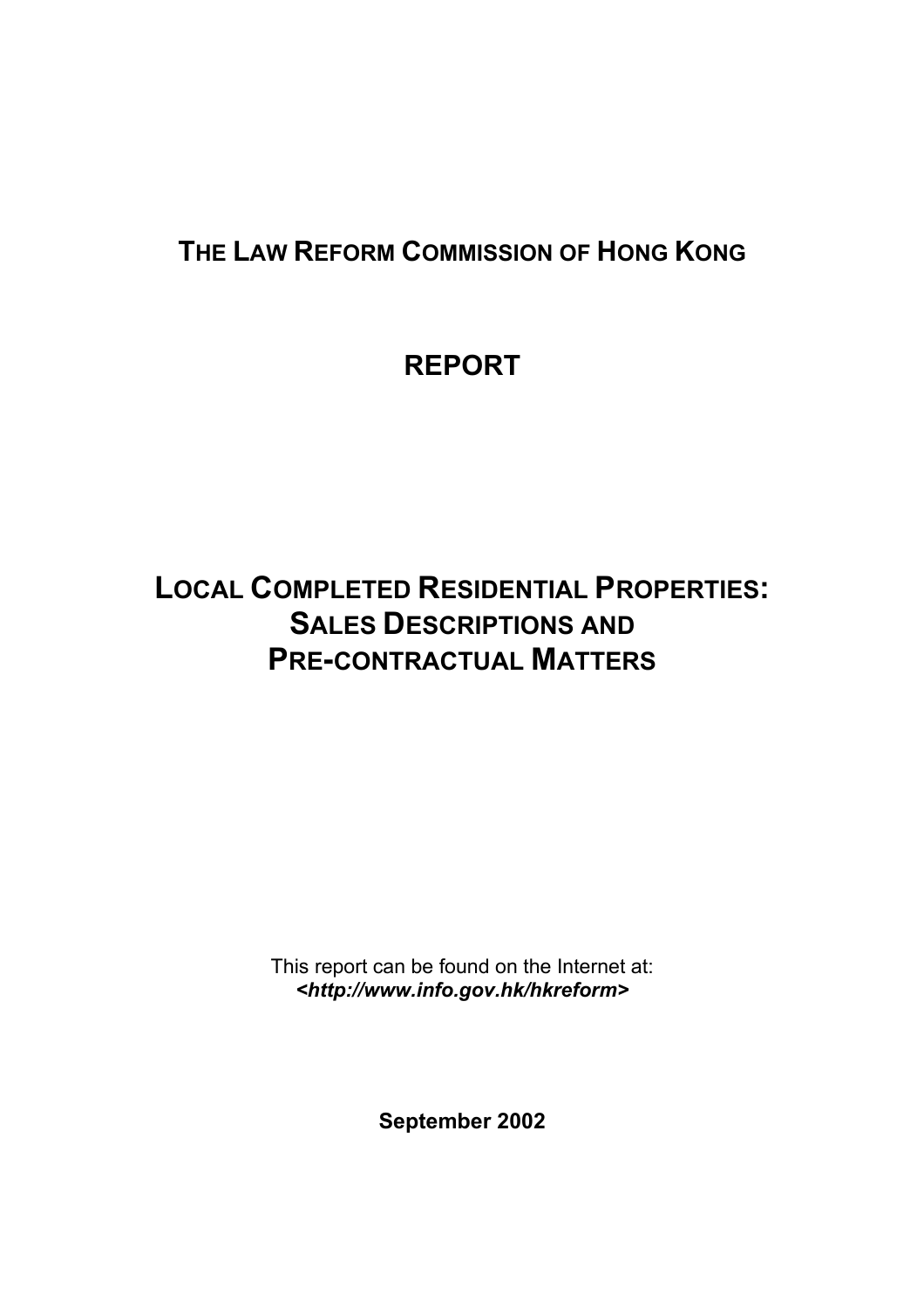The Law Reform Commission was established by the Executive Council in January 1980. The Commission considers such reforms of the laws of Hong Kong as may be referred to it by the Secretary for Justice or the Chief Justice.

The members of the Commission at present are:

*The Hon Ms Elsie Leung Oi-sie, GBM, JP, Secretary for Justice (Chairman) The Hon Mr Justice Andrew Li, Chief Justice Mr Tony Yen, SBS, JP, Law Draftsman Dr John Bacon-Shone Hon Mr Justice Bokhary, PJ Mr Anthony Chow Mr Victor Chu Lap-lik Professor Y K Fan, JP Mr Alan Hoo, SC Mr Kwong Chi Kin Dr Lawrence Lai, JP Hon Mrs Sophie Leung, SBS, JP Mr David Smith*

The Secretary of the Commission is **Mr Stuart M I Stoker** and its offices are at:

> *20/F Harcourt House 39 Gloucester Road Wanchai Hong Kong Telephone: 2528 0472 Fax: 2865 2902 E-mail: hklrc@hkreform.gcn.gov.hk Website: http://www.info.gov.hk/hkreform*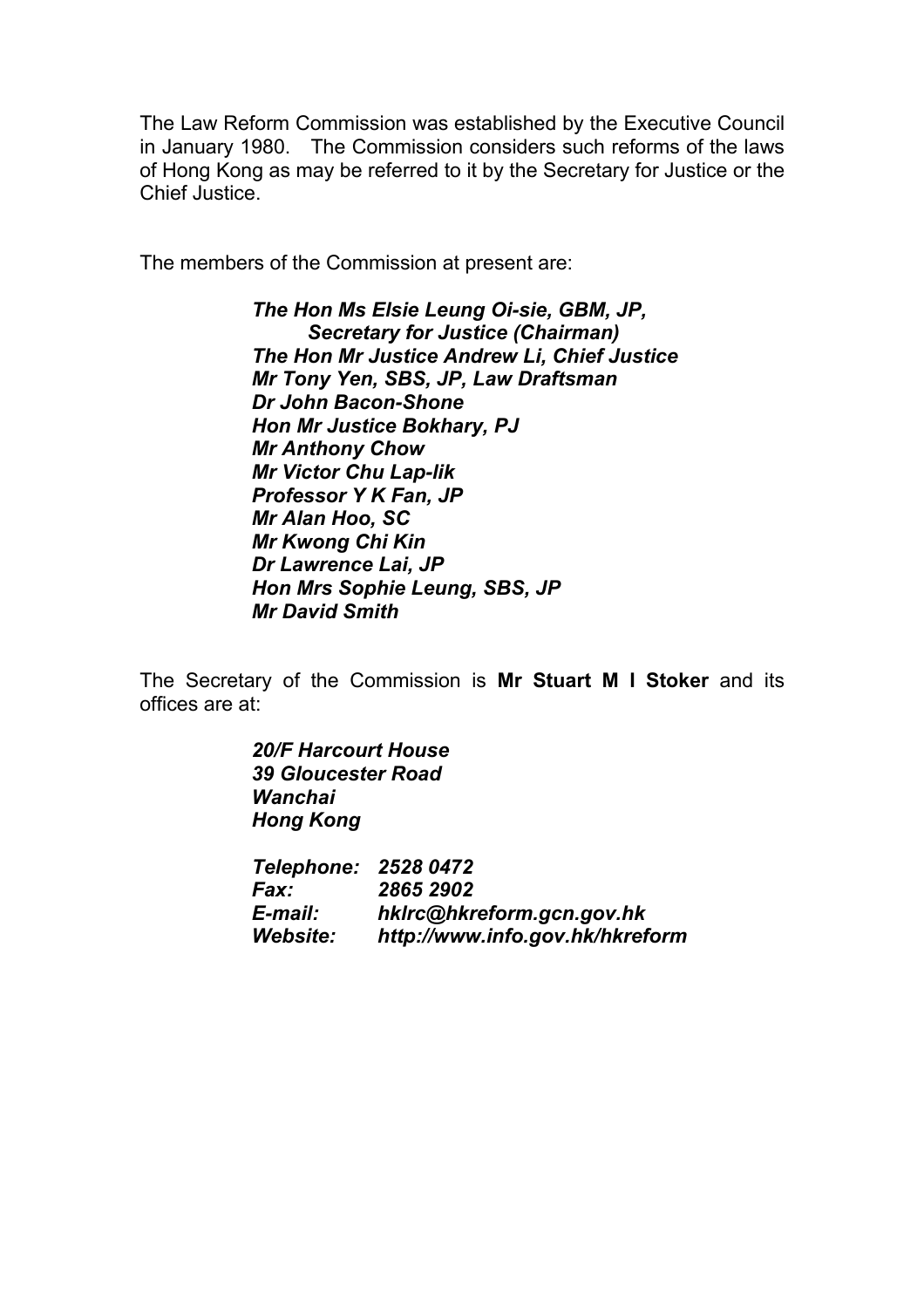# **THE LAW REFORM COMMISSION OF HONG KONG**

# **Report**

# **Local completed residential properties: sales descriptions and pre-contractual matters**

**\_\_\_\_\_\_\_\_\_\_\_\_\_\_\_\_\_\_\_\_\_\_\_\_\_\_\_\_\_\_\_\_\_\_\_\_\_\_\_\_\_\_\_\_\_\_\_\_\_\_\_\_\_\_\_\_\_\_\_\_**

Page

### **CONTENTS**

| <b>Preface</b> |                                                                                                                                                                                                                                                                            | 1                                                                          |
|----------------|----------------------------------------------------------------------------------------------------------------------------------------------------------------------------------------------------------------------------------------------------------------------------|----------------------------------------------------------------------------|
|                | Background and terms of reference<br>Scope of deliberations<br>Views against regulating the second-hand market<br>Views in favour of regulating the second-hand market<br>Sub-committee membership and method of working<br>Definition of "completed residential property" | 1<br>$\overline{c}$<br>$\mathfrak{S}$<br>3<br>$\overline{\mathbf{4}}$<br>6 |
|                | <b>Part I-Second-hand Market</b>                                                                                                                                                                                                                                           |                                                                            |
| 1.             | The general approach to the second-hand market<br>and existing legal protection for purchasers of<br>completed units in the second-hand market                                                                                                                             | 8                                                                          |
|                | The general approach to the second-hand market<br>A brief review of the existing law governing the protection of<br>Purchasers in the second-hand market                                                                                                                   | 8<br>8                                                                     |
| 2.             | Disclosure of information by vendors                                                                                                                                                                                                                                       | 15                                                                         |
|                | Existing law provides insufficient protection for purchasers of<br>second-hand units                                                                                                                                                                                       | 15                                                                         |
|                | The Vendor's Information Form<br>Public views on the introduction of a VIF<br>The advantages of a VIF<br>The disadvantages of a VIF<br><b>Contents of VIF</b><br>Should the VIF be voluntary or compulsory?<br>Centralised property information system                     | 15<br>18<br>19<br>20<br>21<br>26<br>30                                     |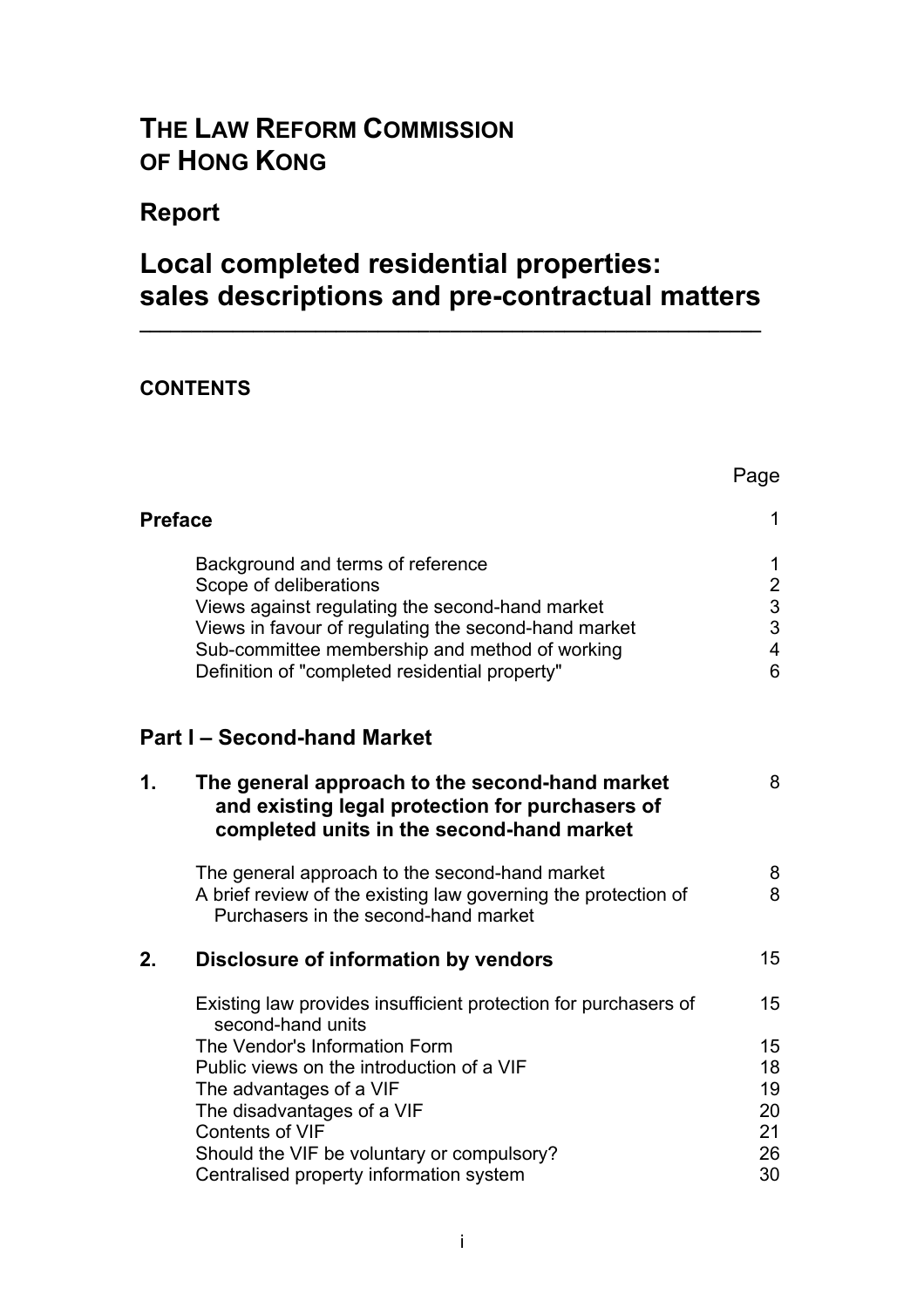|--|

| 3. | <b>Standard clauses in preliminary agreements</b>                           | 32 |
|----|-----------------------------------------------------------------------------|----|
|    | Introduction                                                                | 32 |
|    | Standard clauses for protection of homebuyers                               | 32 |
|    | Cooling-off period                                                          | 33 |
|    | Contract subject to finance                                                 | 36 |
|    | Survey report                                                               | 38 |
|    | Right of inspection                                                         | 39 |
|    | How should a standard clause be inserted into the<br>preliminary agreement? | 40 |

# **Part II – First-hand Market**

| 4. | The general approach to the first-hand market and<br>the provision of sales brochures                                                                                                                                                                                                                                                                                                                                                                                                                                                      | 42                                                                               |
|----|--------------------------------------------------------------------------------------------------------------------------------------------------------------------------------------------------------------------------------------------------------------------------------------------------------------------------------------------------------------------------------------------------------------------------------------------------------------------------------------------------------------------------------------------|----------------------------------------------------------------------------------|
|    | Meaning of completed properties in the first-hand market<br>The general approach to the first-hand market<br>Availability of sales brochures for first-hand completed flats<br>Advertisements other than sales brochures                                                                                                                                                                                                                                                                                                                   | 42<br>42<br>43<br>47                                                             |
| 5. | Methods of measurement of floor area to be used<br>by developers                                                                                                                                                                                                                                                                                                                                                                                                                                                                           | 48                                                                               |
|    | Introduction<br>Saleable area (出售面積)<br>Gross floor area (建築面積)<br>Quoting of lowest price                                                                                                                                                                                                                                                                                                                                                                                                                                                 | 48<br>48<br>51<br>51                                                             |
| 6. | Disclosure requirements for completed units offered<br>for sale by developers                                                                                                                                                                                                                                                                                                                                                                                                                                                              | 53                                                                               |
|    | Introduction<br>Floor plan<br>Fittings and finishes<br>Location and layout plans<br>Misleading artistic impressions<br>Management of clubhouse and communal facilities<br>Date of completion<br>Sub-sale by original purchaser to sub-purchaser<br><b>Financing arrangements</b><br>Interest chargeable for late payment of purchase price<br>Changes in market conditions and bank lending policies<br>Cooling-off period<br>Preliminary agreement for sale and purchase<br>Right of inspection prior to signing of preliminary agreement | 53<br>53<br>55<br>59<br>61<br>62<br>62<br>64<br>65<br>66<br>66<br>66<br>67<br>68 |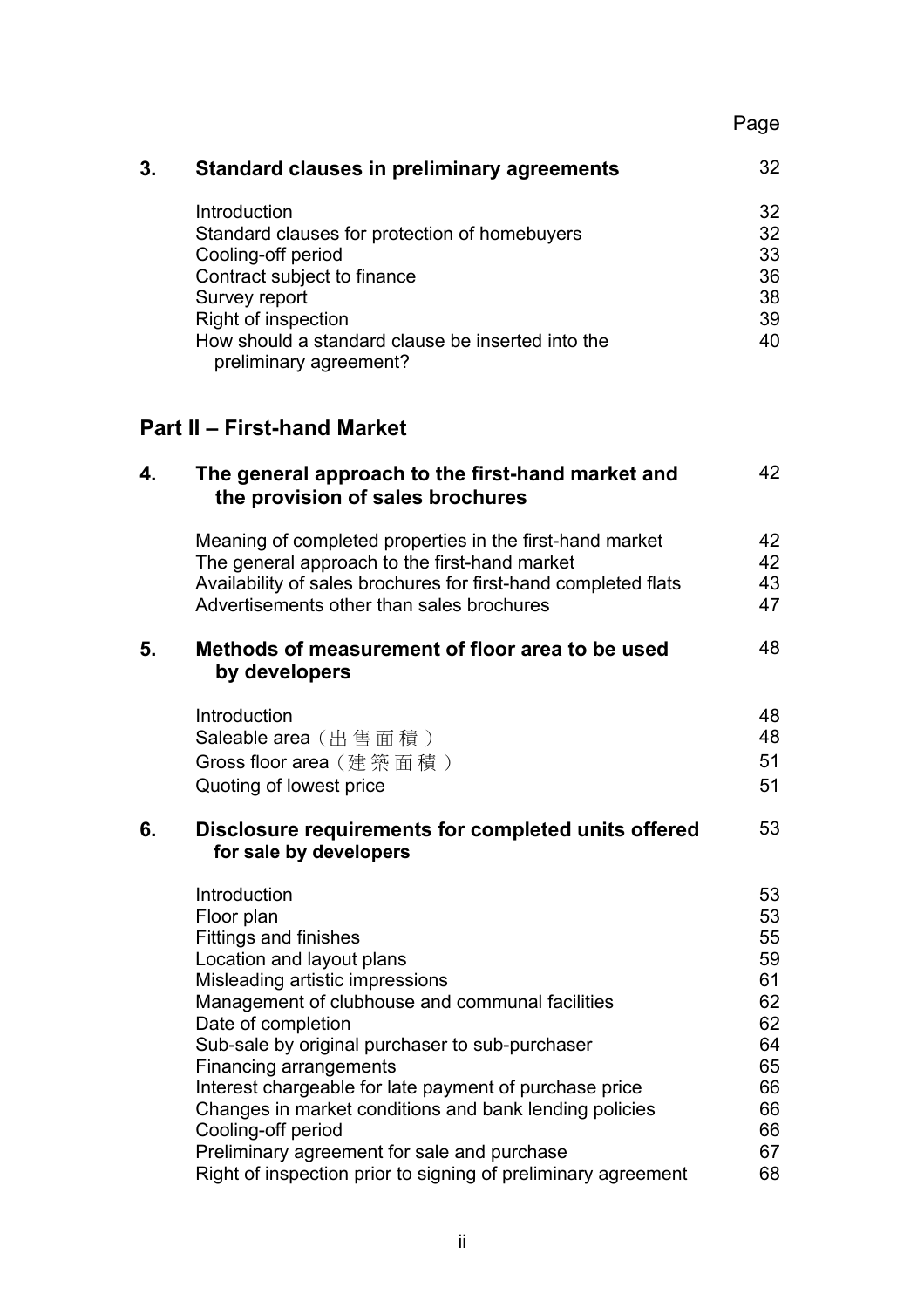Page

|                  | Defect liability period<br>Deed of Mutual Covenant                                                                         | 69<br>71 |
|------------------|----------------------------------------------------------------------------------------------------------------------------|----------|
|                  | <b>Conditions of the Government lease</b>                                                                                  | 75       |
|                  | Prices and number of units for sale                                                                                        | 78       |
|                  | Miscellaneous matters                                                                                                      | 78       |
|                  | Enforcement of the recommendations                                                                                         | 80       |
|                  |                                                                                                                            |          |
| 7.               | The importance of public education                                                                                         | 85       |
| 8.               | <b>Summary of recommendations</b>                                                                                          | 87       |
|                  | Recommendations applicable to completed units sold in the<br>second-hand market                                            | 87       |
|                  | Recommendations applicable to completed units sold in the<br>first-hand market                                             | 89       |
|                  | Recommendations applicable to all completed units, both in<br>the first-hand and second-hand markets                       | 98       |
|                  | <b>Glossary of terms</b>                                                                                                   | 100      |
| <b>Annex I</b>   | List of those who made submissions on the<br><b>Consultation Paper on Local Completed</b><br><b>Residential Properties</b> | 105      |
| <b>Annex II</b>  | <b>Relevant text of Legal Advisory Conveyancing</b><br><b>Office Circular Memorandum No 40</b>                             | 107      |
| <b>Annex III</b> | Text of the Legal Information Form published by<br>the Law Society of England and Wales                                    | 117      |
| <b>Annex IV</b>  | <b>Text of the Ontario Seller Property Information</b><br><b>Statement</b>                                                 | 122      |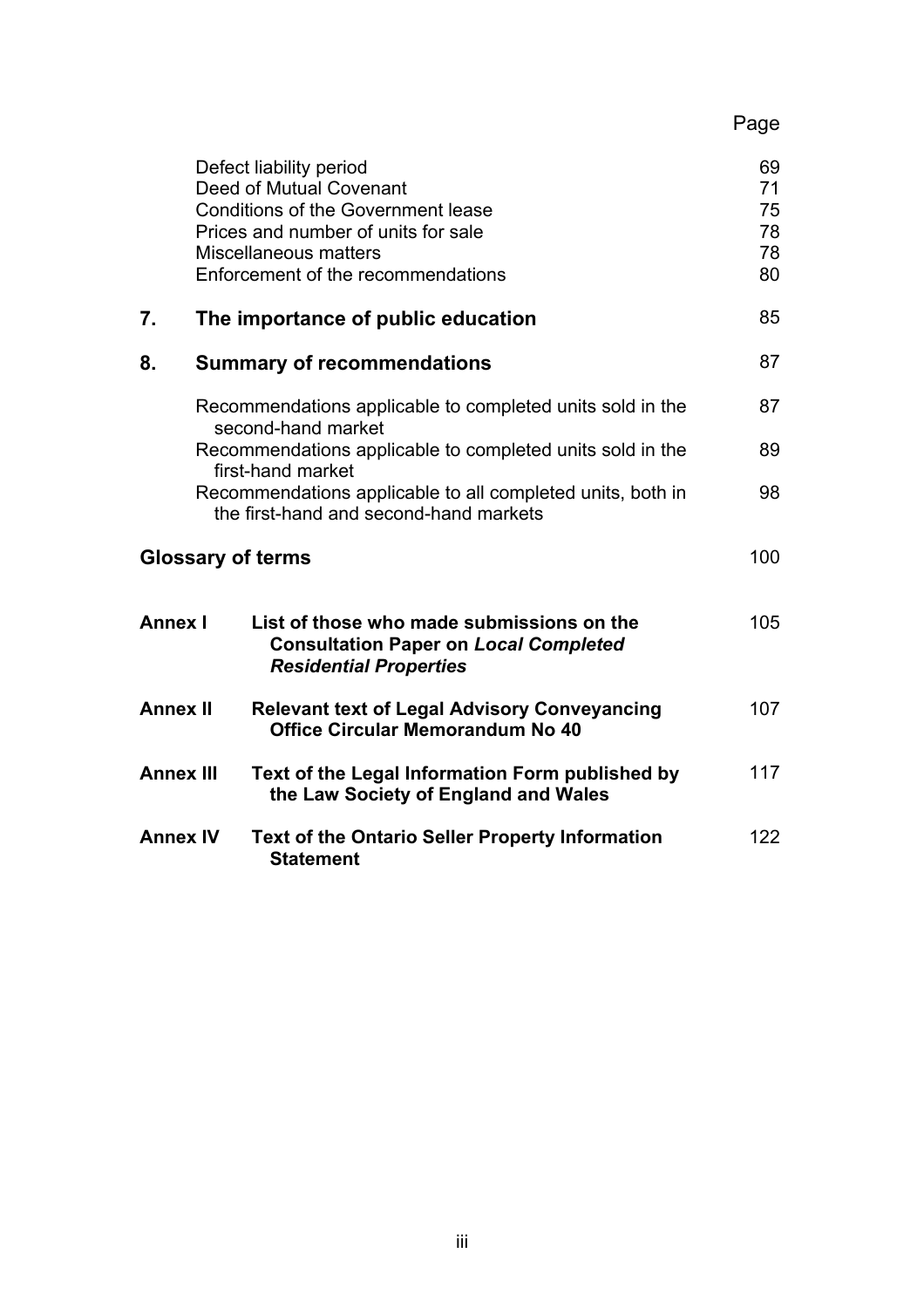## **Background and terms of reference**

1. In June 1992, the then Attorney General and the then Acting Chief Justice referred to the Law Reform Commission for consideration the law governing the protection of prospective purchasers of uncompleted property in relation to inadequate or misleading sales information or particulars. A sub-committee was appointed in November 1992 and considered the sales descriptions first of local uncompleted residential properties, and thereafter of overseas uncompleted residential properties.

2. The Commission published its recommendations in April 1995 in respect of the sales descriptions of local uncompleted residential properties ("the First Report")<sup>1</sup>, and followed this in September 1997 with its report dealing with overseas uncompleted residential properties ("the Second Report"). $2$  The Commission's original terms of reference in respect of this project were confined to uncompleted residential property. It became apparent in the course of the Commission's deliberations, however, that there were grounds for expanding the study to include pre-contractual matters and sales descriptions relating to *completed* residential properties in Hong Kong. The principal reasons for expanding the terms of reference were:

- ¾ *Public responses* when the sub-committee issued a consultation paper on local uncompleted residential properties in April 1994, there was strong public demand that similar controls should be introduced over the sales descriptions of completed residential properties.
- ¾ *Desirability of uniformity of standards for completed and uncompleted property* in its first report, the commission made a number of recommendations in respect of local uncompleted residential properties. It would create anomalies if some of these recommendations were to apply to uncompleted but not to completed properties. For example, standard definitions for measuring floor area were recommended for uncompleted properties. It would create confusion if the measurement methods were not extended to completed properties offered for sale by developers.

 $\overline{1}$ <sup>1</sup> The Law Reform Commission of Hong Kong, *Report on Sales Descriptions of Flats on Sale.* <sup>2</sup> The Law Reform Commission of Hong Kong, *Report on Sales Descriptions of Overseas Uncompleted Residential Properties.*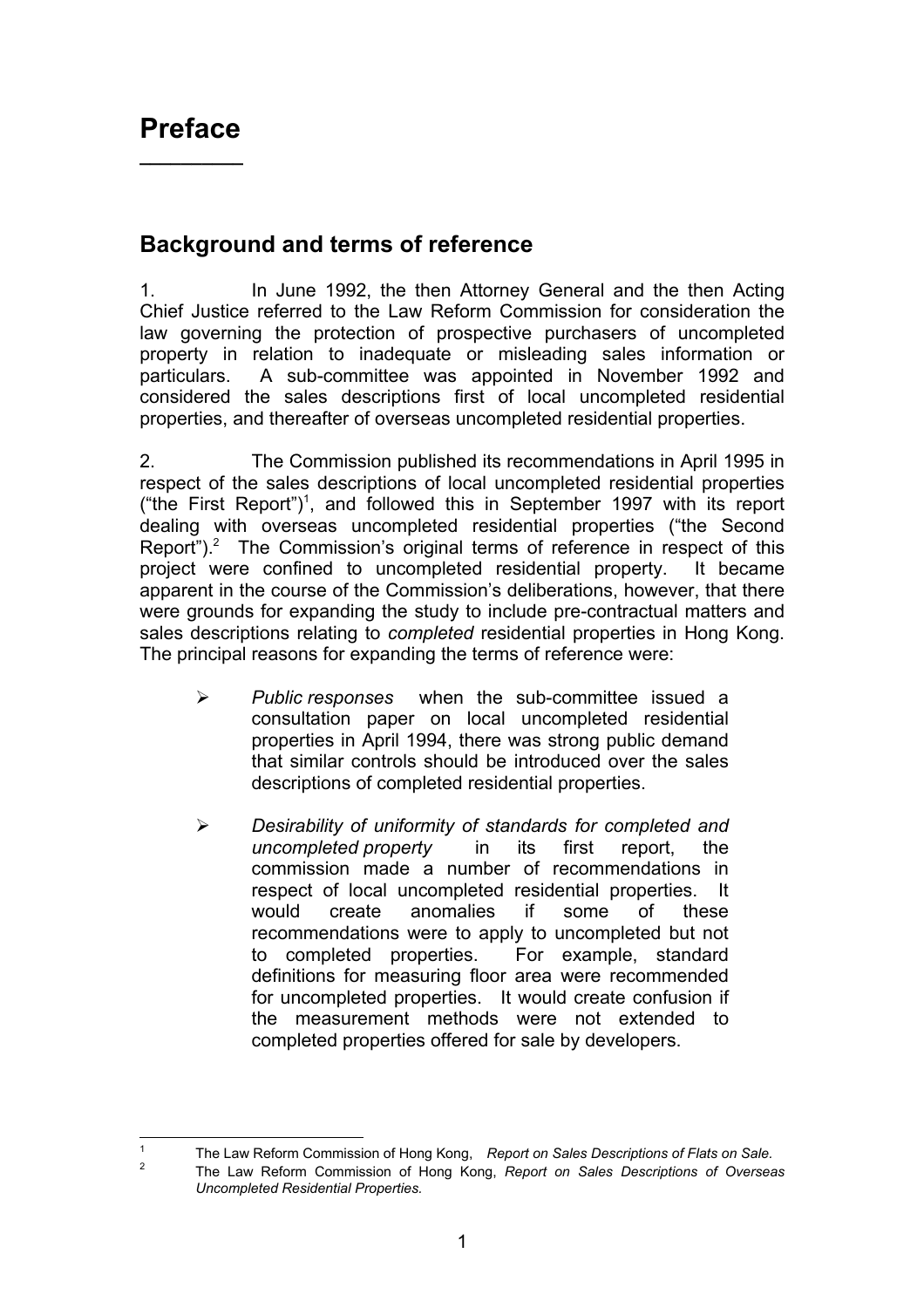¾ *Increase in first-hand completed flats* there are a growing number of first-hand completed residential units being offered for sale. Although these flats have been "completed", they are offered for sale in much the same way as if they were still uncompleted. Prospective buyers may not be given the opportunity to view the particular flats themselves, but instead are usually only able to view one or more show or mock-up flats. As in the case of uncompleted properties, prospective purchasers have to rely largely on the information in the sales literature. There thus seems little reason why less protection should be given to purchasers of such completed properties than those of uncompleted properties.

3. Accordingly, in March 1996, the then Attorney General and the then Chief Justice made the following reference to the Law Reform Commission:

*"Should the present laws governing the protection of prospective purchasers and purchasers of completed residential property in Hong Kong in relation to any pre-contractual matters and sales descriptions be changed and, if so, in what way?"*

## **Scope of deliberations**

4. This third part of the Commission's study covers the sales descriptions and other pre-contractual matters relating to the sale of completed residential properties in Hong Kong. By "pre-contractual" matters is meant any sales matters before the time of contract, that is to say, the signing of the formal sale and purchase agreement. Unlike uncompleted flats (which are mostly sold by developers), completed residential properties are sold either by developers in the first-hand market or by property owners in the second-hand market.

5. Many of the sales descriptions of completed flats are provided by developers in much the same way as those for uncompleted flats. There is thus an obvious reason to regulate the sales descriptions and other precontractual matters of local completed flats in the first-hand market. The question is whether or not that regulation should be extended to the secondhand market.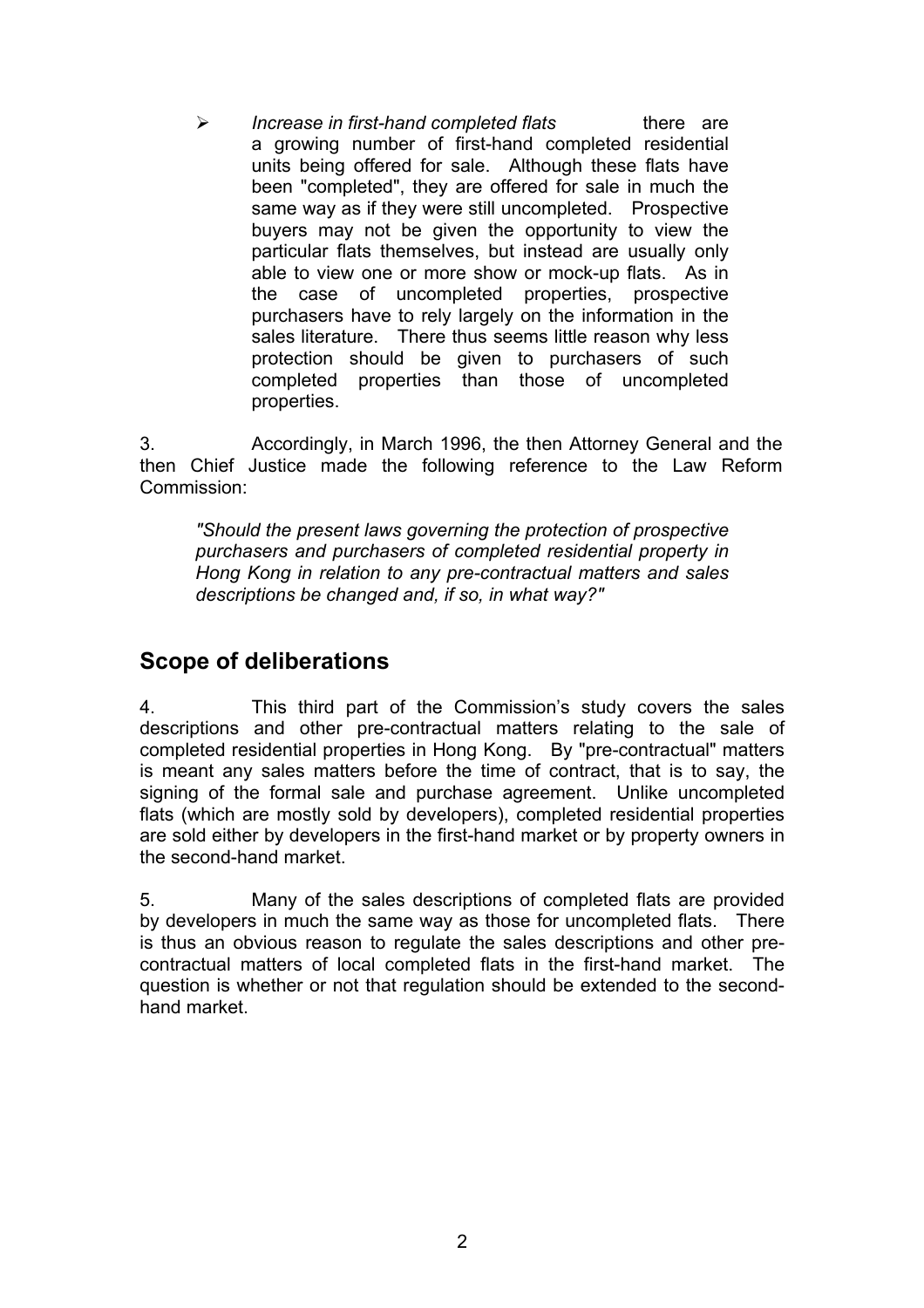## **Views against regulating the second-hand market**

6. Reservations have been expressed in some quarters to extending the study to the second-hand market and to individual flat owners. Those of this view point out the Government has introduced a scheme to regulate estate agents which should improve the quality of sales information provided to purchasers of second-hand property. A sale in the second-hand market is usually a transaction between two individual owners and individual owners might not have the necessary time and resources to provide the required information. It may also be difficult for them to check the property details of some older flats.

7. It has also been suggested that there is already sufficient protection for purchasers in the second-hand market as the parties are free to negotiate the terms of the contract. A purchaser could even insist that warranties or undertakings by the vendor of the accuracy of certain property information be inserted into the preliminary or formal agreement.

8. Furthermore, unlike purchasers of uncompleted properties, purchasers of second-hand completed flats can view or check the properties for themselves. It is in the first-hand or primary market that purchasers need more protection. In the second-hand market, purchasers are on an equal footing with the vendors. Hence, it is argued that there is little need for additional legislative measures to protect purchasers.

## **Views in favour of regulating the second-hand market**

9. We take the view that our terms of reference are wide enough to cover the second-hand market. Purchasers of second-hand completed flats, just like those buying in the first-hand market, are in need of protection. In our view, the present law does not provide enough positive protection for purchasers. For example, the burden of proof of an actionable misrepresentation would be on the aggrieved party and it is difficult and costly to discharge that heavy burden. We believe that there is a need to impose positive duties on private vendors to provide fuller information prior to the signing of the preliminary agreement for sale and purchase (PASP), which by itself is a binding agreement. The PASP is very often a pro-forma agreement prepared by the estate agent. There is little scope for the purchaser to insist that certain warranties and undertakings should be inserted into a PASP. It is usually signed by the parties without the benefit of prior legal advice.

10. In the second-hand market, verbal representations are often made by vendors and estate agents. It may be difficult and costly for purchasers to verify certain important property information, including the age and size of the property. The property is not always available to prospective purchasers for inspection. Investors may buy property subject to an existing tenancy without the chance of viewing the property.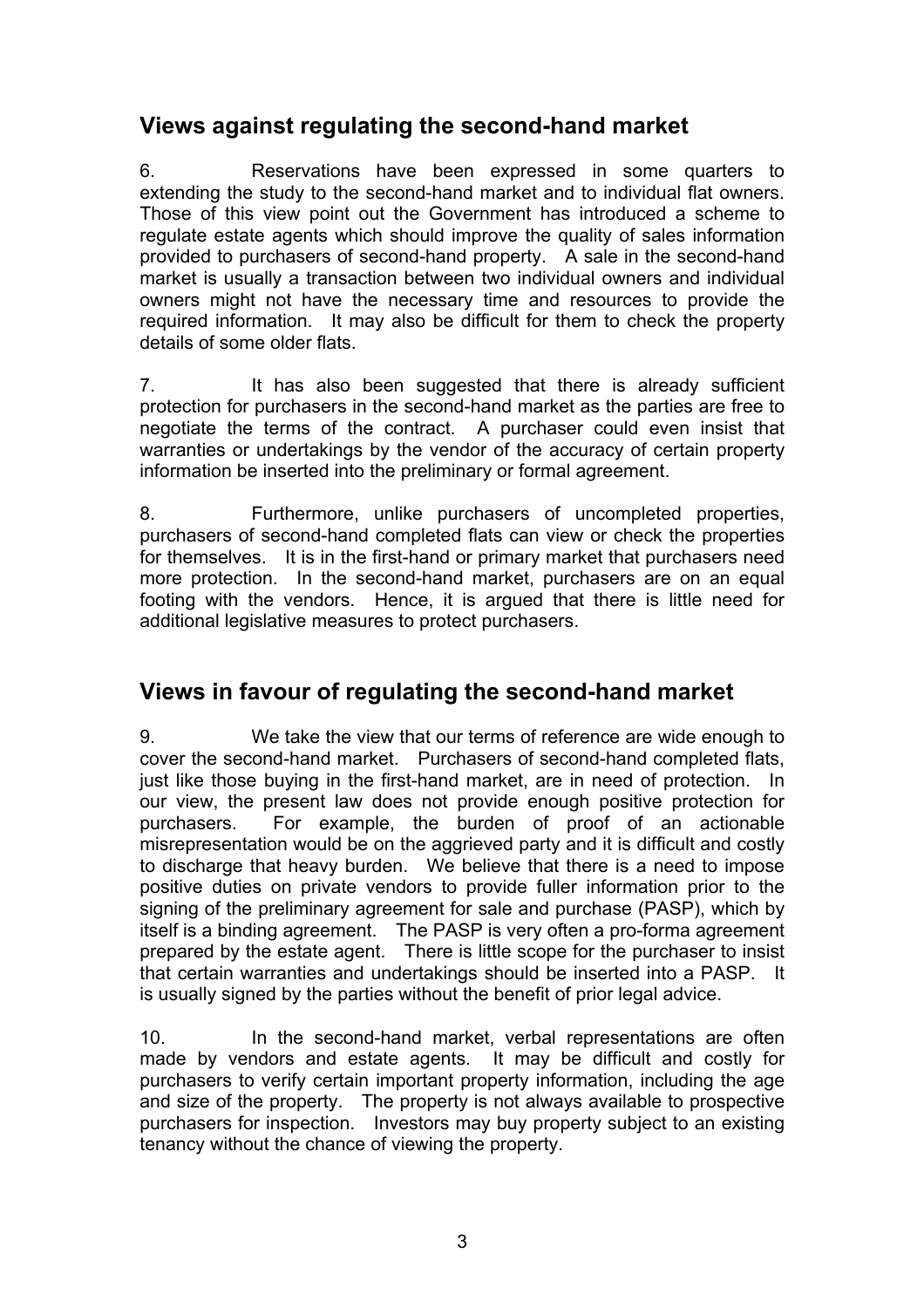11. It is noted that the Estate Agents Ordinance (Cap 511) requires estate agents to supply certain sales information to purchasers in the secondhand market. The duties of estate agents are confined to the provision of certain prescribed categories of information. $3$  There are many other types of property information of interest to purchasers of completed second-hand flats, such as the level of management fees. Vendors should therefore also have some responsibility for providing property information to ensure its accuracy.

12. We therefore concluded that the present study should cover completed residential properties offered for sale not only by developers in the first-hand market but also those offered for sale by private vendors in the second-hand market

## **Sub-committee membership and method of working**

13. The membership of the sub-committee (in respect of the third part of its reference) was:

| Mr Kennedy WONG Ying-ho<br>(Chairman)                                                                                                                        | <b>Managing Partner</b><br>Philip K H Wong, Kennedy Y H<br>Wong & Co<br>Solicitor     |
|--------------------------------------------------------------------------------------------------------------------------------------------------------------|---------------------------------------------------------------------------------------|
| Mr Tom Berry, JP<br>(Represented by Mr John<br>Edge, JP, Acting Deputy<br>Director (Legal) of Lands<br>Department from 21 January<br>1999 to 26 August 1999) | Deputy Director (Legal)<br><b>Lands Department</b>                                    |
| Ms Audrey EU, SC<br>(up to 22 April 1998)                                                                                                                    | <b>Senior Counsel</b>                                                                 |
| Mr Kenneth KWOK Wing-hon Senior Manager - Adviser to<br>(from 16 July 1999)                                                                                  | <b>Managing Director</b><br><b>Swire Properties Ltd</b>                               |
| Mr Andrew LEE King-fun                                                                                                                                       | <b>Principal Partner</b><br>Andrew LEE King-fun and<br><b>Associates - Architects</b> |

See paragraph 1.18 for details.

 $\overline{3}$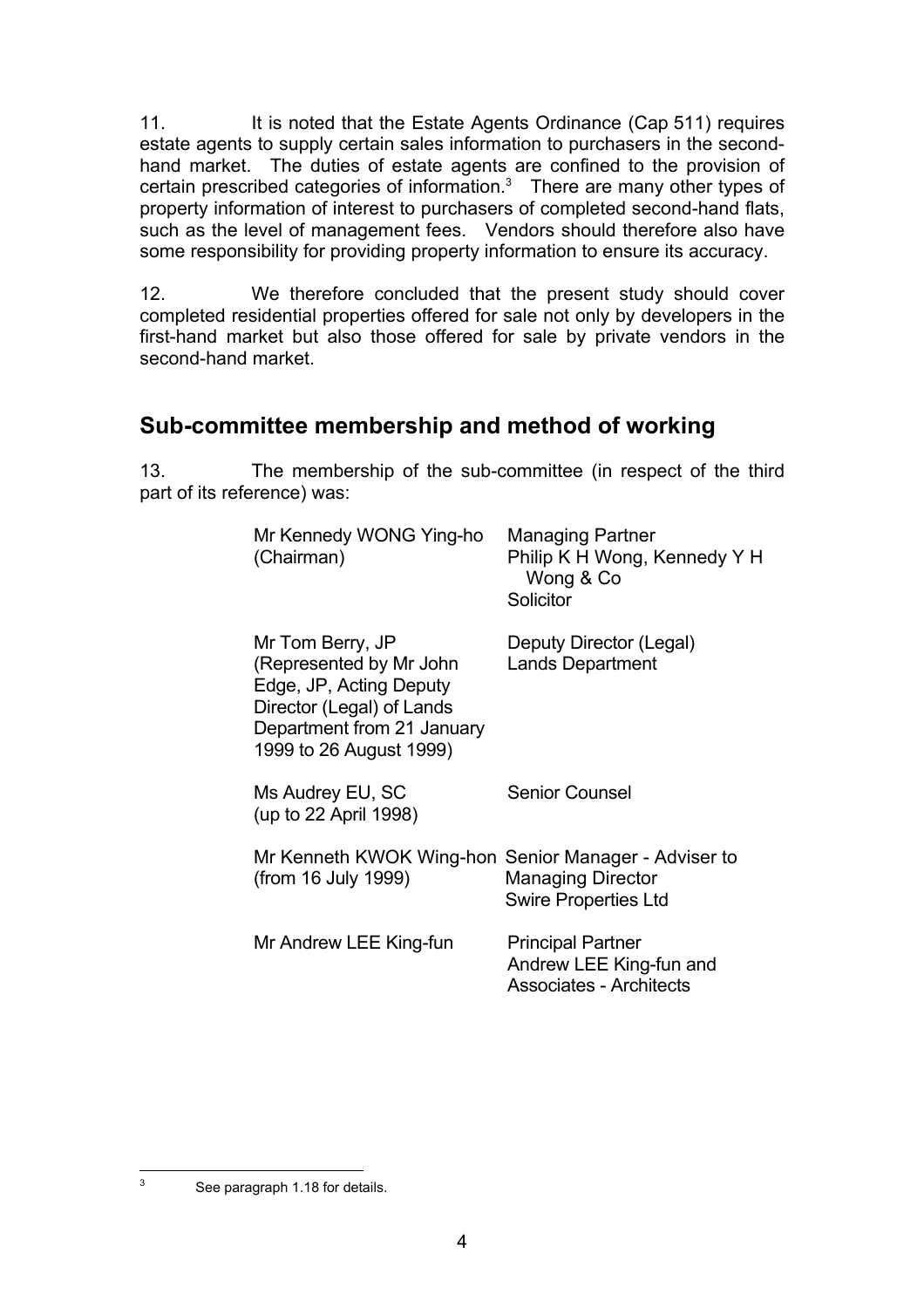| Mr LIU Sing-cheong                                                  | <b>Managing Director</b><br>Hang Cheong Surveyors Ltd<br>Surveyor                              |
|---------------------------------------------------------------------|------------------------------------------------------------------------------------------------|
| Mr Malcolm Merry<br>(from 30 June 1998)                             | Counsel                                                                                        |
| Mr Martin WONG Kwai-Poon                                            | <b>Chief Complaints &amp; Advice Officer</b><br><b>Consumer Council</b>                        |
| Mr Marco WU Moon-hoi, JP                                            | <b>Deputy Director</b><br><b>Housing Department</b>                                            |
| Mr WAI Siu-yu<br>(up to 31 July 1998)                               | <b>General Secretary</b><br>Real Estate Developers Association<br>of Hong Kong                 |
| Ms June TENG<br>(from 5 October 1998 to<br>3 June 1999)             | <b>General Secretary</b><br>Real Estate Developers Association<br>of Hong Kong                 |
| Ms Eva TO Hau-yin<br>(up to 28 July 1999)                           | <b>Principal Assistant Secretary</b><br><b>Housing Bureau</b><br><b>Government Secretariat</b> |
| Ms Rebecca PUN Ting-ting<br>(from 28 July 1999 to<br>31 March 2000) | <b>Principal Assistant Secretary</b><br>Housing Bureau<br><b>Government Secretariat</b>        |
| Ms Lorna WONG Lung-shi<br>(from 31 March 2000 to<br>18 June 2001)   | <b>Principal Assistant Secretary</b><br><b>Housing Bureau</b><br><b>Government Secretariat</b> |
| Miss WONG Mei-lin<br>(from 18 June 2001 to<br>5 November 2001)      | <b>Principal Assistant Secretary</b><br><b>Housing Bureau</b><br><b>Government Secretariat</b> |
| Ms Ophelia TSANG Oi-lin<br>(from 5 November 2001)                   | <b>Principal Assistant Secretary</b><br><b>Housing Bureau</b><br><b>Government Secretariat</b> |
|                                                                     |                                                                                                |

14. Mr Thomas LEUNG Moon-keung, Senior Government Counsel, acted as the Secretary to the Sub-committee.

15. The sub-committee commenced work on the third part of its reference on 26 February 1998 and between then and 25 February 2002 held<br>a total of 52 meetings. On 8 January 2001, the sub-committee issued its On 8 January 2001, the sub-committee issued its interim report in the form of a consultation paper ("the consultation paper"). In it, the sub-committee set out its interim recommendations on ways to improve the sales descriptions and other pre-contractual matters relating to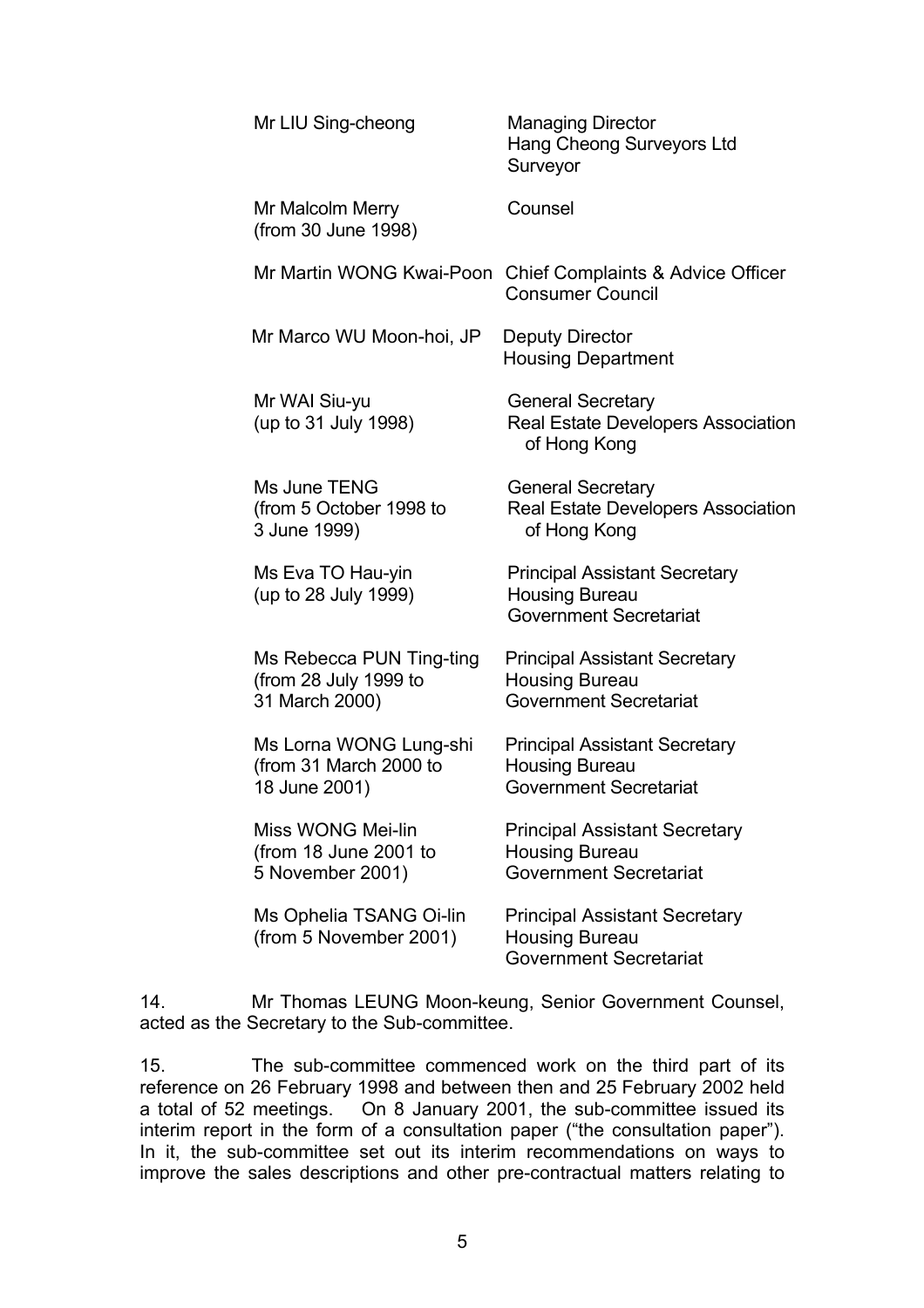the sale of completed residential properties in Hong Kong. The purpose of circulating the consultation paper was to invite the public and all interested parties to express their views on the matters raised and the interim recommendations made.

16. The consultation period ended on 31 March 2001. A list of those who commented is at Annex I. In the light of the comments received, a number of adjustments were made to the interim recommendations. The sub-committee endeavoured so far as possible to balance the views of conflicting interests in arriving at its final recommendations and was guided by the overall objective of improving consumer protection. That is to say, the sub-committee considered that where there are conflicting views on particular issues these should be resolved in favour of the furthering of consumer interests. That approach is reflected in this report. Although only some of the comments made by respondents are highlighted in this report, all comments have been given due and thorough consideration and we are grateful to all those who took the time and trouble to respond to the consultation paper.

### **Definition of "completed residential property"**

17. In the First Report, the Commission recommended that "uncompleted residential property" should refer to:

*"… residential units for which the Occupation Permit has yet to be issued by the Building Authority under the Buildings Ordinance or, in the case of the Housing Authority's Home Ownership Scheme, the completion certificate has yet to be issued by the Director of Housing. We further recommend that this definition should be suitably modified in the case of exempted houses in the New Territories."*<sup>4</sup>

18. The consultation paper recommended that the definition of "completed residential property" should also take the Occupation Permit as the demarcation point. Respondents on the whole agreed with this approach. Two respondents, however, suggested that the definition should be adjusted to include the Tenants Purchase Scheme ("TPS"). TPS is a scheme introduced by the Housing Authority in 1998 to assist tenants of public housing estates to buy the flats they currently rent.<sup>5</sup> We agree that the definition should be suitably adjusted to cater for these flats.

 $\overline{4}$ <sup>4</sup> The Law Reform Commission of Hong Kong, *Report on Description of Flats on Sale* (Topic 32, April 1995), paragraph 22 of introductory chapter.

 $\frac{5}{100}$  This information is taken from the webpage of the Housing Authority at  $\leq$ www.info.gov.hk/hd> (20.8.2001).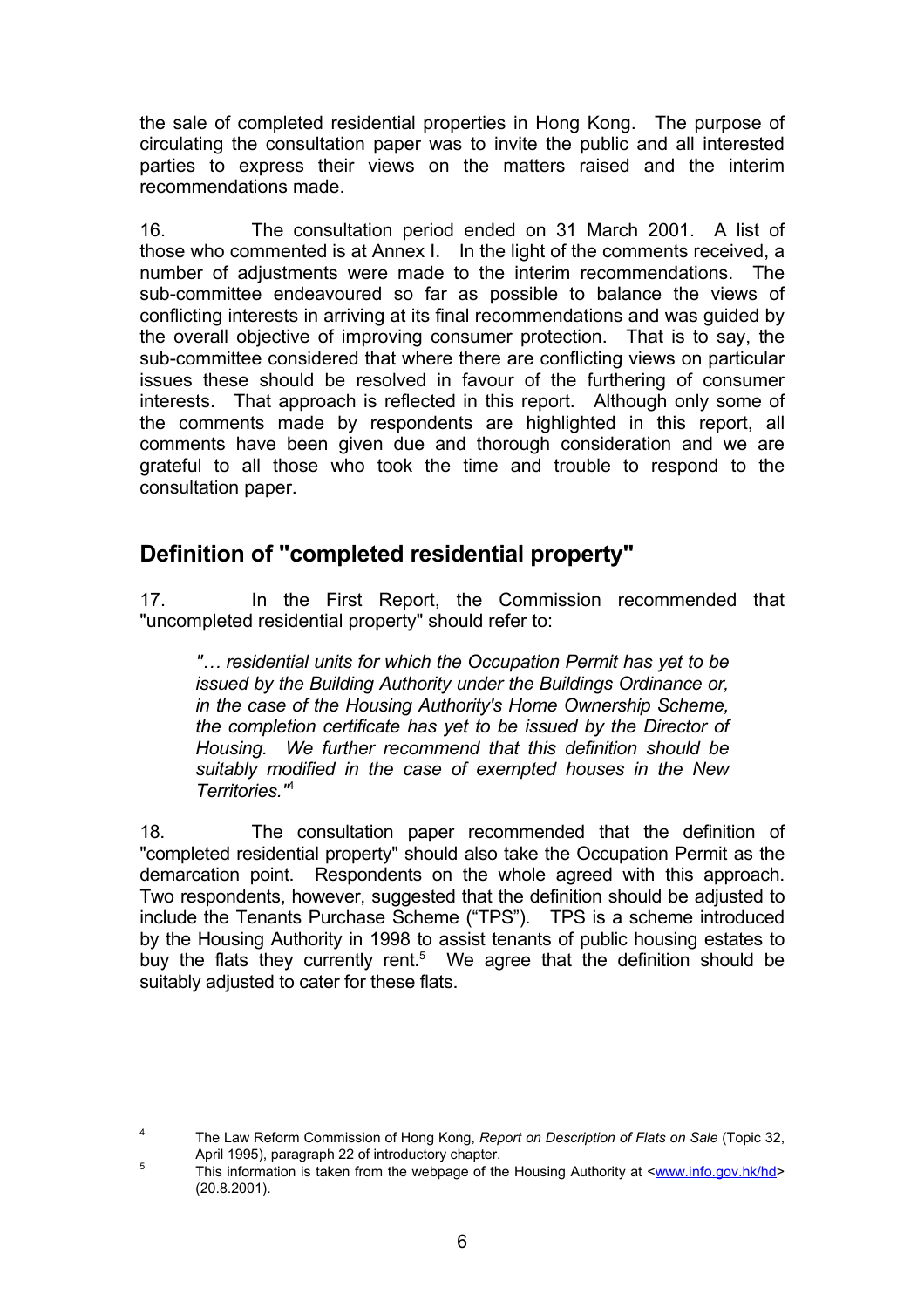**Recommendation 1**

**We recommend that "completed residential property" should refer to residential units in respect of which there is an Occupation Permit under the Buildings Ordinance or, in the case of the Housing Authority's Home Ownership Scheme, in respect of which the completion certificate has already been issued by the Director of Housing. This definition should be suitably modified in the case of exempted houses in the New Territories and Tenants Purchase Scheme flats offered for sale by the Housing Authority.**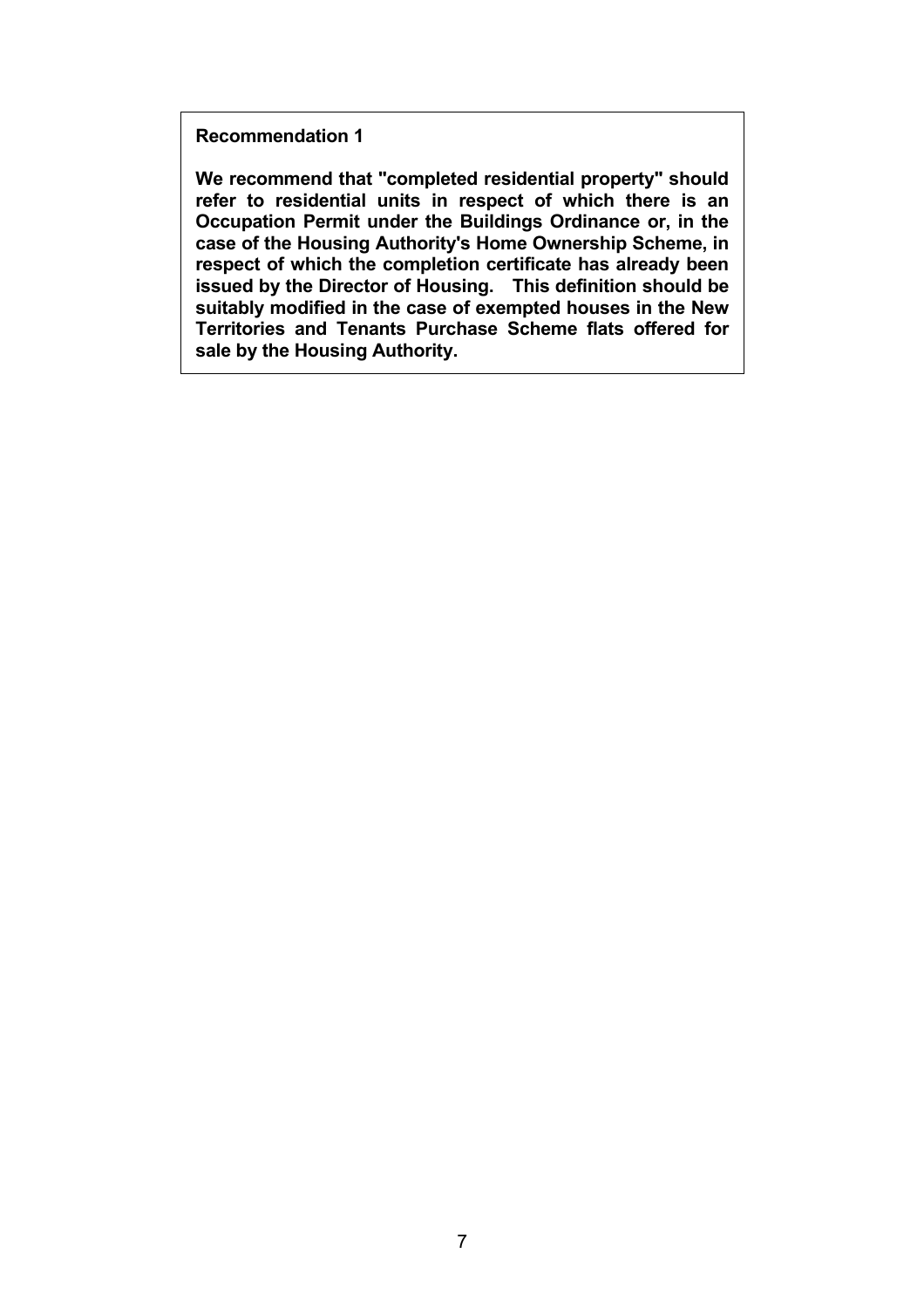# **PART I – SECOND-HAND MARKET**

# **Chapter 1**

# **The general approach to the second-hand market and existing legal protection for purchasers of completed units in the second-hand market**

# **The general approach to the second-hand market**

**\_\_\_\_\_\_\_\_\_\_\_\_\_\_\_\_\_\_\_\_\_\_\_\_\_\_\_\_\_\_\_\_\_\_\_\_\_\_\_\_\_\_\_\_\_\_\_\_\_\_\_\_\_**

### *Completed residential units in the second-hand market*

1.1 In Part I of this report, we consider how to improve the existing protection given to purchasers of completed units in the second-hand market. Here we refer to those residential units with an occupation permit sold by private vendors to purchasers. We define private vendors for our purposes as those who are not in business as developers or subsidiaries or associates of developers.

### *Lack of sales brochure*

1.2 In the second-hand market, there will rarely, if ever, be a sales brochure, as the vendors are mainly private individuals. Thus, we shall explore other means of imposing positive duties on private vendors to provide essential property information to prospective purchasers. In this respect, we shall look at the feasibility of introducing a vendor's information form. We shall also study the possibility of inserting certain standard clauses into the preliminary agreement.

## **A brief review of the existing law governing the protection of purchasers in the second-hand market**

1.3 In this chapter, we shall take a brief look at the existing law governing the protection of purchasers in the second-hand market. We shall try to see if the existing law is adequate to protect purchasers.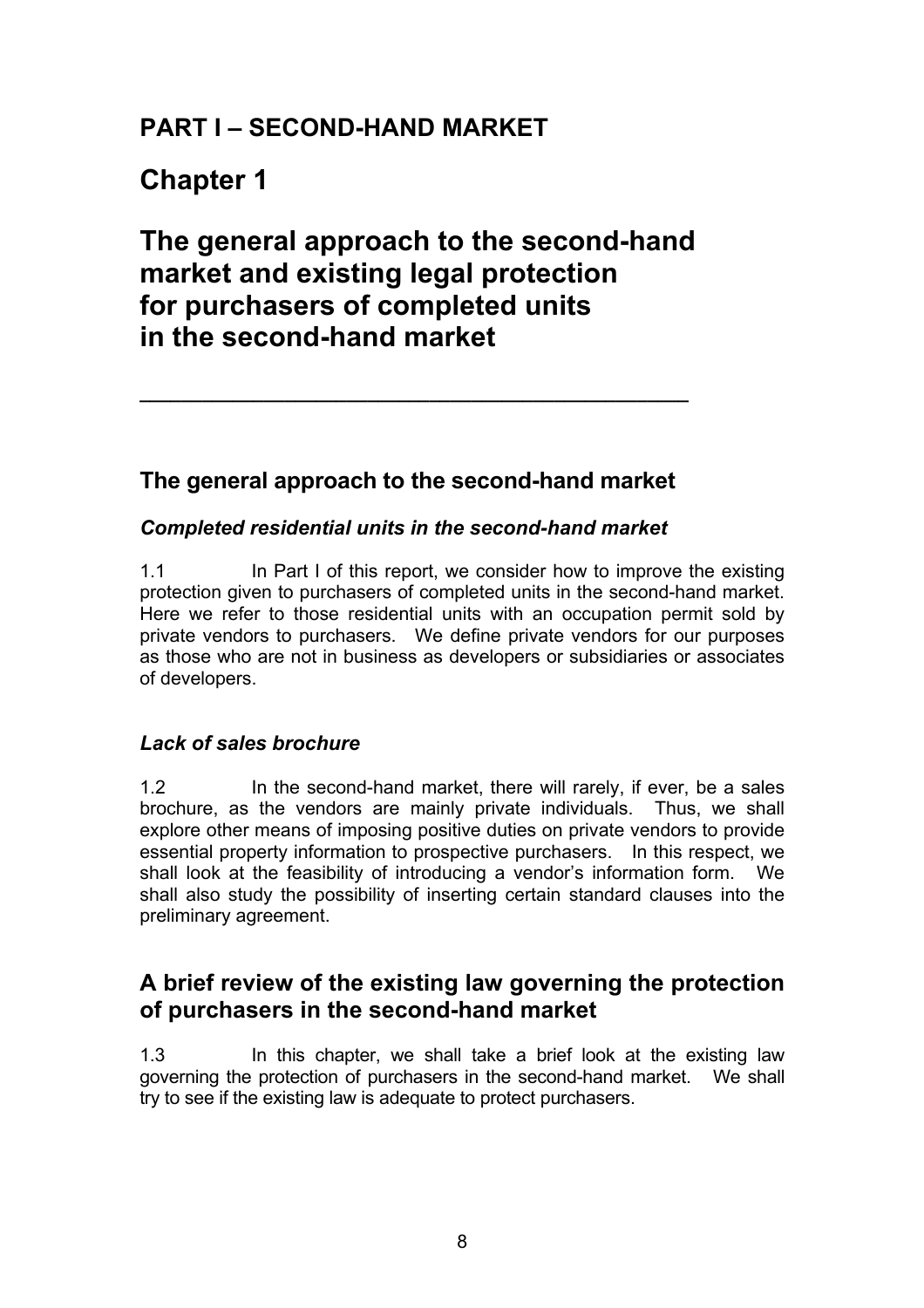### *Misrepresentation*

1.4 At common law, an agreement for sale and purchase of a flat may be rescinded if it has been induced by a misrepresentation, that is to say, an untrue statement of fact made by one party to the other. The statement may be deliberately untrue or made recklessly as to whether or not it is true, or it may be made negligently or innocently. Most misrepresentations are made innocently. Where an innocent misrepresentation has occurred the contract becomes voidable: the victim of the misrepresentation has the option of withdrawing from the contract but may choose to continue with it. Alternatively, by virtue of statute (the Misrepresentation Ordinance Cap 284) the court may award damages to the victim, in which event the sale stands but the party who is responsible for the misrepresentation must pay compensation to the other party. If the misrepresentation is fraudulent, the contract is automatically void and damages (on a more generous scale) would be recoverable.

1.5 It may be difficult for the purchaser to whom misleading information has been given to rely upon the law of misrepresentation. First, if the false statement is not in writing, as is particularly likely to be the case in a sale between private individuals, there will be difficulties in establishing that it was made and precisely what was said or communicated. A representation may be oral, in which case there could well be a clash of evidence as to what was said, or it may be by act or implication. There are particular difficulties where the representation is by silence, ie the failure to correct a false impression gained by the purchaser. Second, even if the court is satisfied as to what was said, the purchaser may not be able to show that the statement induced him to enter into the purchase agreement: typically a variety of factors will have led to his decision to buy, including price, surroundings and the convenience of the location, and separating the influences of these from that of the false statement is problematic. Third, in order to be actionable, the inaccurate statement must be a statement of fact and not of opinion or of law. It can be particularly difficult to discern whether an assertion is an expression of the speaker or writer's opinion or is a statement of fact (indeed, an assertion may contain a mixture of fact and opinion). An example is a general description of the internal decorations of a flat where phrases such as "high quality", "well designed" and so forth may be used. Fourth, the statement must be one of existing fact, not a promise as to future fact.

1.6 A further complication is that, whatever may have occurred during negotiations prior to the signing of the provisional agreement, the formal sale and purchase agreement frequently contains a standard clause to the effect that the agreement contains the whole agreement between the parties and that no representations or warranties other than those in the contract have been made or can be relied upon. A variant of this limits the remedies available for misrepresentation to damages and lays down how any compensation is to be calculated. These are examples of exclusion clauses which, under the provisions of the Control of Exemption Clauses Ordinance (Cap 71), generally would be effective only to the extent that they are reasonable but that ordinance specifically does not apply to contracts for the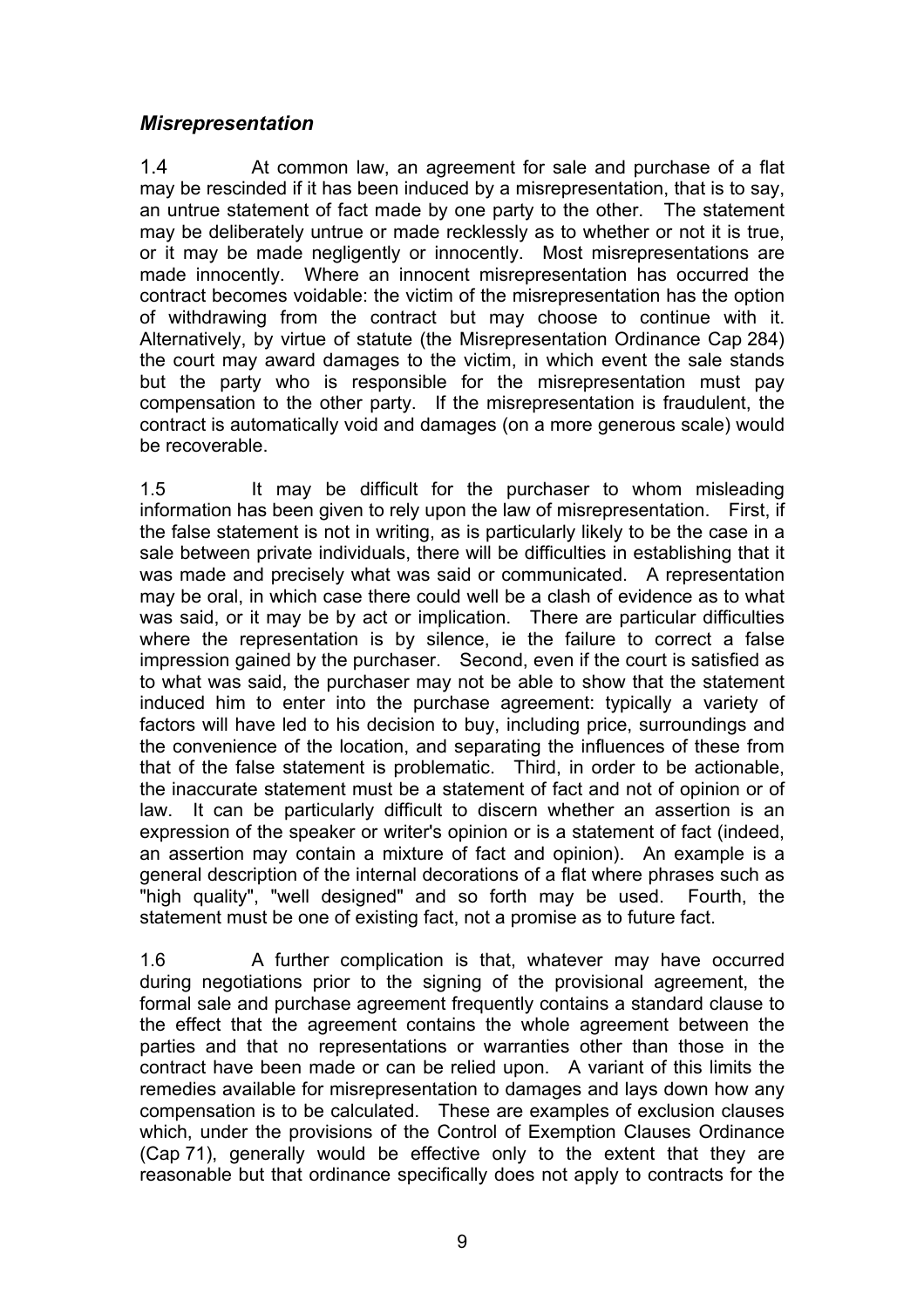transfer of an interest in land so such clauses in a sale and purchase agreement are effective.

### *Breach of contract*

1.7 If information concerning a property is incorporated into the contract of sale and is supported by an undertaking in the contract that the information is true or accurate, the purchaser will have an action for breach of contract should it transpire that the information is inaccurate. Such stipulations are more frequent where the terms of the contract are influenced by an outside agency. For instance, in sales under the consent scheme, the vendor is obliged to warrant to the purchaser that the flat will be as shown on the plan and will be of the stipulated saleable area and that the sales brochure is accurate and complies with the requirements concerning such brochures laid down by the Lands Department. This approach is, however, unusual in a private sale of second-hand property: it would require the purchaser to insist upon a special clause in the contract and where, as is usual, there is a provisional agreement he can so insist only if the clause has been written into the provisional agreement.

1.8 The law also implies terms into contracts but the circumstances in which this will be done are limited to where the implication is necessary or is prescribed by law.

### *Fraudulent behaviour*

 $\mathbf{1}$ 

1.9 In Hong Kong, cases involving aspects of fraudulent behaviour are dealt with either as specific offences under the Theft Ordinance (Cap 210) or, where a criminal agreement between two or more persons can be proved, by means of a charge of "conspiracy to defraud."1

### *(a) Obtaining property or pecuniary advantage by deception*

1.10 Section 17(1) of the Theft Ordinance (Cap 210) provides:

*"Any person who by any deception (whether or not such deception was the sole or main inducement) dishonestly obtains property belonging to another, with the intention of permanently depriving the other of it, shall be guilty of an offence and shall be liable on conviction upon indictment to imprisonment for 10 years."*

1.11 Section 18(1) of the Theft Ordinance (Cap 210) provides:

<sup>1</sup> The Law Reform Commission of Hong Kong, *Report on Creation of a Substantive Offence of Fraud,* (Topic 24, July 1996), paragraph 2.4.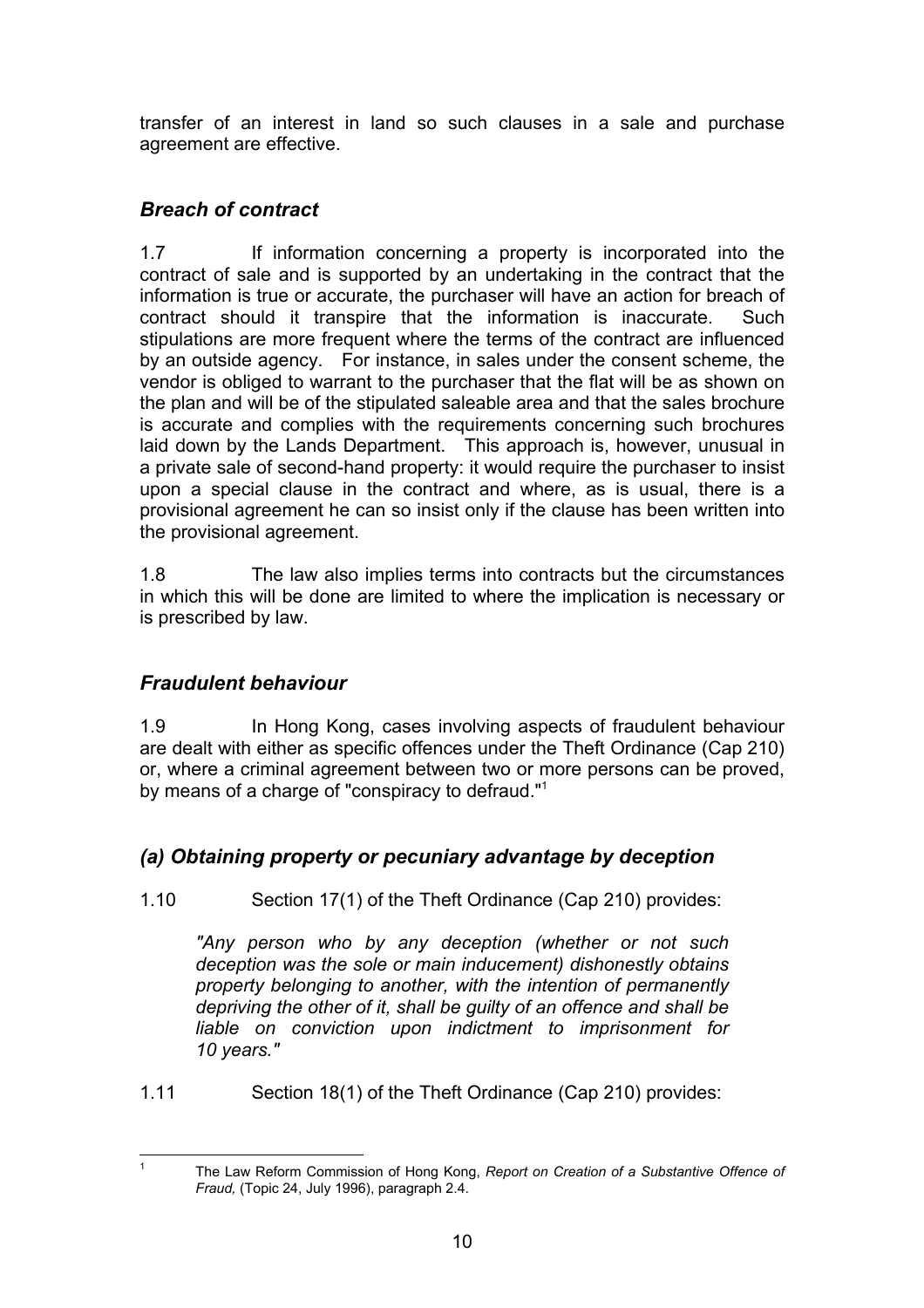*"Any person who by any deception (whether or not such deception was the sole or main inducement) dishonestly obtains for himself or another any pecuniary advantage shall be guilty of an offence and shall be liable on conviction upon indictment to imprisonment for 10 years."*

1.12 "Deception" is defined as "any deception (whether deliberate or reckless) by words or conduct as to fact or as to law ...."<sup>2</sup> Hence, mere silence in itself cannot be a deception within the meaning of the section.<sup>3</sup> It is therefore difficult to base liability on the mere omission (albeit deliberate) on the part of the vendor to provide property information. At present, there is no positive legal duty on the vendor to provide property information except a vendor's statement as to known structural additions or alterations and repairs or improvements to his unit under the Estate Agents Ordinance (Cap 511).<sup>4</sup> Even that vendor's statement on structural alterations and repairs is not supplied to the purchaser direct by the vendor himself. The vendor makes the statement and passes it to the estate agent who will in turn pass it on to the purchaser. As the statement relates to known structural alterations or repairs, a vendor need not make any disclosure so long as he is not aware of any such matters.

### *(b) Conspiracy to defraud*

1.13 In brief, the common law offence of conspiracy to defraud consists of an agreement by two or more persons to commit fraud. It does not apply to one person acting alone. In most cases, the vendor alone supplies the property information and it is difficult to prove the existence of any agreement to defraud the purchaser. It is therefore difficult to find any liability in conspiracy to defraud in respect of the provision of property information.

### *(c) Substantive offence of fraud*

1.14 Acting upon the recommendations of the Law Reform Commission in its report entitled *Report on Creation of a Substantive Offence* of Fraud,<sup>5</sup> a new section 16A was added to the Theft Ordinance (Cap 210) on 16 July 1999. $6$  The new section 16A(1) provides:

*"If any person by any deceit (whether or not the deceit is the sole or main inducement) and with intent to defraud induces another person to commit an act or make an omission, which results either –*

 $\overline{2}$ <sup>2</sup> Theft Ordinance (Cap 210), sections 17(4) and 18(3).<br> $\frac{3}{4}$  Archbold 1998, at paragraph 21-181

<sup>3</sup> *Archbold 1998*, at paragraph 21-181.

<sup>4</sup> Estate Agents Ordinance (Cap 511), section  $36(2)(g)$ .<br>
See paragraph 1 of the Explanatory Momerandum to the

<sup>5</sup> See paragraph 1 of the Explanatory Memorandum to the Theft (Amendment) Bill 1998.

<sup>6</sup> Ordinance No 45 of 1999.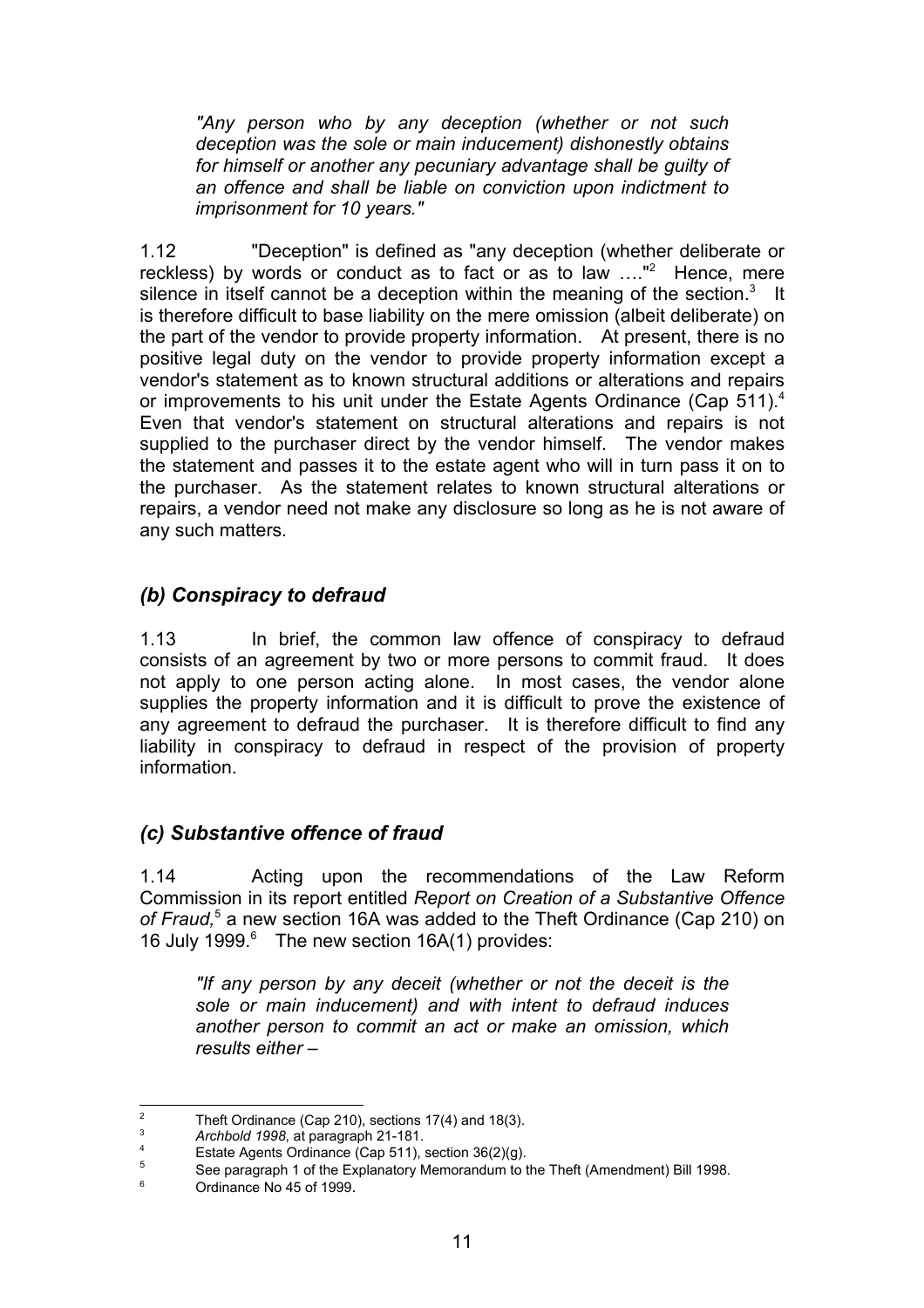- *(a) in benefit to any person other than the second-mentioned person; or*
- *(b) in prejudice or substantial risk of prejudice to any person other than the first-mentioned person,*

*the first-mentioned person commits the offence of fraud and is liable on conviction upon indictment to imprisonment for 14 years."*

1.15 This new statutory offence of fraud applies to one person acting alone. However, it would be hard to prove beyond reasonable doubt deceit and the intention to defraud in the case of vendors providing wrong property information. For instance, the owners of units in old buildings may not know whether there are illegal structures or alterations as the building plans may be missing or may not be readily accessible at reasonable cost. The owners may make an honest mistake in providing wrong or misleading information as to illegal structures or alterations. It would be difficult to establish the necessary deceit and intention to defraud on the basis of such a mistake.

### *Trade Descriptions Ordinance*

1.16 Section 7(1)(a)(i) of the Trade Descriptions Ordinance (Cap 362) provides that it is an offence to apply a false trade description to any goods in the course of any trade or business. Section 2(1) defines "goods" as including "vessel and aircraft, things attached to land and growing crops" which arguably includes the fittings and finishes of flats and even the building itself. However, a private individual selling his unit is usually not doing it "in the course of any trade or business". It is therefore difficult to establish liability for false trade descriptions in respect of misleading or false property information supplied by a private vendor in the second-hand market.

1.17 Moreover, a "trade description" requires a direct or indirect indication under section 2(1). Mere silence on the part of the vendor is therefore not a trade description. The Trade Descriptions Ordinance cannot catch vendors who deliberately withhold material facts.

### *Existing disclosure requirements under the Estate Agents Ordinance (Cap 511)*

1.18 Under section 36(1) of the Estate Agents Ordinance, estate agents are required to provide purchasers with certain information about the property. The nature of that information is prescribed by regulation. Section 36(2) provides that the information to be prescribed may include:

- particulars of current ownership and subsisting encumbrances,
- $\triangleright$  the total or entire area of the property,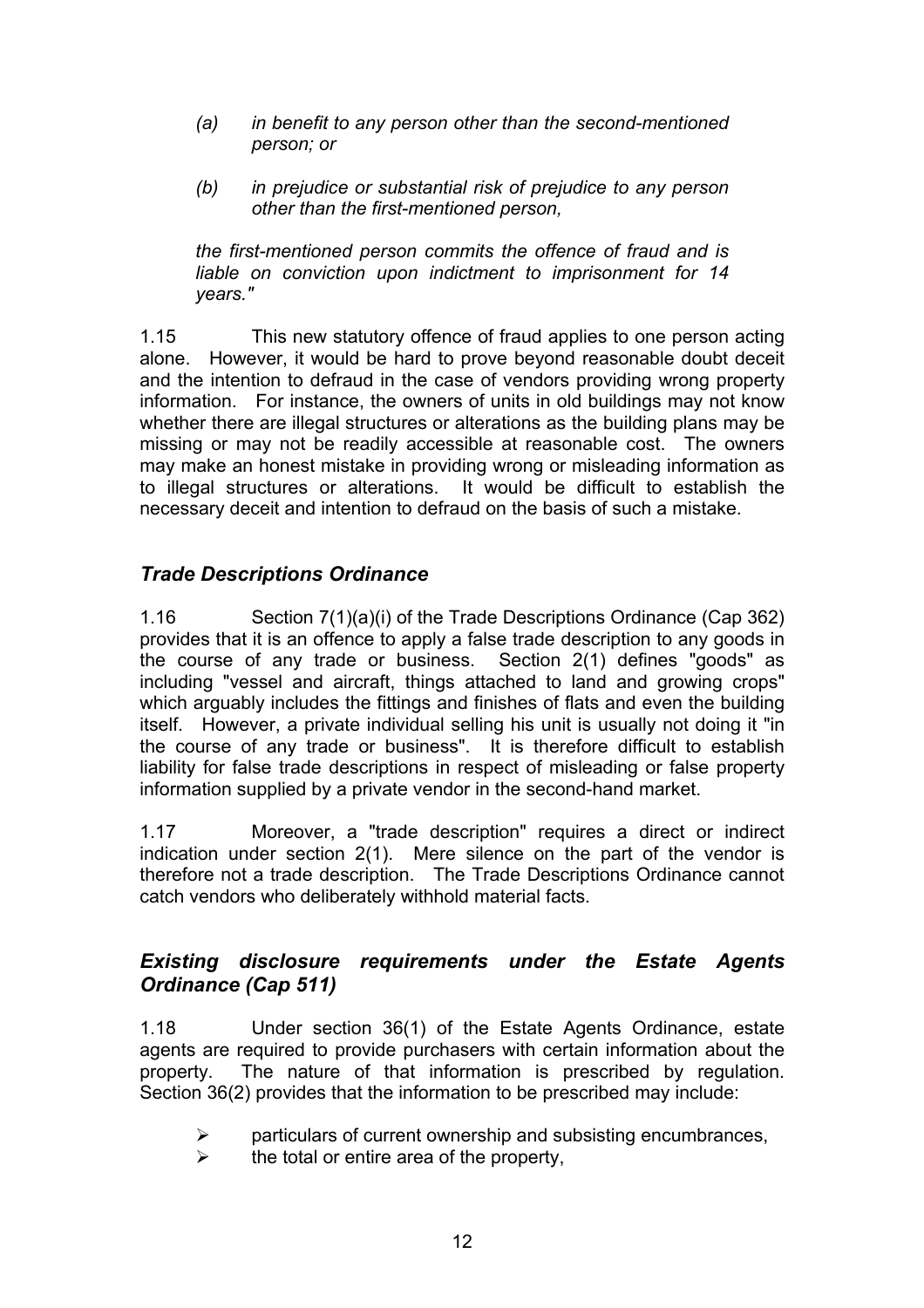- $\triangleright$  year or period in which construction of the property was completed,
- user restrictions.
- $\triangleright$  unexpired term of the Government or other lease and any right of renewal,
- if a lease is to be granted, the term of the proposed lease,
- a vendor's statement on known structural additions or alterations and repairs or improvements.

Regulation 3(1) and the Schedule to the Estate Agents Practice (General Duties and Hong Kong Residential Properties) Regulation have accordingly prescribed that the following information must be provided by estate agents:

- $\triangleright$  particulars of current ownership and subsisting encumbrances registered in the Land Registry,
- $\triangleright$  floor area of the property (where available, the saleable area provided by the Rating and Valuation Department or the Land Registry).
- year of completion of the property,
- user restrictions,

-<br>7

- unexpired term of Government lease and any right of renewal,
- if a Government lease is to be granted, the term of the new lease,
- $\triangleright$  a vendor's statement on known structural additions or alterations and reinstatements, rectifications, repairs or improvements.

1.19 The estate agent is responsible for collecting these property particulars, except for the vendor statement on structural alterations and repairs. The vendor himself is under no obligation to complete the vendor statement. He may choose not to do so, and even if he does complete the statement this covers only any information "within the vendor's knowledge".<sup>7</sup> If the vendor is not aware that there have been structural alterations or repairs, he will obviously complete the vendor statement on the basis of such knowledge as he has.

1.20 If the property particulars supplied by an estate agent are wrong, the estate agent may be able to rely upon the defence of due diligence. $8$  The Estate Agents Ordinance increases the transparency of transactions and provides more sales information to purchasers but falls short of giving them ultimate satisfactory protection.

 See Part 2 of Form 1 in the Schedule to the Estate Agents Practice (General Duties and Hong Kong Residential Properties) Regulation (Cap 511 sub leg).

<sup>8</sup> Under section 36(5)(b)(ii) of the Estate Agents Ordinance (Cap 511), there is a defence of due diligence available to an estate agent if he shows that (a) he relied on information obtained from a source prescribed for the purposes of this subparagraph in respect of such information; (b) it was reasonable for him to have relied on such information; and (c) he had taken all steps reasonably open to him to avoid the failure.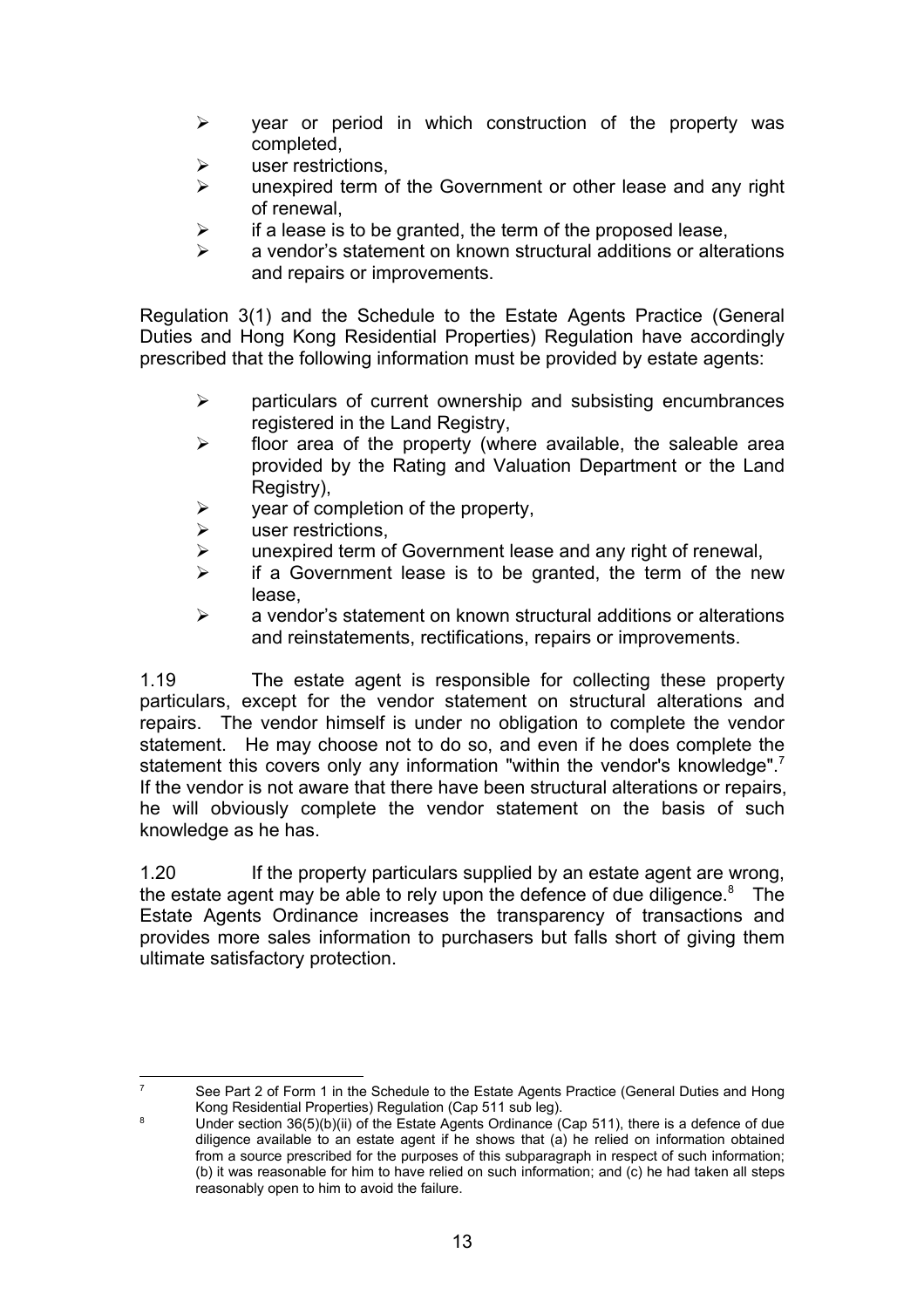### *Lack of vendor's duties of disclosure*

1.21 It is clear from the foregoing review of the existing law that there are few positive duties, if any, on a vendor of second-hand property to disclose particulars of the property for sale. In second-hand sales, there is no sales brochure compiled by the vendor. A vendor is, of course, obliged to provide basic information about the property in the preliminary agreement, but the contents of the preliminary agreement are not uniform. Most preliminary agreements contain only the address of the property, the purchase price, payment terms, and the date of completion of sale and purchase. It is of little assistance to the purchaser if he obtains adequate property information only after the preliminary agreement has been signed.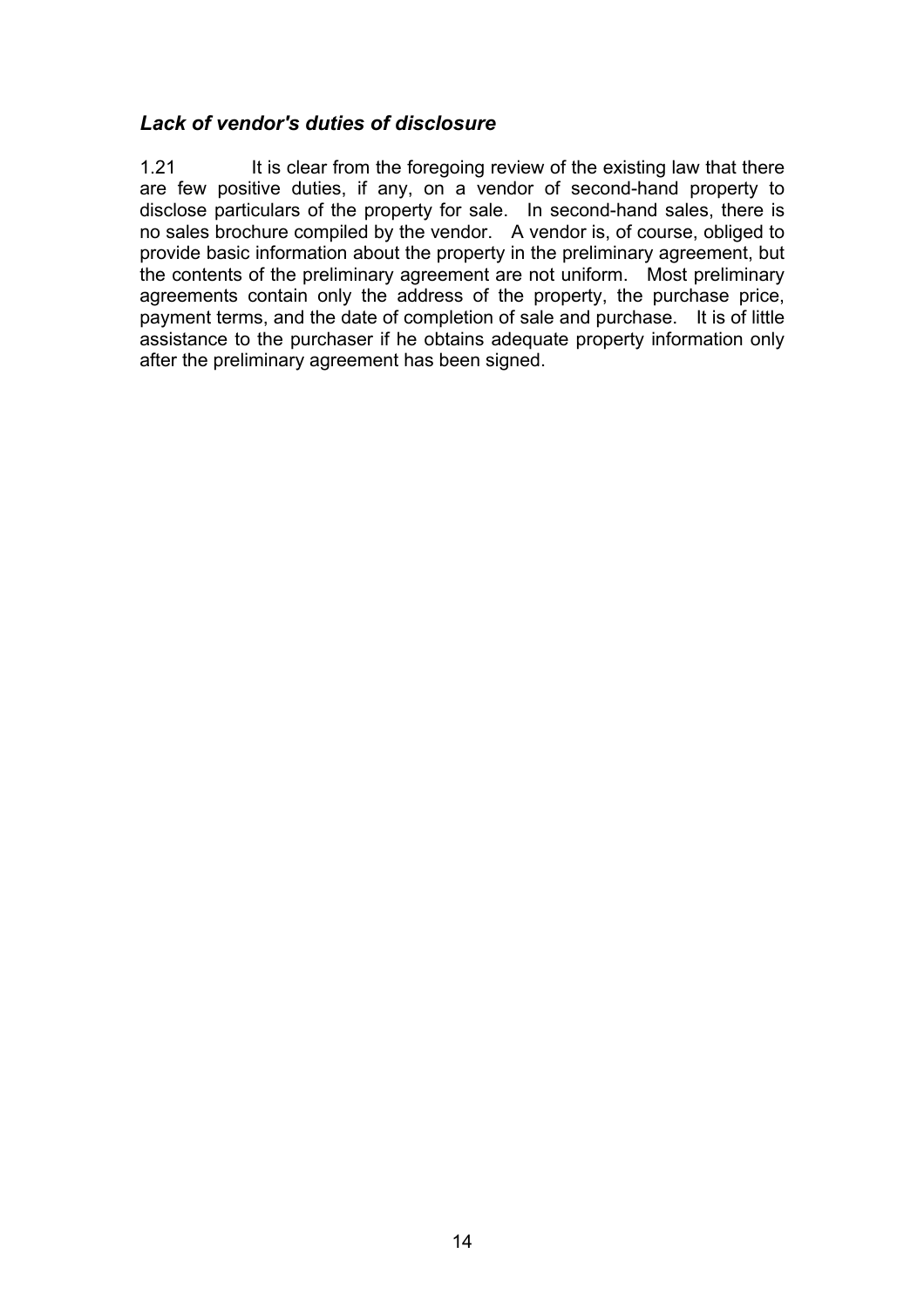# **Disclosure of information by vendors**

**\_\_\_\_\_\_\_\_\_\_\_\_\_\_\_\_\_\_\_\_\_\_\_\_\_\_\_\_\_\_\_\_\_\_\_\_\_\_\_\_\_\_\_\_\_\_\_\_**

## **Existing law provides insufficient protection for purchasers of second-hand units**

2.1 As we have seen in the preceding chapter, there is insufficient protection for private individuals buying residential units in the second-hand market. Moreover, the present law is deficient in that it provides for very few, if any, positive duties on the vendor to provide particulars of the property he offers to sell. Without such positive obligations, it is difficult to establish liability for false or misleading property descriptions.

2.2 We take the view that the vendor should have a positive duty to supply prospective purchasers with some basic property particulars well before a preliminary agreement is entered into. Property information provided at an early stage can assist prospective purchasers in making informed decisions. What is more, such positive disclosure requirements can assist the purchaser in any future claims against the vendor for misleading or false representations.

# **The Vendor's Information Form**

2.3 Because of the lack of positive disclosure requirements upon vendors the sub-committee put forward the idea of a Vendor's Information Form (VIF) in the consultation paper. The VIF would be completed by the vendor and would contain various particulars about the unit he offers for sale in the second-hand market. A vendor would have to make the VIF available when his unit is put on the market for sale, whether through an estate agent or not. In other words, a VIF would be prepared long before a potential purchaser is identified, and in any event before the signing of any preliminary agreement.

2.4 The VIF is not a new idea. The VIF or its equivalent has either been proposed or is already in place in a number of overseas jurisdictions. The following are examples.

### *England and Wales*

2.5 A working party of the Law Society of England and Wales (the Working Party) recommended as part of its proposals for conveyancing reform the introduction of a Legal Information Form. The Legal Information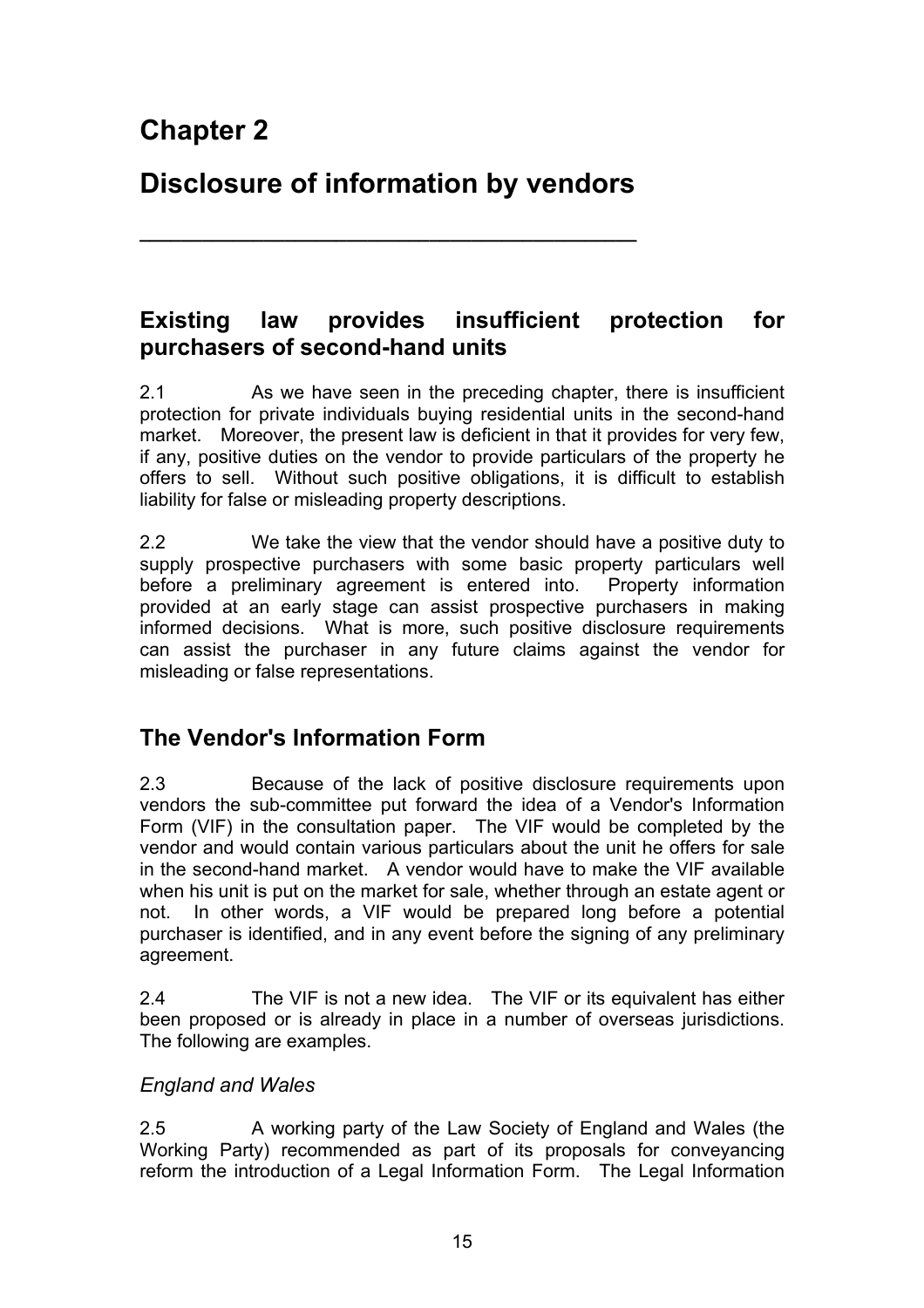Form is to be supplied by the seller's solicitor to the seller's agent setting out in plain English "the necessary information which an informed buyer would wish to have before making an offer for the property".<sup>1</sup>

2.6 The Legal Information Form is to be prepared by the seller's solicitors and contains basic information about the property, including the type of ownership, lease terms, expenses, repairs, management, planning consent and other general matters relating to disputes and notices. Prospective buyers can view the Legal Information Form (as part of the seller's information pack) either at the selling agent's office or the office of the seller's solicitors.<sup>2</sup>

### *Idaho, USA*

2.7 In Idaho, the Property Condition Disclosure Act (chapter  $25<sup>3</sup>$ provides that for each transfer of residential real property, on or after 1 July 1994, the transferor must complete a "seller property disclosure form". The property disclosure form constitutes a statement of the condition of the property and of information concerning the property actually known by the transferor.<sup>4</sup> It is not a warranty of any kind by the transferor or his agent.<sup>5</sup> It is not a substitute for any inspections.<sup>6</sup> The transferor must deliver a signed and dated copy of the completed disclosure form to each prospective transferee or his agent within 10 days of the transferor's acceptance of the transferee's offer.<sup>7</sup> The Idaho seller property disclosure form covers such information as appliances and services systems included in the sale, problems with basement water, foundations, roof condition, well, septic system, plumbing, drainage, electrical, heating, conditions that may affect clear title (such as encroachments, easements, zoning violations, lot line disputes), knowledge of any hazardous materials or pest infestations, and any substantial additions or alterations without a building permit.

### *Virginia, USA*

2.8 In Virginia, the Residential Property Disclosure Act (chapter 27),<sup>8</sup> which came into effect on 1 July 1993, applies to sales of residential real property consisting of not less than one nor more than four dwelling units, whether or not with the assistance of a licensed real estate broker or salesperson. Under the Act, the owner is required to furnish to a purchaser either:

<sup>|&</sup>lt;br>1 The Law Society of England and Wales, *Conveyancing Reform: TransAction 2000*, August 1998, paragraph 6.1.

<sup>2</sup> *Conveyancing Reform*, above, paragraphs 5.3 and 6.1.

<sup>3</sup> Idaho Statutes, Property in General (Title 55) <http://www3.state.id.us/cgi-bin/newidst?sctid> (22.8.2001)

<sup>4</sup> Idaho Statutes, above, paragraphs 55-2507(1) and 55-2508.

<sup>5</sup> Idaho Statutes, above, paragraph 55-2507(3).

<sup>6</sup> Idaho Statutes, above, paragraph 55-2507(4).

<sup>7</sup>  $\frac{7}{8}$  Idaho Statutes, above, paragraph 55-2509.

<sup>8</sup> <www.legl.state.va.us/cgi-bin/legp504> (22.8.2001): Code of Virginia Title 55 - Property and Conveyances.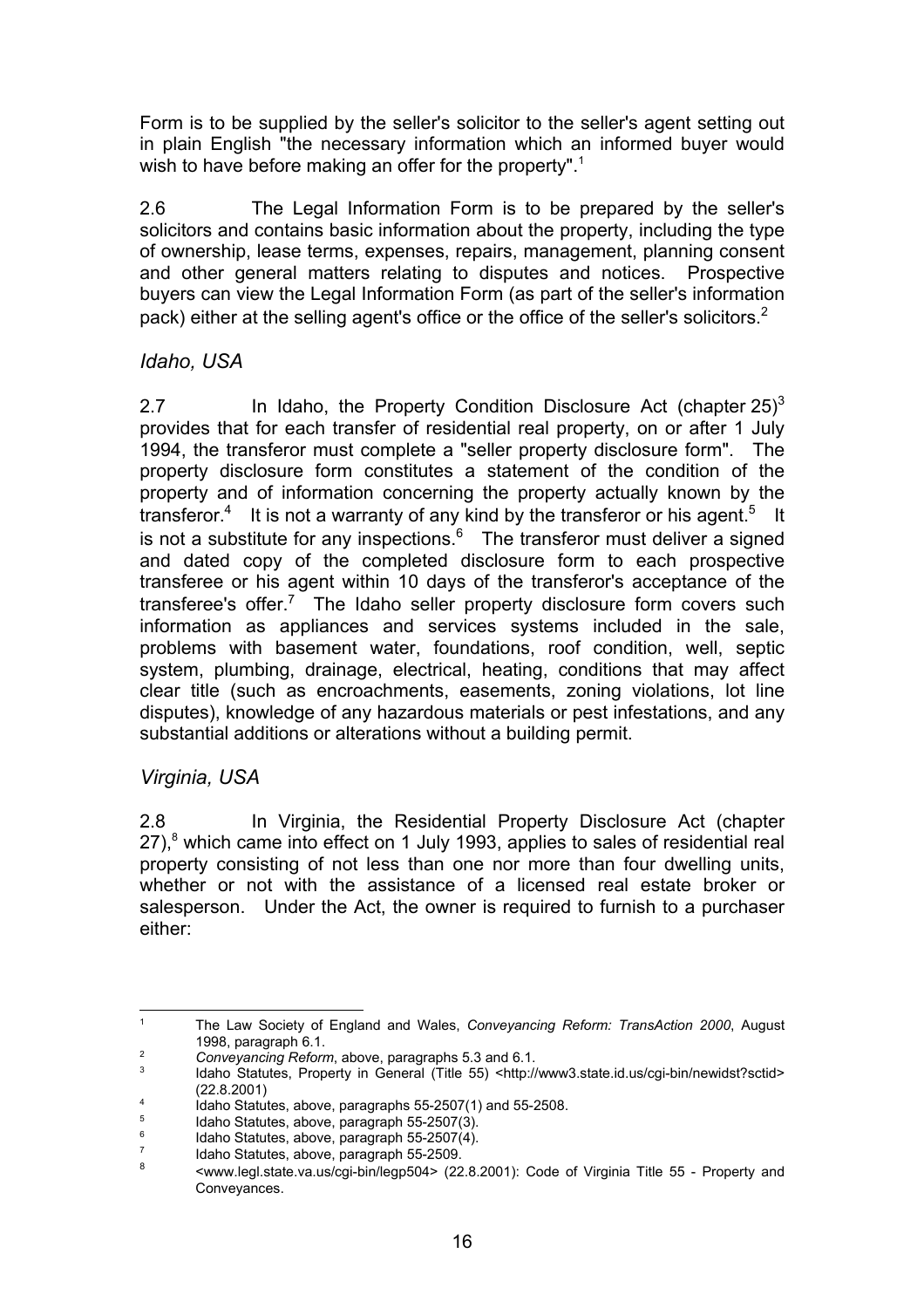- a) a residential property disclaimer statement, stating that he makes no representations or warranties as to the condition of the property and the purchaser will be receiving the property "as is", that is, with all the defects which may exist except as otherwise provided in the purchase contract, or
- b) a residential property disclosure statement.

2.9 The residential property disclosure statement contains representations by the owner and not those by the broker or salesperson. The disclosure and disclaimer forms make no representations with respect to any matters which may pertain to parcels adjacent to the subject parcel. The owner must deliver to the purchaser the disclosure or disclaimer form prior to the acceptance of a real estate purchase contract. The owner is not liable for any error in the information not within his actual knowledge or which was based on information provided by public agencies, or if he reasonably believed the information to be correct and where he was not grossly negligent in obtaining the information from a third party and transmitting it. At or before settlement, the owner must disclose any material change in the physical condition of the property or certify that the condition of the property is substantially the same as it was when the disclosure form was provided.

2.10 The Virginia residential property disclosure statement includes information on the basement, roof, fireplace/chimney, plumbing system, septic/sewer system, water supply, heating system, air-conditioning system, electric system, insulation, exterior drainage, wood-destroying organisms, etc.

### *Ontario, Canada*

2.11 In Ontario, Rule 11.3 of the Code of Ethics of the Real Estate Council of Ontario provides:

*"A Member representing a Seller of Residential Property should consider requesting that the Seller complete and sign a Vendor Property Information Statement and should attach a copy to the Agreement or provide in the Agreement, or otherwise, in writing to the Parties, a statement that the Seller refused or was unable to complete the Statement."9*

2.12 The Seller Property Information Statement is not a statutory form,<sup>10</sup> but is prescribed by the Ontario Real Estate Association for use by real estate brokers and salespersons. It covers matters such as interest in the property by other parties, plan of survey, water sources, water systems, problems in relation to quantity and quality of well water, septic systems, zoning and re-zoning, easements, restrictive covenants, local levies or unusual taxes being charged or contemplated, notices or claims affecting the

<sup>-&</sup>lt;br>9 <www.reco.on.ca/legislation\_rules&guiding-principles.htm> (22.8.2001).

The Ontario Real Estate Association has informed us that the name of the form has changed from "Vendor" to "Seller". The form which is in general use is still undergoing scrutiny and revisions.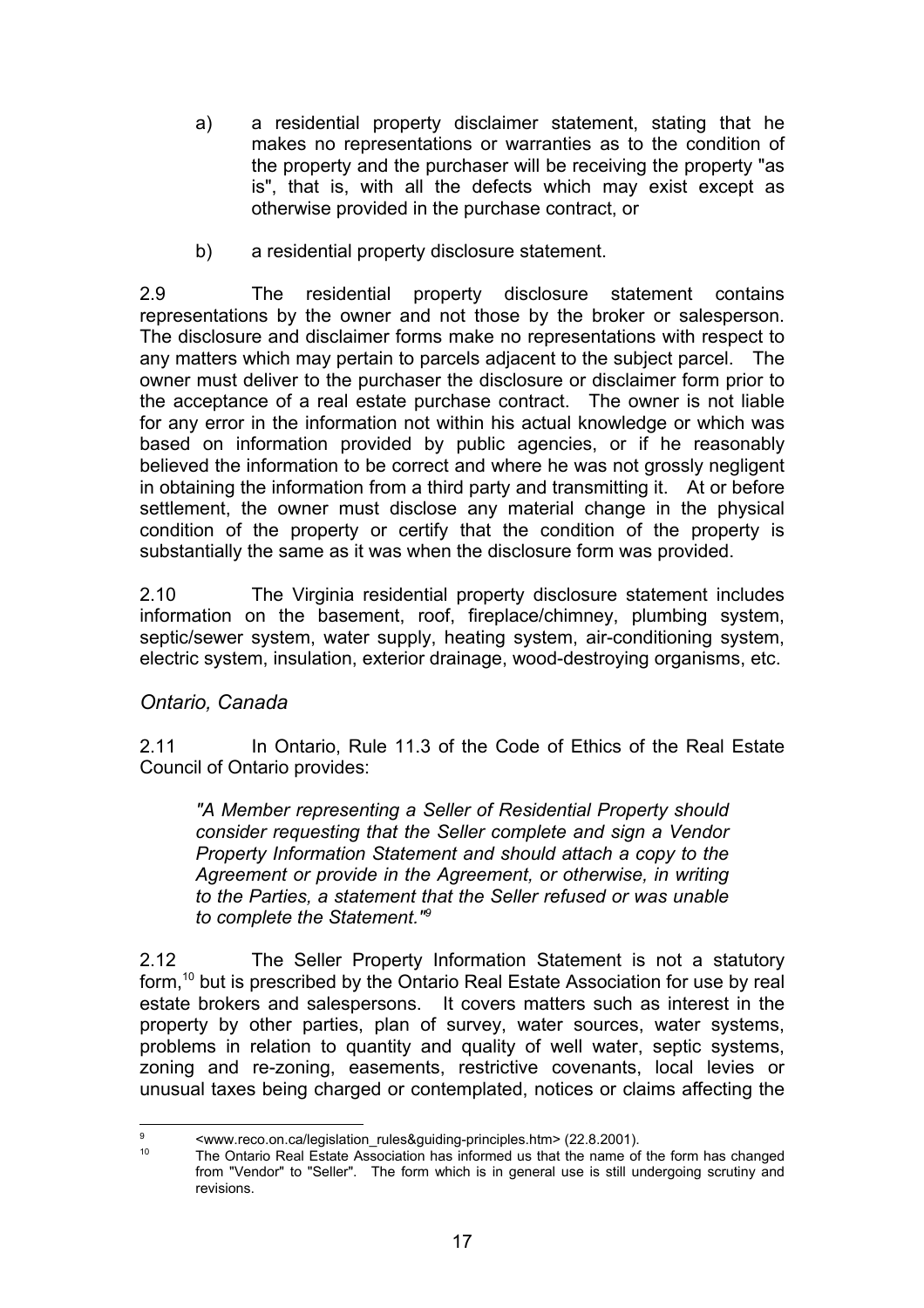property from any person or public body, public projects planned for the immediate area, and the approximate age of the property.

### *The four approaches to imposing positive disclosure duties on vendors*

2.13 These examples of overseas practice suggest that there can be four approaches to imposing a duty of positive disclosure on vendors. The first approach is to provide for a VIF on a purely voluntary basis. An example is the Legal Information Form proposed by the English Law Society. The second alternative is a compulsory VIF backed by legislation. This is the approach adopted by the state of Idaho in the USA.

2.14 The third approach can be described as a flexible statutory approach, and is the one followed in the state of Virginia in the USA. Under the Virginia Residential Property Disclosure Act, the owner can furnish to a purchaser either a residential property disclaimer statement or a residential property disclosure statement. The residential property disclaimer statement states that the owner makes no representations or warranties as to the condition of the property and the purchaser would be receiving the property "as is".

2.15 The fourth approach is to introduce a code of practice for estate agents, as is used in Ontario. Under rule 11 of the Code of Ethics of the Real Estate Council of Ontario, a member (ie a real estate broker or salesperson) should consider requesting the seller to complete and sign a Seller Property Information Statement. If the seller refuses, or is unable, to complete the statement, that fact should be stated in the agreement. The statement is not a statutory form but is only part of a code of practice prescribed for real estate brokers and salespersons.

# **Public views on the introduction of a VIF**

2.16 The responses to the consultation paper show a fairly divided view as to whether a VIF should be introduced for completed flats in the second-hand market. Those who were in favour of a VIF considered that such a proposal would generally enhance consumer rights by imposing upon vendors the positive responsibility to disclose useful sales information before the signing of the PSAP. One respondent, while supporting the introduction of a VIF, expressed concern over the difficulty that owners of older buildings might face in supplying some of the property information in the VIF. Another respondent supported the VIF proposals but considered that some practical difficulties (such as providing information related to saleable area) should be resolved before implementing the proposals.

2.17 The main argument advanced by those against the VIF proposals was that the proposals would increase transaction time and costs. Property owners might not necessarily possess sufficient knowledge to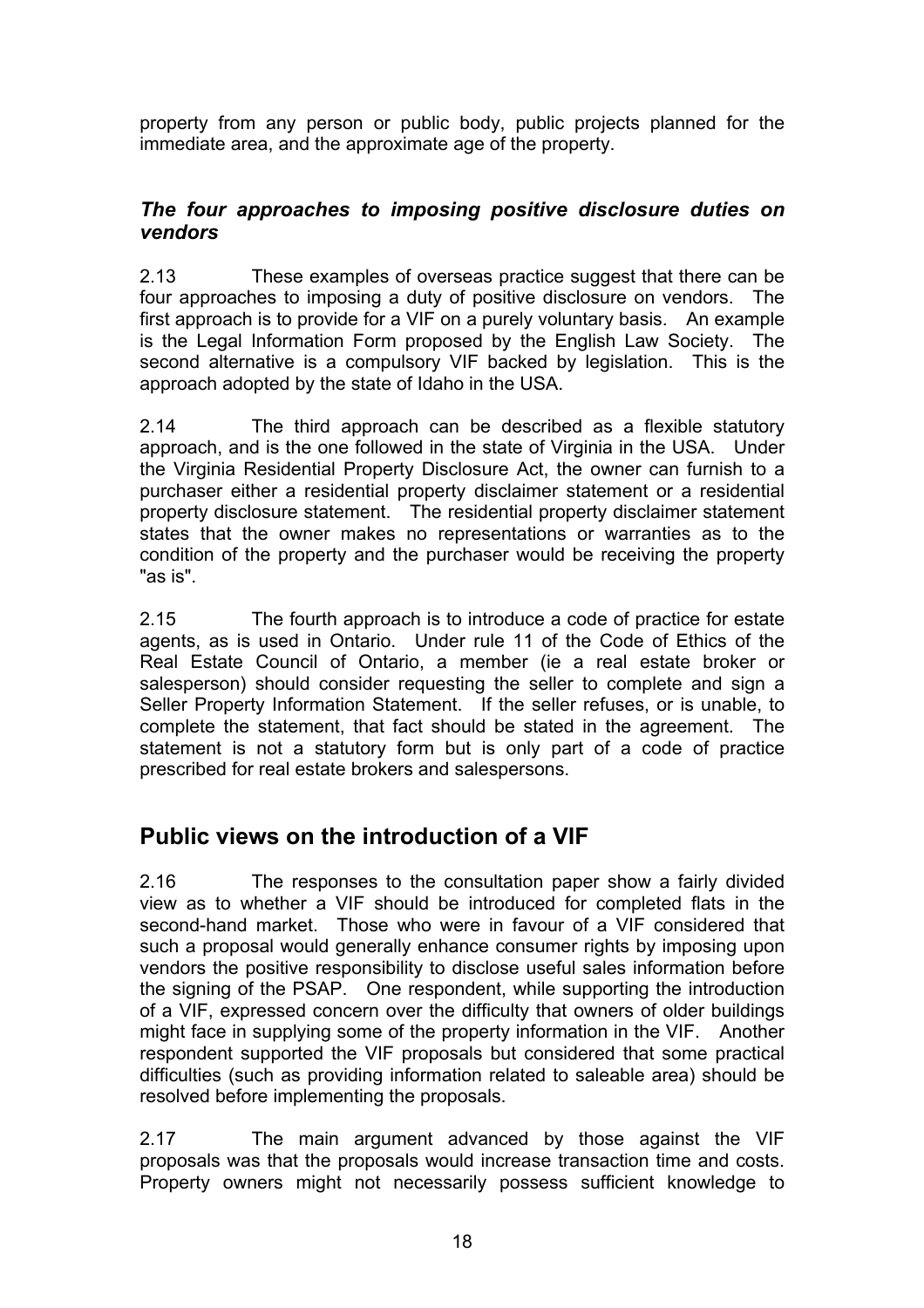complete the VIF, or they might find it difficult to obtain the property particulars necessary for completion of the VIF. There was further concern that the introduction of a VIF might over-regulate the sale of completed units in the second-hand market

# **The advantages of a VIF**

### *Assistance to purchasers in making informed offers*

2.18 A VIF will assist purchasers in making more informed decisions. The number of disputed sales will be reduced.

### *Added protection to home-buyers*

2.19 The VIF contains the vendor's representations as to particulars of the units. Its contents will be of assistance to purchasers in future litigation arising from misleading or false property descriptions. A vendor might refuse to fill in some items in the VIF without some form of legal compulsion (an issue which we shall address later in this chapter). However, the fact that there are gaps in the VIF will put prospective purchasers on notice.

### *User-friendly summary*

2.20 The VIF should be a user-friendly summary of the necessary information in plain language.<sup>11</sup> Property particulars taking the form of a summary in plain language will be of great assistance to prospective purchasers. At present, most property particulars are contained in complicated legal documents not readily intelligible to lay persons. Purchasers have to rely on their solicitors or the conveyancing clerk to explain to them their rights and obligations under the title documents. However, solicitors in Hong Kong are normally involved only when the purchaser has already signed a preliminary agreement.

### *Deterrent to unauthorised building work*

2.21 One respondent commented that a VIF would encourage property owners to remove any existing unauthorised building work prior to marketing their flats. The VIF was also seen as a deterrent to property owners from undertaking unauthorised building work. If a property owner is required to disclose in the VIF information on any structural alterations, he is likely to have second thoughts before erecting any unauthorised structures in his unit in the first instance. The VIF would therefore serve to better protect the prospective buyer's rights and enhance consumer protection.

 $11$ <sup>11</sup> *Conveyancing Reform*, above, paragraphs 6.1 and 6.2.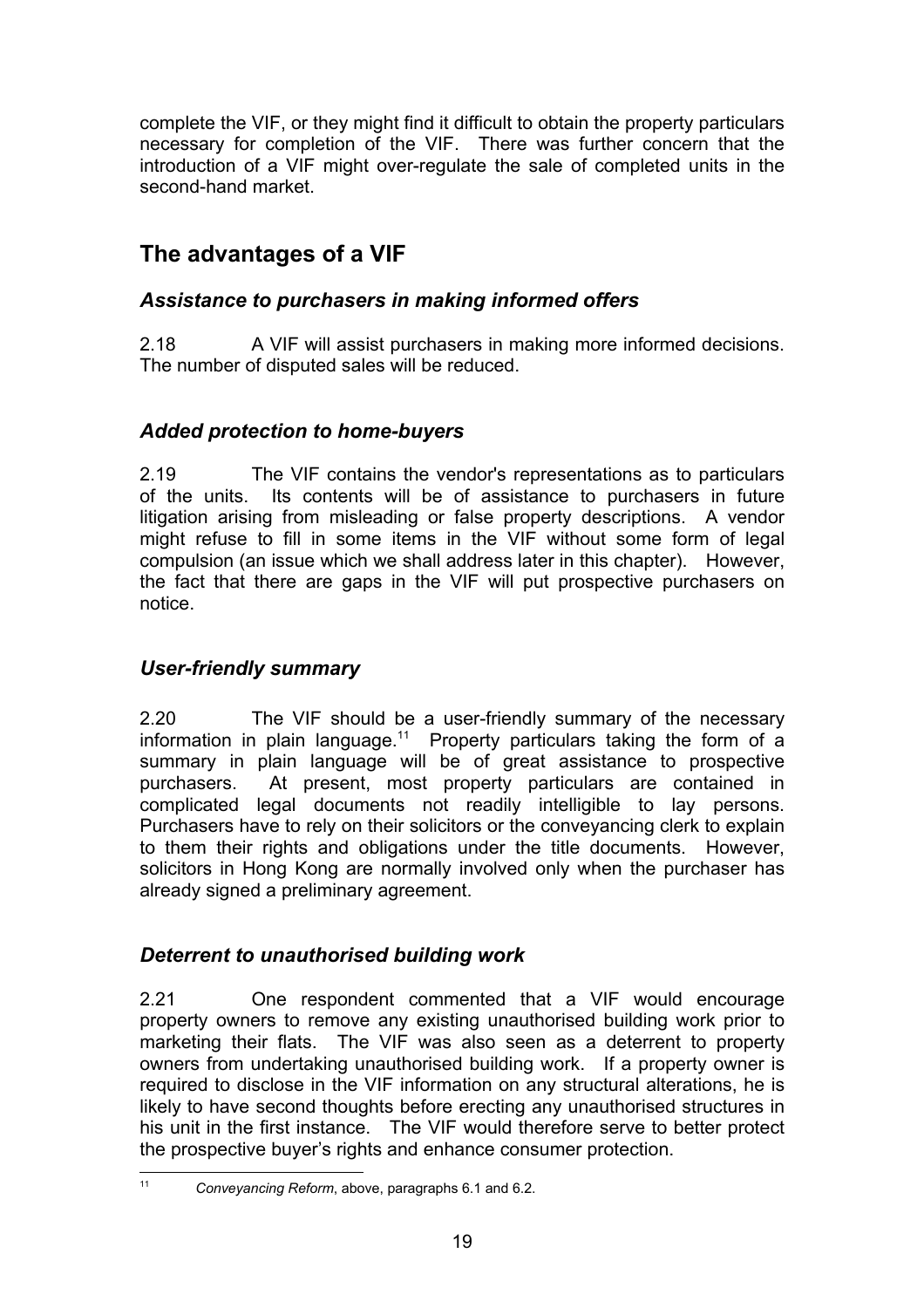# **The disadvantages of a VIF**

### *Additional costs and burden to vendors and possible slowing down of transactions*

2.22 The majority of those respondents who opposed the idea of a VIF argued that the preparation of a VIF may involve additional costs and an added burden to the vendor.

2.23 It is, in our view, a misconception to perceive the VIF as being an expensive and time-consuming scheme. As it is necessary to prepare only one original of the VIF, the costs of its preparation should be but a small percentage of the overall transaction costs. It should not be too timeconsuming to find out the necessary information for the VIF, as most of the information required will be readily available at the various registration sources. Modern technology has made it easier than before to conduct searches for registered property information. The Rating and Valuation Department, for example, has introduced an Info-Hotline Service on Property Age and Floor Area. Anyone can now obtain by telephone the saleable area of any unit included in that system. The Info-Hotline Service now contains the saleable areas of 90 percent of all residential properties in Hong Kong.<sup>12</sup> Furthermore, our proposal below for a centralised property information system, if implemented, should greatly reduce the costs and time incurred in searching for the information required for filling in a VIF.

2.24 Some respondents also suggested that the VIF might slow down transactions. This may be the case where estate agents come knocking at a vendor's door to advise him of a ready potential buyer. In such cases, the negotiation cannot proceed before the VIF is prepared. We note this concern but consider that any possible delay to a transaction may in fact give the vendor and the purchaser more time to think clearly about the transaction.

### *Possible over-regulation of the market*

2.25 Concern was expressed to us during consultation that the introduction of a VIF might over-regulate the sale of completed units in the second-hand market. We do not agree that the VIF will over-regulate the second-hand market. The Estate Agents Ordinance (Cap 511) already contains requirements for estate agents to provide certain basic information on the property. Whilst Cap 511 places on the estate agent the primary responsibility for providing particulars of the property, the proposed VIF transfers that responsibility to the vendor. We consider that the vendor, rather than the estate agent, should have the primary positive duty to disclose property particulars. As pointed out above, without that positive obligation on the vendor, it is difficult for the purchaser to establish liability for false or

 $12$ Based on a briefing given to the Sub-committee on 29 July 1999 by Mr C S Wong, Deputy Commissioner, Rating and Valuation Department. The remaining ten percent of units not covered by the Info-Hotline Service system are village houses (not having approved building plans), newly built units not yet assessed to rates and some public housing estates.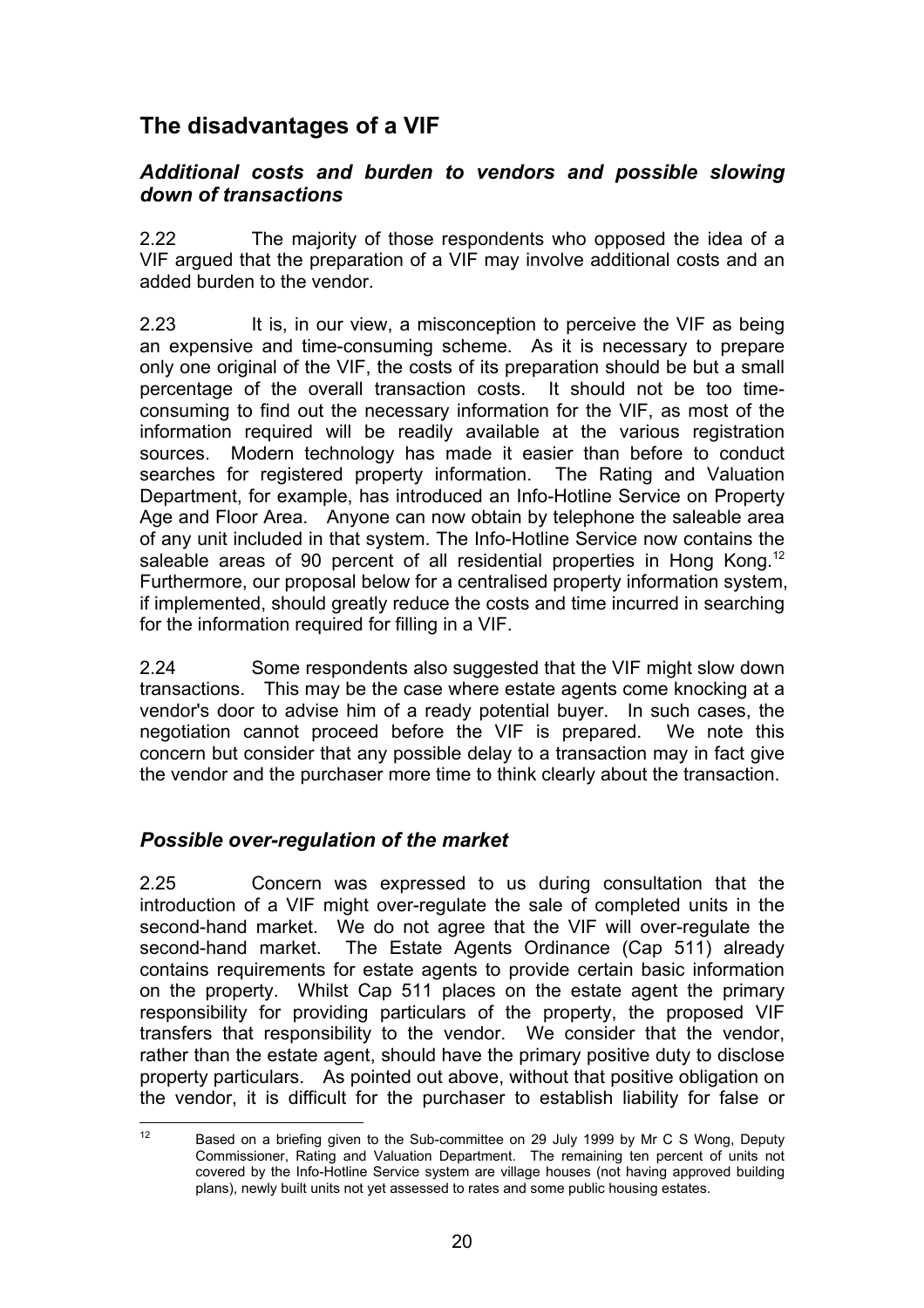misleading property descriptions made by the vendor. It should be borne in mind that the positive disclosure duty on the vendor does not in any way preclude him from completing the VIF with the assistance of the estate agent. Moreover, the property particulars in the proposed VIF are not difficult to provide and they are helpful to purchasers in making informed decisions.

### *Over-reliance on vendor's information*

2.26 There is an argument that purchasers of second-hand completed units can view and inspect those properties and that they buy them on an "as is" basis. As such, the purchaser should be aware of his responsibility to gather sufficient information about the property before entering into a contract, rather than solely relying on the vendor (through the VIF).

2.27 In practice, however, many purchasers do not have an opportunity to view the unit in any great detail before committing themselves. Furthermore, the fact that purchasers have to buy the properties on an "as is" basis means that they should obtain as much property information as possible and at the earliest possible opportunity before committing themselves to a preliminary agreement. The VIF is not intended to be a substitute for physical inspection of the property. As can be seen later, we recommend that the VIF should contain warning clauses which, among other things, advise the purchaser that the state of repair and physical condition is not given and he should inspect the property. Hence, we do not consider there is any great likelihood of purchasers solely relying on the vendor.

2.28 On balance, we consider that the advantages of the VIF outweigh its disadvantages. Having decided that a VIF is desirable, the next issue is what its contents should be.

## **Contents of the VIF**

2.29 In our view, the VIF should provide more information than must currently be provided by estate agents under the Estate Agents Practice (General Duties and Hong Kong Residential Properties) Regulation, which we set out in the previous chapter. The VIF should contain the information specified under section 36(2)(a) to (g) of the Estate Agents Ordinance (Cap 511). This is the minimum information required by purchasers in reaching their decision to buy. **We consider that vendors of second-hand completed units should be responsible for supplying this information in the VIF. We also consider that the proposed VIF should include details of the saleable area. In addition, we believe that a number of other categories of information should be included, most of which are**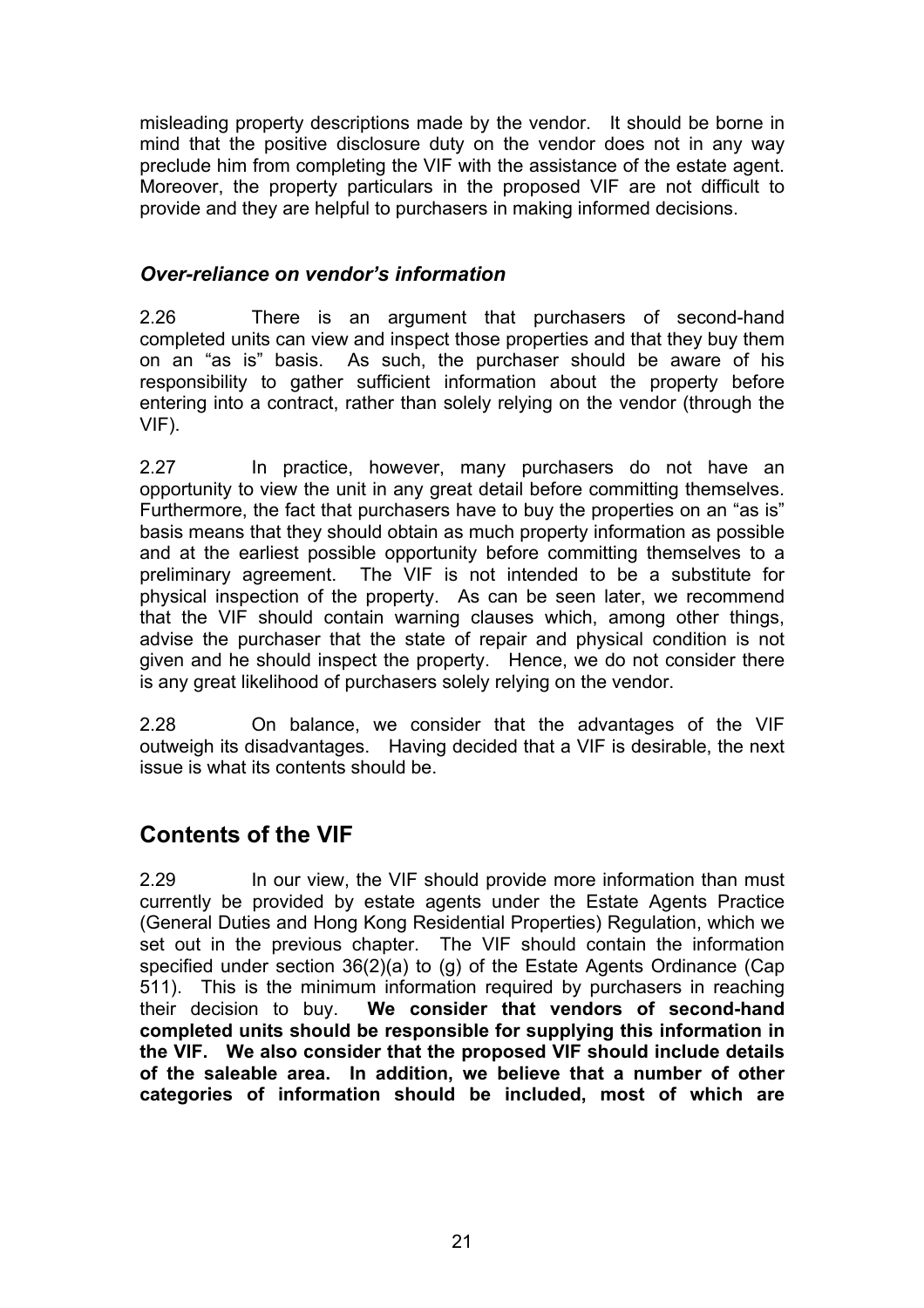**reflected in the Law Society of England and Wales' proposed Legal Information Form (LIF).13**

### *Warning clauses*

2.30 A VIF should contain warning clauses to the effect that, among other things:<sup>14</sup>

- $\triangleright$  It is only a summary of information relating to the property.
- $\triangleright$  It does not explain everything and purchasers should take legal advice.
- $\triangleright$  Circumstances may have changed since the date of the VIF.
- $\triangleright$  The purchaser should inspect the property before making an offer to buy.
- $\triangleright$  The state of repair and physical condition is not given. The purchaser should inspect the property and consult his professional advisors.
- $\triangleright$  Before making an offer to buy, the purchaser should make sure that any necessary loan of funds will be readily available.

2.31 **In our view, the proposed VIF should contain at least these warning clauses.** All these warnings are useful in that they direct purchasers' attention to matters which they should bear in mind when referring to the particulars contained in the VIF. They also bring home to purchasers the important matters that they should consider before committing to a purchase. **We consider that there should also be a warning note to the vendor that the VIF is a legal document and that he will bear responsibility for its accuracy.**

### **Type of ownership<sup>15</sup>**

2.32 The type of ownership (that is to say, whether leasehold or freehold) is not important as land in Hong Kong is always leasehold. Hence, we take the view that the type of ownership should be omitted from the proposed VIF.

### *Rights of way*<sup>16</sup>

2.33 Most rights of way exist over common areas and so do not affect the exclusive occupation of flats. Moreover, the average vendor is not in a

 $12$ <sup>13</sup> The Law Society of England and Wales, *Conveyancing Reform: TransAction 2000*, August 1998, above.

<sup>14</sup> These warning clauses are modelled on those contained in the LIF described in *Conveyancing Reform*, above.

 $15$  LIF, paragraph 1.

LIF, paragraph 2.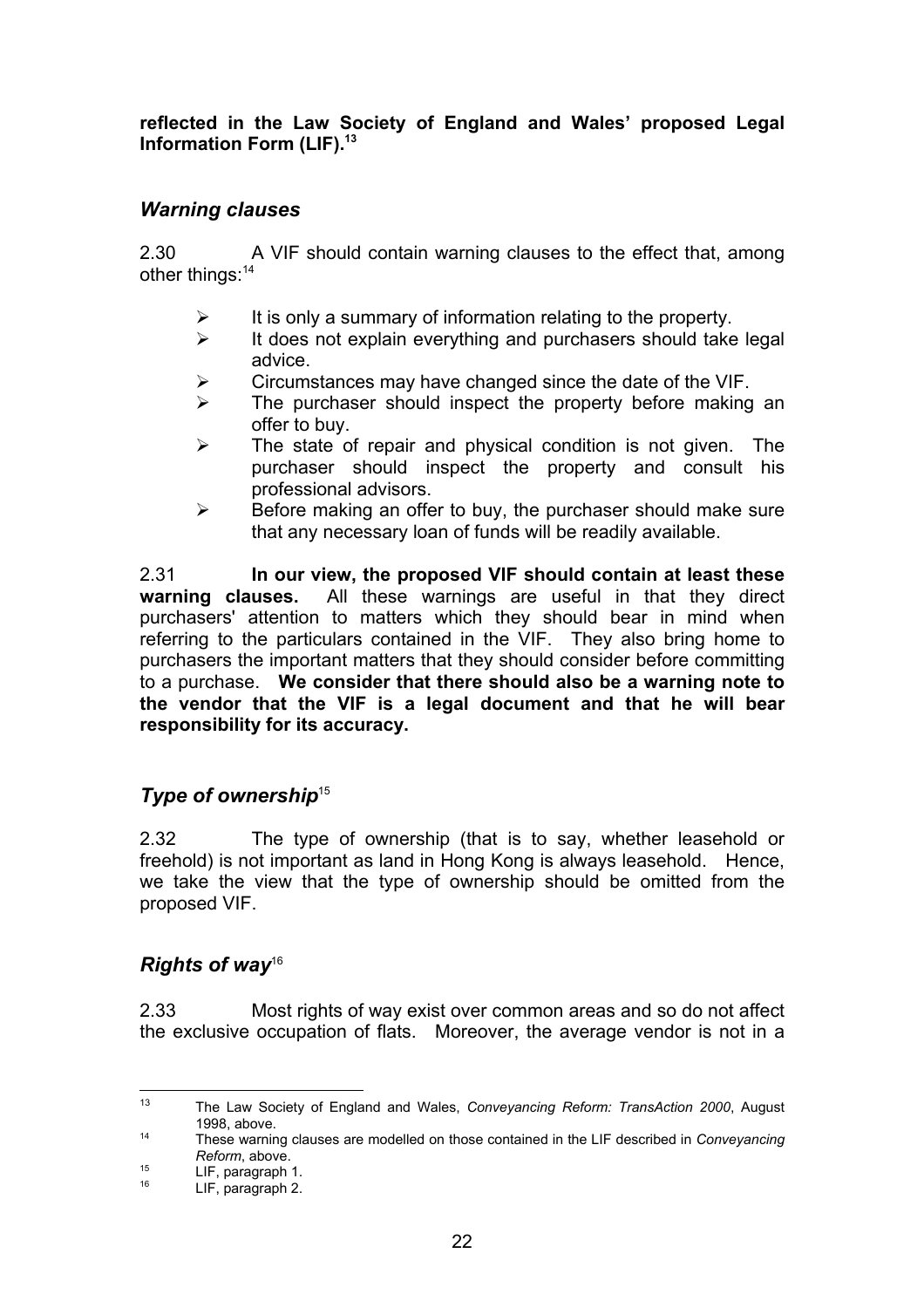position to tell by himself whether or not there are rights of way. Accordingly, we do not think rights of way should be included in the proposed VIF.

### Services<sup>17</sup>

2.34 It should not be difficult for a vendor to state the availability of services such as water (fresh/sea), drainage, gas (what kind) and electricity. **We consider that the availability of services known to a vendor should be included in the proposed VIF.**

### *Management fees*

2.35 **We consider that it will suffice to disclose the management fees for the current month in the proposed VIF.** The Legal Information Form (LIF) proposed by the Law Society of England and Wales, by contrast, requires the disclosure of the service charges (which are commonly called management fees in Hong Kong) for the last three years.<sup>18</sup> Purchasers are interested in the monthly amount of management fees. As management fees do not change significantly from year to year, purchasers will obtain sufficient indication of the management fees by reference to the amount currently paid each month.

### *Furniture and fittings<sup>19</sup>*

2.36 Furniture and fittings are not essential items for disclosure. The vendor and the purchaser can always negotiate what furniture and fittings should be included in the sale. It is already the current practice to include a list of furniture and fittings in the preliminary agreement.

2.37 We consider that furniture and fittings should be left out of the proposed VIF as they will be listed in the preliminary agreement in any event.

### Government rent<sup>20</sup>

2.38 The amount of Government rent in some cases is three percent of the rateable value of the property and can be a large sum. Vendors should have no difficulty in disclosing the amount of Government rent as its amount can easily be ascertained from the demand note. **The proposed VIF should state the amount of Government rent as far as it is possible.**

 $17$  $17$  LIF, paragraph 3.

 $18$  LIF, paragraph 10.

 $19$  LIF, paragraph 4.<br>  $115$  paragraph 7

LIF, paragraph 7.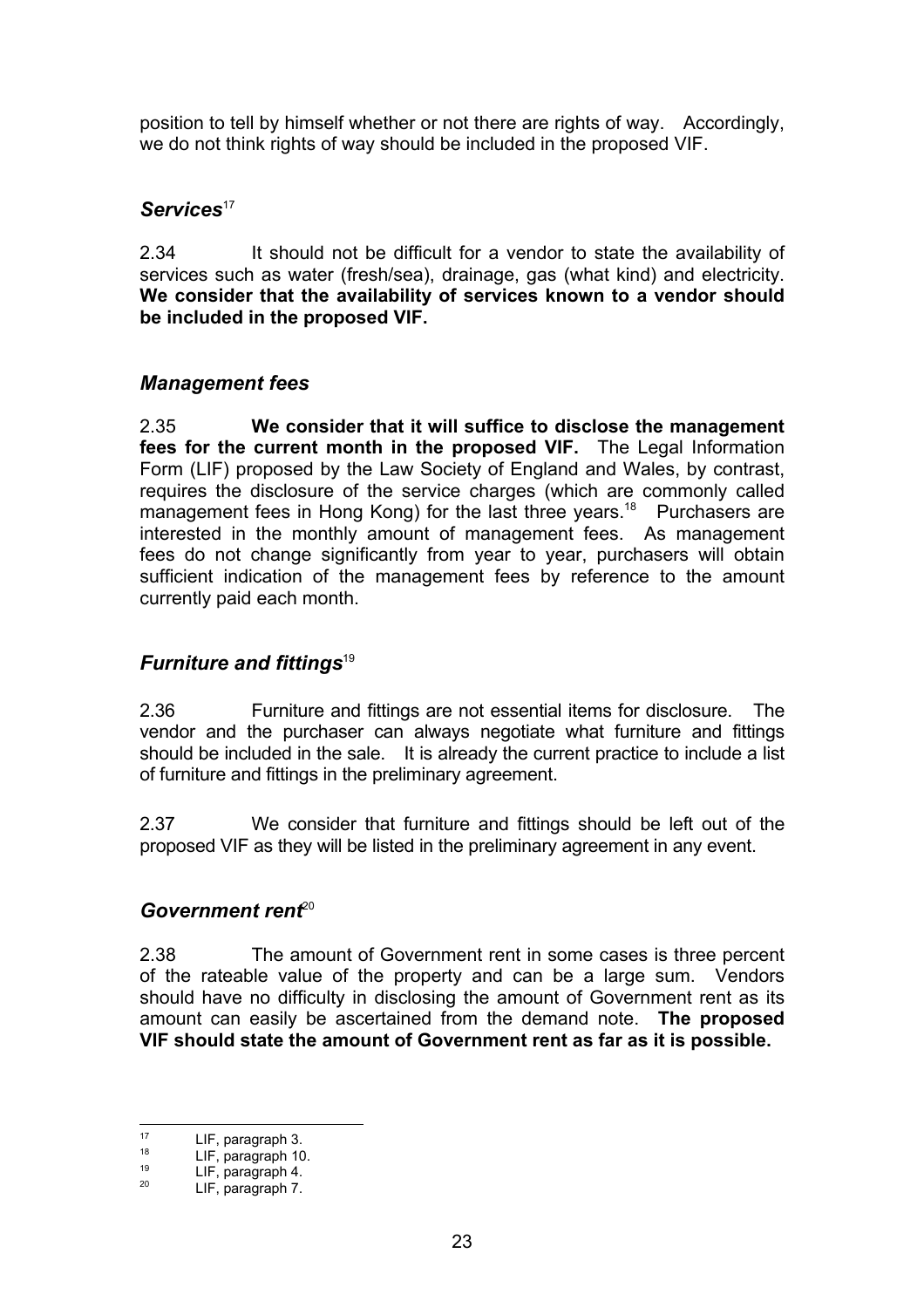### *Buyer's share of insurance premium*

2.39 The LIF states that the purchaser must bear his proportion of the insurance premium covering the whole building.<sup>21</sup> The last annual charge for insurance has to be stated.<sup>22</sup> In Hong Kong, the insurance premium for the whole block is usually covered by the management fees. The management fees are a more relevant item for disclosure than the buyer's share of expenses. **We therefore take the view that management fees but not other expenses such as insurance premiums should be included in the proposed VIF.**

### *Notice received by the owner*<sup>23</sup>

2.40 This item refers to any plans for major future expenditure known to the vendor. It would seem that this item has already been covered by the vendor's statement under the Estate Agents Ordinance. A vendor can, however, refuse to fill in the vendor's statement. The estate agent will discharge his duty by certifying that he has duly advised the vendor to complete the statement but in vain.<sup>24</sup>

2.41 We take the view that if a commitment has been made to pay certain expenditure, the vendor should be obliged to disclose that fact. If, however, the expenditure is merely a possibility, the vendor need not disclose it. **We consider that any notice received by the vendor from the Government, the management office, or any relevant authority of expenditure requiring contribution from the owners should be disclosed in the proposed VIF.**

### *Rights of entry for repair*<sup>25</sup>

2.42 The rights of entry for repair are normally covered by the Deed of Mutual Covenant. The existence of such rights is unlikely to have any significant effect on the price of the property. We consider that rights of entry for repair should be left out of the proposed VIF.

### *Existence of owners' corporation and name of management company*

2.43 The LIF requires disclosure of details about the landlord/management company and of its operation.<sup>26</sup> Membership of the

 $21$ <sup>21</sup> LIF, paragraph 8.

 $\frac{22}{23}$  LIF, paragraph 9.

 $^{23}$  LIF, paragraph 10.

See estate agent's declaration at the end of the Vendor's Statement (Part 2 of Form1) under Estate Agents Practice (General Duties & Hong Kong Residential Properties) Regulation, Cap 511C Schedule 1 Forms.

 $^{25}$  LIF, paragraph 13.

LIF, paragraphs 15 and 16.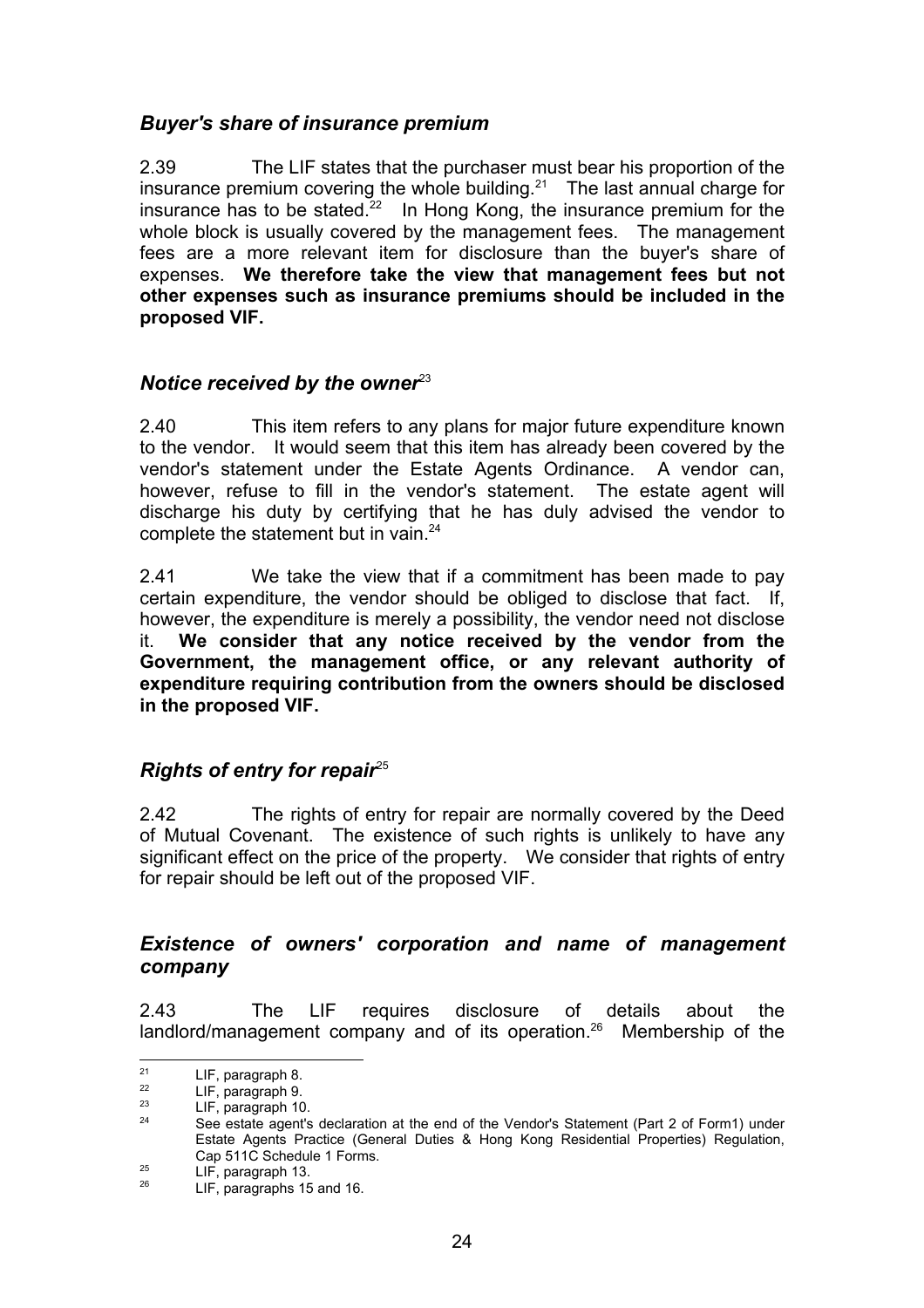landlord/management company is not relevant in the Hong Kong context. Instead, the existence of any owners' corporation and the identity of the management company is of importance to residents. **We take the view that the proposed VIF should state whether there is an owners' corporation and, if so, its name, and the name of the management company.**

### *Planning consent*

2.44 The LIF requires that any dispute relating to planning consent be referred to.<sup>27</sup> We consider that planning consent is not of great relevance in Hong Kong and should be omitted from the proposed VIF.

### *Pending claims*

2.45 A vendor is required to specify in the LIF that he knows of no disputes about his or any neighbouring property other than those stated.<sup>28</sup> We consider that the reference to "disputes" is too vague. **Instead, we are of the view that any pending claims known to the vendor affecting the property should be disclosed in the proposed VIF.**

### *Vacant possession and free from mortgages*

2.46 The LIF contains a statement to the effect that the vendor will vacate the flat and hand over vacant possession upon completion of the sale and purchase and that the flat will then be free from mortgages.29 **We take the view that such a statement should be included in the proposed VIF but should be modified. It should read: "vacant possession and free from mortgages and subsisting tenancies." However, if there are subsisting tenancies, the terms of those tenancies should be spelt out.**

### *Septic system*

2.47 The Ontario Seller Property Information Statement requires the vendor to state any problems with the septic system. Purchasers are likely to show interest in any such problems known to the vendor. **We therefore consider that if a septic tank is used, this should be referred to in the proposed VIF.**

### *Power of Attorney*

2.48 The Ontario Vendor Property Information Statement requires the vendor to state whether he is acting under a Power of Attorney. As a Power

 $27$  $27$  LIF, paragraph 17.<br> $28$  LIF paragraph 10.

 $28$  LIF, paragraph 19.

<sup>29</sup> LIF, paragraph 24.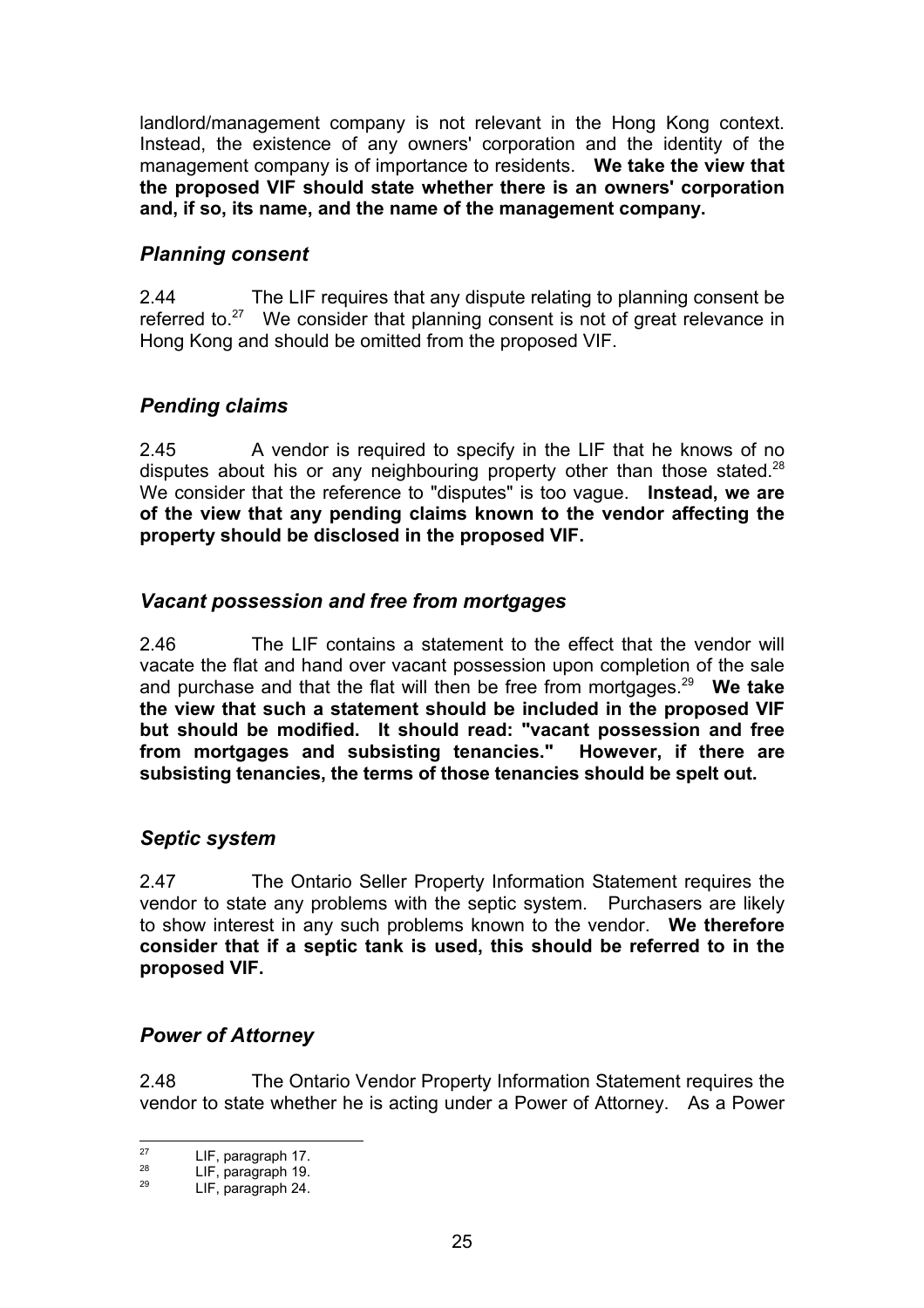of Attorney may affect the validity of the transaction, purchasers should be warned of the existence of such a power. **We take the view that the proposed VIF should contain a question to the vendor as to whether or not he is operating under a Power of Attorney.**

### *Sundry items<sup>30</sup>*

2.49 The LIF contains a number of other items such as deposit, other terms of the contract, stamp duty and a list of documents held by the seller's solicitors. We consider that it would be too onerous to require vendors to disclose these sundry items and take the view that they should be left out of the proposed VIF.

## **Should the VIF be voluntary or compulsory?**

2.50 The consultation paper recommended that the VIF should initially be adopted on a voluntary basis as a market practice. The Subcommittee considered that the first step should be for the relevant bodies in Hong Kong (such as the Law Society and the Estate Agents Authority) to endeavour to have the VIF adopted as market practice on a voluntary basis. The Sub-committee took the view that such a course should be welcomed by solicitors and estate agents as the VIF would enable them to advise their clients fully. The Law Society of England and Wales adopted a similar voluntary approach under its TransAction 2000 initiative, whereby solicitors in England and Wales have been urged to adopt the LIF as part of a conveyancing protocol.31 The Law Society pointed out, however, that it was unlikely that vendors would use the LIF "unless they are required to do so by legislation".<sup>32</sup>

2.51 The Sub-committee was, however, conscious that a voluntary approach might not work and suggested in the consultation paper that the Government should review the situation at some later stage. If a market practice could not be established by then, the Government should introduce legislation requiring the completion of a Vendor's Information Form, **at least in relation to newer buildings.**

2.52 In summary, the consultation paper proposed a moderate twophase approach by which a period of time would be set aside for the market to voluntarily try out the VIF scheme. At the end of that period, the Administration would be left to decide if it was necessary to impose a

 $30$  $^{30}$  LIF, paragraphs 25 and 26.

In 1990 the Law Society of England and Wales introduced 'TransAction' setting out the protocol in dealings between solicitors over the conveyancing process. It included standard forms for the contract and pre-contract information designed solely for dealing with sales of homes. A working party of the Law Society was later convened to revise the documents required under the TransAction protocol. The revised protocol was launched under the title 'TransAction 2000'. The principal part of TransAction 2000 was the introduction of a Legal Information Form. (See *Conveyancing Reform*, above, at paragraphs 2.1 and 4.1).

<sup>32</sup> *Conveyancing Reform*, above, paragraph 9.1.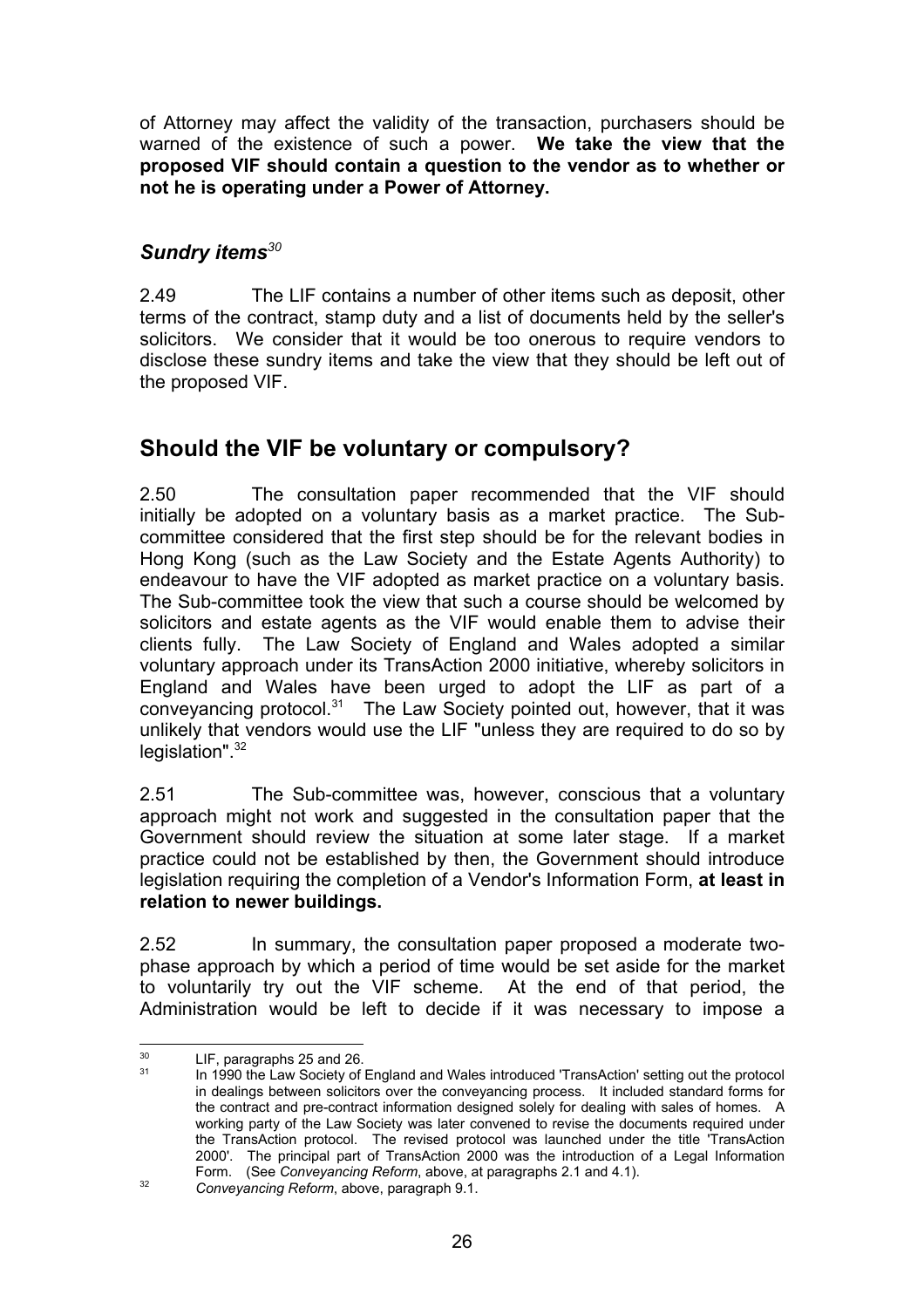mandatory scheme through legislation. There was public support in the responses to the consultation paper for a voluntary scheme. Some respondents, however, expressed scepticism over the likelihood of establishing a VIF as a market practice on a voluntary basis. They held the view that the VIF should be made compulsory from the outset by legislation.

2.53 We have carefully reviewed the views expressed in response to the sub-committee's consultation paper and have concluded that, in respect of the sale of second-hand properties, the VIF should be introduced on a voluntary basis, at least initially. In reaching this conclusion, we have taken account of the fact that sales in the second-hand market generally involve private individuals. The vendor and the purchaser are therefore usually on an equal footing and there is less need to make provision to protect a weaker party from a stronger, as in the case where the vendor is a corporate developer. The resources available to an individual vendor in the secondhand market are likely to be considerably less than those of a developer selling in the first-hand market, and it may be that the individual vendor may prefer not to expend the necessary effort to complete a VIF. In the circumstances, we would prefer if possible to achieve the introduction of the VIF by voluntary market acceptance, rather than by the imposition of a legislative sanction at the outset. Even under a voluntary approach, the information currently mandated by the Estate Agents Ordinance will continue to be made available to purchasers, whether or not the vendor has chosen to complete a VIF in addition.

2.54 We accordingly take the view that the VIF should be implemented by a voluntary scheme, at least initially. Unlike a compulsory scheme which requires a lengthy period to complete the legislative process, a voluntary scheme is flexible and can be implemented quickly. If the VIF is promoted, a prudent purchaser will naturally demand a VIF from the vendor. The vendor failing for whatever reason to supply a VIF will put the prudent purchaser on suspicion of the desirability of going ahead with the transaction. We believe that in this way market forces will establish the VIF as accepted market practice.

2.55 We do not rule out the possibility, however, of a compulsory scheme at a later stage if a market practice for the VIF cannot be established as envisaged. In our view, it is desirable for the market to voluntarily try out the scheme. Any experience obtained from the voluntary scheme will assist the Administration in making a rational decision as to whether or not a compulsory scheme should be introduced and, if so, in what way. If the VIF is subsequently adopted through legislation, we think it would be sensible for the Administration to review the Estate Agents Ordinance with a view to reconciling the disclosure duties of the vendor and the estate agent.

2.56 One respondent suggested during consultation that vendors of units in old buildings should be exempted from any compulsory VIF scheme. The respondent pointed out that such units are likely to be of relatively smaller value and their owners less well-off. Building plans of old buildings are not readily accessible and in some cases are missing. **We agree with this view**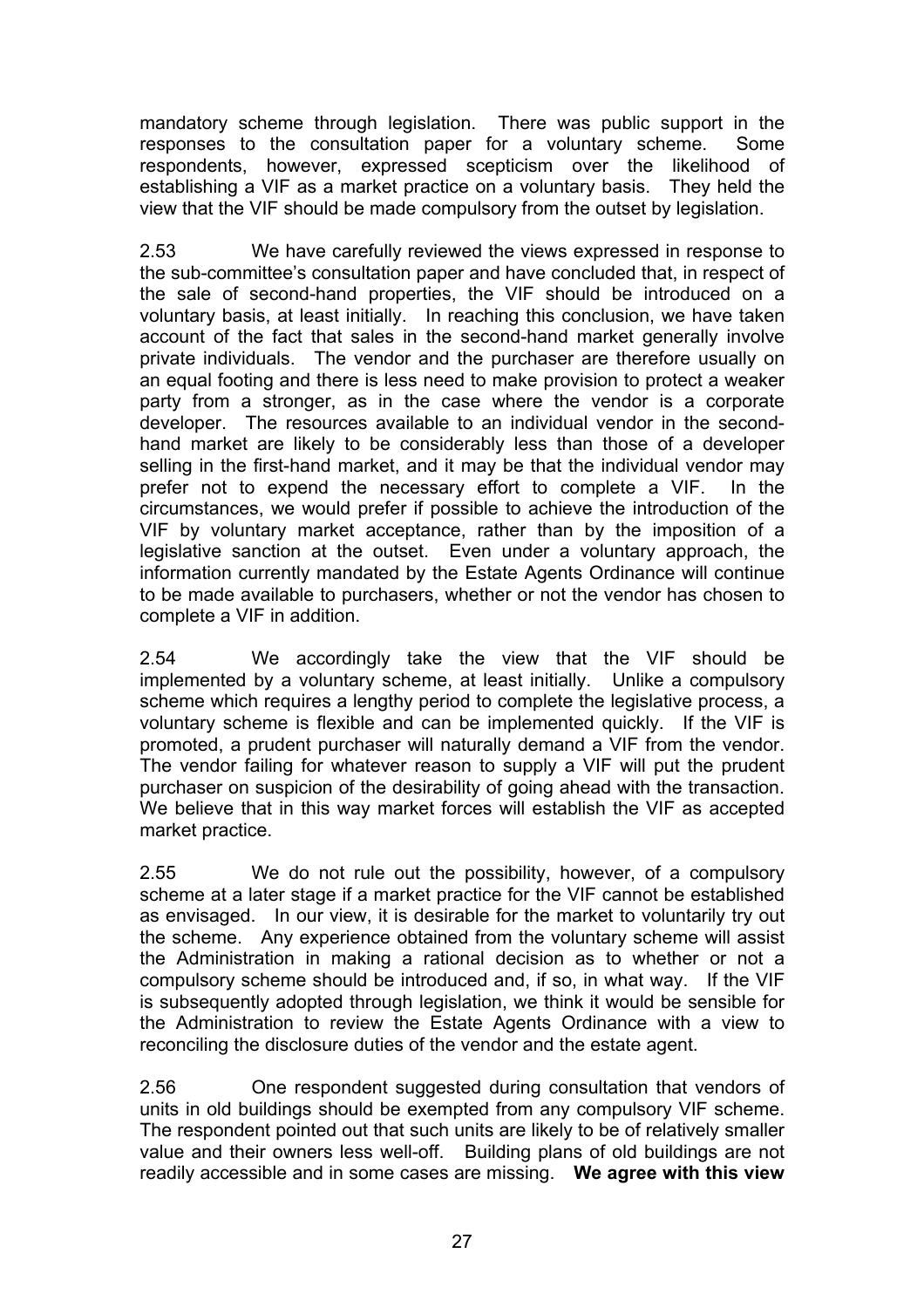**and wish to note that if, at a later stage, it is considered desirable to introduce a compulsory VIF scheme, the feasibility of the scheme in respect of older buildings should be further considered by the Administration.**

2.57 There is a view that if the VIF is to be made compulsory at a later stage, the legislation should include a provision enabling the parties to contract out of its various requirements. The merit of such a provision is that it provides a degree of flexibility to parties who want to go ahead with the transaction quickly and where the purchaser is willing to accept the risk of doing so without a full VIF. On the other hand, such a provision for contracting out will undermine the effectiveness of the VIF as a means of making the vendor liable for information provided to the purchaser. In our view, a contracting out provision would defeat the whole purpose of the VIF scheme and is therefore not desirable. We take the view that the flexibility given by such a provision would in fact work against the interests of purchasers. By accepting a contracting out provision, the purchaser accepts the risk of buying a property without essential sales information. We anticipate, however, that once introduced, the VIF will come to be more accepted over time with fewer parties wanting to contract out.

#### **Recommendation 2**

**We recommend the introduction of a Vendor's Information Form for the sale of completed residential properties in the second-hand market. Relevant bodies in Hong Kong should be encouraged to make the Vendor's Information Form a market practice in the near future. The Government should monitor the situation at some stage later. Unless a market practice can be established by then, the Government should introduce legislation making it compulsory to provide a Vendor's Information Form.**

**We recommend that a vendor should make available a Vendor's Information Form when his unit is put on the market (whether through an estate agent or not). The proposed Vendor's Information Form should contain at least the following warning clauses and property particulars:**

#### *Warning clauses*

- ¾ **The Vendor's Information Form is only a summary of information relating to the property.**
- ¾ **The Vendor's Information Form does not explain everything and purchasers should take legal advice.**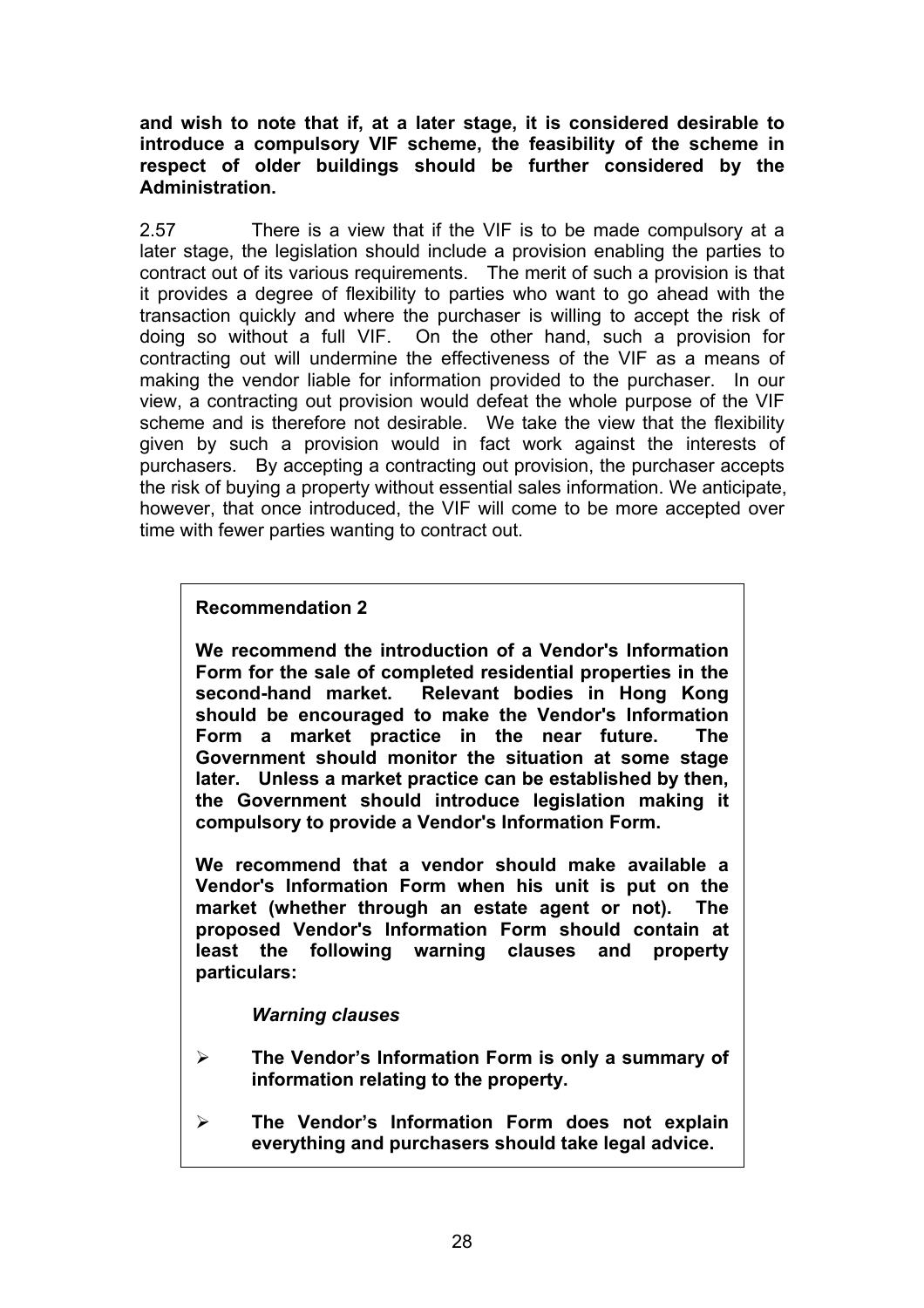| ≻ | Circumstances may have changed since the date of<br>the Vendor's Information Form.                                                                                     |
|---|------------------------------------------------------------------------------------------------------------------------------------------------------------------------|
| ➤ | The purchaser should inspect the property before<br>making an offer to buy.                                                                                            |
| ➤ | The state of repair and physical condition is not<br>given. The purchaser should inspect the property<br>and consult his professional advisors.                        |
| ➤ | Before making an offer to buy, the purchaser should<br>make sure that any necessary loan of funds will be<br>readily available.                                        |
| ➤ | The Vendor's Information Form is a legal document<br>and the vendor will be responsible for its accuracy.                                                              |
|   | <b>Property particulars</b>                                                                                                                                            |
| ≻ | The information described under section 36(2)(a) to<br>(g) of the Estate Agents Ordinance.                                                                             |
| ➤ | Details of the saleable area.                                                                                                                                          |
| ➤ | The availability of services known to the vendor<br>(such as water (fresh/sea), drainage, gas (what kind)<br>and electricity).                                         |
| ➤ | The management fees for the current month.                                                                                                                             |
| ➤ | The amount of Government rent, so far as it is<br>possible to state this.                                                                                              |
| ➤ | Any notice<br>received by the vendor from the<br>Government, management office, or any relevant<br>authority of expenditure requiring contribution from<br>the owners. |
|   | Whether there is an owners' corporation and, if so, its<br>name, and the name of the management company.                                                               |
| ➤ | Any pending claims known to the vendor affecting<br>the property.                                                                                                      |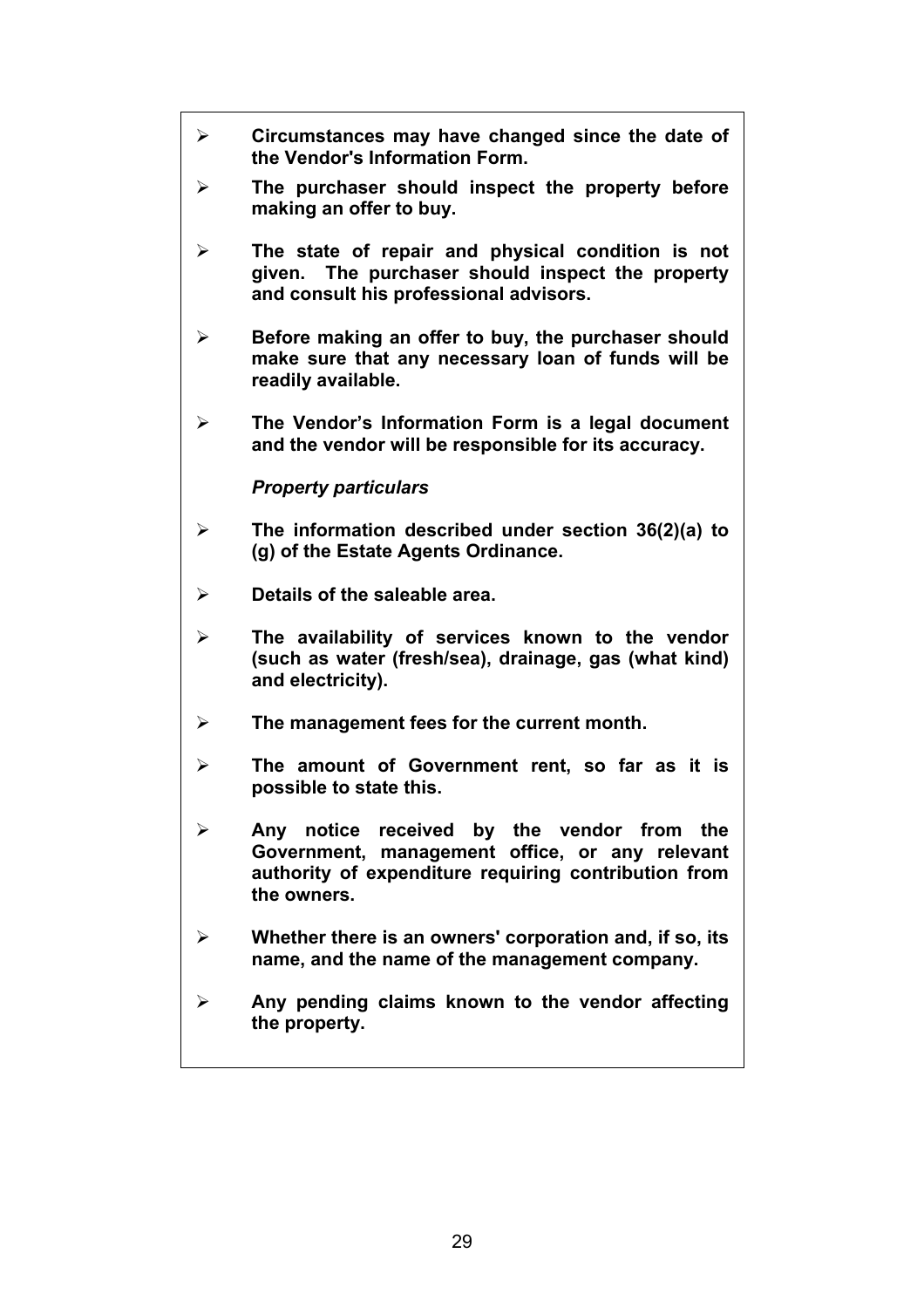- ¾ **A statement to the effect that the vendor will vacate the property and hand over vacant possession upon completion of the sale and purchase and that the property will then be free from mortgages and subsisting tenancies. However, if there are subsisting tenancies, the terms of those tenancies should be spelt out.**
- ¾ **A reference to any septic tank if it is being used.**
- ¾ **Whether or not the vendor is operating under a Power of Attorney.**

**We recommend that the vendor should update the information in the Vendor's Information Form if he knows of changes subsequent to the date of its preparation.**

**We recommend that if the Government should decide to make the Vendor's Information Form compulsory, the Government should embark on a review of the Estate Agents Ordinance with a view to reconciling the disclosure duties of the vendor and the estate agent.**

## **Centralised property information system**

2.58 At present, different kinds of property information are provided by various Government departments such as the Rating and Valuation Department, the Buildings Department and the Land Registry. We consider that there is a need for a single Government body to collate these various kinds of property information so that the public could have access at one location. This role could be filled by the Land Registry or, indeed, any other appropriate Government agency. We understand that it would probably take some years to implement such a centralised search system but we consider that the Administration should explore the feasibility of this option. We are aware that the enhanced Info-Hotline Services of the Rating and Valuation Department has already included some information required, and that a study conducted by the Estate Agents Authority concluded that such a system would be costly and time-consuming, but we believe that a centralised system such as we propose would justify the resources expended on its creation.

2.59 There was general support in the public responses for a centralised property information system. In fact, one respondent pointed out that the Land Registry had already taken the initiative by way of a Strategic Change Plan to bring about simpler and quicker land registration procedures, and simpler and more cost-effective operation of the Land Registry as a whole. Furthermore, the Land Registry was working with the Rating and Valuation Department to consider how their respective data-bases could be integrated. It is hoped that a one-stop search service on land data can be provided as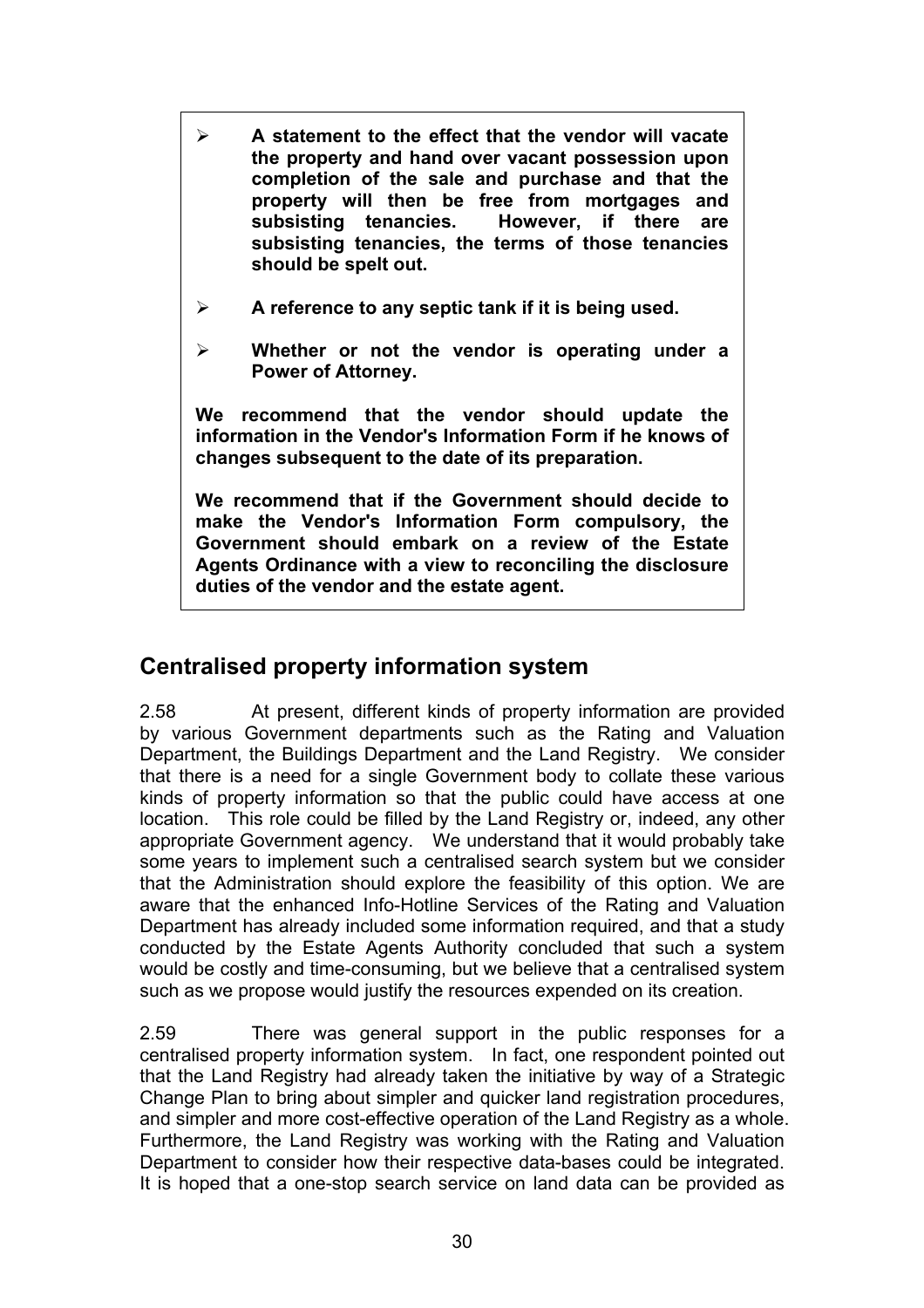soon as practicable. In our view, these are encouraging developments and represent moves in the direction of our recommendation for a centralised property information system.

2.60 We believe that the process could be greatly assisted if developers were encouraged to feed information on new first-hand properties into the system. This would provide most of the information needed for inclusion in the VIF in relation to subsequent transactions once the properties had become second-hand. One option would be for the information to be made registrable by developers at first assignment. We consider that the Administration should explore ways in which the information necessary for later completion of the VIF could be input by developers into the centralised property information system at the first-hand property stage.

#### **Recommendation 3**

**We recommend that the Administration should consider exploring the option of establishing a centralised property** In doing so, the Administration **should consider ways in which the information necessary for later completion of the VIF could be input by developers into the centralised property information system at the firsthand property stage.**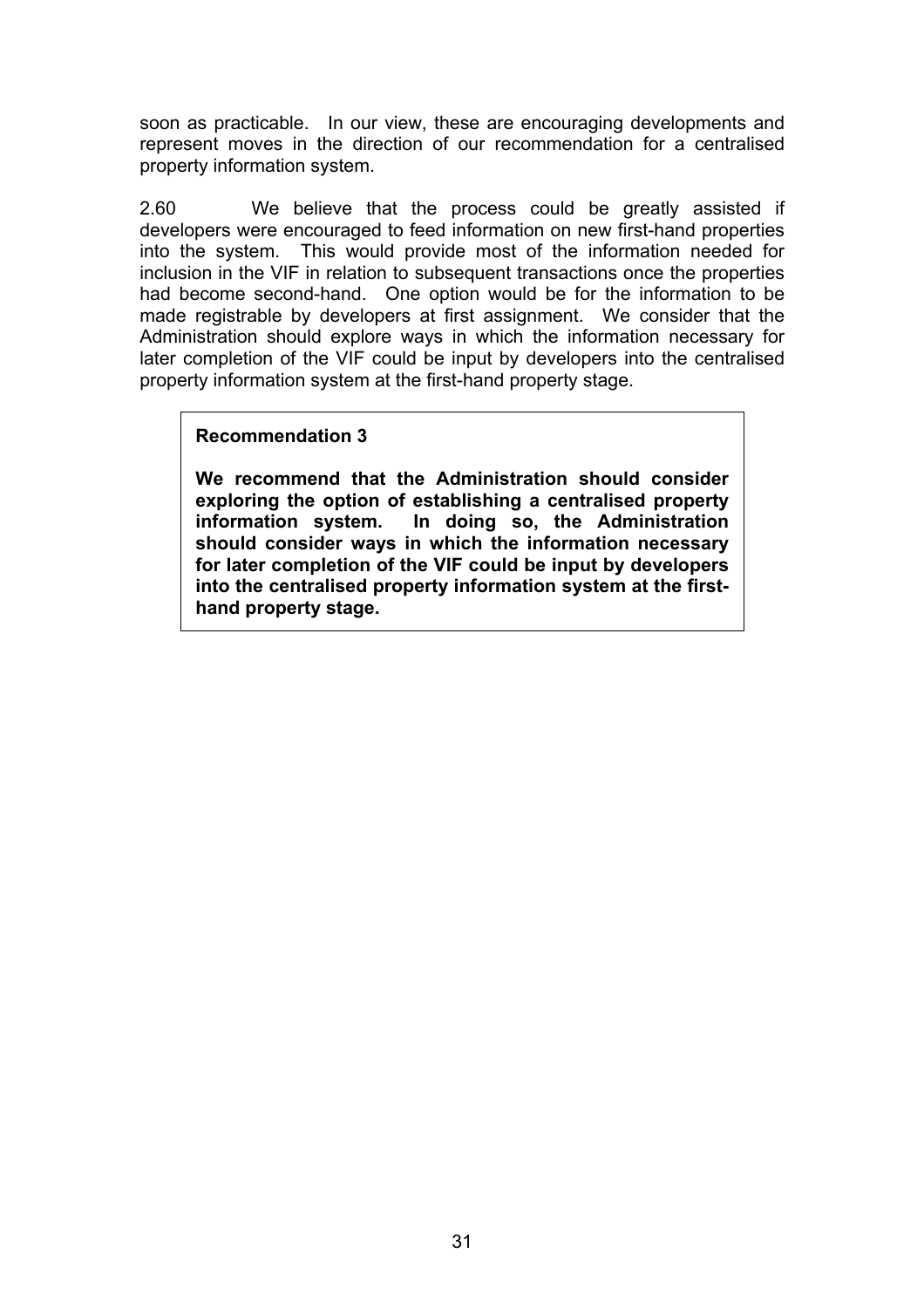# **Standard clauses in preliminary agreements**

**\_\_\_\_\_\_\_\_\_\_\_\_\_\_\_\_\_\_\_\_\_\_\_\_\_\_\_\_\_\_\_\_\_\_\_\_\_\_\_\_\_\_\_\_\_\_\_\_\_\_\_\_\_\_\_\_\_**

### **Introduction**

3.1 There is at present no standard form of preliminary agreement for the buying and selling of residential properties between private individuals in the second-hand market. Most preliminary agreements contain basic terms such as a brief description of the property, the price, payment schedules, the date of the formal agreement for sale and purchase ("the formal ASP") and the date of completion of sale and purchase. Other terms are a matter for negotiation between the parties. Whether particular terms are included or not will depend very much on the parties' relative bargaining power and the market conditions at the time. If an estate agent is involved, the parties will invariably adopt the pro-forma provided by the estate agent. Such pro-forma preliminary agreements are not uniform, though their main terms are essentially the same.

### **Standard clauses for protection of homebuyers**

3.2 In Hong Kong, lawyers are usually appointed after a preliminary agreement has been signed. The usual practice is for the vendor and purchaser to sign the pro-forma preliminary agreement prepared by the estate agent. The estate agent will then pass a copy of the signed preliminary agreement to the solicitors acting for the parties. The solicitors will prepare the formal ASP on the basis of the preliminary agreement and any further instructions from the parties.

3.3 As a preliminary agreement is signed without the scrutiny and advice of a solicitor, its terms may not be in the best interests of the purchaser. Even if the preliminary agreement has been drafted by a lawyer it may have been amended by the estate agent or by the parties themselves who are not legally trained. We consider in this chapter whether certain standard clauses should be included in the preliminary agreement. Purchasers would obtain additional protection if standard clauses of potential benefit to them were included in the preliminary agreement. Although homebuyers would be provided greater protection if there were also certain standard clauses in the formal ASP, we make no formal recommendation in that respect as our terms of reference are confined to pre-contractual matters.

3.4 We are indebted to the Property Law Group of the Australian Law Council for having supplied the Sub-committee with a sample standard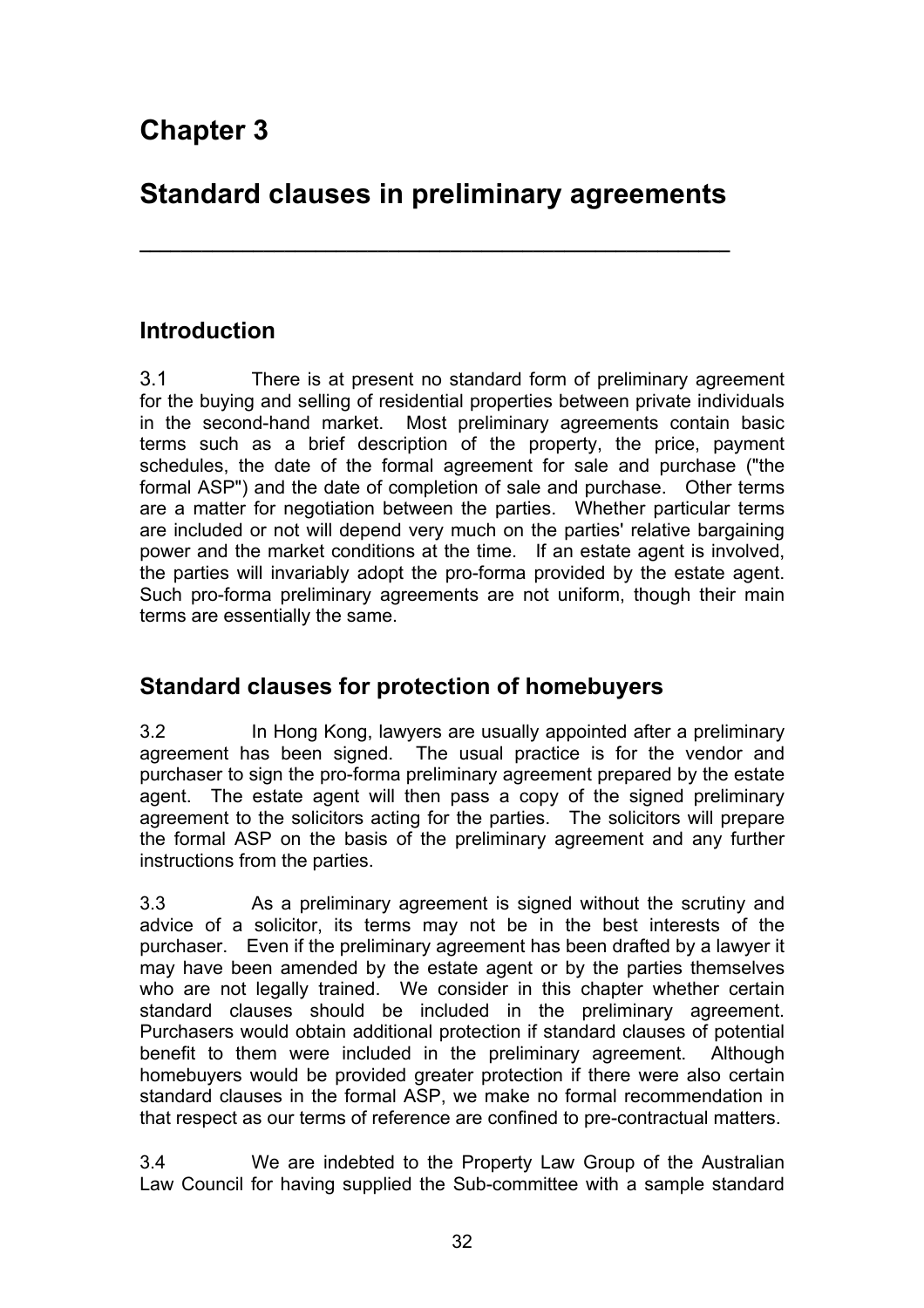form of residential property contracts used in various states of Australia. We have considered some of the contract clauses in these standard form residential property contracts and are impressed with the Australian approach, which gives considerable protection to purchasers.<sup>1</sup> Whilst the Australian approach is conducive to consumer protection, some aspects may not be feasible for Hong Kong.<sup>2</sup> However, some of their standard clauses could be applied to Hong Kong.

3.5 We have chosen to look at the Australian model as it is the only jurisdiction of which we are aware which satisfies the criteria of having both a conveyancing system similar to ours in that there is an immediate binding agreement, and standard clauses relating to such matters as a cooling-off period and a contract subject to finance.

3.6 We discuss below the desirability and feasibility of inserting into the preliminary agreement standard clauses relating to a cooling-off period, contract subject to finance, survey report and inspection of property prior to completion.

## **Cooling-off period**

3.7 In Victoria, Australia, a purchaser is entitled to a three-day cooling-off period. In exercising the right to rescind the contract during the cooling-off period, the purchaser must give written notice of his intention to do so to the vendor or his agent. The purchaser must forfeit \$100 or 0.2 percent of the purchase price (whichever is greater). The three-day cooling-off period does not apply in certain circumstances, such as where the property is worth more than A\$250,000; where independent legal advice has been obtained before signing the contract; or the purchaser has previously signed a similar contract for the same property.<sup>3</sup>

3.8 There are a number of arguments which favour the introduction of a cooling-off period in the second-hand market. Firstly, while there may be less likelihood of a pressured sale where the vendor is an individual selling a second-hand flat rather than a developer selling a new property, there may nevertheless be circumstances where a purchaser is persuaded to enter into a contract against his better judgment by an aggressive estate agent or vendor. The provision of a cooling-off period allows the purchaser to withdraw from the preliminary agreement if he subsequently considers it not to be in his best interests to complete the transaction. Secondly, it is common

<sup>|&</sup>lt;br>1 In Australia, for example, there are standard clauses in the formal contract relating to such matters as the cooling-off period, contracting subject to finance, survey reports, and inspection of the property prior to completion.

<sup>2</sup> For example, legislation in New South Wales requires that an estate agent must have a contract, containing all required attachments, available for inspection by prospective purchasers when a property is offered for sale (Conveyancing Act 1919 (New South Wales, Australia), section 52A.) The result is that the vendor's solicitors will generally prepare the contract before a buyer has been found. Such a practice is unlikely to be acceptable to vendors in Hong Kong for reasons of cost.

<sup>3</sup> The Law Institute of Victoria and the Real Estate Institute of Victoria Ltd, Contract Note (May 1993), see "Important Notice to Purchasers".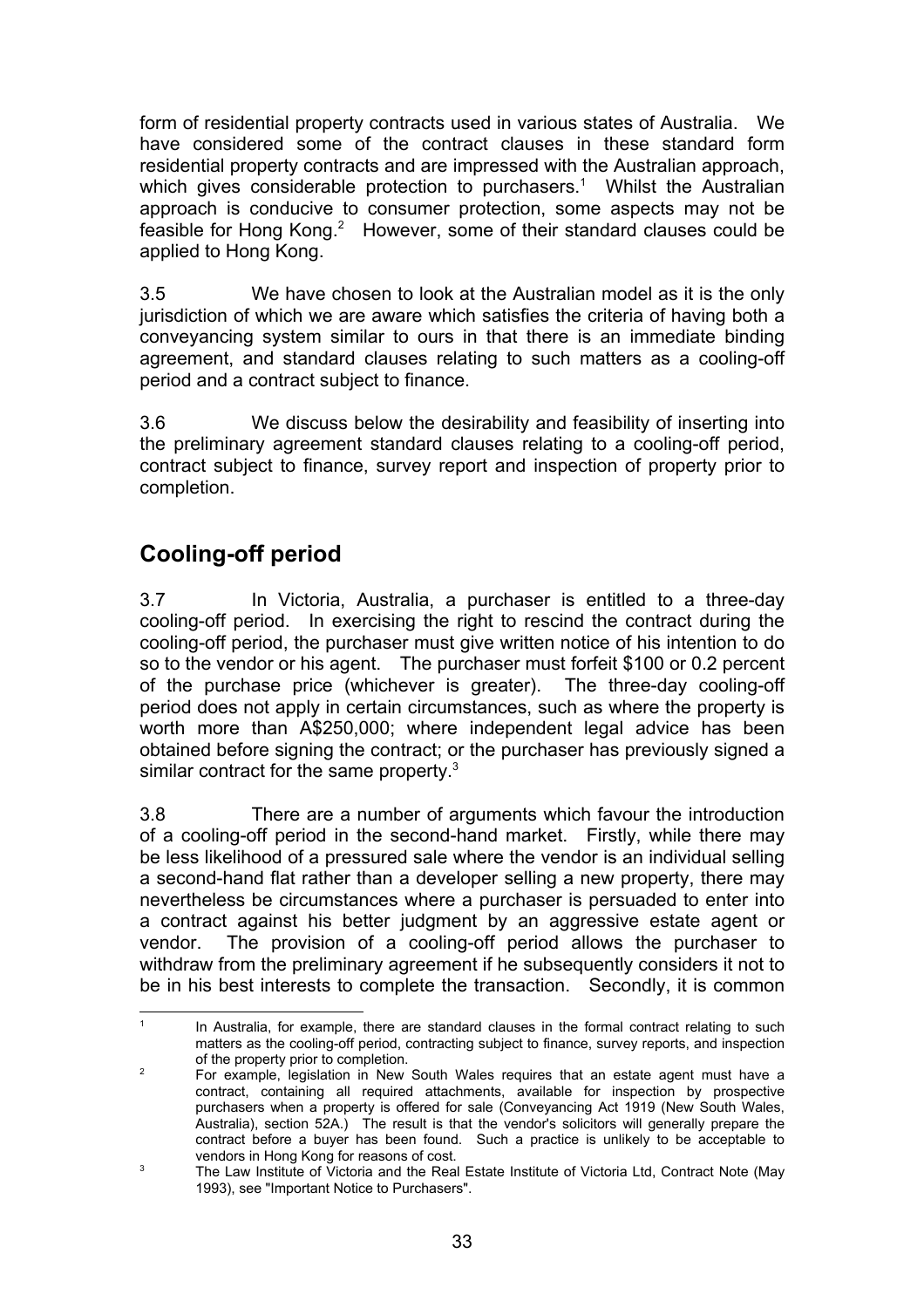practice in Hong Kong for the preliminary agreement to be completed by the purchaser without the benefit of legal advice. The cooling-off period provides the purchaser with an opportunity to obtain professional advice before committing himself further. Thirdly, the cooling-off period gives the purchaser time to ensure that any necessary financing arrangements are in place to enable the transaction to go forward.

3.9 It may be argued that a cooling-off period is unnecessary in the second-hand market. In the first-hand market, developers can afford to launch large advertising campaigns to create enthusiasm and attract potential purchasers. Potential purchasers could be vulnerable to the effects of such advertising campaigns and make hasty purchase decisions. A cooling-off period is therefore necessary to give purchasers in the first-hand market a chance to reconsider their transactions. Private vendors in the second-hand market, however, cannot afford such advertising campaigns and so it is unnecessary to give a purchaser a chance to opt out on second thoughts. While accepting that the nature of the pressure applied in the second-hand market is of a different character, we believe that the risk of a purchaser being pressed to enter a transaction remains. A purchaser can still be subject to pressure or persuasion to buy made face-to-face by the vendor himself or an estate agent acting for him.

3.10 Some respondents to the consultation paper expressed doubt at the necessity for a cooling-off period on the ground that there is an existing mechanism for parties to a preliminary agreement for sale and purchase to withdraw from the transaction. Estate agents commonly use a preliminary agreement containing a standard withdrawal clause. The clause allows either party to withdraw from the transaction before signing the formal ASP, subject to the return of a sum equal to twice the deposit (in the case of default by the vendor) or forfeiture of the deposit (in the case of default by the purchaser). The time to sign the formal ASP is to be decided by the parties themselves but is usually seven to 14 days after the preliminary agreement. In our view, even though the existing clause is widely adopted in preliminary agreements, there is much to be said for applying a common provision to all preliminary agreements. This would avoid confusion, and would assist in making all parties aware of their rights and obligations. In addition, it is possible for the parties to agree to delete the existing clause allowing withdrawal; it will not be possible to opt out of the proposed standard clause providing for cooling-off period.

3.11 Another major argument against a cooling-off period is that it would fuel speculation. We consider that a provision for the forfeiture of a specified percentage of the purchase price would work as an effective deterrent to potential speculative activities. We note that a similar arrangement has worked well in the pre-sale of uncompleted residential units under the Consent Scheme.

3.12 The consultation paper proposed that the cooling-off period should be applicable to the purchaser only. The reasoning is that the vendor would obviously know more about the property than the purchaser. The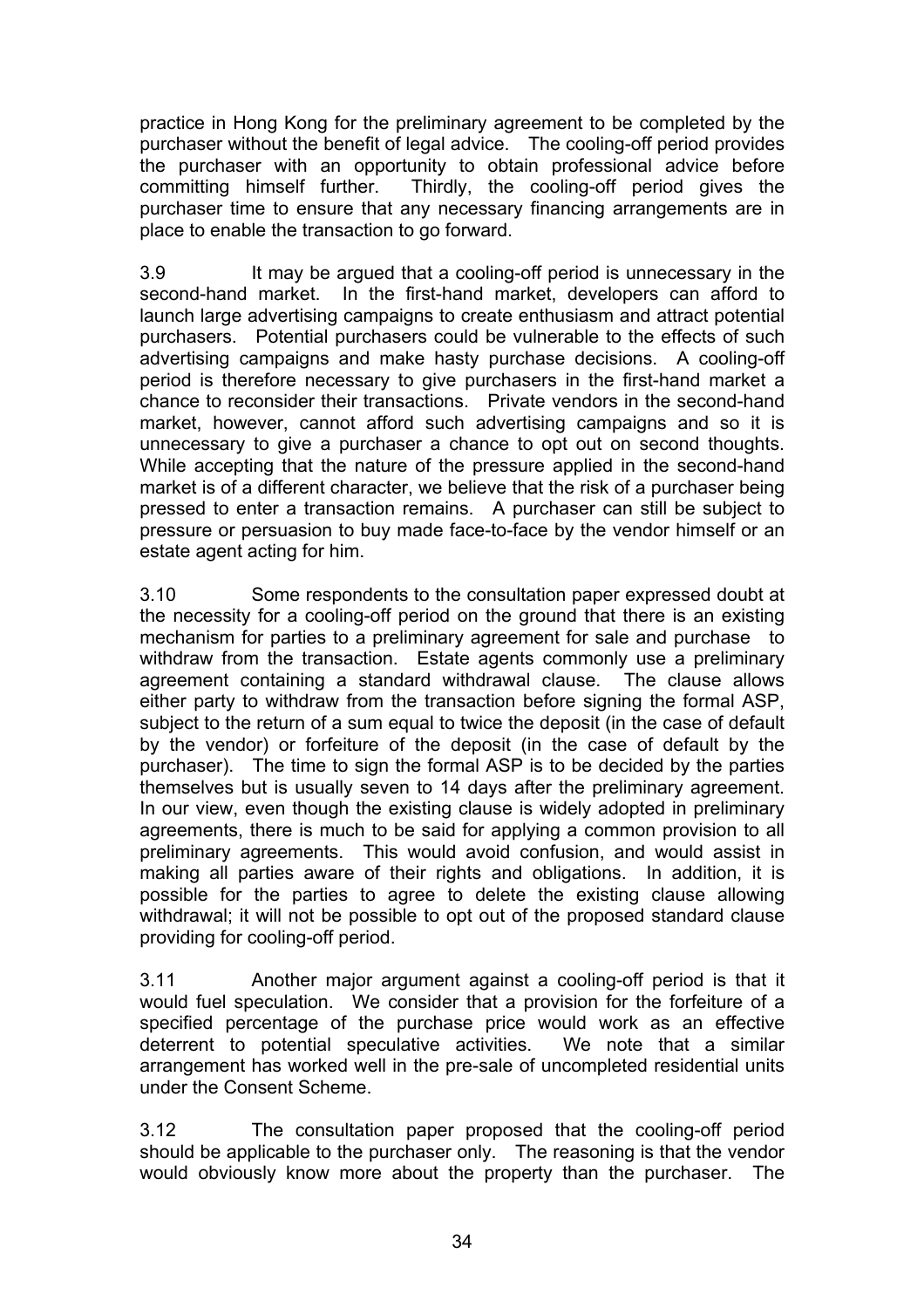purchaser would therefore need more time to consider and so the cooling-off period should be of use to him. The consultation paper suggested that, in order to be fair to the vendor, the purchaser should not have the right to subsell during the cooling-off period. It was thought that a prohibition on subsale during the cooling-off period would also prevent speculation.

3.13 Most respondents took the view that the proposed cooling-off period should be available equally to both the vendor and the purchaser. They argued that the spirit of a contract lies in fairness and impartiality, and so the interests of all parties should be subject to the same protection. We agree with this line of argument and have adjusted the original recommendation to make the proposed cooling-off period equally applicable to both parties to a transaction.

3.14 Under the Consent Scheme, a purchaser who does not execute the formal ASP after signing a preliminary agreement is liable to forfeiture of five percent of the purchase price or the amount of the preliminary deposit, whichever is lower. The ASP must be signed by the purchaser within three working days of signing the preliminary agreement and by the developer within a further seven working days thereafter. We consider the level of forfeiture in the Consent Scheme is appropriate and should be adopted in respect of the proposed cooling-off period.

3.15 It is noted that in Victoria, the cooling-off period is not applicable to the sale of properties worth more than A\$250,000.We see no good reason to confine the benefit of a cooling-off period to purchasers of lowerend properties as in the case of the Australian model.

3.16 In respect of the length of the cooling-off period, we think that this should be short but realistic. We see the choice as one between the Australian model of three clear days and the Consent Scheme of three working days. On balance, we prefer a cooling-off period of three working days in order to be consistent with the Consent Scheme. Three working days should be sufficient for a purchaser to satisfy himself that he still wishes to go ahead with the transaction.

#### **Recommendation 4**

**We recommend that the preliminary agreement for the purchase of second-hand completed flats should contain a standard clause giving the vendor and the purchaser a cooling-off period of three working days. In exercising the right to rescind the preliminary agreement during the cooling-off period, the party electing to rescind should be liable to forfeit to the other party an amount equal to five per cent of the purchase price or the preliminary deposit, whichever is the lower. The parties should not have the right to sub-sell during the cooling-off period.**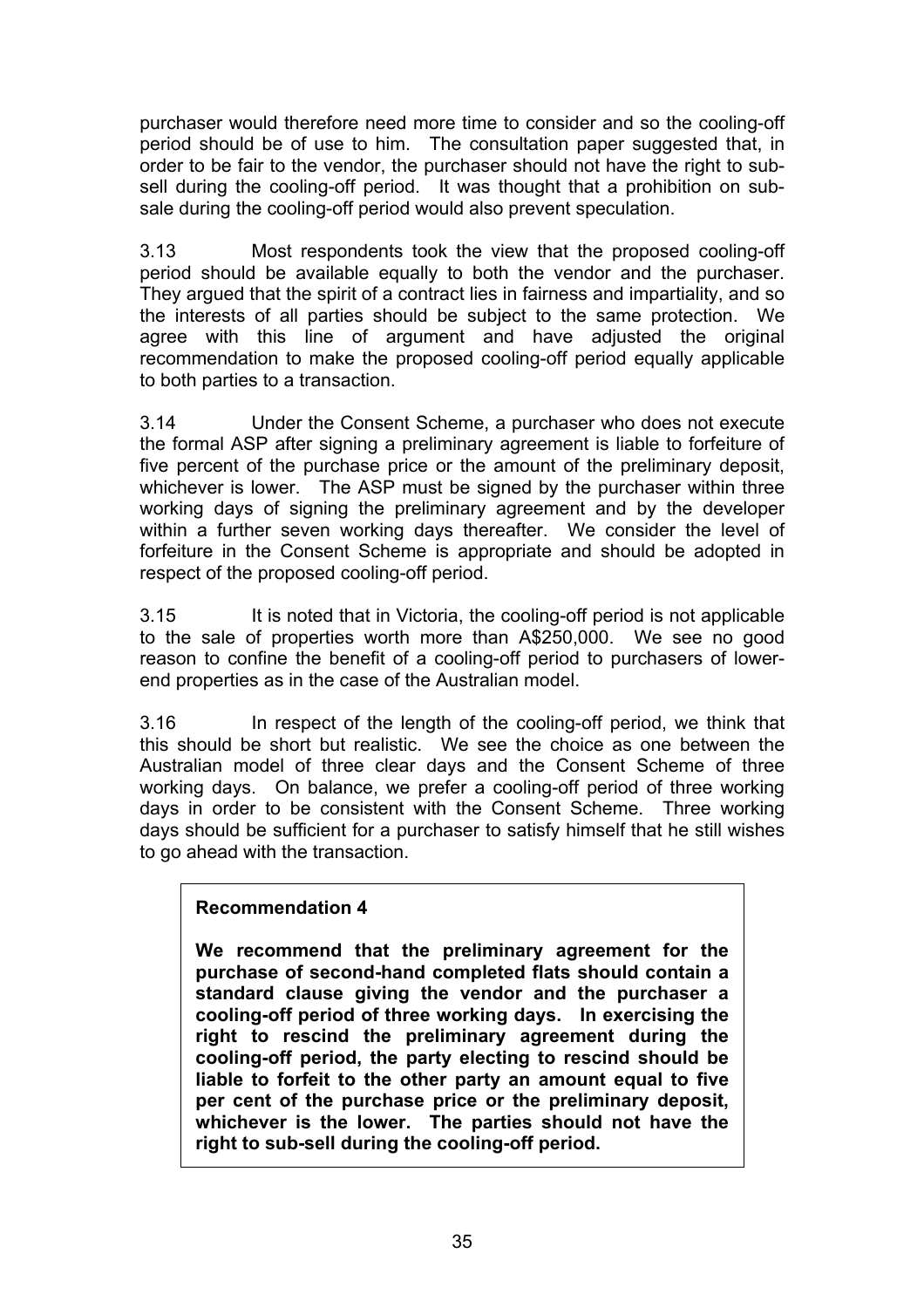## **Contract subject to finance**

3.17 The standard form contracts of several jurisdictions in Australia contain a "subject-to-finance" clause. In Victoria, where a lender is nominated in the contract, the purchaser can end the contract if the loan is not approved by the "approval date". However, in order to exercise this right to end the contract the purchaser must, *inter alia*, have made immediate application for the loan and done "everything reasonably required" to obtain approval of the loan.<sup>4</sup>

3.18 In the Northern Territory of Australia, if a lender is named in the contract, the contract will be conditional upon the purchaser obtaining the named finance by an approval date. The purchaser must make immediate application to the lender for a loan on the "then prevailing conditions as to interest rate, term and rate of payment". The purchaser must "diligently pursue" that application, give such security, and "do all such acts and pay all such fees as the lender may reasonably require". If the purchaser fails to obtain the loan by the specified date of approval, he may rescind the contract by giving written notice within two days of that date.<sup>5</sup>

3.19 In Hong Kong, sale subject to finance is already in place in some special forms of contract. For example, the standard preliminary agreement used in the Home Ownership Scheme (HOS) contains a "subject to finance" clause providing that the preliminary agreement is conditional upon the purchaser being able to obtain a loan by "using due diligence and completing the necessary formalities".<sup>6</sup> If the vendor is satisfied that the purchaser cannot obtain such a loan, the preliminary agreement will be rescinded and all money already paid by the purchaser will be returned without interest, costs or compensation. The vendor is entitled to charge an administrative fee, the amount of which is at the discretion of the vendor.

3.20 The idea of making the preliminary agreement subject to finance is controversial and the Sub-committee was divided in its views. Those in favour of a "subject to finance" clause would cite instances of banks pulling out of their original commitment to provide finance to purchasers during the onset of the recent recession. Purchasers were caught by surprise by the banks' sudden withdrawal of finance. The idea of making contracts subject to finance would be helpful to purchasers in such circumstances. If their loans were withdrawn by the bank, they could rescind the preliminary agreement and obtain from the vendor a refund of the deposit.

3.21 A counter-argument is that banks are now keen to grant mortgage loans and there is intense competition among banks for mortgage customers. A further argument in favour of a "subject to finance" clause is that HOS contracts are already subject to finance. HOS contracts are,

ــ<br>4 The Law Institute of Victoria and the Real Estate Institute of Victoria Ltd, "Contract of Sale of Real Estate", Estate Agents Act 1980 Form 2 (May 1993), see clause 3 of General Conditions. 5 Northern Territory standard form of contract for a residential sale, clause 23 of "Conditions of Contract".

<sup>6</sup> See clause 26 of standard HOS agreement for sale and purchase.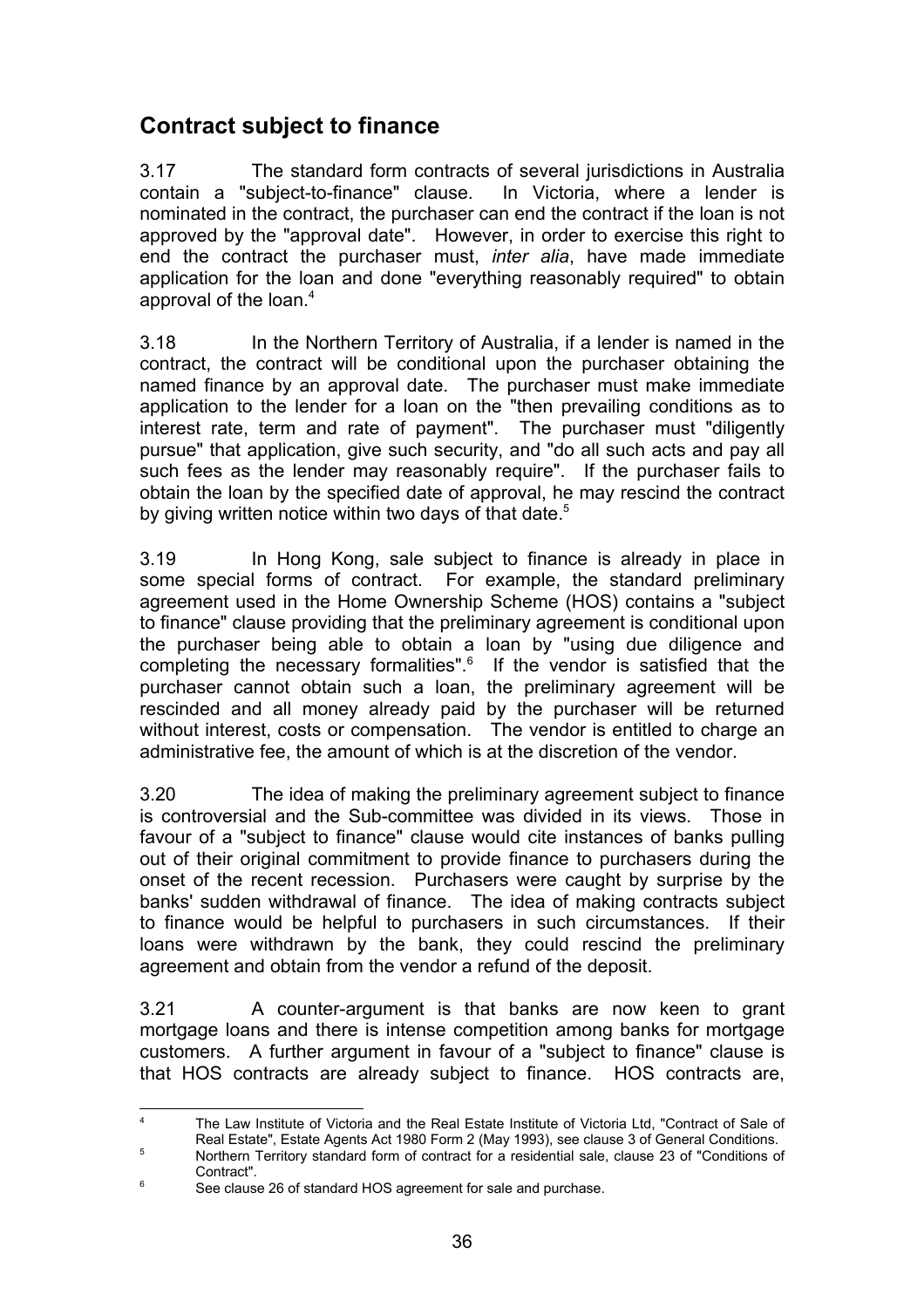however, of a special kind in that the Housing Authority will guarantee the purchaser's outstanding loan and interest. Hence, it is very unusual for banks to go back on their loan promises to HOS purchasers.

3.22 A "subject to finance" clause in the preliminary agreement would give a purchaser an additional opportunity to back out of the transaction. If the purchase turns out not to be to his advantage, a purchaser could convince the bank not to grant him a loan. Yet a carefully worded "subject to finance" clause might discourage this from happening.

3.23 The particular formulation of the clause could serve to prevent abuse by purchasers. For instance, the clause used in Victoria requires the purchaser to make immediate application for a loan and to do "everything reasonably required" to obtain approval of the loan. The clause in the Northern Territory requires the purchaser to "diligently pursue" the application for a loan, give such security, and "do all such acts and pay all such fees as the lender may reasonably require". The HOS clause requires the purchaser to try to obtain a loan by "using due diligence and completing the necessary formalities". The Australian approach which requires the name of the lender bank to be inserted in the preliminary agreement would, however, be unworkable in Hong Kong since banks seldom come into play at such an early stage of the transaction.

3.24 Another principal argument against a "subject to finance" clause is that banks are less likely to go back on their loan promises in the case of completed properties. We understand that the majority of transactions are completed within one month of the preliminary agreement. It is unlikely that banks would change their loan promises within such a relatively short period of time, though that might happen in a turbulent economic downturn such as that experienced in late 1997.

3.25 A "subject-to-finance" clause may not be necessary if purchasers have the benefit of a cooling-off period such as we have recommended. The cooling-off period would provide purchasers with an opportunity to arrange finance. If that proves unsuccessful, a purchaser can take advantage of the cooling-off period to rescind the agreement. It would, however, remain open to the bank to back out before the facility papers are signed.

3.26 The idea of a "subject-to-finance" clause in the preliminary agreement was the subject of considerable debate in the Sub-committee and they concluded that such a clause was not necessary. All respondents to the consultation paper who commented on a "subject-to-finance" clause were against such an idea. They considered that it should be a purchaser's duty to take prudent steps to ascertain the availability of a mortgage loan before committing himself to a transaction. It is relatively easy for a prospective purchaser to obtain from a bank or financial institution an indication of the amount of mortgage loan that will be made available to him. **We have taken account of these views and have therefore decided against the idea of including a "subject-to-finance" clause in the preliminary agreement.**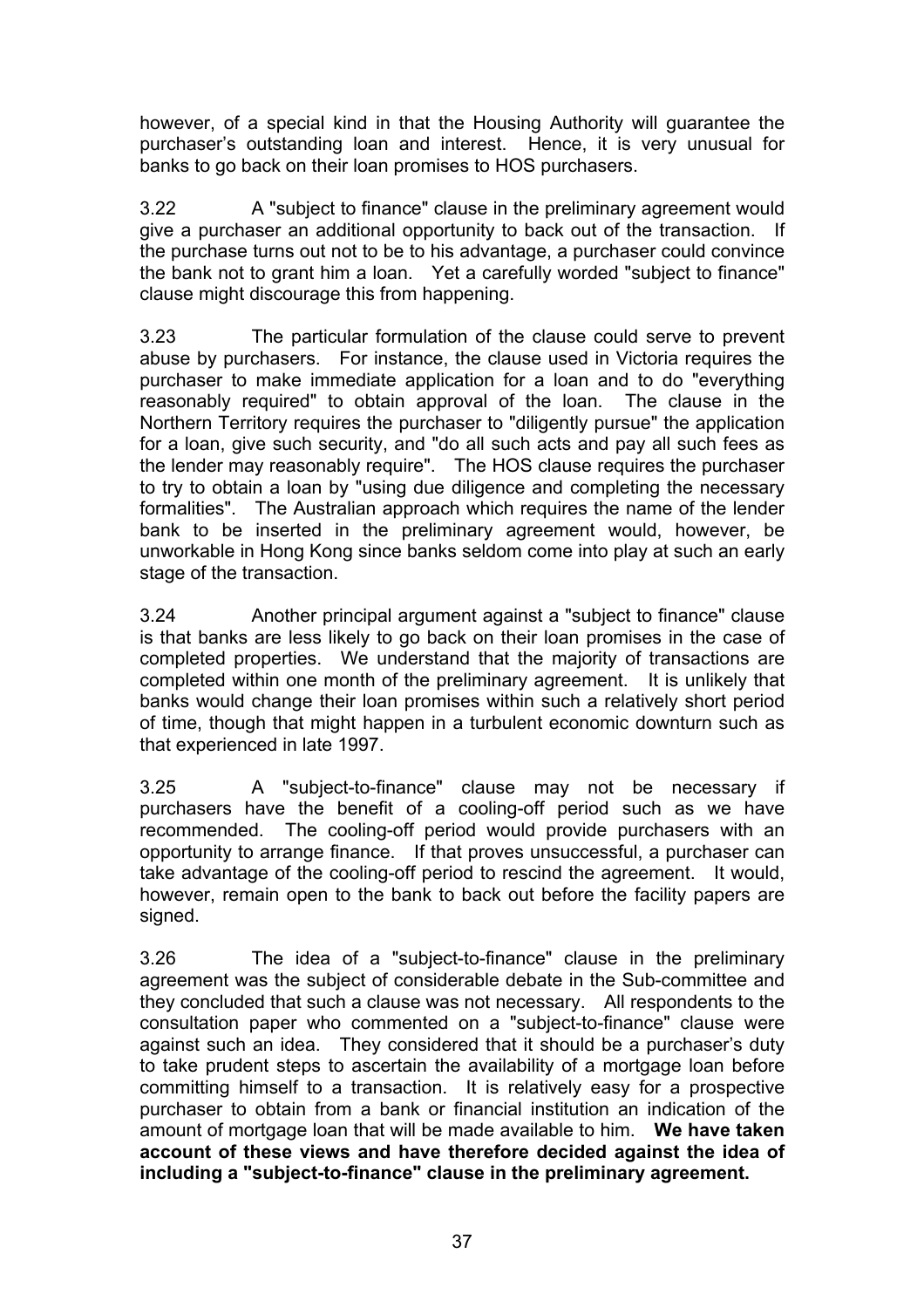### **Survey report**

3.27 The standard form contract in Queensland in Australia provides the purchaser with a right to obtain a building report on the property. The contract is subject to the purchaser's obtaining a building report on the property by the "Building Inspection Date". The purchaser must take all reasonable steps to obtain the report. The purchaser may terminate the contract by notice at any time before 5 pm on the Building Inspection Date if the report is "unsatisfactory to the buyer". However, if the purchaser does not terminate the contract by 5 pm on the Building Inspection Date, he will be treated as being satisfied with the building inspection report.<sup>7</sup>

3.28 It has been suggested in Hong Kong that a vendor of secondhand property should provide a survey report of any refitting that might affect the internal structure of the premises. This has arisen from the judicial view<sup>8</sup> that the vendor's solicitors should determine with the help of a surveyor whether the property incorporates any unauthorised building work. If there is any such work, the vendor can then qualify the title. This judicial view strengthens the argument for granting the purchaser a right to obtain a survey report at least in relation to illegal or unauthorised structures. Whilst we consider that a surveyor's report is useful in relation to the existence of illegal structures, the difficulty is that a surveyor cannot tell whether there have been structural alterations, or illegal or unauthorised building works, without the original building plans, and these may take some time to obtain.

3.29 It has been suggested that it may instead be possible to rely on the Assignment Plan to figure out the partition wall and the core wall with a view to ascertaining any unauthorised alterations. However, the Assignment Plan shows only the thickness of the walls. Moreover, no professional would be willing to rely upon the Assignment Plan alone to make an assessment of the building structure. He will always go to the Building Authority for the original building plans, as the Assignment Plan is meant for the identification of the property only.

3.30 Furthermore, the vendor may not know whether his property incorporates any illegal structures. The surveyor can only determine this from the building plans but these may take some time to obtain. In the case of buildings built before the 1950s, the Building Authority does not necessarily have the plans, and if the Authority suspects that there are defects in such buildings, they have to send independent consultants to investigate the

<sup>-&</sup>lt;br>7 The Real Estate Institute of Queensland, Contract for Houses and Land  $(1<sup>st</sup> Ed, 1996)$ , see Clause 4 of terms of contract. 8

In *Spark Rich (China) Ltd v Valrose Ltd* (1999) CACV No 249/98 Godfrey JA said that a prudent vendor should always consider, before attempting to sell his property, whether his title to the property may be affected by some unauthorised building work. If so, the vendor should not enter into any contract for sale of the property unless the contract contains full disclosure of the problem and also the purchaser's agreement not to raise any requisition or take any objection to the title on the basis of the unauthorised work. The learned judge also pointed out that cases in which a purchaser may safely be advised that he can safely disregard unauthorised building work are likely to be rare.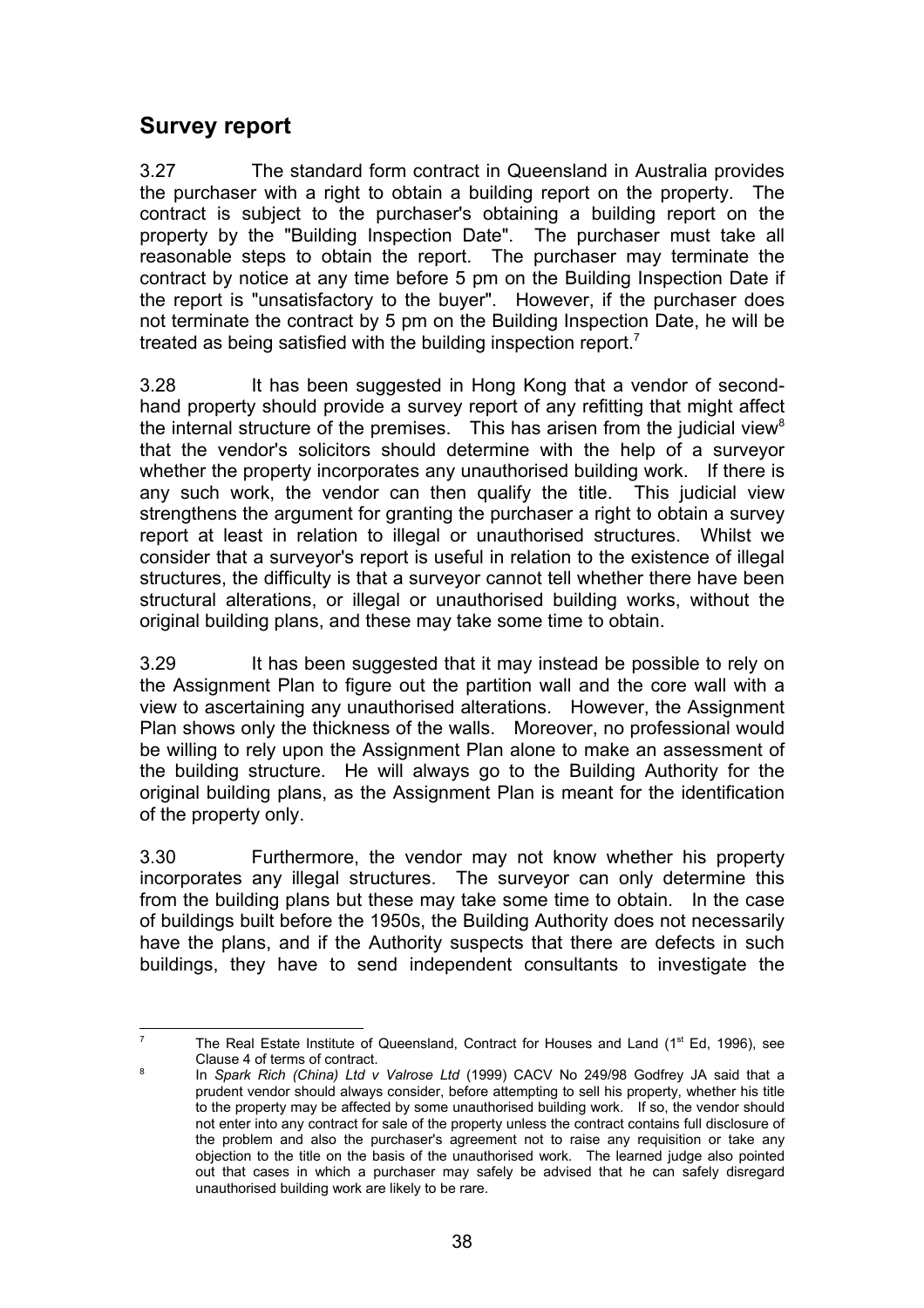structural safety. Some more recently constructed properties, such as village houses in the New Territories, do not have approved plans.

3.31 In addition to illegal structures, problems of dampness or water leakage in the unit may be another justification for requiring survey reports. Water leakage is a common problem in Hong Kong, even among newly built units. However, a common inspection report may not always reveal such leakage. In order to detect water leakage, a detailed survey report is necessary and this could be costly.

3.32 Another practical difficulty of including a standard clause in the preliminary agreement requiring a survey report is the question of deciding which party should bear the costs of the survey report. There will be much resistance if vendors are required to bear those costs. Likewise, it is unlikely that many purchasers in Hong Kong would be willing to bear the additional costs of a survey report, even though such a report would be in their interests. Some purchasers might waive their right to a survey report for reasons of cost.

3.33 Furthermore, the requirement of a survey report would lengthen the time it takes for the sale and purchase of properties. In Hong Kong, time is nearly always of the essence in property transactions. Such a requirement would effect substantial change to the present system and would be likely to be opposed by owners and estate agents.

3.34 We have considered that, as an alternative to a survey report, a standard clause might be inserted into the preliminary agreement to the effect that the vendor warrants that there are no illegal structures. The problem with this option is that the vendor will not know if there are illegal structures unless he has the building plans. Some alterations to the building itself could be legal.

3.35 We are aware of the fact that illegal or unauthorised structures as well as water leakage are common phenomena in second-hand properties. Moreover, it is recent judicial opinion that illegal or unauthorised structures are likely to affect title. These factors weigh in favour of requiring survey reports. **However, we consider that it would not be feasible on the grounds of cost and practicality to impose a requirement in Hong Kong that a survey report be made available in every case.** Our view was shared by the majority of those respondents who expressed their opinion on this issue.

# **Right of inspection**

3.36 In the Australian Capital Territory, the standard contract for sale contains a clause providing that the buyer may on reasonable notice and at reasonable times inspect the property before completion of the sale and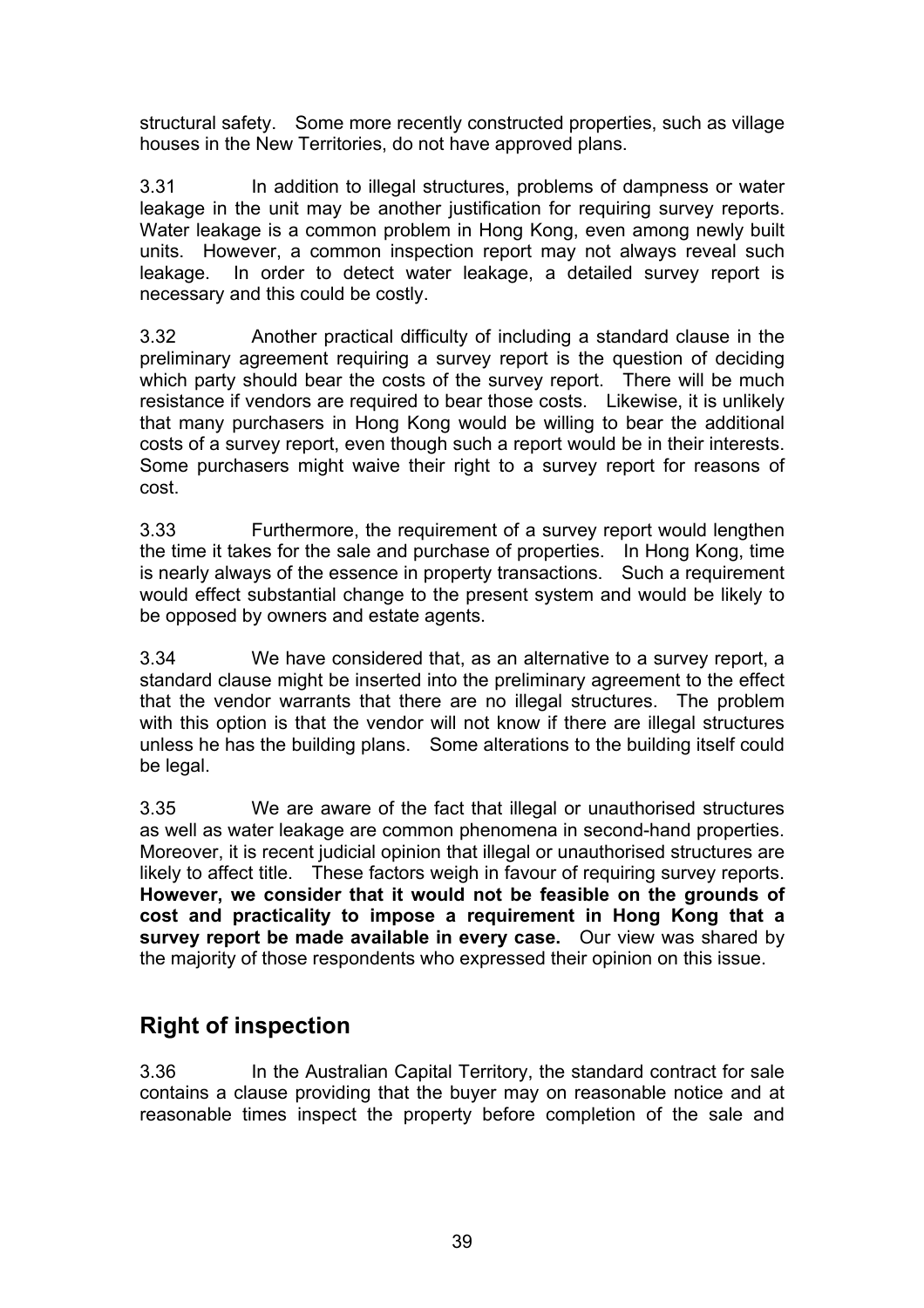purchase.<sup>9</sup> The way in which the clause is worded seems to imply that the purchaser is entitled to inspect the property more than once before completion.

3.37 In Hong Kong, a purchaser of a completed unit in the secondhand market is usually allowed to view the unit at least once before completion of the sale and purchase. This may not be the case, however, where the property is sold subject to an existing tenancy. Ideally, there should always be a right of inspection in order to give better protection for purchasers. Purchasers of units with vacant possession and those buying units subject to existing tenancies should be treated alike. However, the problem is that sometimes even the landlord himself does not have an opportunity to inspect the unit. The landlord's right of inspection depends on the terms of the tenancy and, even if that right exists, a tenant may choose to make it difficult for the landlord to exercise. The tenancy invariably provides for the tenant's peaceful enjoyment of exclusive possession.

3.38 It could be argued that the right of inspection would be unnecessary if there were a cooling-off period of three working days. The purchaser, after signing the preliminary agreement, would be able to take advantage of the cooling-off period to afford himself time for reflection and to view the property. However, even if there is a cooling-off period, it does not necessarily mean that there is always a chance to view the property within the cooling-off period.

3.39 **We have come to the view that there should not be a right of inspection in respect of second-hand sales due to its impracticality, especially in the case of property sold subject to an existing tenancy.**

### **How should a standard clause be inserted into the preliminary agreement?**

3.40 We concluded earlier in this chapter that a standard clause providing for a three-day cooling-off period should be incorporated into preliminary agreements for sale and purchase of second-hand completed residential properties. This could be achieved in one of three ways:

- (a) introducing a standard form of preliminary agreement;
- (b) awaiting the adoption of a uniform practice by solicitors and estate agents; or
- (c) introducing an appropriate implied term to the agreement by statutory provision.

3.41 The majority of the Sub-committee considered that the coolingoff period should be made an implied term of the preliminary agreement by legislation, while a minority preferred a voluntary approach. We agree with

-<br>9

The Law Society of the Australian Capital Territory, Contract for Sale (Crown Lease and Unit Title)(1998), see clause 10.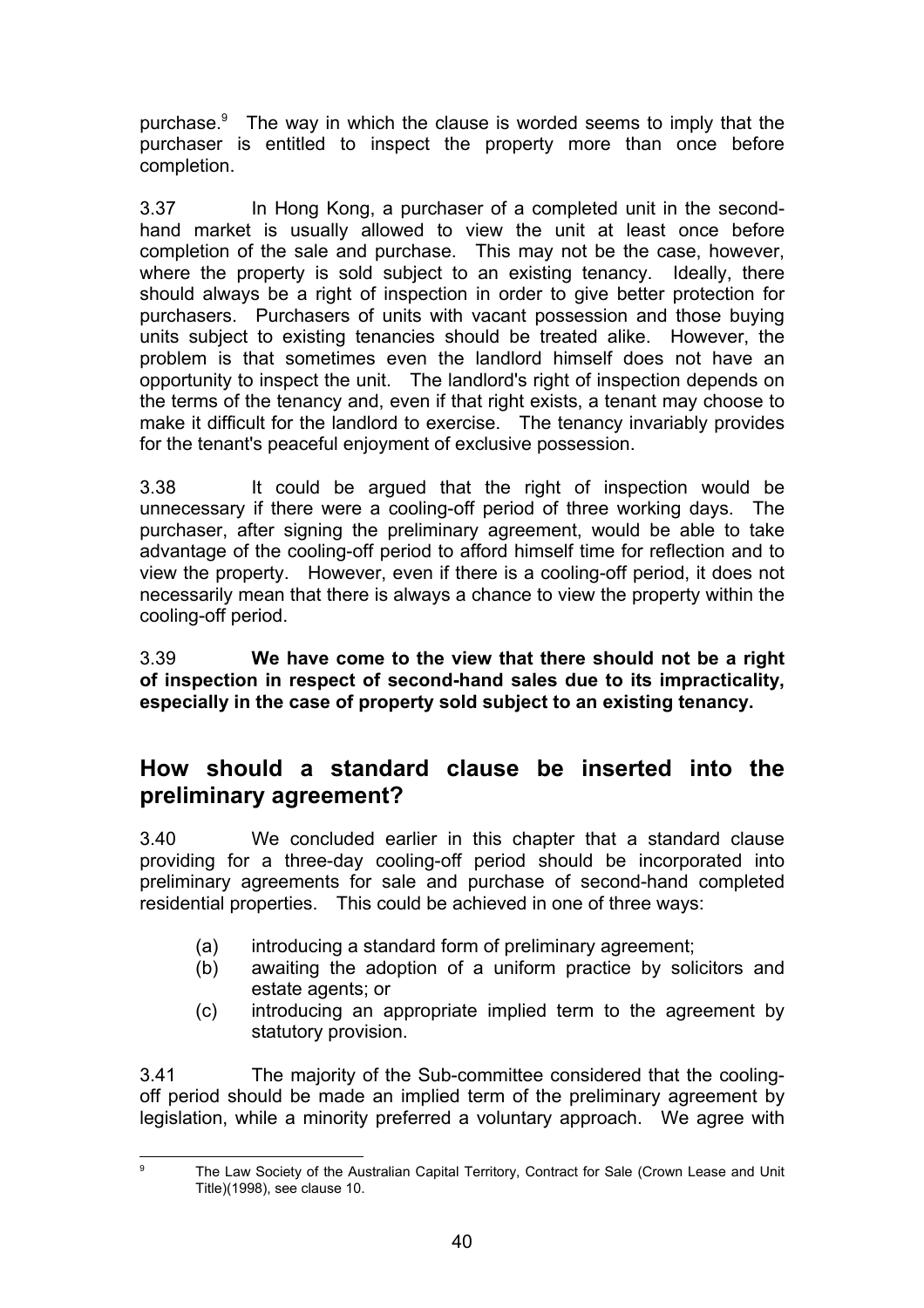the majority of the Sub-committee, and favour introducing an appropriate implied term to the preliminary agreement by legislation. It should not be possible to contract out of this implied term.

#### **Recommendation 5**

**We recommend that the standard clause allowing a threeday cooling-off period should be implied by legislation into** preliminary agreements for sale and purchase of second**hand completed residential properties. It should not be possible to contract out of this implied clause.**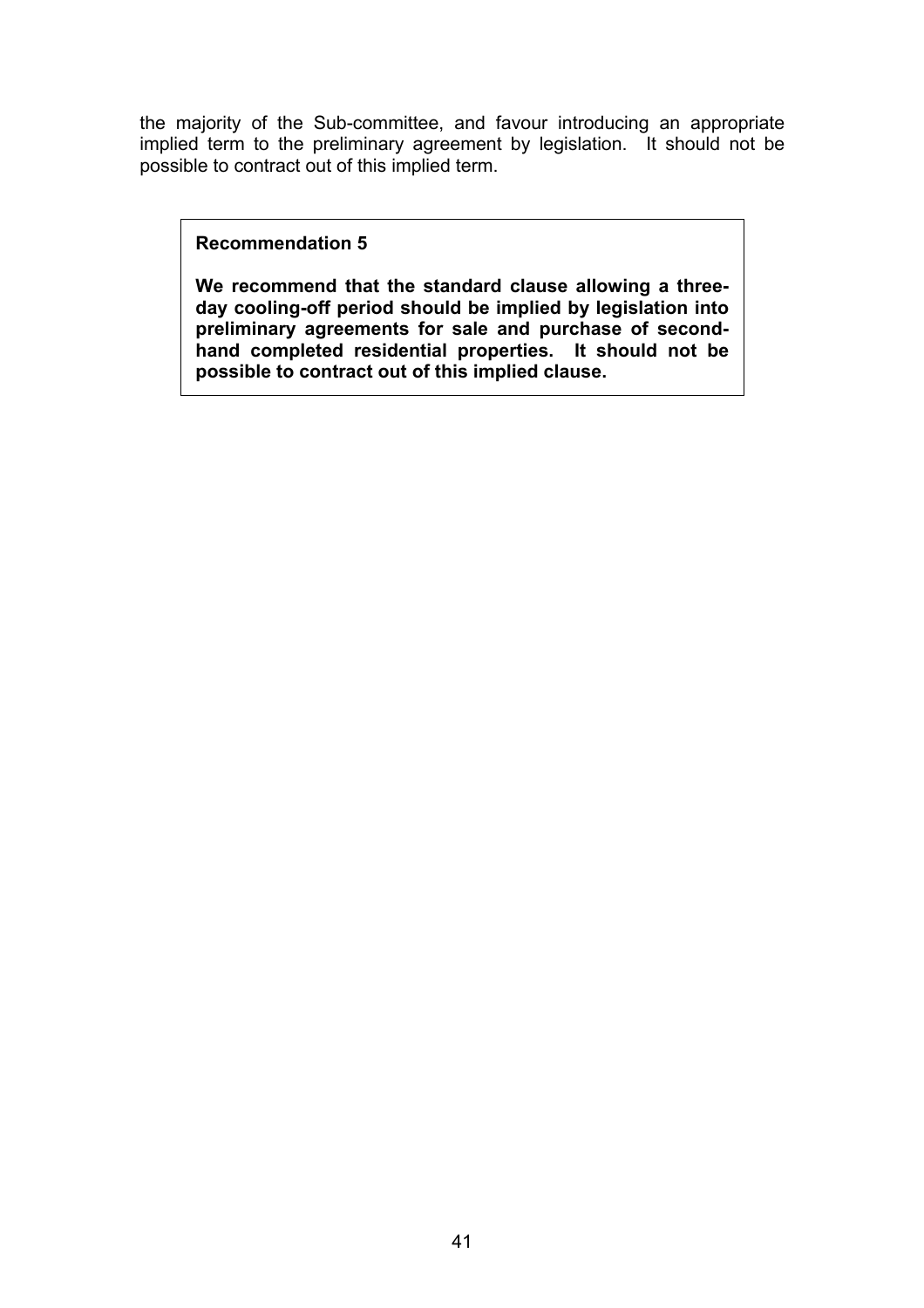# **PART II – FIRST-HAND MARKET**

# **Chapter 4**

# **The general approach to the first-hand market and the provision of sales brochures**

**\_\_\_\_\_\_\_\_\_\_\_\_\_\_\_\_\_\_\_\_\_\_\_\_\_\_\_\_\_\_\_\_\_\_\_\_\_\_\_\_\_\_\_\_\_\_\_\_\_\_\_\_\_\_\_\_\_\_\_\_\_\_**

### **Meaning of completed properties in the first-hand market**

4.1 As we have defined completed properties as those having an Occupation Permit  $(OP)$ ,<sup>1</sup> completed properties in the first-hand market refer to those properties with an OP being offered for sale by developers to the public. Although these properties have an OP, they may or may not have a Certificate of Compliance (CC) at the same time.

4.2 The issuance of a CC requires the developer to comply with all the conditions in the Government Lease. These conditions may include the provision of community facilities such as a swimming pool or footbridges. It may not always be possible to complete these facilities in time to comply with the lease conditions when the OP is issued. Where a large development is completed and offered for sale by phases units in the latter phases may not have been completed when units in the first or second phases are offered for sale. This being the case, units in the first or second phases will be offered for sale in the absence of a CC. There are in fact some developments where the owners have occupied their units for years without a CC or with only a Consent to Assign.

4.3 The Government will issue a Consent to Assign to those developers who wish to sell their units with an OP but not the CC. The Consent to Assign is sufficient authority to enable developers to sell their completed units to the public even in the absence of a CC.<sup>2</sup>

### **The general approach to the first-hand market**

4.4 As mentioned, completed units in the first-hand market are those uncompleted units which have become "completed" with the issue of

 $\overline{1}$  However, in the case of the Housing Authority's Home Ownership Scheme, the completion certificate takes the place of an OP for the purpose of defining completed properties.

 $\overline{2}$  However, if there is no CC, the purchaser may only be buying an equitable interest rather than the legal interest in the property. In these circumstances, the vendor may need to specify in the formal ASP that he is selling only the equitable interest in the property to avoid the purchaser subsequently claiming to rescind the ASP for failure to pass good title. See Court of Appeal, Civil Appeal No 194 of 1997; [1998] 2 HKLRD 751, at 758A-C.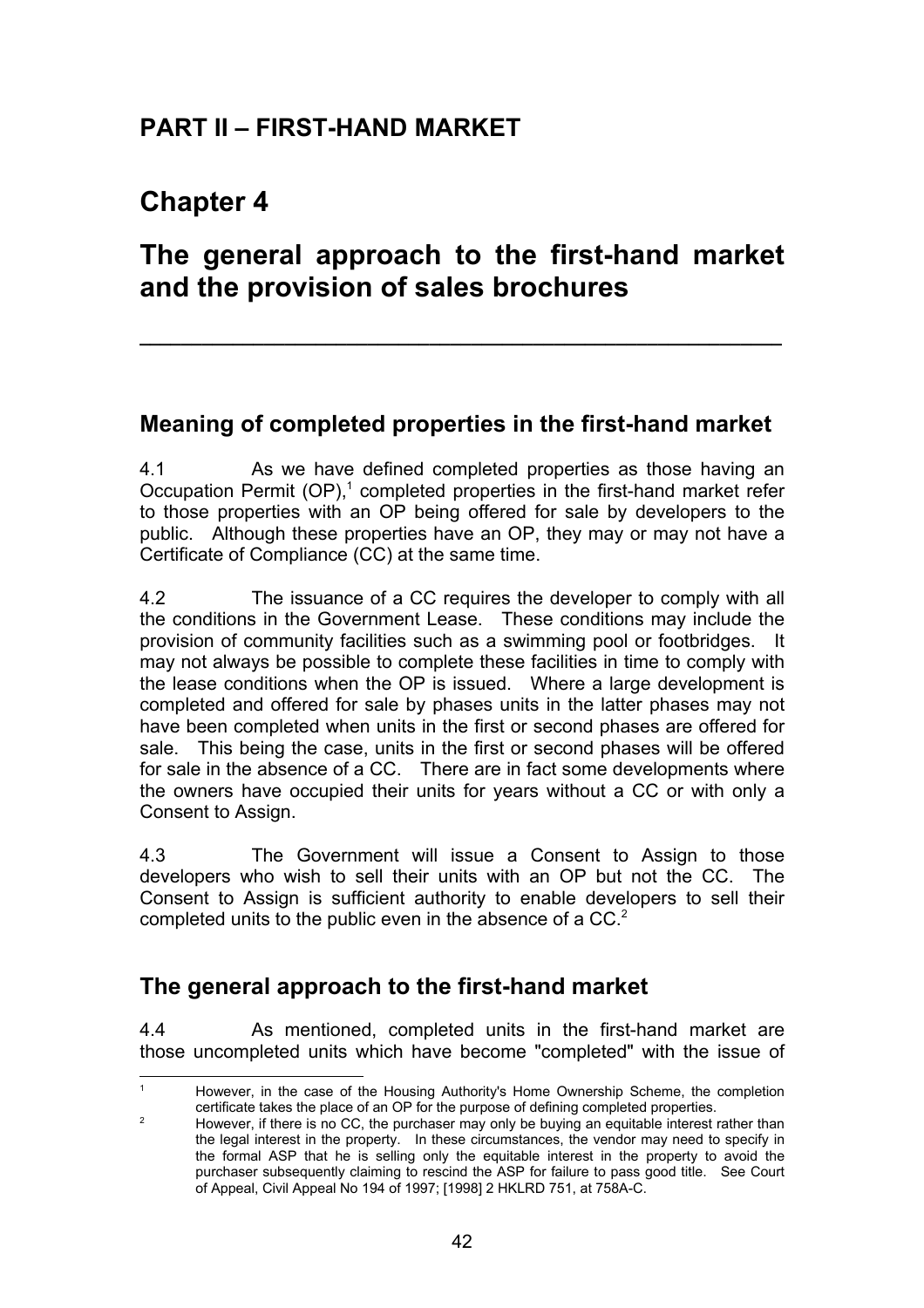the OP. These units are offered for sale by developers in much the same way as if they were still uncompleted. Our First Report made a number of recommendations on ways to improve the quality of sales particulars and other matters relating to local uncompleted flats. The majority of those recommendations focus on the contents of the sales brochure. We are of the view that many of these recommendations can be extended to cover local completed flats in the first-hand market, subject to necessary modifications. We shall take this general approach in dealing with completed properties in the first-hand market.

### **Availability of sales brochures for first-hand completed flats**

4.5 The sales brochure is the most common means by which developers provide sales information to prospective buyers in the first-hand market. Sales brochures can provide comprehensive information to prospective purchasers as, theoretically, they could be of any length to contain as much information as desired. The Sub-committee therefore recommended in the consultation paper that the provision of sales brochures for local completed residential properties sold for the first time should be made mandatory.

#### *Distinction between "left-overs" and completed units marketed for the first time after the issue of the OP*

4.6 One respondent to the Consultation Paper pointed out that making it mandatory for developers to provide sales brochures for all completed units would lead to inequality of treatment between developers and private vendors in regard to the provision of sales brochures. This submission cited the example of a newly completed building in which the developer offers for sale first-hand flats while private vendors simultaneously market second-hand flats (having previously bought them from the developer). The developer would, under the proposal in the consultation paper, provide sales brochures for all units he currently offers for sale. On the other hand, the private vendors would instead provide a VIF to prospective purchasers under our earlier recommendations. A VIF may contain less sales information than a sales brochure. Hence, it would look strange to prospective purchasers that there is one set of disclosure rules for developers and another less stringent set for private vendors in concurrent transactions on flats within the same building.

4.7 We consider that this submission has raised a valid concern. It does not seem logical and fair that the developer has to produce a sales brochure whilst a private vendor marketing second-hand flats in the same development need not do so. One may argue for differential treatment of developers and private vendors on the ground that developers have more resources available to them than private vendors. In our view, however, this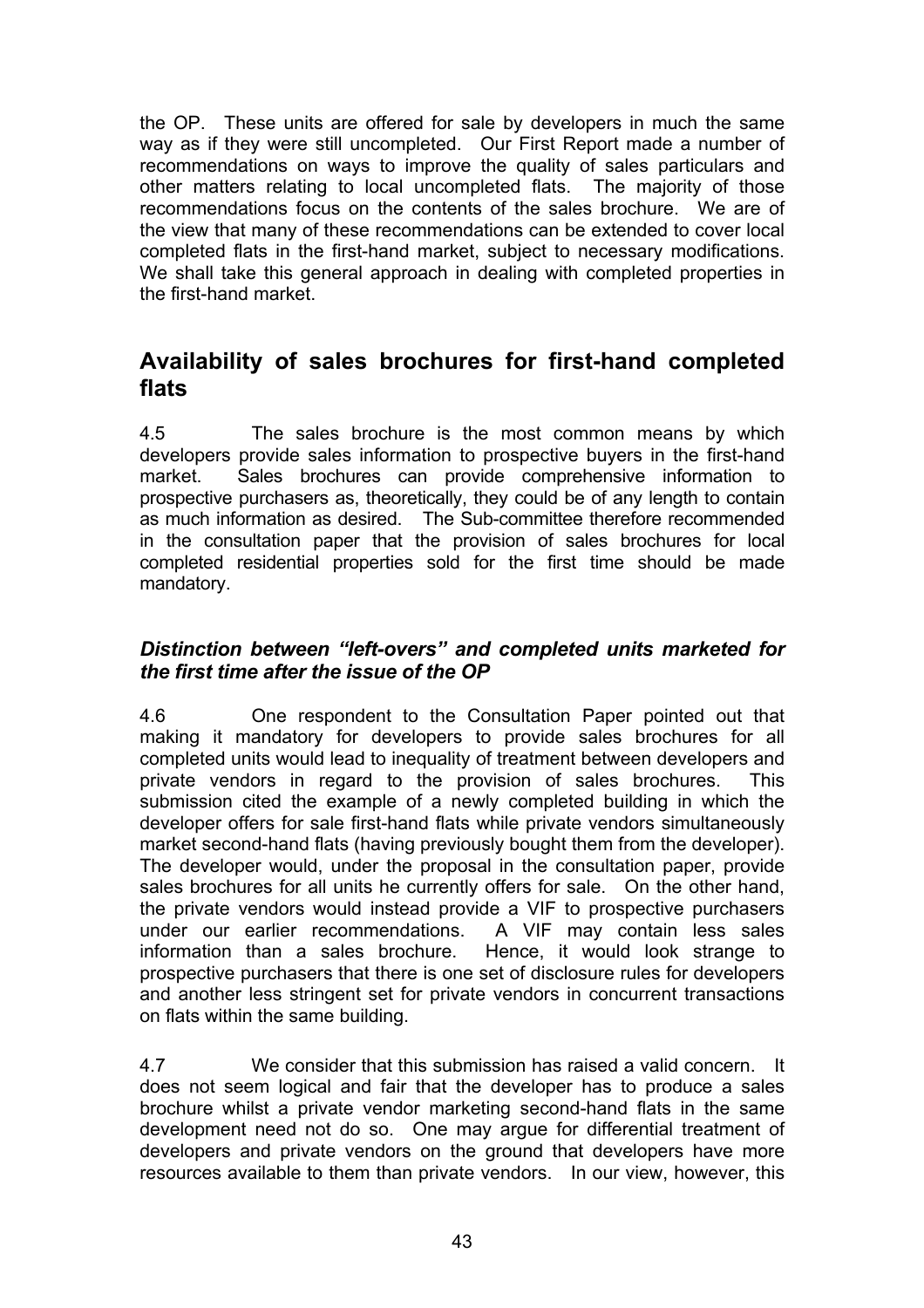inequality of treatment between developers and private vendors selling concurrently completed flats in the same development may in fact work against the interests of private vendors. Other things being equal, prospective buyers will go to the developers to make their purchase as there will be a detailed sales brochure.

4.8 One solution to rectify this apparent inequality would be to allow developers to provide a VIF in the same way as private vendors. We do not consider that this solution is feasible, however. Most completed units offered for sale by developers are "left-over" flats, meaning those flats which were first marketed when uncompleted but are left unsold after issue of the OP, thus becoming completed flats. We recommended in the First Report that sales brochures should be mandatory for all uncompleted flats.

4.9 On balance, we are drawn to a mid-way solution which will, on the one hand, ensure the consistency of disclosure requirements for "leftover" units before and after the completion of the development, and equality of treatment between developers and private vendors in respect of completed units in the same building. We propose that for the "left-over" units, developers should be required to make available the latest sales brochures and a VIF. That is to say, developers will be able to use the same sales brochures used when the flats were marketed as uncompleted flats. No updating of the sales brochures will be required. The VIF will provide the upto-date sales particulars. However, up-to-date sales brochures should always be made available for completed flats marketed for the first time after the issue of the OP. We consider that sales brochures are a prerequisite for flats marketed for the first time.

#### *When sales brochure should be available*

4.10 The First and Second Reports made different recommendations for local and overseas uncompleted residential properties as to when sales brochures should be made available to prospective purchasers.

4.11 For local uncompleted residential properties, the First Report recommended that the sales brochures should be accurate at the time of the first sale of units in a development but did not specify when sales brochures should be made available. $3$ 

4.12 For overseas uncompleted residential properties, the Second Report recommended that sales brochures must be available from the time the properties were first advertised for sale. Any invitation to buy could only be made if sales brochures were available to prospective purchasers at that stage.<sup>4</sup> We prefer the latter approach in that it specifies when sales brochures should be made available. For local completed residential

<sup>-&</sup>lt;br>3 See the First Report, at paragraph 14.13. The Commission however recommended that the price lists should be available at least three days before the day of registration of prospective purchasers for balloting (paragraph 12.6 of the First Report). 4 See the Second Report, at paragraph 1.34.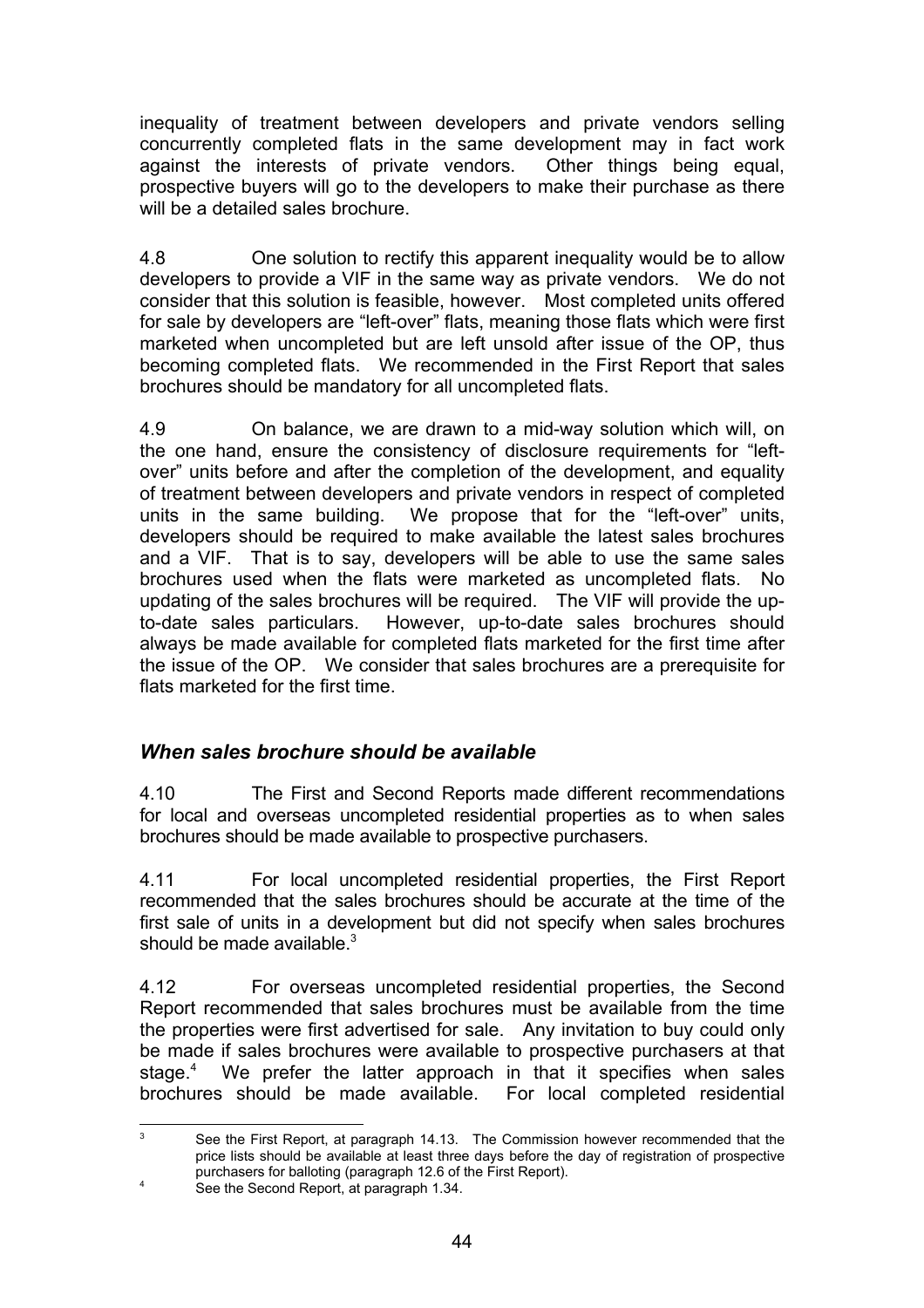properties, we take the view that sales brochures should be available when the completed properties are offered for sale.

#### **Recommendation 6**

**We recommend that for "left-over" flats (ie flats which were first marketed when uncompleted but are left unsold after issue of the occupation permit) the developer should make available the latest sales brochures and a Vendor's Information Form. However, up-to-date sales brochures should always be made available for completed flats marketed for the first time after the issue of the occupation permit. The sales brochures (and the Vendor's Information Form, where applicable) must be made available by developers from the time the completed properties are offered for sale. All the information in the sales brochure (and the Vendor's Information Form, where applicable) must be accurate at the time the flats are first marketed.**

### *Material changes between date of printing and time of sale*

4.13 As there could be a time lapse between the printing of the sales brochure and the time of sale of the units, the First Report recommended that, in respect of local uncompleted residential properties, material changes taking place between the date of printing and the time of first sale should be disclosed in a note attached to the sales brochure.<sup>5</sup>

4.14 We take the view that a similar recommendation should be made for local completed residential properties.

#### **Recommendation 7**

**We recommend that if there have been any material changes in the information in the sales brochure between the date of its printing and the time of sale, a note to that effect should be attached to the sales brochure or the price list.**

#### *Exemption from requirement to produce sales brochures*

4.15 In the First Report, we recommended that the developer may apply to the relevant authorities in certain circumstances for exemption from

 5 The First Report, at paragraph 14.13.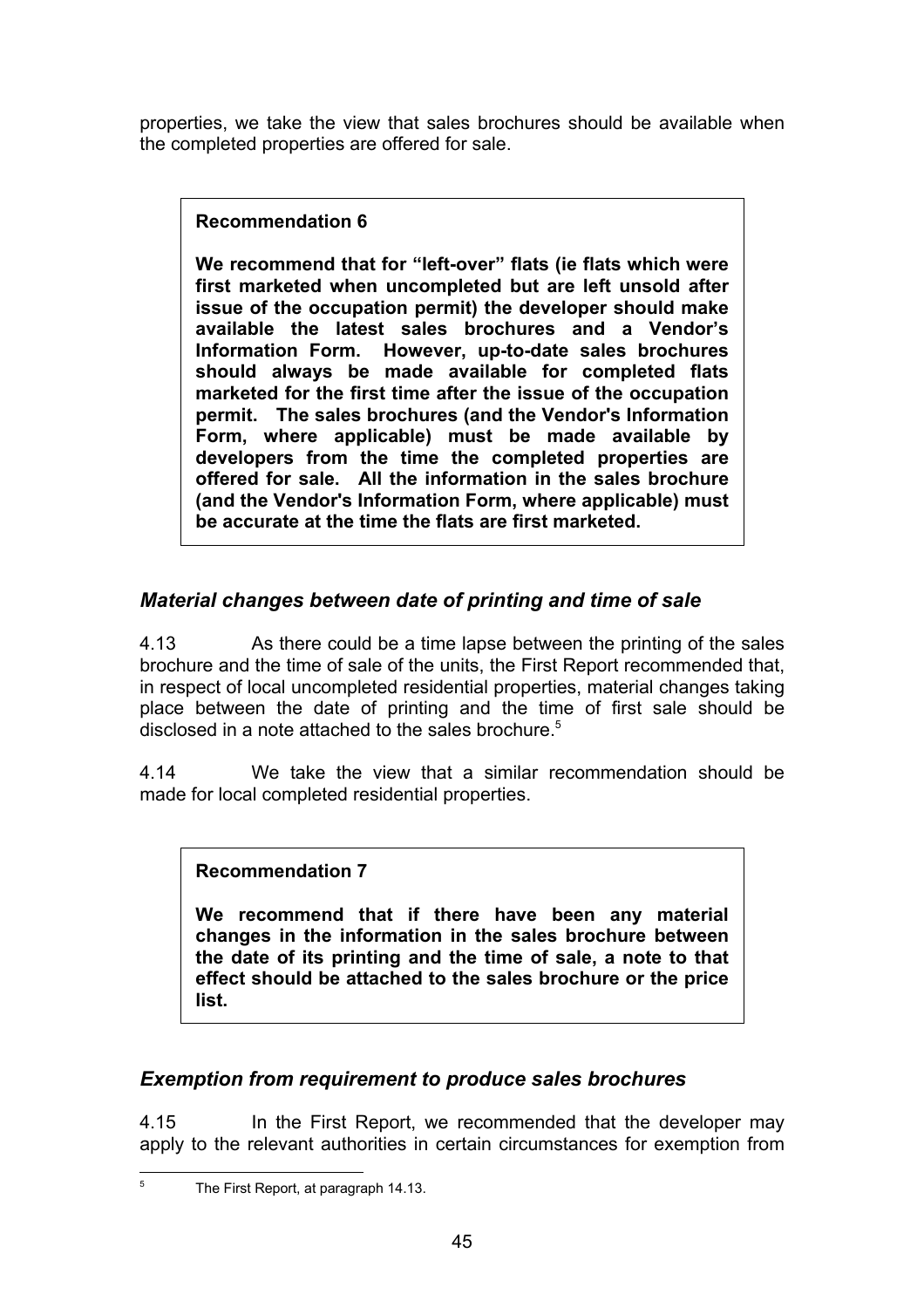the requirement to produce a sales brochure. $6$  We are of the view that a similar recommendation should be made for local completed residential properties. Such a recommendation provides a degree of flexibility in the case of, for instance, bulk purchases where there is no intention to resell to the public. However, it may be difficult to ascertain whether the bulk purchaser has the intention to re-sell or not. We consider it desirable to require that an application for exemption be accompanied by a written undertaking from the purchaser not to re-sell the units within a specified period. We shall leave it to the Government to decide the duration of the undertaking.

#### **Recommendation 8**

**We recommend that the developer may apply to the relevant authorities in certain circumstances for exemption from the requirement to produce a sales brochure. For instance, where a purchaser buys in bulk from the developer with no intention to re-sell any of those units to the public, there should not be any need for the developer to produce a sales brochure in respect of those units. The application for exemption should be accompanied by a written undertaking from the purchaser not to re-sell the units within a specified period to be determined by the Government.**

4.16 Some bulk purchasers of a large number of units from developers will keep the units for some time before reselling them to the public. In our view, this category of bulk purchasers should be treated in the same way as a developer so as to make them responsible for the provision of sales brochures. The White Bill published by the Housing Bureau in April 2000 in relation to sales descriptions of uncompleted residential properties defined a developer as the person who commissions the construction, owns the property and offers the residential properties in a public sale.<sup>7</sup> That definition is equally valid for the purposes of our present study, but we consider that it should be modified as necessary to ensure that persons who purchase a large number of units from a developer incur the same obligations as the developer in respect of the provision of sales information.

 6 The First Report, at paragraph 14.16.

<sup>7</sup> *Consultation Paper on the Sales Descriptions of Uncompleted Residential Properties Bill*, Housing Bureau, April 2000, at page 3.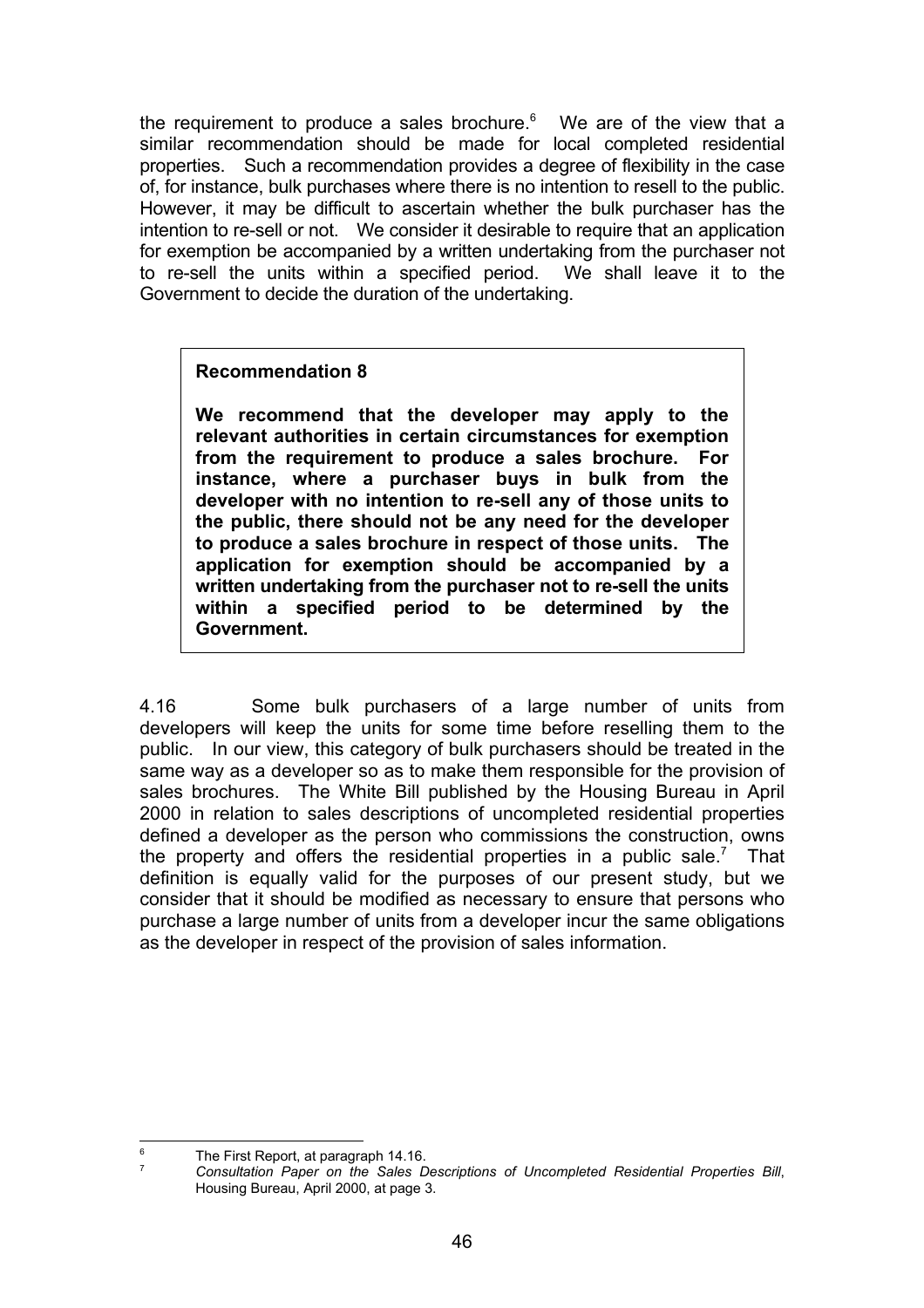**Recommendation 9**

**We recommend that the obligation on a developer to provide sales brochures should apply equally to someone buying in bulk from the developer at the first sale of completed residential properties involving strata title.**

### **Advertisements other than sales brochures**

4.17 Publicity for properties often takes the form of newspaper advertisements and radio or television commercials. It is obviously not feasible to apply all the disclosure requirements for sales brochures to other means of advertising. For instance, it is unrealistic to require a radio or television commercial, which lasts for a few minutes or even seconds, to disclose all the sales information contained in the sales brochure.

4.18 To make sure purchasers do not rely on the limited sales information in such advertisements, we recommend that purchasers should be advised to refer to the sales brochure which contains fuller property information, (and the Vendor's Information Form where applicable).

#### **Recommendation 10**

**We recommend that if developers, by themselves or through estate agents, advertise the sale of local completed residential properties otherwise than by means of a sales brochure, the advertisement should advise purchasers to refer to the sales brochure (and the Vendor's Information Form, where applicable). Information given in the advertisement must be consistent with that given in the sales brochure (and the Vendor's Information Form, where applicable).**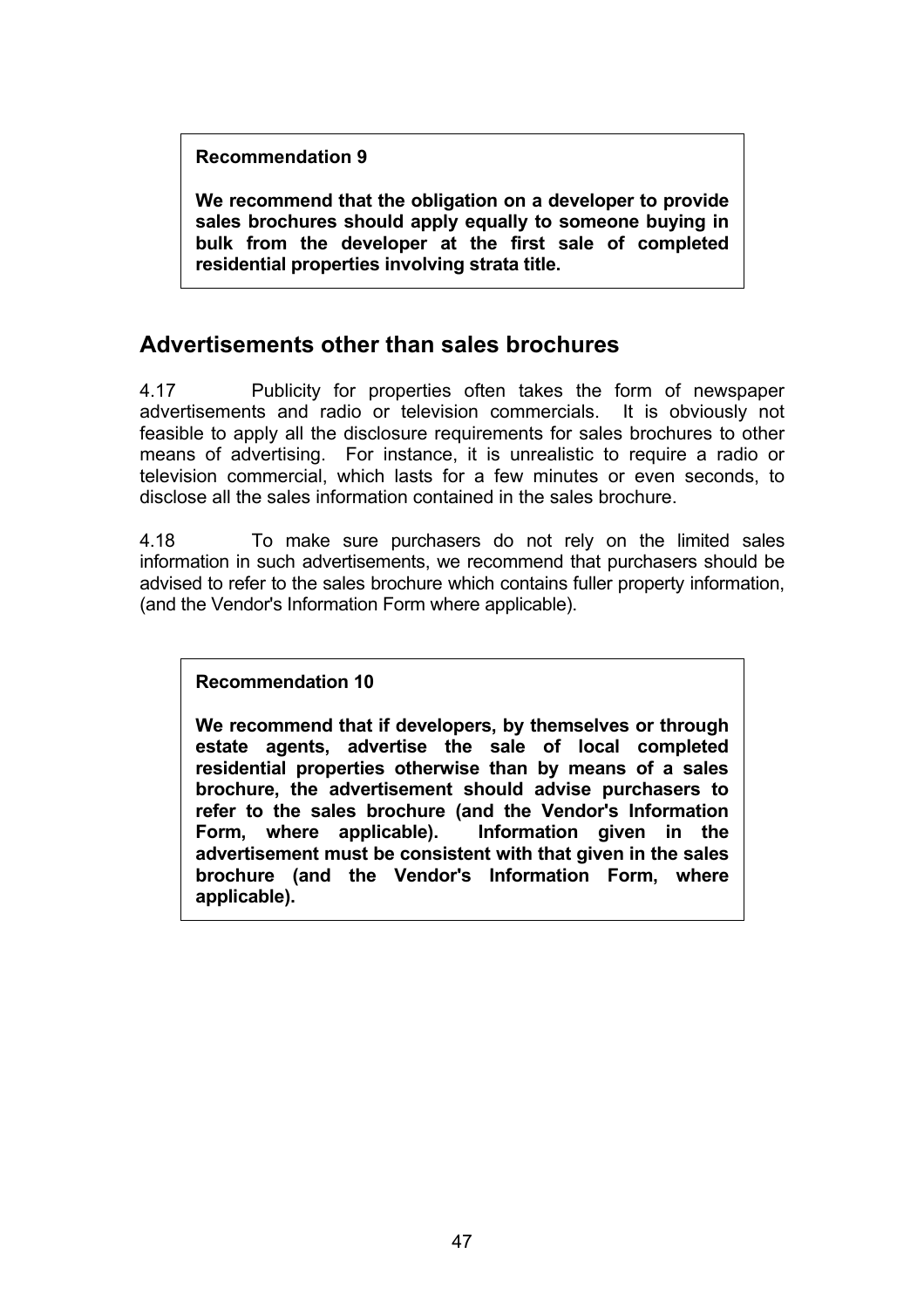# **Chapter 5**

# **Methods of measurement of floor area to be used by developers**

**\_\_\_\_\_\_\_\_\_\_\_\_\_\_\_\_\_\_\_\_\_\_\_\_\_\_\_\_\_\_\_\_\_\_\_\_\_\_\_\_\_\_\_\_\_\_\_\_\_\_\_\_\_\_\_\_\_\_\_\_\_\_**

### **Introduction**

5.1 Accurate and adequate descriptions of floor areas are of great importance to prospective purchasers of completed flats. Where completed flats in new developments are offered for sale, prospective purchasers may not be allowed to inspect all the units which they are interested in buying. They may only visit show or mock-up flats put up by developers. Purchasers thus have to look to the sales brochures for information as to the floor area.

5.2 There are currently two principal types of measurements of floor area: gross floor area and saleable area. Although purchasers need an accurate and adequate indication of the floor area, there is at present no legal requirement that the measurement adopted be disclosed in the sales literature. However, the Commission's First and Second Reports have made recommendations on the disclosure of measurements of floor area on the sales of uncompleted flats.

# **Saleable area** (出售面積)

5.3 There is an accepted method of measuring saleable area. The First Report recommended that a standardised definition of saleable area be adopted for all local uncompleted residential properties.<sup>1</sup> The Commission also recommended that it should be mandatory for the standardised definition to be used and disclosed in the sales literature.<sup>2</sup> We consider that these recommendations should also be extended to local completed residential properties in the first-hand market.

5.4 The Sub-committee came across an example of a developer including the "exempted areas" in the calculation of the saleable area of the individual units. In calculating the plot ratio of a development, the exempted areas are not considered part of the overall gross floor area of the whole

 $\overline{1}$  Under the recommended definition, saleable area essentially means the area contained within the enclosed walls of the unit measured up to the exterior face of an external wall or the centre line of a separating wall between adjoining units, as the case may be. Saleable area thus includes the thickness of external walls, internal columns and partitions. Ancillary areas such as bay windows, car-park spaces, yards, terraces, and gardens which are for the exclusive use of the owner are to be listed separately (see the First Report, at paragraph 1.25.)

<sup>2</sup> The First Report, at paragraph 1.25.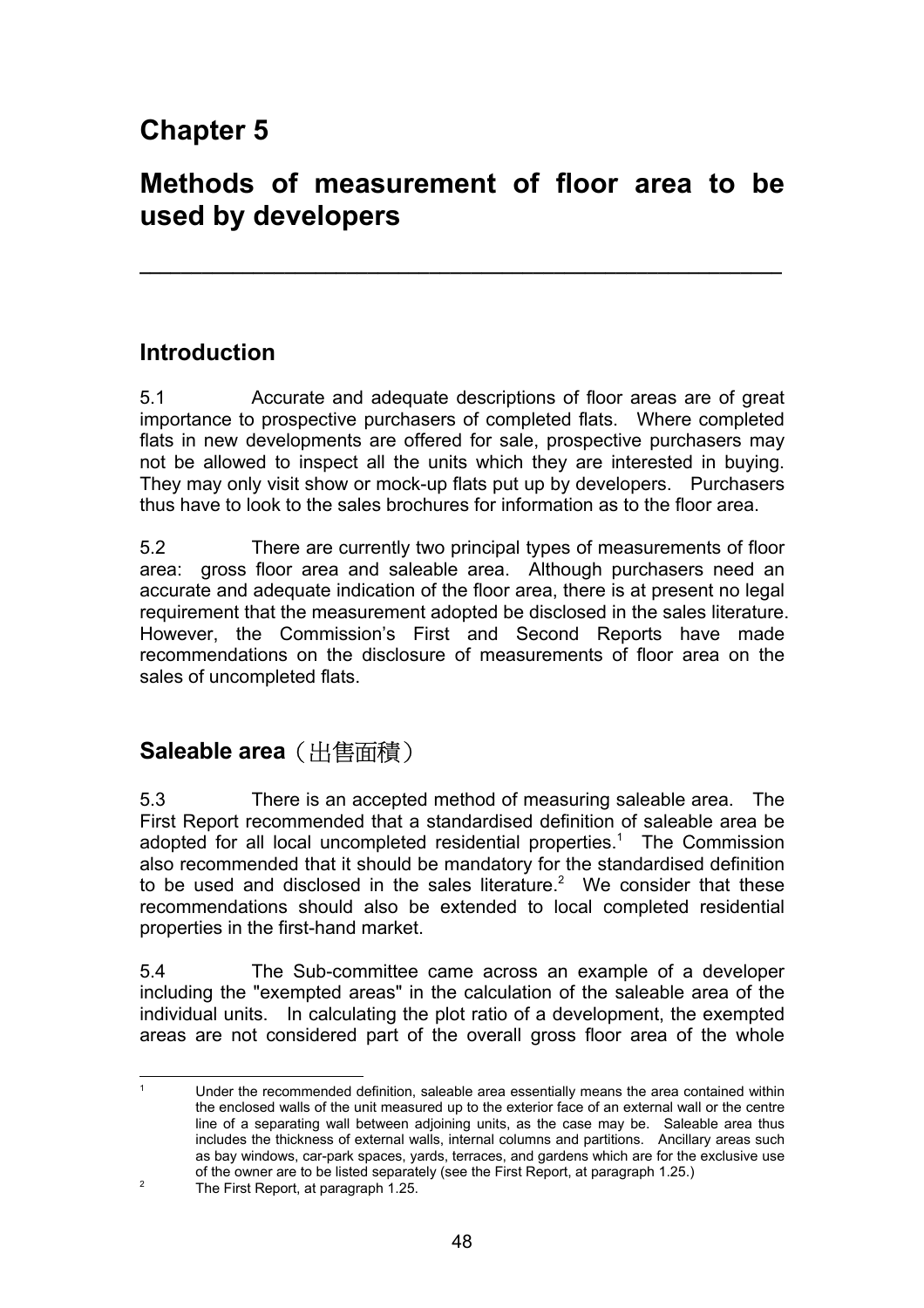development. The consultation paper therefore recommended that the exempted areas should not be included in the calculation of saleable areas of the individual units. $3$ 

5.5 In its submission on the consultation paper, one respondent noted that some exempted areas, such as internal air-conditioning plant rooms, are situated within the enclosing walls of a unit and are for the exclusive use of its occupants. The respondent took the view that these exempted areas should be included in the calculation of the saleable area of the unit. We agree that if any exempted areas are situated within the enclosing walls of a unit and are for the exclusive use of its occupants, these areas should be taken into account in the calculation of the saleable area of the unit. As these areas are for the exclusive use of the unit, they fall within the commonly held concept of saleable area. $4$  We have adjusted the original recommendation accordingly.

#### **Recommendation 11**

3

4

**We recommend that, in respect of local completed residential properties offered for sale in the first-hand market, "saleable area" in relation to a unit enclosed by walls should mean the floor area of that unit (including the floor area of any balconies and verandahs) measured from the exterior of its enclosing walls (except where those enclosing walls separate two adjoining units, in which case the measurement shall be taken from the middle of those walls), and shall include the internal partitions and columns within a unit, but shall exclude the common parts outside its enclosing walls. Provided that if any of the enclosing walls abut onto a common area, then the whole thickness of the enclosing walls which so abut shall be included.**

The exempted areas refer to those areas being exempted under regulation 23(3)(b) of the Building (Planning) Regulations (Cap 123) from the calculation of the overall gross floor area of the development. Under regulation 23(3)(b), exempted areas are any floor space "constructed or intended to be used solely for parking motor vehicles, loading or unloading of motor vehicles or for refuse storage chambers, refuse storage and material recovery chambers, material recovery chambers, refuse storage and material recovery rooms, refuse chutes, refuse hopper rooms and other types of facilities provided to facilitate the separation of refuse to the satisfaction of the Building Authority, or for access faciliities for telecommunications and broadcasting services, or occupied solely by machinery or equipment for any lift, airconditioning or heating system or any similar service."

To promote green and innovative buildings in Hong Kong, the Buildings Department, in collaboration with the Lands Department and the Planning Department, issued in February 2001 a practice note on green features for new building developments. It set outs the incentives to be provided by the Government to encourage the design and construction of green buildings. Certain green features may be excluded from the Gross Floor Area and/or Site Coverage calculations. These features include balconies; wider common corridors and lift lobbies; communal sky gardens; communal podium gardens; acoustic fins; sunshades and reflectors; wing walls, wind catchers and funnels. See *Green and Innovative Buildings*, Buildings Department, Lands Department and Planning Department Joint Practice Note No.1 (February 2001). See also Press Release of the HKSAR Government dated 27.2.2001, *"Government offers incentives for green buildings".*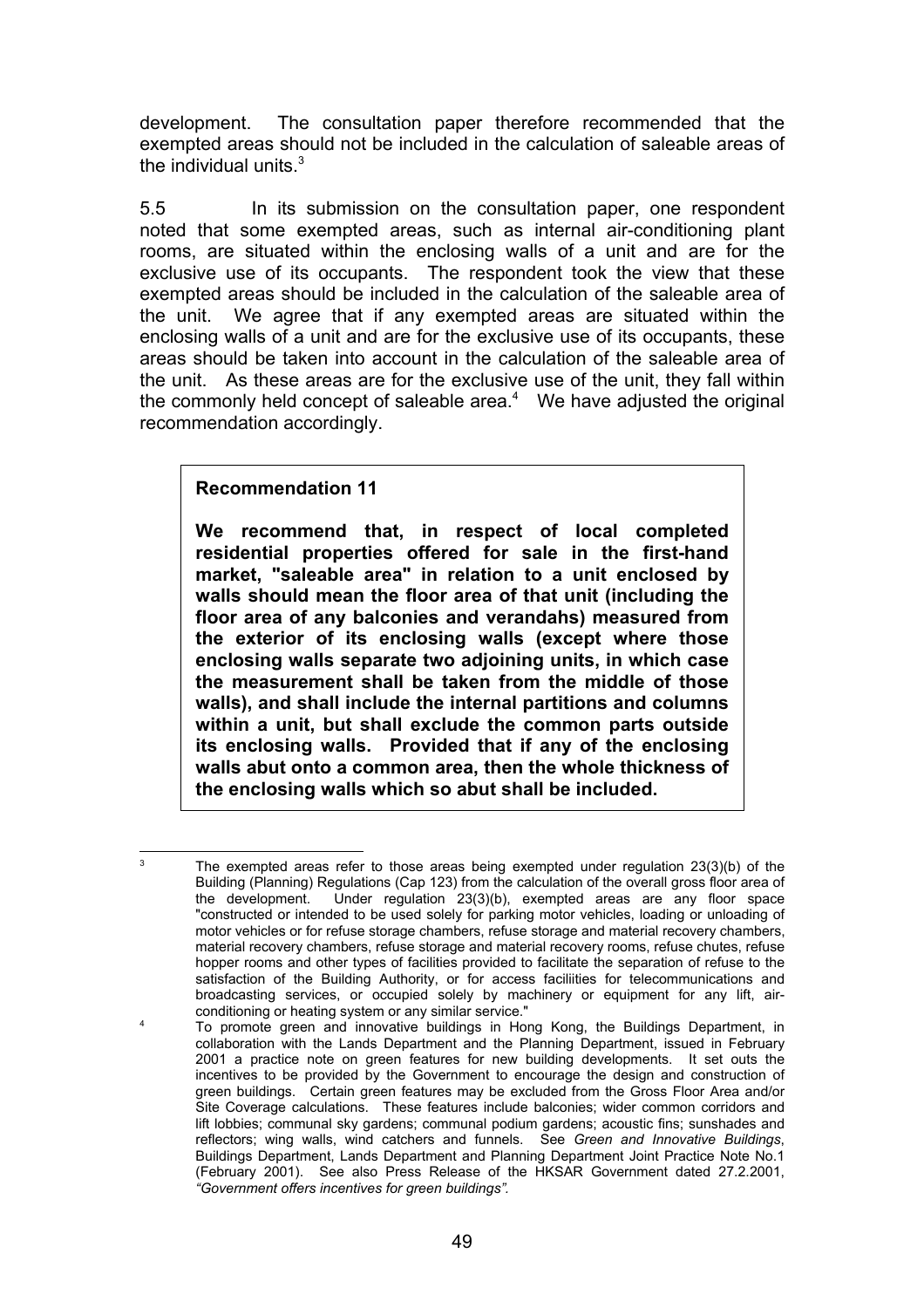**Recommendation 12**

**We recommend that in respect of local completed residential properties offered for sale in the first-hand market, "saleable area" should mean:**

- **(1) in relation to any cockloft, the floor area of that cockloft measured from the interior of its enclosing walls;**
- **(2) in relation to any bay window which does not extend to the floor level of a unit, the area of that bay window measured from the exterior of its enclosing walls or glass windows and from the point where the bay window meets the wall dropping to the floor level of a unit, but excluding the thickness of that wall;**
- **(3) in relation to any car-park space, the area of that carpark space measured from the interior of its demarcating lines or enclosing walls, as the case may be; and**
- **(4) in relation to any yard, terrace, garden, flat roof or roof, the area of that yard, terrace, garden, flat roof or roof measured from the interior of its boundary lines. Where the boundary consists of a wall, it shall be measured from the interior of that wall.**

**We also recommend that where the property includes any item incorporated in the definition (such as a cockloft, bay window, car-park space, yard, terrace, garden or flat roof), the saleable area of each of them should be specified and described separately in the sales literature.**

**Recommendation 13**

**We also recommend that:**

- **(1) the definition of saleable area should be recognised as the standard method to describe saleable area in all sales literature in respect of local completed residential properties;**
- **(2) the saleable areas should be included in sales literature; and**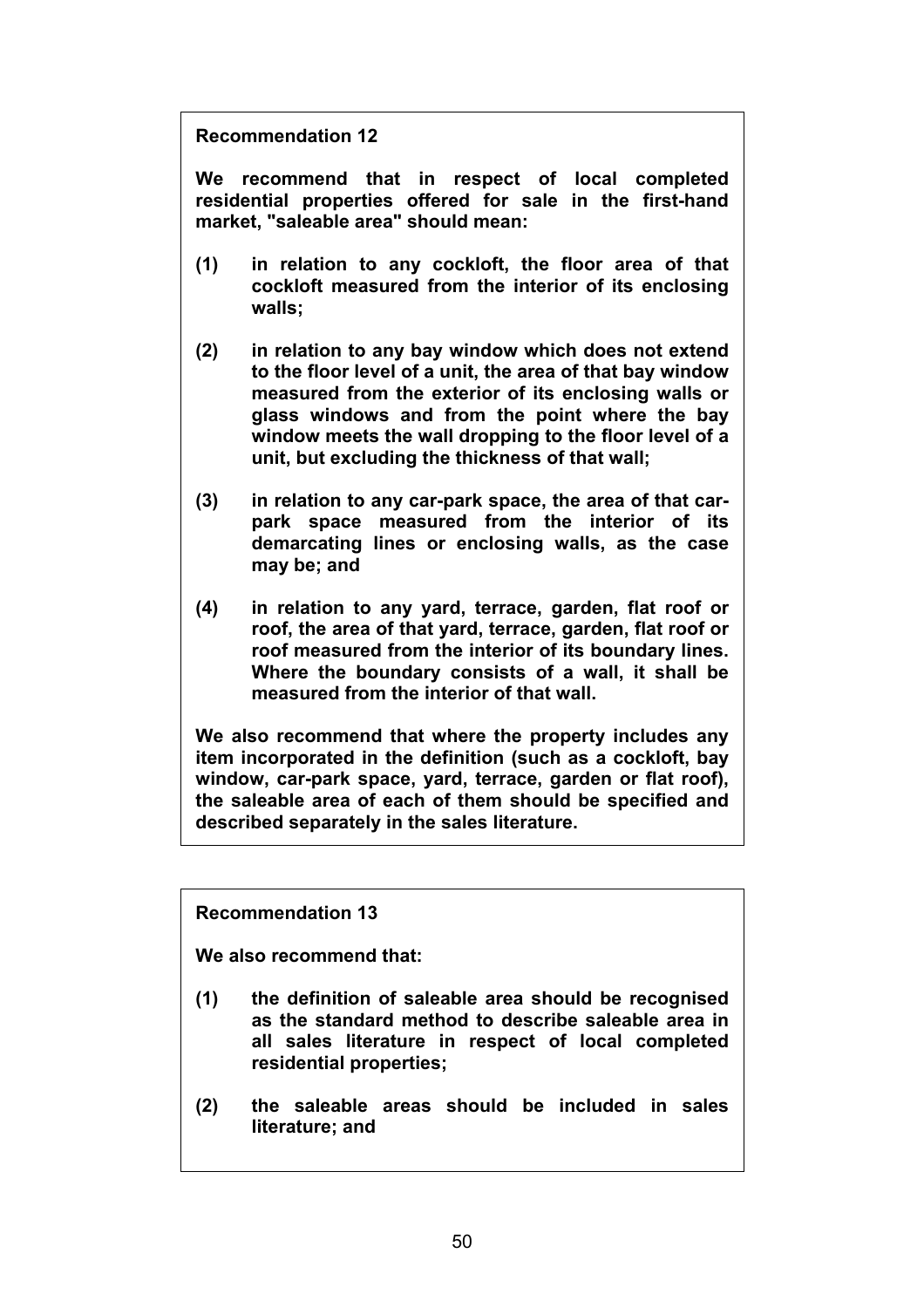**(3) any areas exempted from the calculation of gross floor area should be excluded from the calculation of saleable areas of the individual units.**

**However, if any areas exempted from the calculation of gross floor area are situated within the enclosing walls of a unit and for the exclusive use of its occupiers, such areas may be taken into account when calculating the saleable area of the unit.**

# **Gross floor area**(建築面積)

5.6 Although developers invariably state in the sales brochure the gross floor area of the units, there is no standardised definition of gross floor area. Gross floor area essentially means the saleable area plus a share of the common areas and facilities. At present, different developers adopt different proportions of the common areas, thus leading to much confusion. The confusion over gross floor area goes further in that even Government departments use different definitions of gross floor area.

5.7 The First Report recommended that the definition of gross floor area of local uncompleted properties should be standardised and should follow the definition of that term in regulation 23(3) of the Building (Planning) Regulations (Cap 123), subject to certain modifications.<sup>5</sup>

5.8 **Whilst we consider that the definition of gross floor area should be standardised, we take the view that the general use of saleable area should be the ultimate objective.** In their comments on the consultation paper, two respondents endorsed our view that it would be desirable to have a standardised definition of gross floor area. One respondent shared our view that general use of saleable area should be the ultimate objective in the description of floor area.

# **Quoting of lowest price**

5.9 It is usual practice for developers to quote in advertisements and sales brochures the lowest price of the units being offered for sale. It is not uncommon to find such statements as "from X dollars per square foot" or "at Y dollars per square metre". Gross floor area is invariably the method of floor measurement being used in arriving at these prices because that area will give a lower price than saleable area, giving the impression that the properties represent good value.

5.10 **We are of the view that the long-term objective should be that the lowest price stated is calculated on the basis of saleable area**

 5 The First Report, at paragraphs 1.18 to 1.20.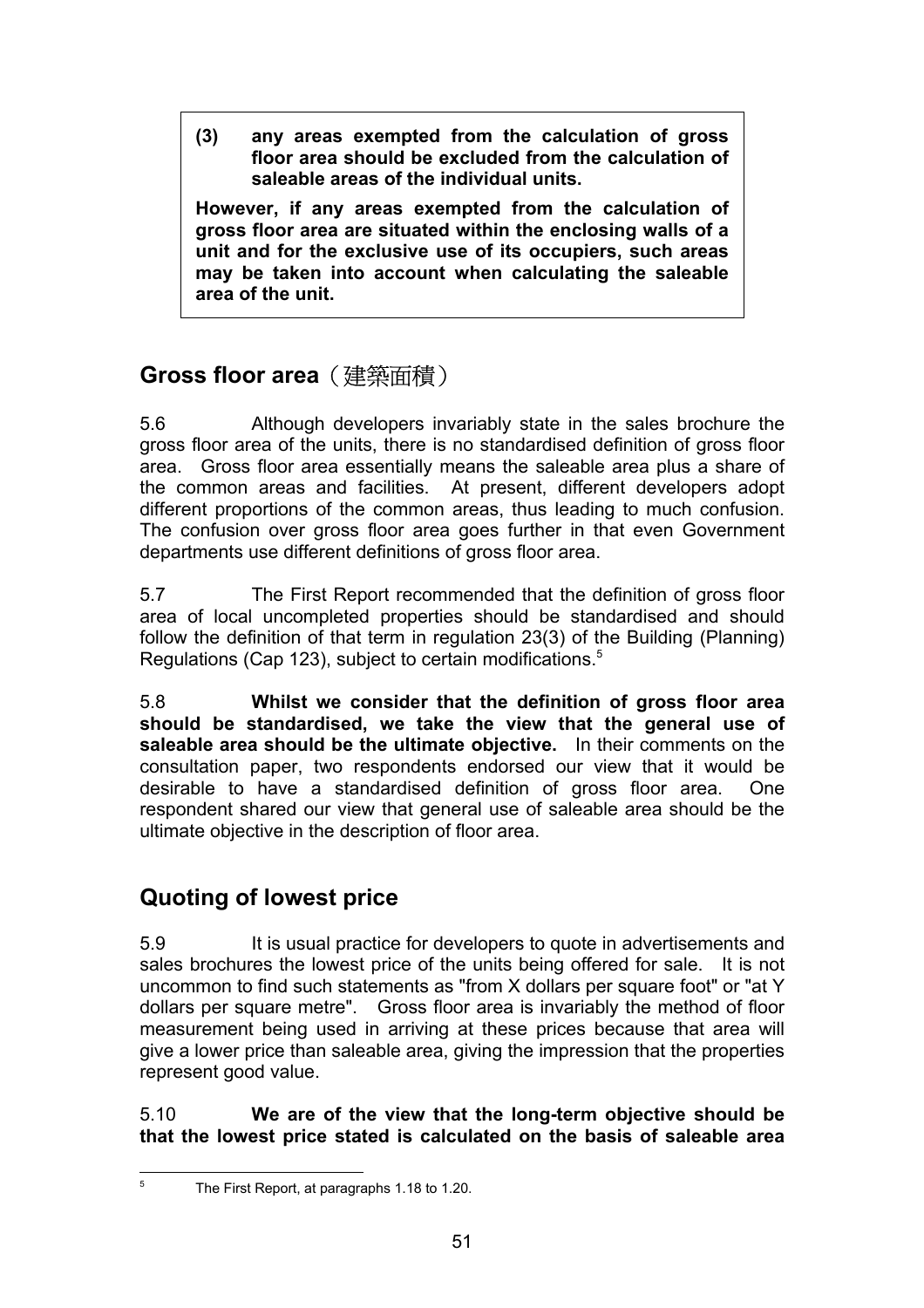**only.** The fact that the definition of saleable area is one agreed by the Consumer Council and the relevant professional bodies should serve to remove much uncertainty. While we consider that where the lowest price is quoted this should always be calculated on the basis of saleable area, that should not preclude a developer from *in addition* quoting the lowest price calculated on the basis of gross floor area should he wish to do so. In our view, the more information which is provided to purchasers, the better.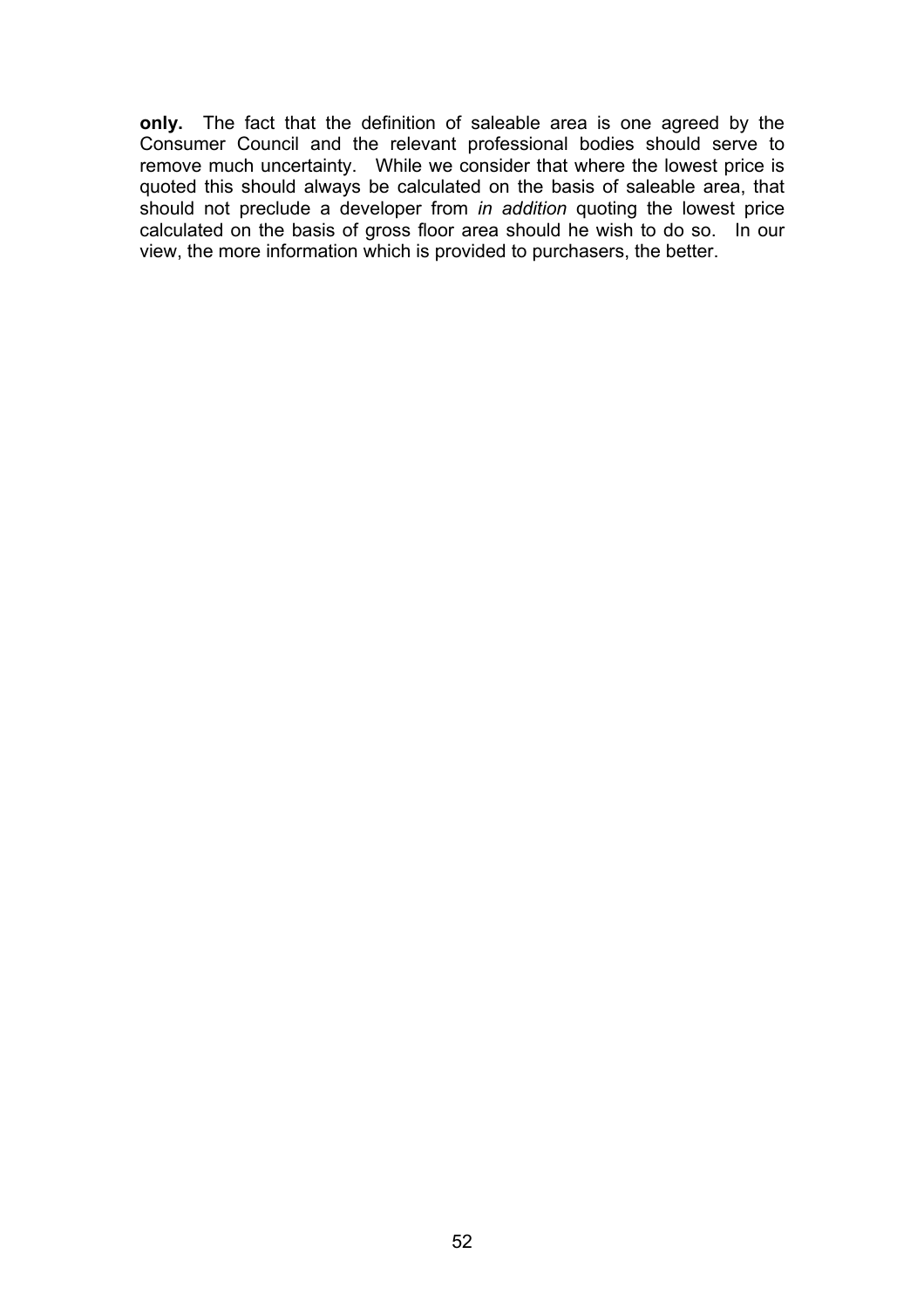# **Chapter 6**

# **Disclosure requirements for completed units offered for sale by developers**

**\_\_\_\_\_\_\_\_\_\_\_\_\_\_\_\_\_\_\_\_\_\_\_\_\_\_\_\_\_\_\_\_\_\_\_\_\_\_\_\_\_\_\_\_\_\_\_\_\_\_\_\_\_\_\_\_\_\_\_\_\_\_\_**

### **Introduction**

6.1 In this chapter, we shall look at the various minimum sales particulars that should be provided by developers in sales brochures. We shall review some of the recommendations made in the First Report and try to see if they can be adapted for use in respect of completed units offered for sale by developers in the first-hand market. In the process, we shall also put forward ideas additional to those made in the First Report. As the First Report was completed several years ago, some of the ideas useful at that time may have been rendered obsolete.

## **Floor plan**

6.2 Where prospective purchasers are not able to inspect the completed units, they may have to rely on the descriptions contained in the floor plan. This is the case even where mock-up or show flats are available for them to view. Where purchasers can inspect the actual completed units, they may still refer to the floor plans in the sales literature for a rough idea of the internal layout and measurements.

6.3 We consider that all of the First Report's recommendations on floor plans of local uncompleted properties are equally applicable to the sale of completed units by developers.<sup>1</sup> However, the requirement that a note be put in sales brochures to bring purchasers' attention to the usual term in the formal ASP concerning the adjustment in purchase price in proportion to variations in saleable area (arising from amendment to the building plans) is not applicable in the context of completed units. It seems unlikely that there would be any further change in the building plans as the properties would have already been completed at the time they are offered for sale.

6.4 The First Report recommended that there should be a legal obligation on developers upon completion to inform purchasers of the saleable area as certified by an architect.<sup>2</sup> We consider that developers should be under a similar legal obligation in respect of completed properties, as the saleable area of a completed property is readily ascertainable. We

 $\overline{1}$ 

See paragraph 2.19 of the First Report for the previous recommendations on floor plans.

<sup>2</sup> The First Report, at paragraph 2.20.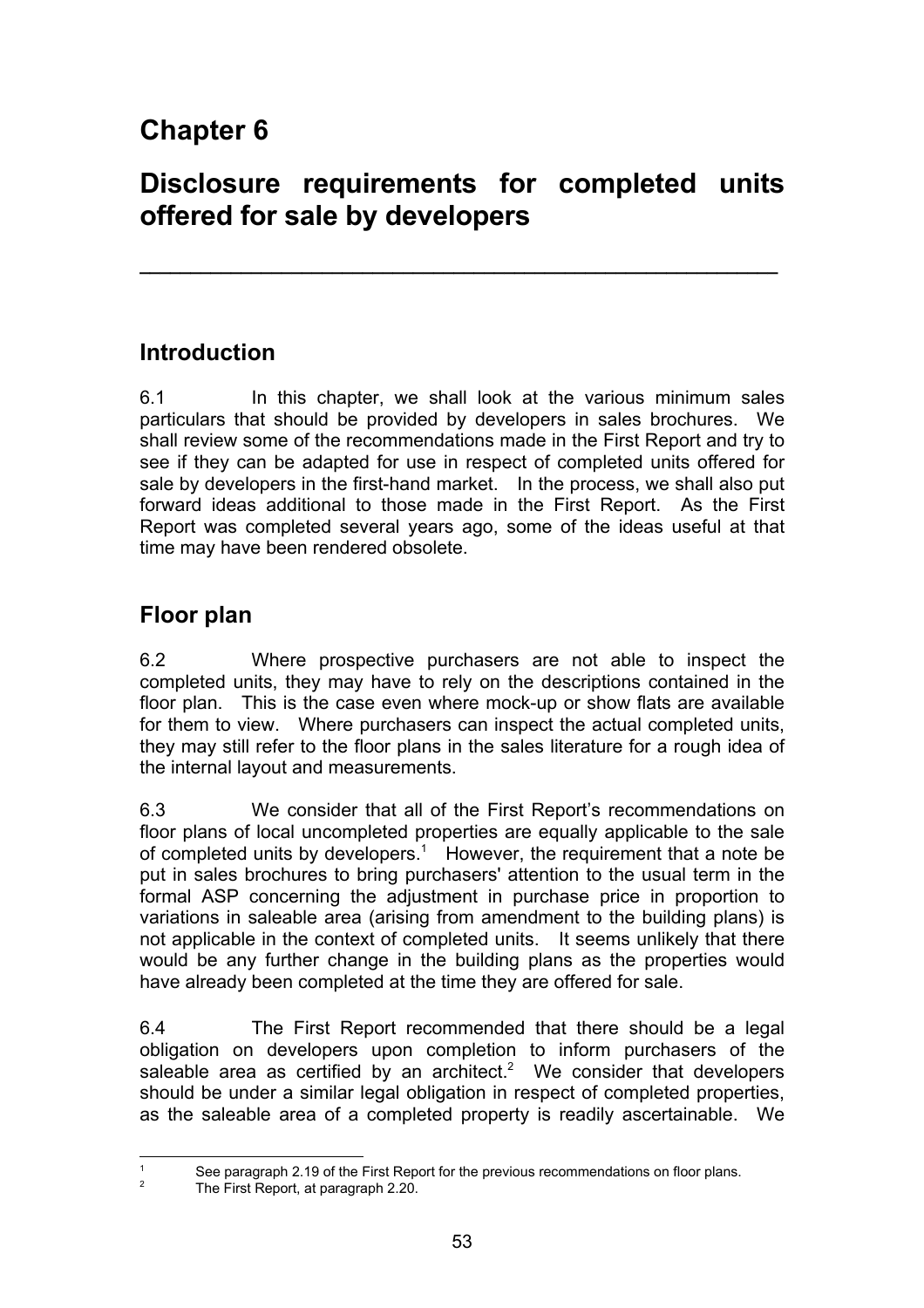take the view that the saleable area quoted by developers upon completion should be that supplied by the Authorised Person.

6.5 The consultation paper recommended that floor plans in sales brochures should be "presented according to conventionally accepted scales". Some respondents considered that "presented according to conventionally accepted scales" was too vague and open to different interpretations. One submission suggested that "drawn to scale and reasonably legible" should be used instead. We agree with the suggestion and have adjusted the original recommendation accordingly.

| <b>Recommendation 14</b> |                                                      |                                                                                                                                                                                          |
|--------------------------|------------------------------------------------------|------------------------------------------------------------------------------------------------------------------------------------------------------------------------------------------|
| We recommend that:       |                                                      |                                                                                                                                                                                          |
| (1)                      | The sales brochure should contain floor plans which: |                                                                                                                                                                                          |
|                          | (a)                                                  | specify the external dimensions of individual<br>units;                                                                                                                                  |
|                          | (b)                                                  | are drawn to scale and are reasonably legible;                                                                                                                                           |
|                          | (c)                                                  | separately non-typical<br>floors,<br>the<br>show<br>entrance floors, and the roof;                                                                                                       |
|                          | (d)                                                  | the location, the number and<br>the<br>show<br>minimum dimensions of the car-park spaces;                                                                                                |
|                          | (e)                                                  | show the orientation of the building and the<br>location of ingress and egress points;                                                                                                   |
|                          | (f)                                                  | show the structural walls; and                                                                                                                                                           |
|                          | (g)                                                  | show any known features within the unit that<br>materially<br>affect<br>would<br>reasonable<br>a<br>purchaser's enjoyment of the property, such as<br>exposed pipes.                     |
| (2)                      | The sales brochure should also contain:              |                                                                                                                                                                                          |
|                          | (a)                                                  | schedules listing the saleable area of the unit<br>and of any bay window areas, roof areas, flat<br>roof areas, open yard areas, air-conditioning<br>plant within the building, etc; and |
|                          | (b)                                                  | a note that the internal area of units on the<br>upper floors may be slightly greater than that<br>of the lower floors, if that is the case.                                             |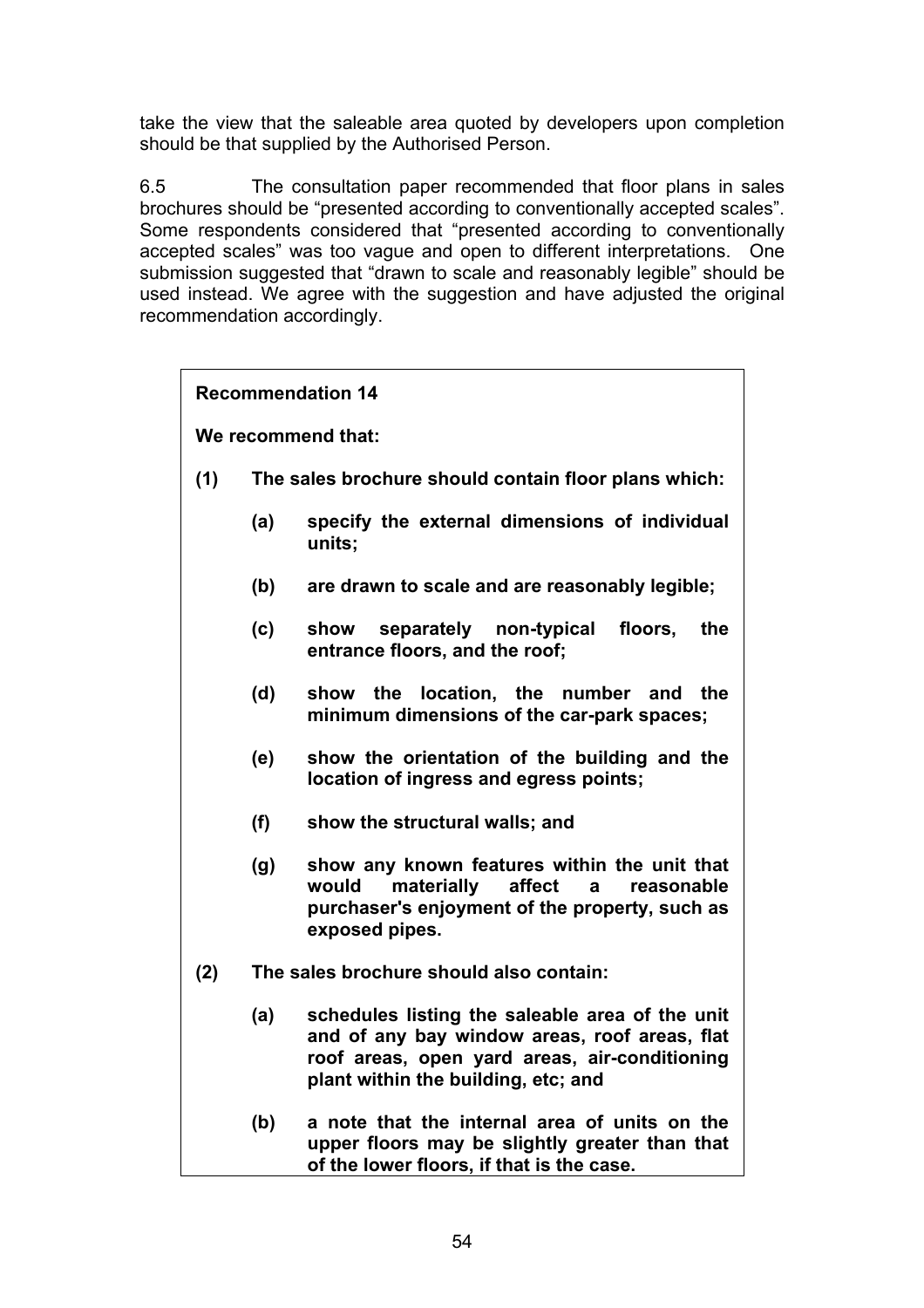- **(3) Certified copies of the latest approved building plans should be made available for free inspection at the sales office during normal office hours.**
- **(4) There should be a legal obligation on the developer upon completion to inform purchasers of the saleable area (as provided by the Authorised Person).**

## **Fittings and finishes**

#### *Importance of fittings and finishes*

6.6 The quality of fittings and finishes of the individual unit and of the common parts of a building is of considerable importance to purchasers of residential properties. For people buying flats for their own occupation, good quality fittings and finishes will mean a better living environment and less money to be spent on maintenance and renovation. For those buying residential properties for investment purposes, high quality fittings and finishes in general enhance the letting and resale value of the property.

#### *Problems faced by purchasers*

6.7 It is not always the case that purchasers of completed properties can see for themselves the quality of fittings and finishes. Prospective purchasers will therefore place great reliance on the descriptions of fittings and finishes contained in the sales brochures. However, sales brochures do not always contain uniform adequate descriptions of fittings and finishes. Most sales brochures give only a general description of the fittings and finishes of the individual units and of the common areas.

#### *Previous recommendations*

6.8 In its First Report, the Commission made some recommendations in respect of fittings and finishes for local uncompleted residential properties.<sup>3</sup>

6.9 These recommendations were largely modelled on the list of fittings and finishes contained in the Land Office Circular Memorandum No 101 (LOCM 101). On 28 May 1999, the Legal Advisory Conveyancing Office Circular Memorandum No 40 (LACO CM 40) replaced LOCM 101<sup>4</sup>. LACO

 3 The First Report, at paragraphs 3.14 to 3.17. 4

Subsequently on 21 July 1999, the Legal Advisory and Conveyancing Office Circular Memorandum No 40A (LACO CM 40A) was issued. LACO CM 40 remains valid and in place except so far as modified by LACO CM 40A (paragraph 4 of LACO CM 40A refers). LACO CM 40A deals with balloting and exemption from registration and has no substantial effect on the proposals in this report.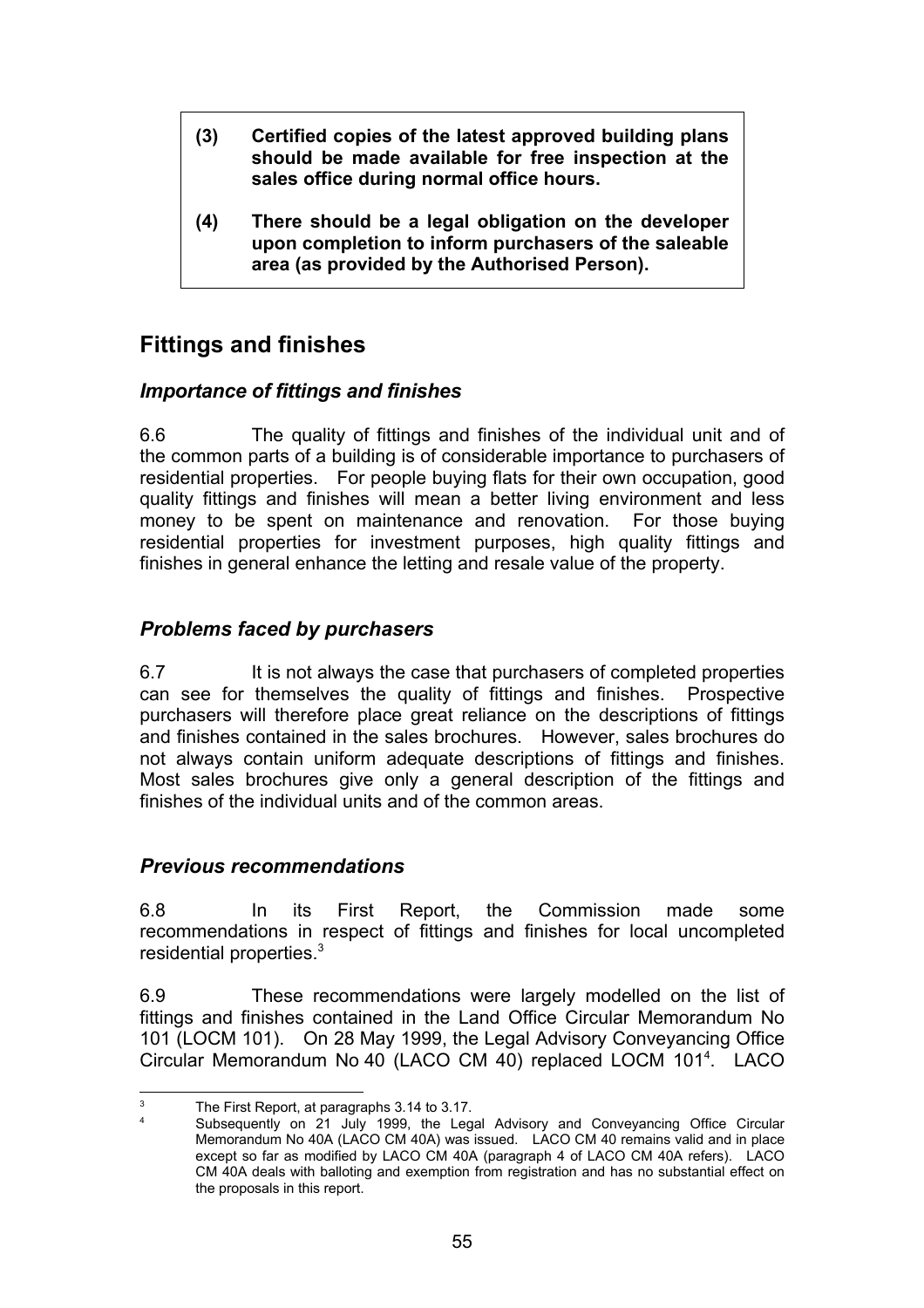CM 40 contains essentially the same disclosure requirements as had been imposed by the superseded LOCM 101. LACO CM 40 is reproduced at Annex II of this report. LACO CM 40 contains a list of fittings and finishes. The items are external walls, windows, bay windows, planters, verandah/balcony, drying facilities for clothing, lobbies, internal walls and ceilings, floors, bathrooms, kitchens, doors, bedroom fittings, telephone and aerials, electricity fittings, gas/electricity supply, washing machine connection point, water supply and pipes, security facilities, lifts, letter boxes, refuse collection and water, and electricity and gas meters.

#### *Right of inspection*

6.10 We take the view that if prospective purchasers are given the opportunity to inspect the completed units before entering into a preliminary sale and purchase agreement so that they can verify the make and quality of fittings and finishes on the premises, there is no need to change existing requirements as to the contents of the sales brochure with regard to fittings and finishes, save that those contents should not be misleading.

#### *No right of inspection*

6.11 We consider it appropriate to extend the First Report's recommendations to local completed properties if there is no right of inspection before entering into a preliminary sale and purchase agreement. In addition, photographs of the fittings should be included in the sales brochure.

6.12 Clearly, the provision allowing developers to use substitute materials is not necessary for completed units, since at the time of printing of the sales brochures the intended materials should have already been used.

6.13 Though developers had reservations about stating brands and origins of fittings and finishes to be used for uncompleted properties because of possible changes in market provision, this should not be a problem in the case of completed properties.

6.14 We take the view that photographs of the fittings and finishes should be shown in the sales brochure. This will give prospective purchasers some impression of the fittings and finishes in the absence of a right to inspect the units offered for sale.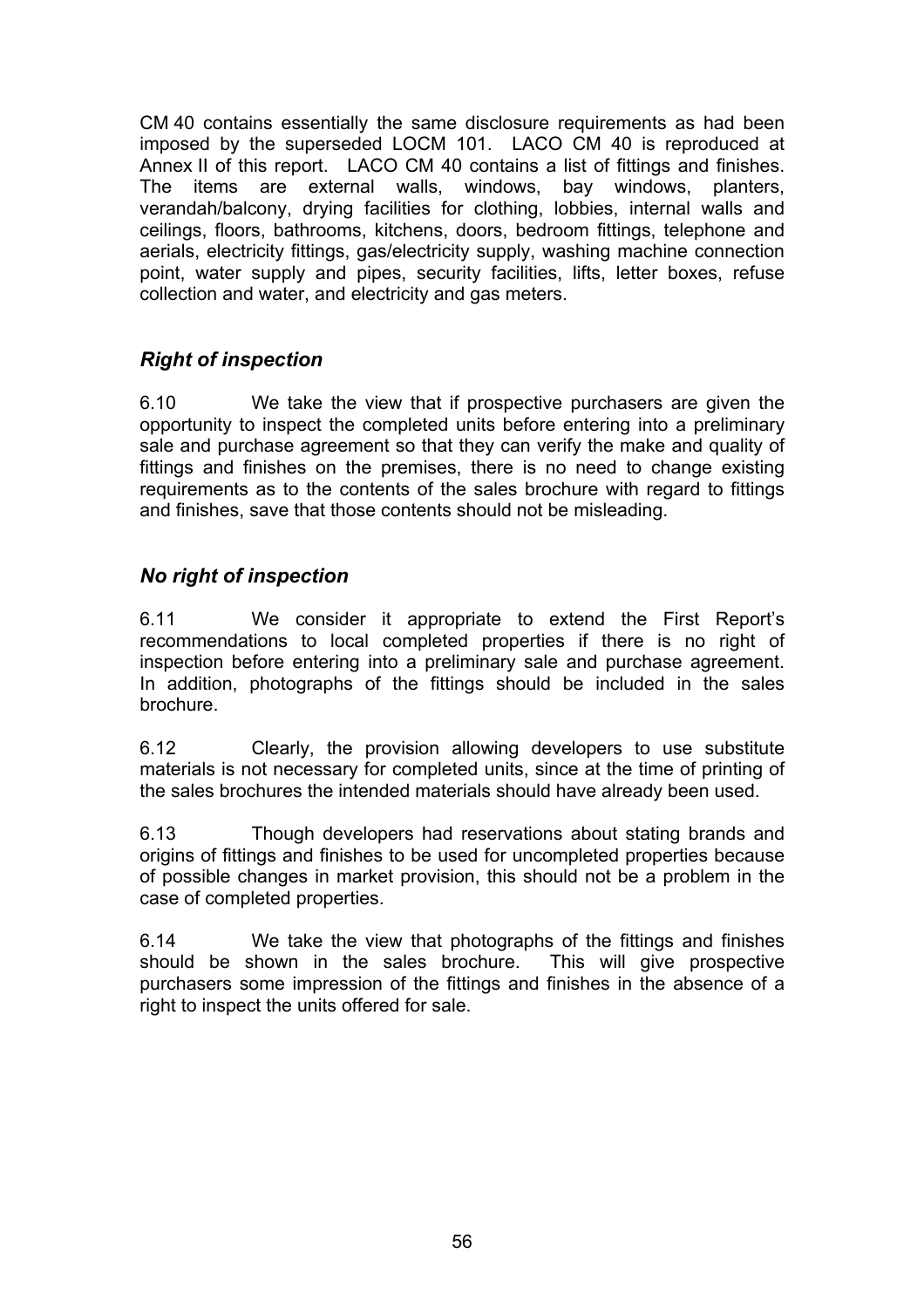**Recommendation 15**

**We recommend that** *where there is no right of inspection before entering into a preliminary sale and purchase agreement***, the sales brochure should contain:**

- **(i) at least details of the fittings and finishes as stated in Appendix XII B of Legal Advisory Conveyancing Office Circular Memorandum No 40 (LACO CM 40);**
- **(ii) a description of air-conditioners where supplied and descriptions, such as locations, of air-conditioning plants; and**
- **(iii) information on the flush water/sewage treatment plants where they are supplied, including information on the maintenance of the treatment plants.**

**The sales brochure should also state the brands and countries of origin of the fittings and finishes to be used.**

**In addition, photographs of the fittings and finishes should be shown in the sales brochure.**

### *Discrepancies between languages*

6.15 Problems may arise because of occasional discrepancies between the descriptions of the fittings and finishes contained in the Chinese and English versions of the sales brochure. The First Report recommended for local uncompleted residential properties that *"if there are discrepancies between the Chinese and English versions of the specifications of fittings and finishes in the sales brochure, purchasers can choose which of the language versions is applicable*.*"* 5 This recommendation's rationale was that the developer would be in a better position than the purchaser to check the accuracy of the different language versions. We consider that a similar approach should be applied to completed residential properties.

### **Recommendation 16**

**We recommend that if there are discrepancies between the Chinese and English versions of the specifications of fittings and finishes in the sales brochure, purchasers can choose which language version they rely on.**

5

The First Report, at paragraph 3.19.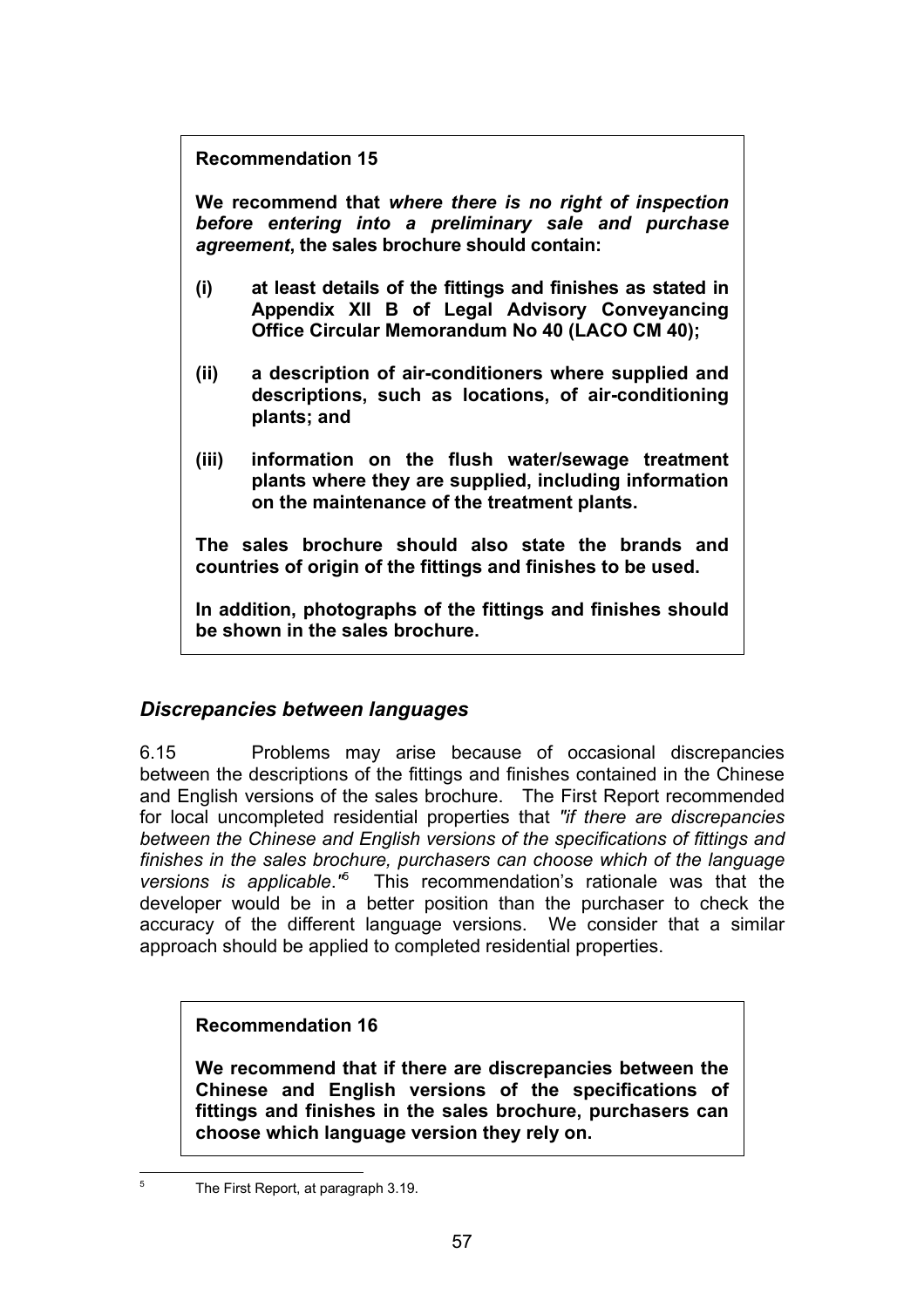#### *Mock-up flats*

6.16 In order to avoid the inconvenience of letting a great number of prospective purchasers inspect the completed units, mock-up or sample flats are often used to show the quality of fittings and finishes. In the First Report, the Commission took the view that it was unreasonable to oblige developers to build mock-up flats. If developers chose to set up mock-up flats, however, they had to accurately reflect the materials to be used. On this basis, the Commission made the following recommendations in respect of local uncompleted residential properties:6

*"If mock-up or sample flats are provided, the mock-up should be accurately representative of the actual unit in all aspects including quality and dimensions and the Authorised Person of the development project should certify a schedule of the specifications of the mock-up flats. The developer should have a duty to keep a record of the certified schedule."*

6.17 There have been reservations expressed over this proposed requirement for certification by the Authorised Person of the schedule of specifications. The view is that it is not the practice for the Authorised Person of the development project to certify a schedule of specifications for mock-up flats. The developer specifies the fittings and finishes and the Authorised Person must follow the specifications provided by the developer.

6.18 We take the view that even with disclosure in the sales brochure, certification by the Authorised Person is necessary. If the property is completed but prospective purchasers are still not allowed to inspect it, they should have the same protection as in the case of uncompleted properties. Once the units are completed it is only necessary to certify that the mock-up units are the same as the actual units.

#### **Recommendation 17**

**We recommend that** *where there is no right of inspection* **before entering into a preliminary sale and purchase agreement and mock-up or sample flats are provided, the mock-up of at least one flat should be accurately representative of the actual unit in all aspects, including** The Authorised Person of the **development project should certify a schedule of specifications of such mock-up flats. The developer should have a duty to keep a record of the certified schedule.**

-6

The First Report, at paragraph 3.24.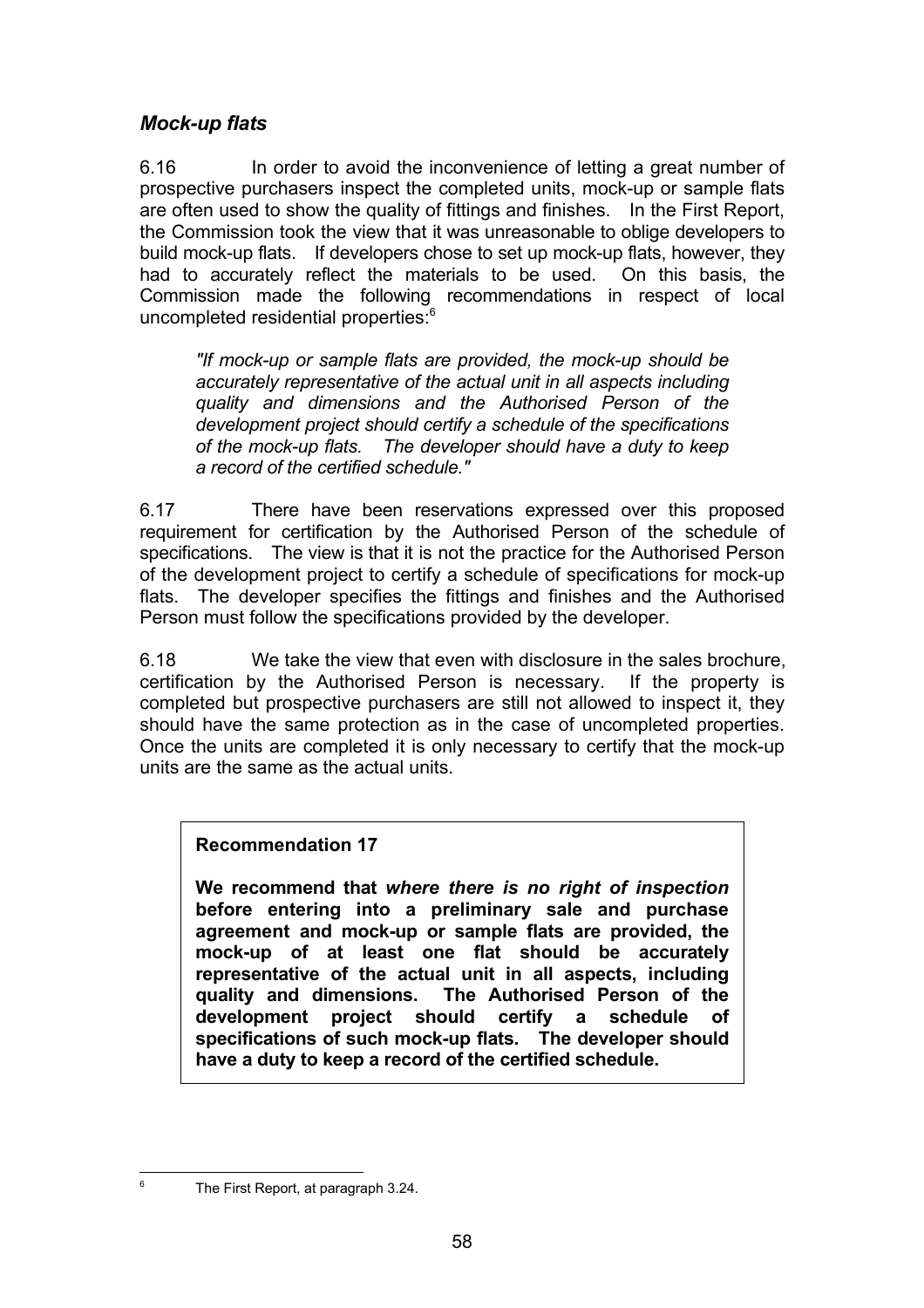## **Location and layout plans**

6.19 Purchasers of residential properties usually attach considerable importance to the availability of communal facilities, such as a clubhouse and swimming pool, and the present and future surroundings of the development. Location and layout plans in the sales brochure are the major sources of information on communal facilities and surroundings.

6.20 In the First Report, the Commission considered that LOCM 101 (now replaced by LACO CM 40 which imposes the same disclosure requirements) provided a good model for the provision of location and layout plans in sales brochures and recommended the disclosure requirements be adopted for all uncompleted units.<sup>7</sup> Unlike LOCM 101, however, the Commission did not think developers should be required to state the uses of land outside the boundaries of the development.

6.21 LOCM 101<sup>8</sup> (or LACO CM 40) requires that the sales brochure of a Consent Scheme development should include:

- *"(i) a location plan 'including up-dated information on prominent environmental features in the vicinity eg public park, swimming pool, refuse collection point etc, intended user of surrounding areas, if known'; and*
- *(ii) a layout plan drawn to scale 'including communal facilities (and their completion dates if possible); undeveloped land and its intended use within the boundary of the development; the scale used.'"*

6.22 We consider that the Commission's previous recommendations should be extended to local completed flats. There have been queries as to the need to disclose the intended uses of undeveloped land within the boundary of the development (as required by LACO CM 40), on the grounds that it is difficult to show the intended uses since intention can change subsequently. We take the view that there is a case for stating the present intention even if that may change later. In our view, there is a need for developers to disclose the intended and permitted uses of land within the site of the development. At the end of the day, it is important to educate the public on the need to check the land uses carefully before making a decision to buy.

<sup>-&</sup>lt;br>7  $T$  The First Report, at paragraphs 4.19 to 4.25.

<sup>8</sup> See Appendix 1 of Land Office Circular Memorandum No 101, at paragraphs A 2 & 3. The same requirements are contained in paragraphs 2 and 3 of Appendix XII of Land Advisory Conveyancing Office Circular Memorandum No 40 which came into force on 28 May 1999.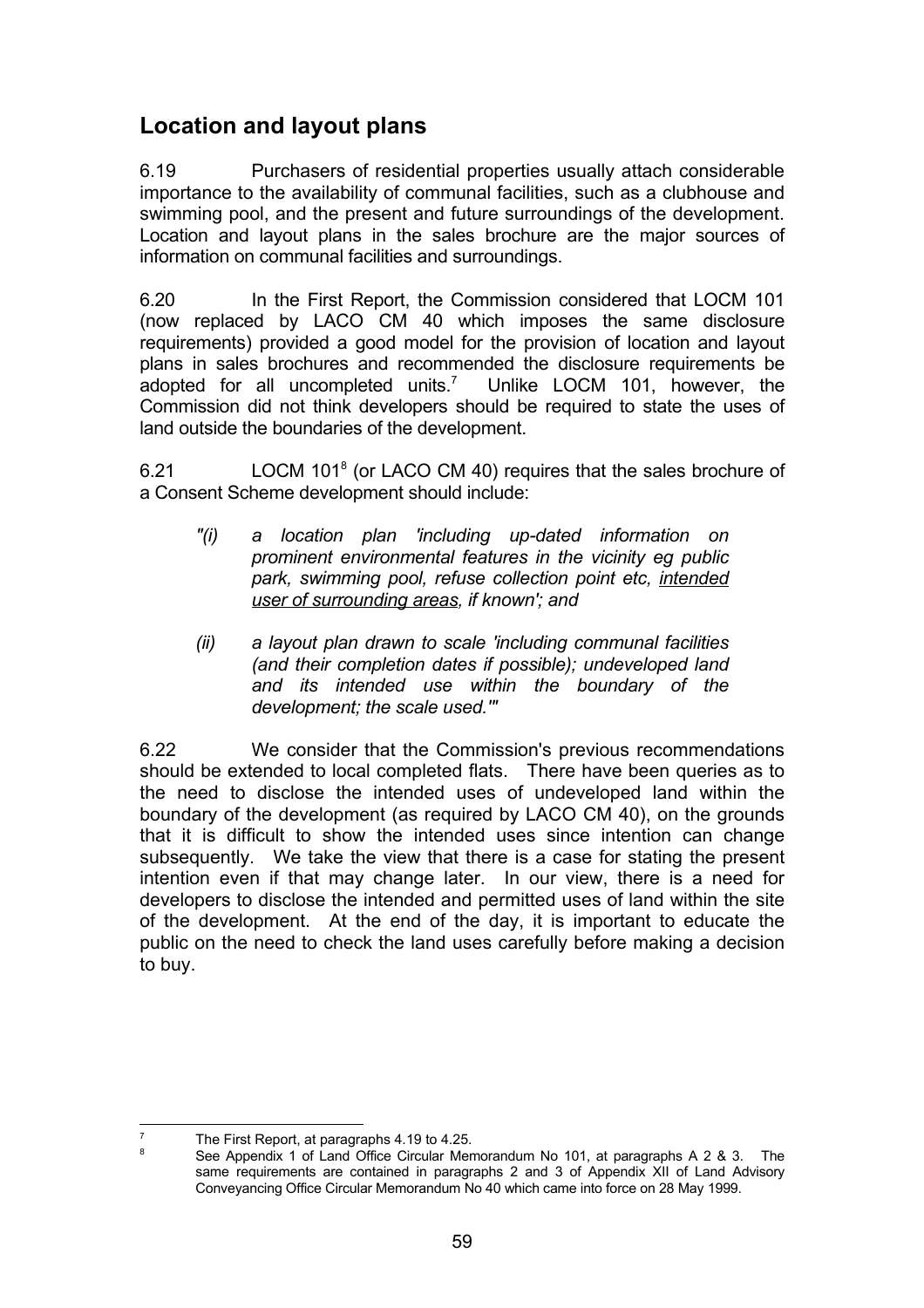**Recommendation 18**

**We recommend that :**

#### *Location plan*

- **(a) A location plan should be provided in all sales brochures. The location plan should include up-dated information on prominent environmental features in the vicinity (eg public park, swimming pool, refuse collection point, etc).**
- **(b) The date and the reference number of the latest outline zoning plans at the date of printing of the sales brochure should be stated in all sales brochures. There should also be a note stating that outline zoning plans are subject to change and that the latest outline zoning plans at the date of printing of the sales brochure are available for free inspection during normal office hours at the sales office.**

#### *Layout plans*

**All sales brochures should provide a layout plan drawn to scale, showing communal facilities (and their completion dates if possible) undeveloped land and its** *intended and permitted use* **within the boundary of the development, and the scale used. The layout plans provided in sales brochures should be the latest approved plans at the date of printing of the sales brochure. The expected completion dates of communal recreational facilities should be included in the layout plans.**

#### *Uses of land*

- **(a) If there are specific covenants in the Government Lease requiring the developer to put land inside or outside the boundaries of the development to particular uses, the developer should state accurately those particular uses in the sales literature.**
- **(b) The developer should be required to state accurately in the sales brochure the intended uses of the land within the boundaries of the development which are known to the developer at the date of printing of the sales brochure.**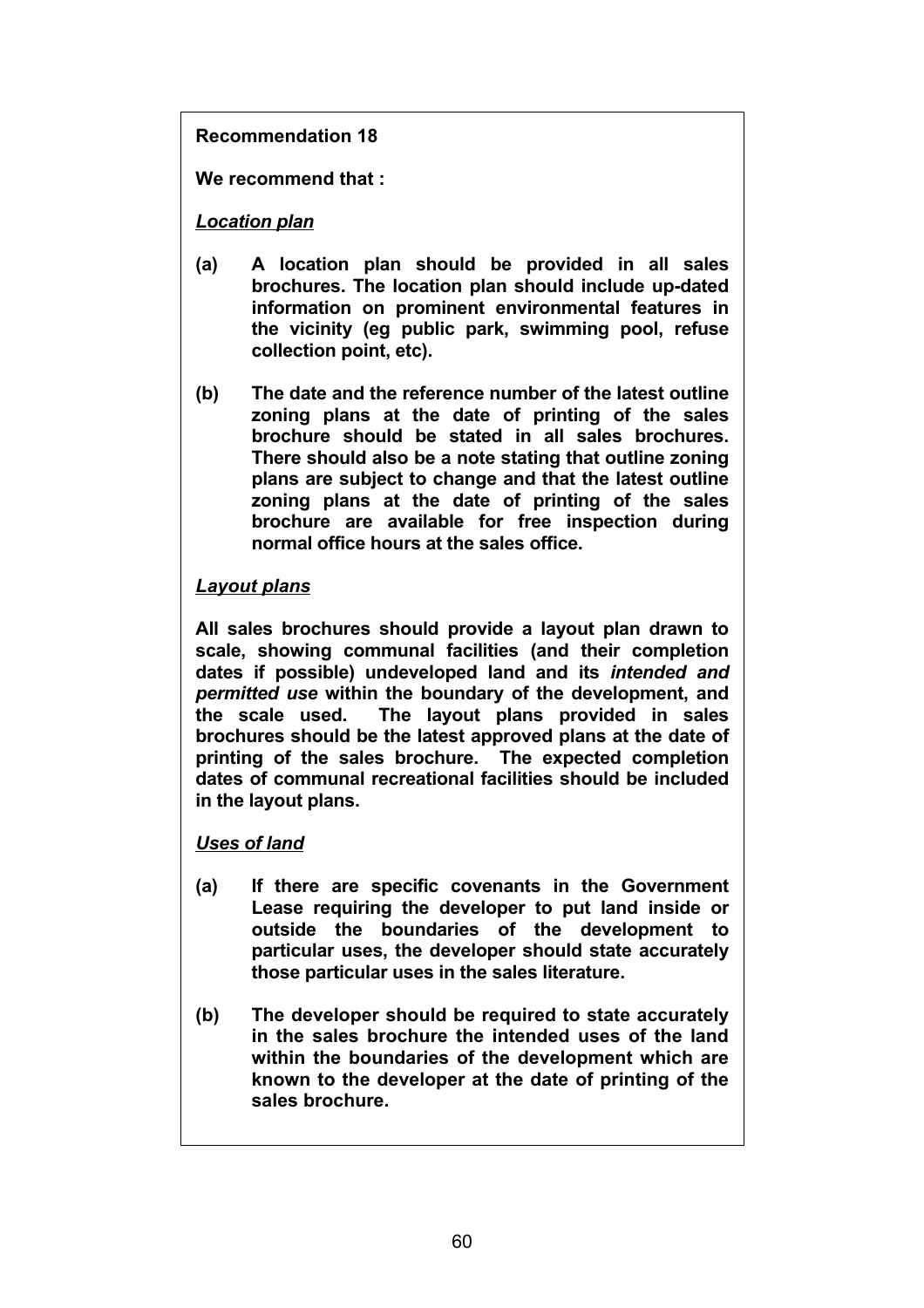- **(c) Except for specific uses required of developers by the terms of the Government Lease, developers should not be required to disclose the intended uses of land outside the boundaries of the development.**
- **(d) If the developer chooses to disclose in the sales literature any information about the use of land outside the boundaries of the development, the information so disclosed must be accurate at the date of putting the property up for sale.**

### **Misleading artistic impressions**

6.23 Sales literature and advertisements sometimes contain misleading artistic impressions. We have considered whether artistic impressions should be prohibited, or whether they should be allowed but required to be accurate. It is our view that artistic impressions of the surroundings of the building are necessary for marketing purposes. Hence, we are of the view that artistic impressions in whatever form should be allowed, but that they should give an accurate representation of the surroundings of the property development.

6.24 Two respondents to the consultation paper expressed their support for our view that artistic impressions should accurately represent the surroundings of the property development.

6.25 One respondent, however, took the view that the requirement of accurate artistic impressions could lead to many disputes in the future and developers would find it difficult to comply with the requirement. We do not anticipate that our proposal will create too many future disputes. Whether or not an artistic impression is truly representative of the surroundings is in most cases clear-cut. For instance, it cannot be disputed that an artistic impression is inaccurate if it depicts a magnificent harbour view whilst the development is in fact facing other buildings.

6.26 Furthermore, with the aid of modern computer technology, it is not difficult nowadays to create an artistic impression close to reality. We have therefore decided to maintain the original recommendation.

#### **Recommendation 19**

**We recommend that artistic impressions in whatever form should give accurate representations of the surroundings of the property development.**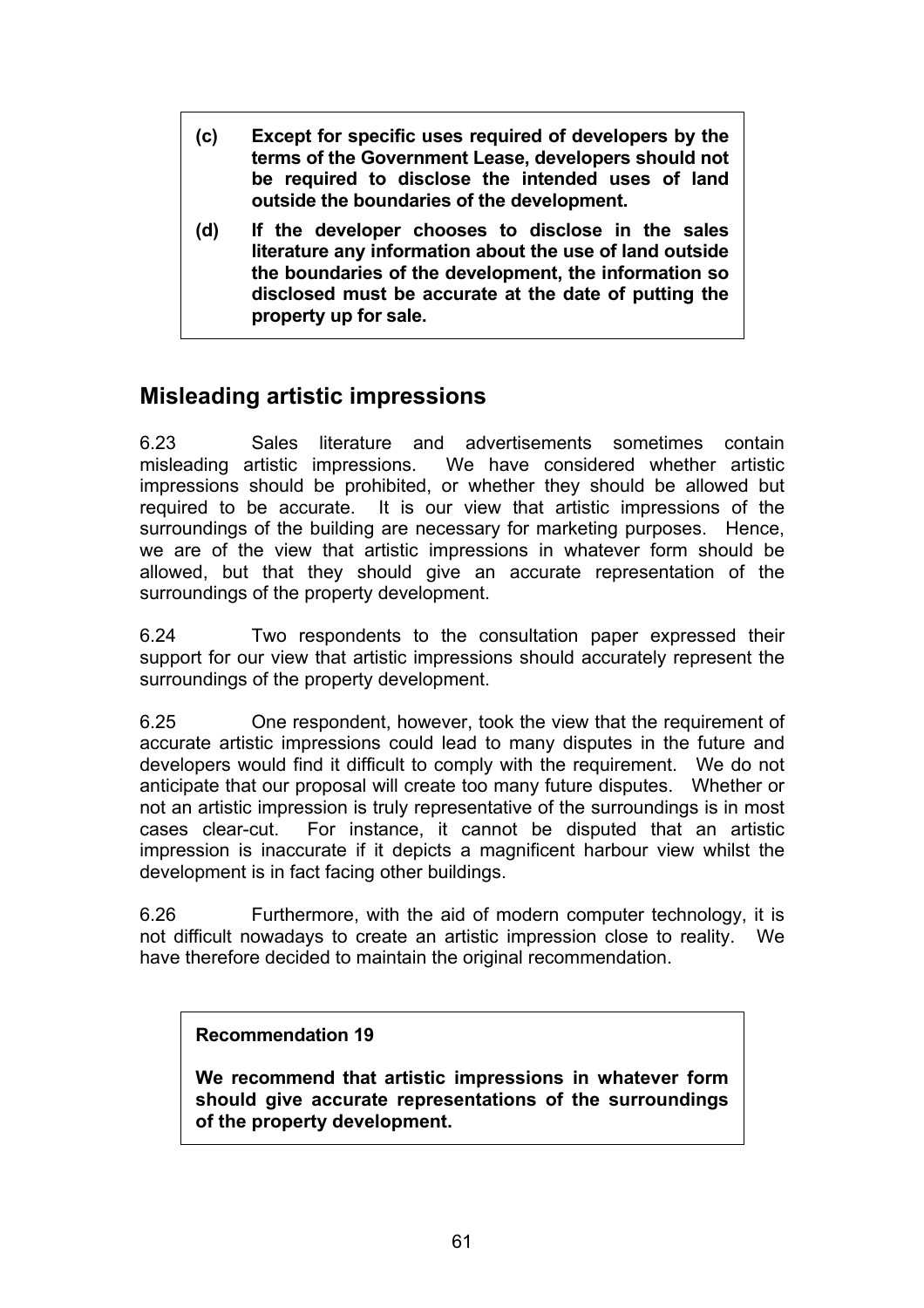## **Management of clubhouse and communal facilities**

6.27 Nowadays, in order to enhance their image as luxury apartments, many developments, including those with only small and medium-sized flats, will include a clubhouse and other communal facilities such as swimming pools, tennis courts and children's playgrounds.

6.28 Whilst sales brochures usually contain a general description of the clubhouse and the communal facilities, they seldom mention with whom lies the responsibility for managing the day-to-day affairs of these facilities. The result is that most purchasers will assume that the developer or its subsidiary will manage the clubhouse and other communal facilities in the long term. However, there are cases in which the developer or its subsidiary assumes the management for the initial few years and then hands over the managerial role to the owners themselves. Unless the owners are well organised (such as by forming themselves into an owners' corporation), they may not be prepared to take up the management of these facilities.

#### **Recommendation 20**

**We recommend that the sales brochures should give the following details about the clubhouse and other facilities in the development:**

- **(i) whether they are communal facilities;**
- **(ii) who has ownership;**
- **(iii) who has responsibility for their management; and**
- **(iv) the duration of the management agreement.**

# **Date of completion**

j 9

#### *The use of the occupation permit as an indication of building completion*

6.29 A completed unit is one with an occupation permit and, as such, is only structurally in place but may not be fully fitted out with all the fittings and finishes. An occupation permit can be issued upon the completion of construction of the units and on general compliance with the requirements relating to lifts, fire service installations and connection to the water supply. $9$ Buildings with an occupation permit may not be ready for immediate occupation.

See section 21(6) of Buildings Ordinance (Cap 123) which spells out the circumstances in which an application for an occupation permit will be refused by the Building Authority.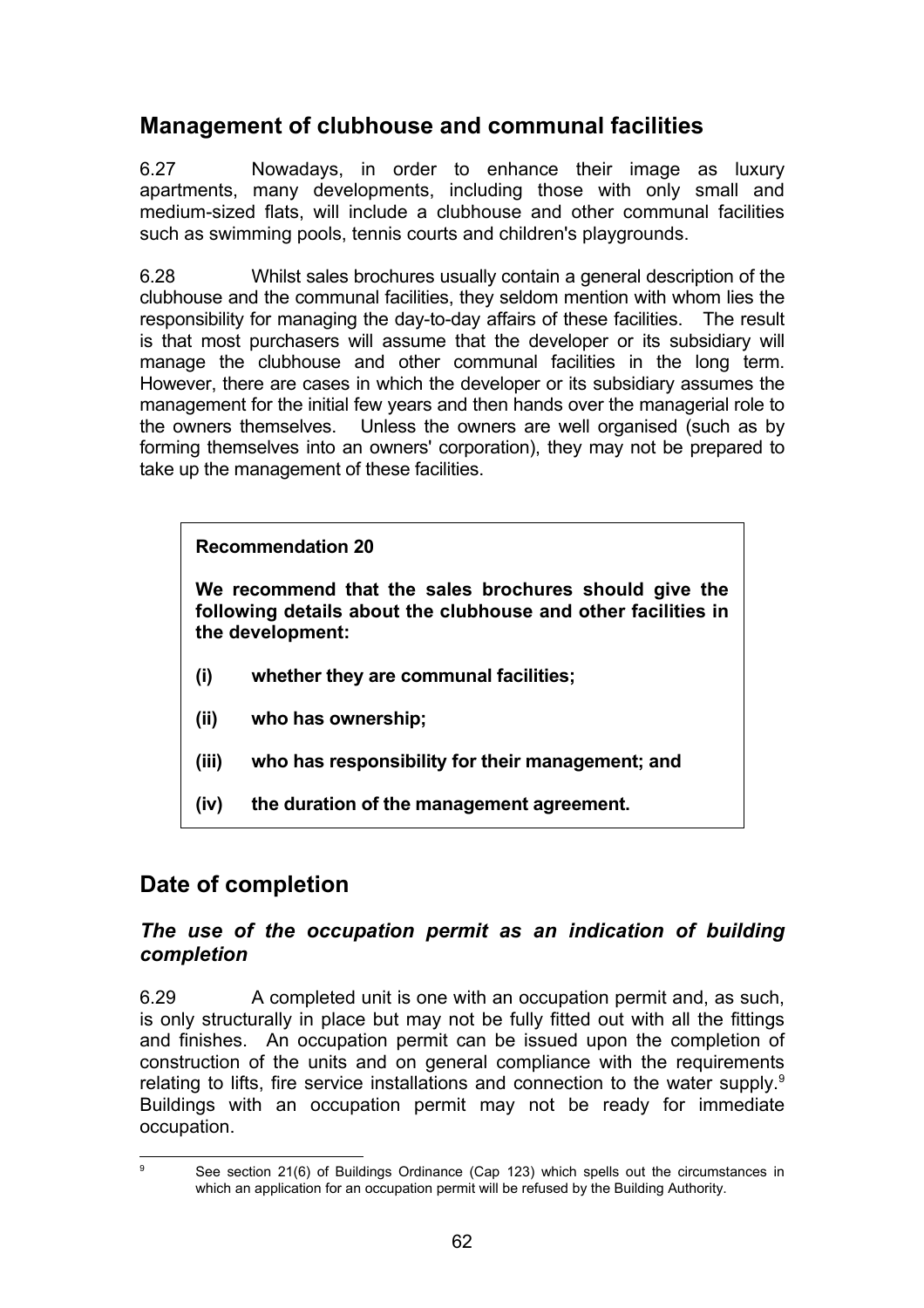#### *The relevance of the date of completion to completed properties*

6.30 The date of completion can refer to any one of the following dates:

- (1) the construction completion date as stated in the formal ASP;
- (2) the date of completion of sale and purchase; or
- (3) the date of vacant possession.

6.31 The construction completion date as stated in the formal ASP obviously has no relevance here as we are dealing with properties for which the occupation permit has been issued. The completion of the construction of the units is a pre-condition for the issue of the occupation permit.

#### *Date of completion of sale and purchase and date of vacant possession*

6.32 The date of completion of sale and purchase and the date of vacant possession are of considerable importance to purchasers of completed properties. The importance of these two dates is that they give purchasers an idea as to when they are required to pay the balance of the purchase price and when they can take possession of the property. Purchasers can then make their accommodation and financial plans by reference to these two dates.

6.33 When dealing with completed properties, the date of completion of sale and purchase and the date of vacant possession are known with certainty. It is therefore not difficult for developers to put these dates in the sales brochure (or the price list). We understand that this is the existing practice. However, in order to allow some flexibility the dates need not be actual dates in the calendar. They can be a time frame, such as a certain period of time from the signing of the formal ASP.

#### **Recommendation 21**

**We recommend that all sales brochures should state the date of completion of sale and purchase and the date of vacant possession. The dates need not be expressed in terms of actual dates in the calendar. Instead, they can be expressed by reference to a time frame, such as a certain period of time from the signing of the formal ASP.**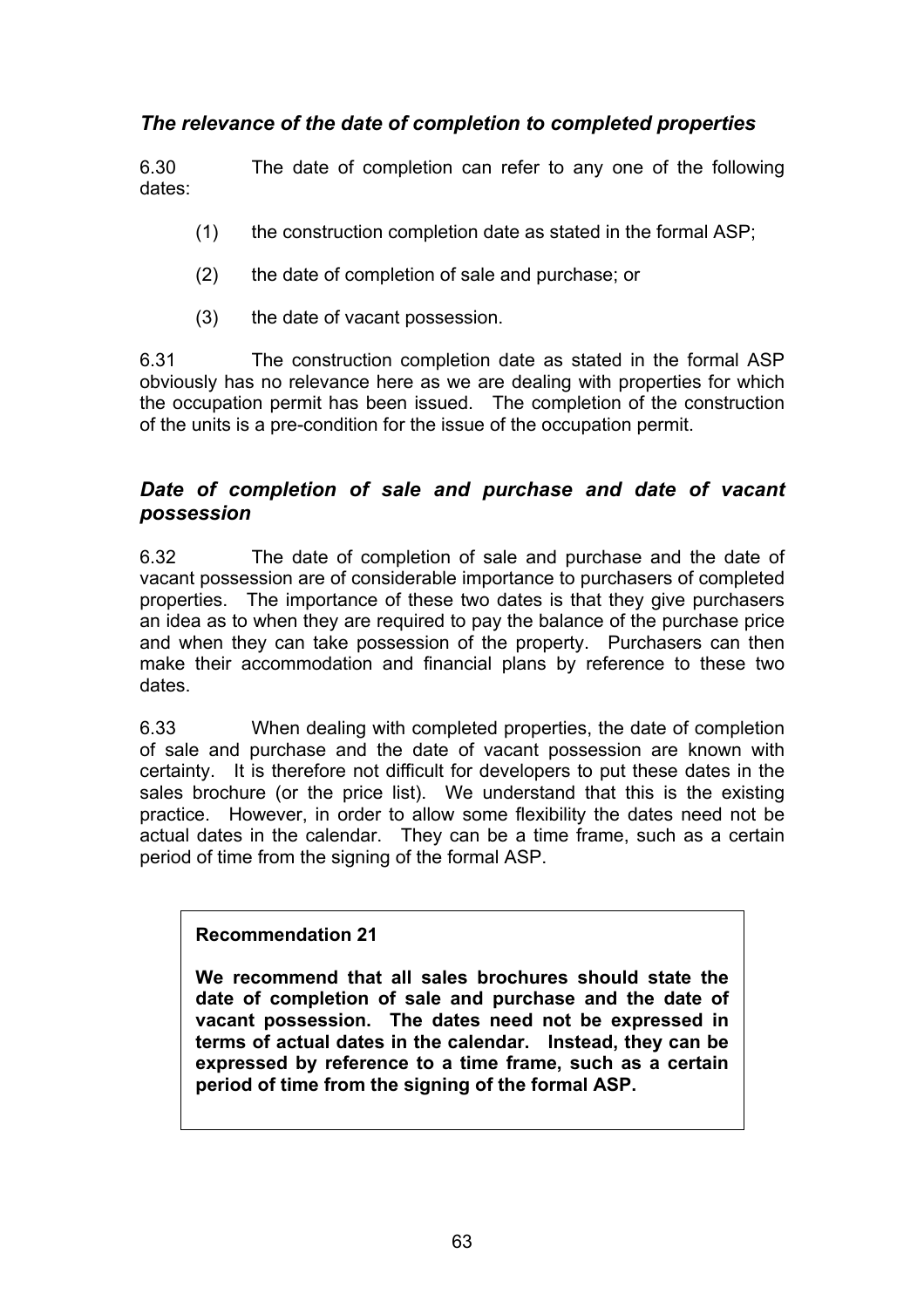**We recommend that if any of the payment terms is dependent on the occurrence of a contingent event (such as execution of the assignment), the sales brochure or the price list should state the date of the happening of that event.**

### **Sub-sale by original purchaser to sub-purchaser**

6.34 For first-hand completed properties, the date of legal completion is usually within five weeks of the preliminary agreement.

6.35 The industry-wide practice is that where the original purchaser sells the property on to a sub-purchaser, the developer and the original purchaser would cancel their original agreement. The developer charges an administration fee for the cancellation equivalent to one percent of the consideration. The developer then signs a new agreement with the subpurchaser. The original agreement is cancelled. All additional costs so incurred will be borne by the original purchaser or sub-purchaser. The required procedures and administration fees charged by the developer for the cancellation of the agreement are not always indicated clearly in sales brochures.

#### **Recommendation 22**

**We recommend that where developers impose any fees or charges on transfer of title from the original purchaser to a sub-purchaser, or on the cancellation of the purchase agreement, the amount of such fees or charges and the procedures for transfer should be specified clearly in the sales brochure.**

#### *Risk in confirmor sale*

6.36 We take the view that the public should be alerted to the inherent risk in a confirmor sale. If a completed unit is re-sold to subpurchasers before the legal completion of the original sale, all sub-purchasers will sign in the capacity as "confirmors" in the assignment. The legal interests in the unit will pass from the developer direct to the sub-purchaser at the end of the chain.

6.37 There is a risk that the sub-purchaser at the end of the chain of sub-sales cannot get good title to the property because of defaults of confirmors further up the chain. We are of the view that in order to minimise the risk involved in sub-sales, all money should be held by the solicitors as stakeholders.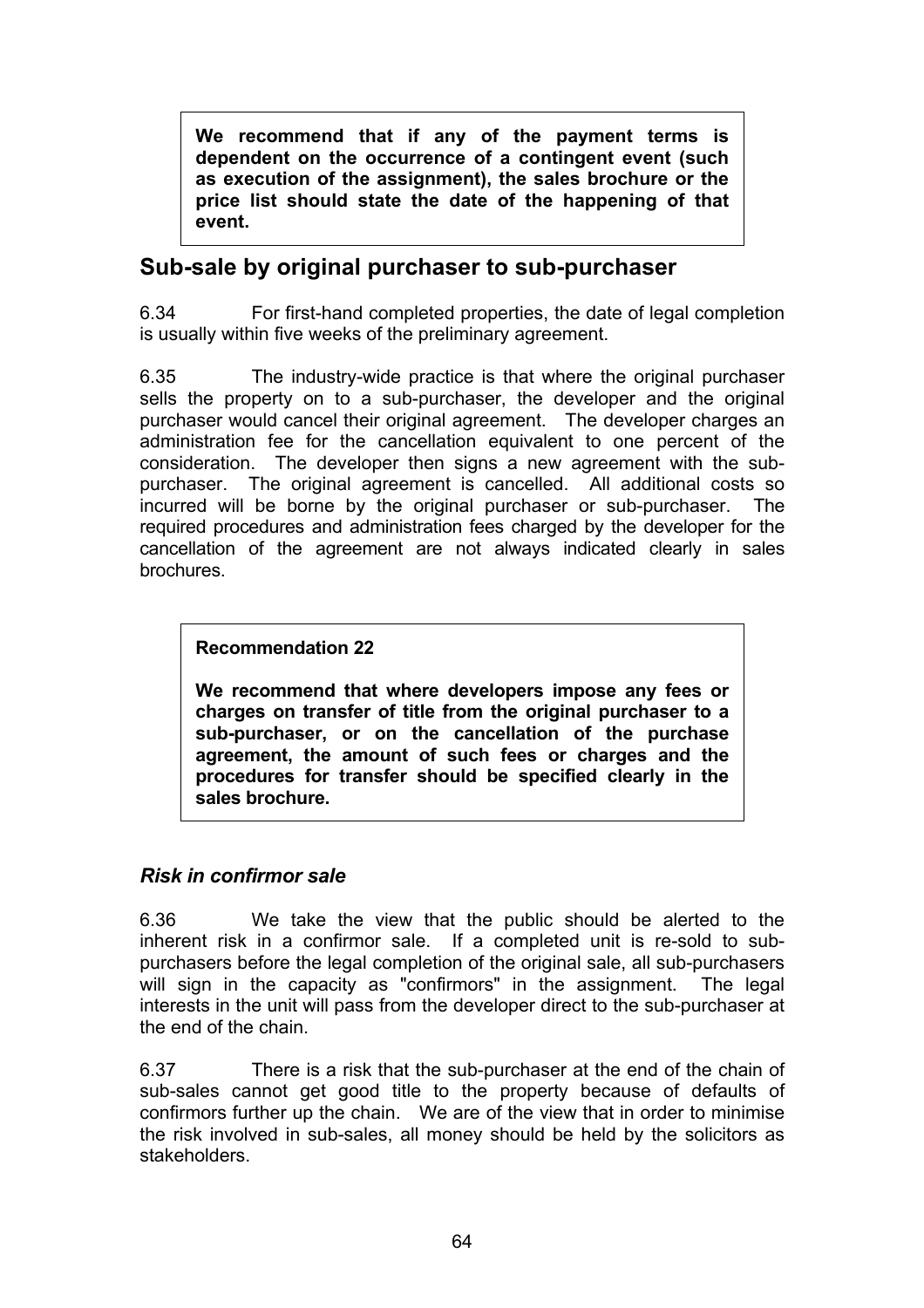6.38 **We believe that, in order to protect sub-purchasers, the Law Society should consider the stakeholding of purchase monies in subsales and issue practice directions requiring solicitors to warn purchasers of the risks inherent in confirmor sales.**

6.39 **We also consider that the Estate Agents Authority should require estate agents to remind purchasers of the risks involved in confirmor sales.**

### **Financing arrangements**

6.40 In the case of local completed residential properties, developers usually require the transaction to be completed within five weeks of signing the preliminary agreement. Purchasers are therefore under some pressure to arrange mortgage facilities. It is thus in purchasers' best interests that sales brochures give them sufficient information as to the terms of the mortgage loans that are offered by banks and other financial institutions.

6.41 We have considered the recommendations in the First Report and are of the view that they can be extended to local completed residential properties, subject to some modifications.10

#### **Recommendation 23**

**We recommend that**

- **(a) Where the developer quotes in any sales literature or advertisement a list of banks providing initial finance, the sales literature should contain a general description of the finance schemes available from the banks so quoted. Where the interest is specified, it should be the rate per annum.**
- **(b) Where the developer arranges finance, whether solely or to top up other loans, details of those facilities and the interest rates per annum should be disclosed in the sales literature.**
- **(c) Where the developer provides initial finance but later arranges for replacement finance, purchasers should be informed in the sales literature of the possibility of the costs of replacement finance which may be passed on to them.**

 $10<sup>10</sup>$ 

See the First Report, at paragraphs 7.6 to 7.8 for the previous recommendations.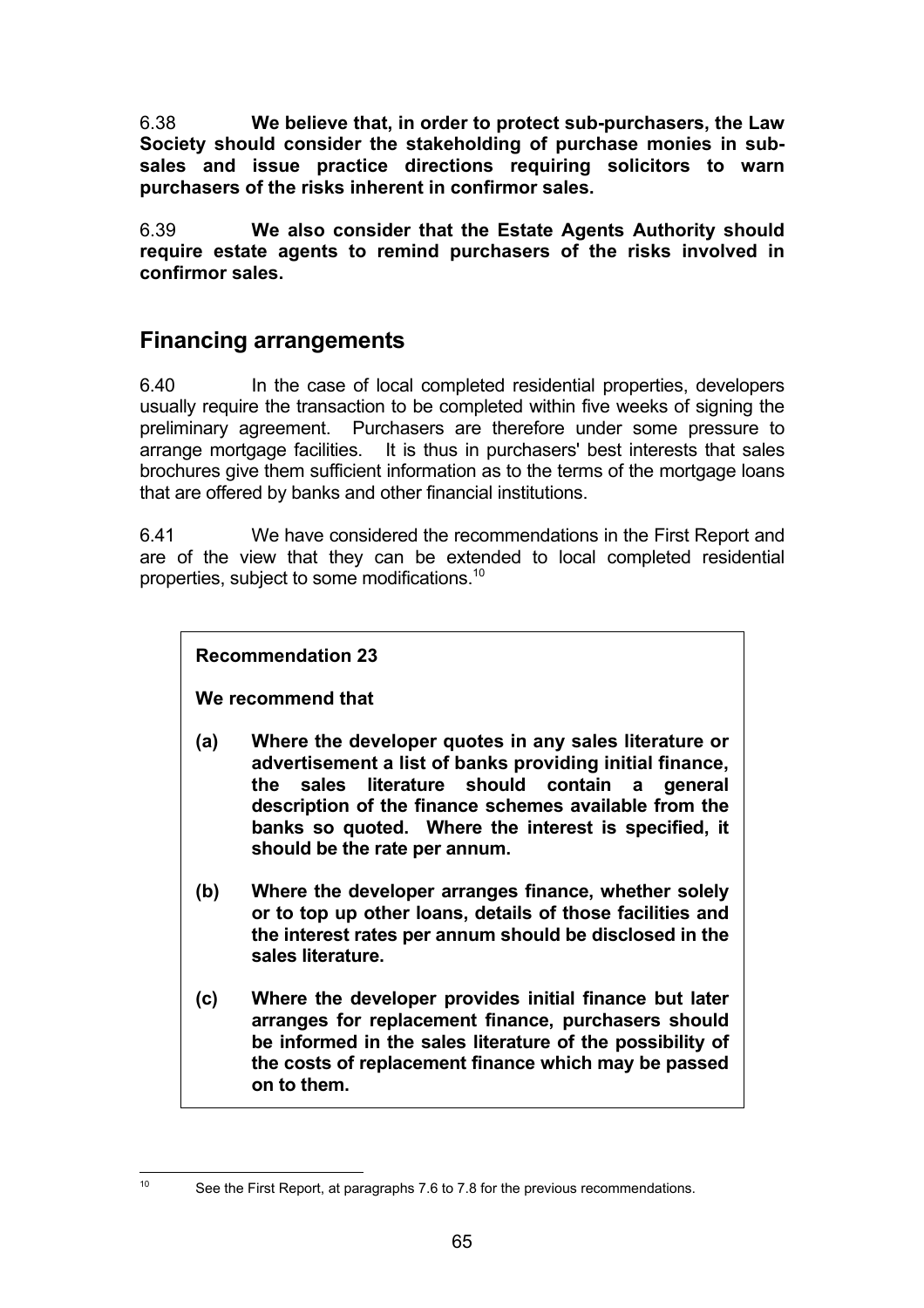## **Interest chargeable for late payment of purchase price**

6.42 There are invariably provisions in the formal ASP which give the developer the right to charge interest on any part of the purchase price not paid by the purchaser on its due date as set out in the agreement. The First Report recommended that the rate of interest chargeable in those circumstances should be included in the sales brochure.<sup>11</sup> We take the view that this recommendation should be extended to local completed residential properties.

#### **Recommendation 24**

**We recommend that the rate of interest per annum chargeable under the formal ASP for late payment of any part of the purchase price should be stated in the sales brochure.**

### **Changes in market conditions and bank lending policies**

6.43 For completed properties, completion may not take place immediately after signing of the preliminary agreement. There may still be a time gap between the signing of the preliminary agreement and completion. In a fluctuating market, banks may change their lending policies and refuse to grant mortgage loans to the full extent they originally promised to the developer. Purchasers will as a result fail to obtain the necessary amount of mortgage loan to complete the transaction and their deposits will be forfeited. There is a view that if a developer makes representations in the sales brochure or during the promotion exercise as to the availability of mortgage facilities, the developer should be liable if purchasers cannot subsequently obtain the facilities. We do not share that view, as the developer has no control over any subsequent change in bank lending policies.

# **Cooling-off period**

6.44 Under the existing LACO rule, a purchaser of a Consent Scheme flat is required to sign the formal ASP within three working days of signing the preliminary agreement. He can withdraw from the preliminary agreement subject to the forfeiture of five percent of the purchase price or the amount of the preliminary deposit, whichever is the lower. The preliminary agreement is only binding on the purchaser in respect of the forfeiture provision. It is otherwise non-binding on the purchaser. The preliminary agreement is binding on the vendor (ie the developer), however. We understand that this LACO rule functions well and believe it can be applied to completed flats in the first-hand market.

 $11$ 

The First Report, at paragraph 7.10.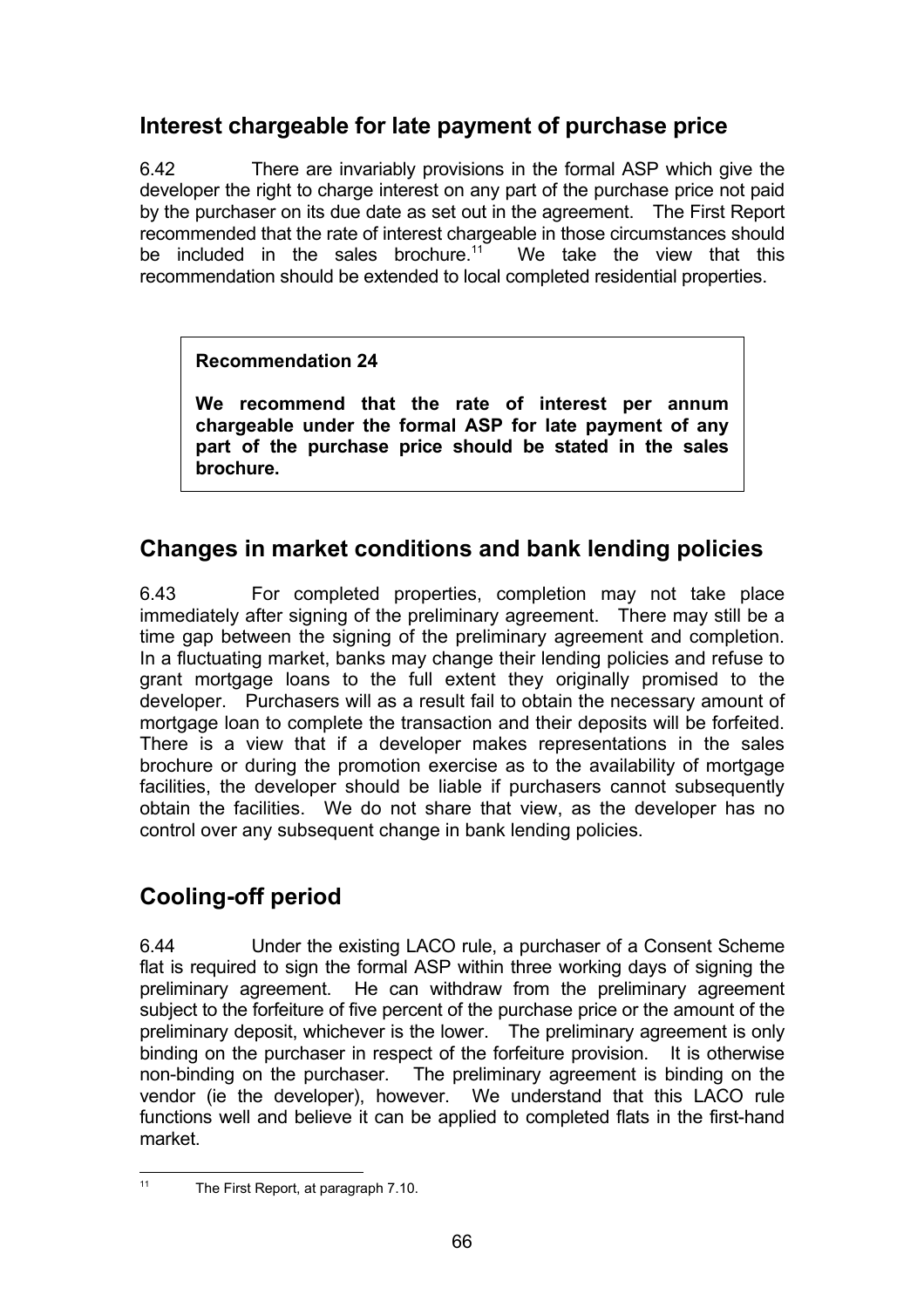6.45 There is a view that developers should also be entitled to the cooling-off period in the case of completed first-hand flats. The reasoning is that after the units in a completed building are sold to the public, the developer may occasionally receive an offer to buy the building, either enblock or the majority of the completed units as an investment. It is therefore not uncommon for developers selling first-hand completed properties to make provision for cancellation of the agreement for purchase before completion. We do not think it desirable that developers should also be entitled to the cooling-off period. There are two reasons for this. Firstly, it is a departure from the existing LACO rule, which stipulates that the preliminary agreement is binding on the developer. The completed flats dealt with in this report are largely uncompleted flats which have become completed with the issue of the Occupation Permit. Hence, the LACO rule (which governs uncompleted flats) should be followed in order to achieve consistency of treatment. Secondly, nowadays most purchasers of completed flats are end-users rather than investors. It would create too much uncertainty for end-users who have to make definite accommodation plans if developers were allowed to cancel the preliminary agreement after signing.

**Recommendation 25**

**We recommend that if the preliminary agreement is binding as a sale, the purchaser should be entitled to a cooling-off period of three working days after signing the preliminary agreement for local completed residential properties in the first-hand market. A purchaser can elect to cancel the preliminary agreement within the cooling-off period subject to forfeiture of five per cent of the purchase price or the amount of the preliminary deposit, whichever is the lower.**

### **Preliminary agreement for sale and purchase**

6.46 In Hong Kong, the usual procedure for the purchase of a completed unit commences with the developer and the purchaser entering into a preliminary agreement for sale and purchase (or a "Memorandum for Sale" as it is more frequently called) at the site office or the developer's office. The purchaser pays a deposit or reservation fee upon signing the preliminary agreement. A formal ASP will later replace the preliminary agreement if the purchaser decides to go ahead with the deal.

6.47 It is often difficult to construe the terms in a preliminary agreement to determine whether it is intended to be binding. It is therefore in consumers' interests that the sales literature spell out whether or not the preliminary agreement is intended to be binding.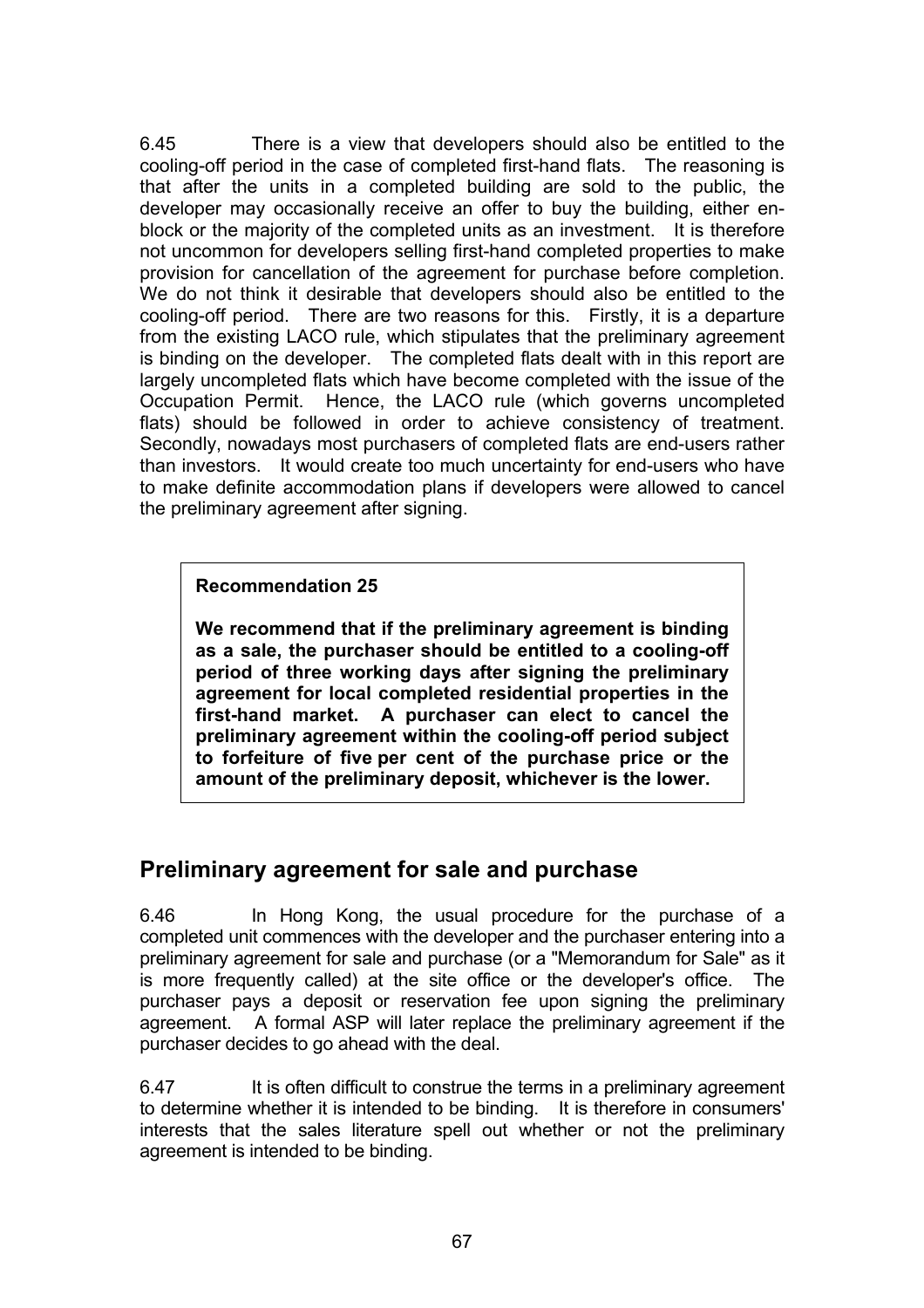6.48 If the preliminary agreement is not intended to be binding, purchasers can walk out of the deal simply by not signing the formal agreement within the stipulated period (usually within three working days of the preliminary agreement). But there will, invariably, be legal consequences following the purchaser's cancellation. It is desirable that sales brochures should spell out these legal consequences, such as the amount of preliminary deposits that would be forfeited. The procedures for rescinding the preliminary agreement should also be stated in sales brochures. If the preliminary agreement is to be rescinded by a formal cancellation agreement, there will be legal costs such as the relevant solicitors' charges and Land Registry registration fees. Purchasers should be informed of these costs in any sales brochures.

6.49 We consider that the recommendations in the First Report on this issue can be extended to local completed flats.<sup>12</sup> A specimen copy of the preliminary agreement should be displayed at the sales office.

# **Recommendation 26**

**We recommend that sales brochures should state that the preliminary agreement for sale and purchase is subject to a cooling-off period of three working days after signing the preliminary agreement. Sales brochures should also state that a purchaser can elect to cancel the preliminary agreement within the cooling-off period subject to forfeiture of five per cent of the purchase price or the amount of the preliminary deposit, whichever is the lower.**

# **Right of inspection prior to signing of preliminary agreement**

6.50 Purchasers of first-hand completed flats from developers may not be able to inspect the property until completion of the transaction. The question is whether it should be mandatory for developers to allow prospective purchasers to view the completed units before signing the preliminary agreement. In our view, this question can be tied to the cooling-off period. Where a purchaser has a right of inspection before signing the preliminary agreement and he elects to cancel the transaction during the cooling-off period, the preliminary deposits should be liable to forfeiture as mentioned above. If, however, a purchaser does not have the right to inspect the unit before signing the preliminary agreement, the preliminary deposit should not be liable to forfeiture in the event of cancellation of the transaction during the cooling-off period. Such arrangements have the advantage of encouraging developers to allow purchasers to view the units before purchasers commit themselves to a binding preliminary agreement. For the avoidance of doubt, a purchaser who

 $12<sup>12</sup>$ 

The First Report, at paragraphs 8.5, 8.6 and 8.13.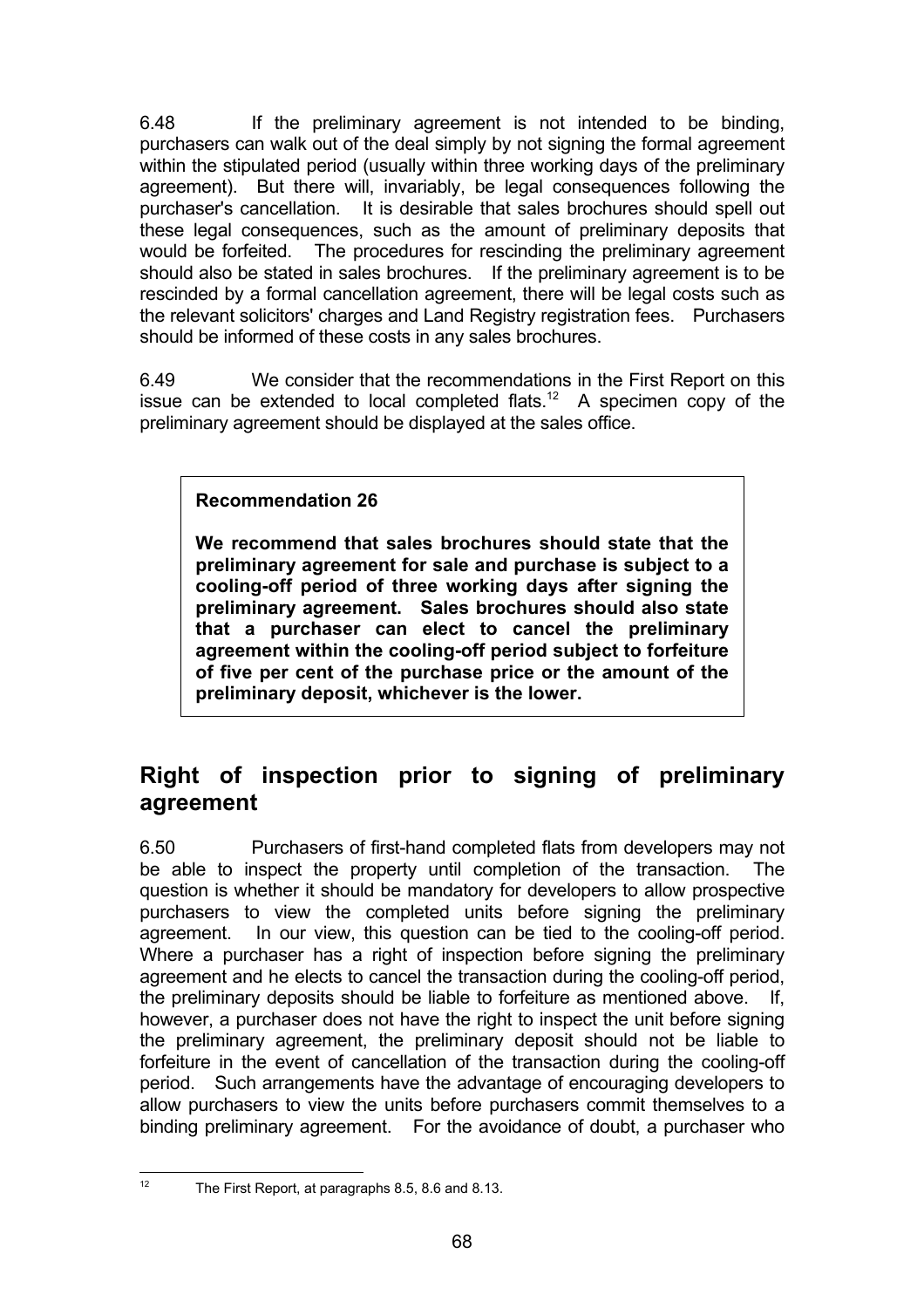elects not to view the unit when offered the opportunity to do so by the developer should be treated as if he has viewed the unit.

**Recommendation 27**

**We recommend that if there is no right of inspection prior to signing of the preliminary agreement, the purchaser of a completed residential unit in the first-hand market should not be liable to forfeiture of his preliminary deposit where he takes advantage of the cooling-off period to cancel the preliminary agreement.**

# **Defect liability period**

6.51 There are two Defect Liability Periods, namely, (i) that which applies between the developer and the purchaser, and (ii) that between the developer and his contractor. Our concern is with the first of these periods. Within the Defect Liability Period between the developer and the purchaser, the purchaser may request the developer to make good any defects in the property and its installations.

6.52 The current Defect Liability Period between the developer and purchaser is in most cases six to 12 months from the date of completion of the sale and purchase.<sup>13</sup> Developers usually require the purchaser to report, within 12 months of handing over possession, any defects not ascertainable when the units are handed over. Any such requirement, if stated in the formal ASP, can only limit the developer's contractual duty to remedy defects but does not affect the developer's separate liability in negligence to make good the defects. **We consider that the Defect Liability Period of completed units should run from the date of the Assignment. By executing the Assignment, the purchaser becomes the legal owner of the unit he has bought. It is therefore fair that the Defect Liability Period starts to run from the date of the Assignment.**

6.53 As the duration of the Defect Liability Period is of great importance to purchasers, we consider that sales brochures of local completed residential properties should state the Defect Liability Period.

 $13$ 

In the Housing Authority's Private Sector Participation Scheme, the Defect Liability Period is 12 months from the date of the Assignment. Starting from Phase 17A in 1995, the Defect Liability Period of Home Ownership Scheme units has changed to 12 months from the date of the completion certificate.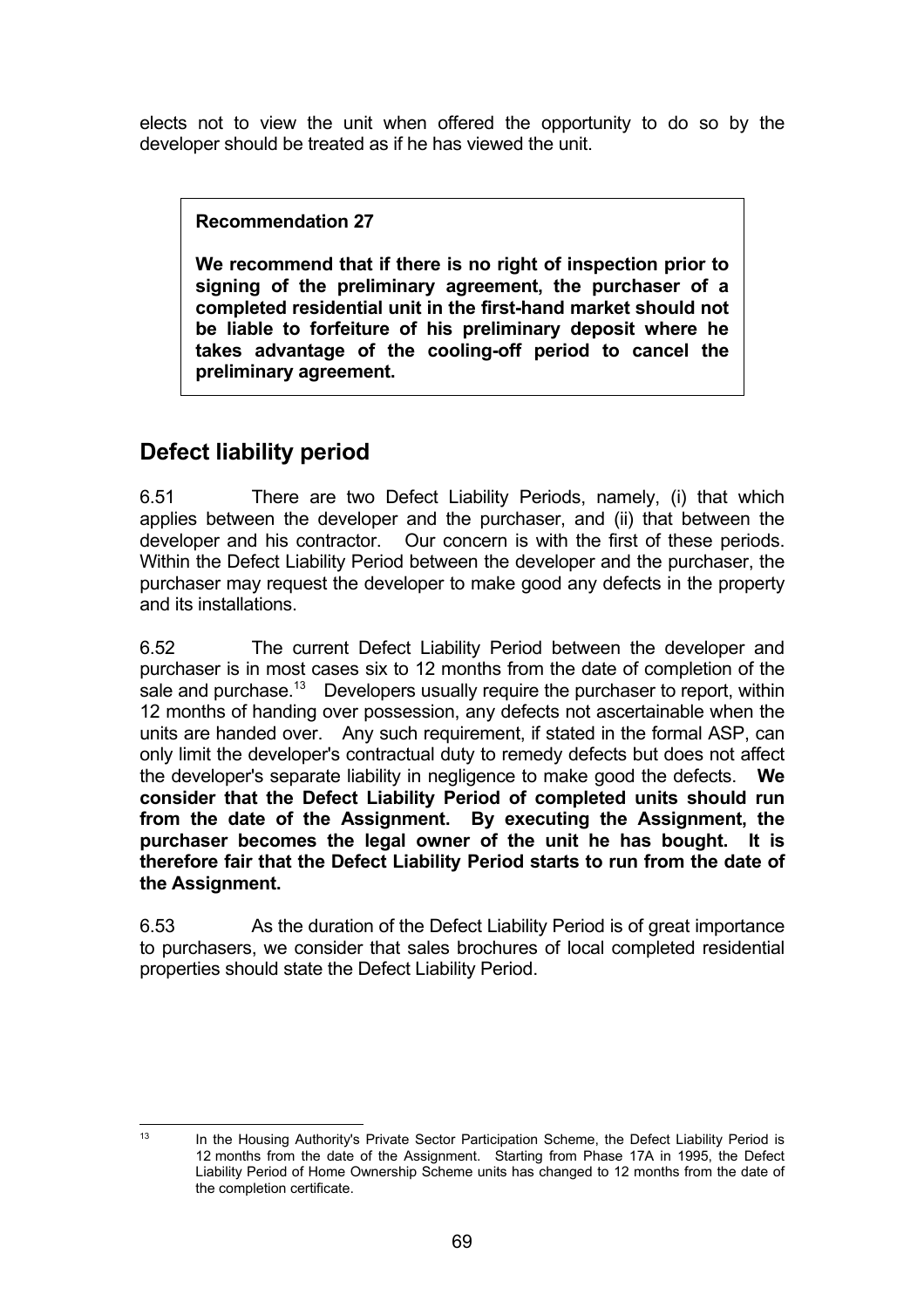## **Recommendation 28**

**We recommend that sales brochure should state the duration of the Defect Liability Period and when it will start to run.**

6.54 There is a view that in order to provide better protection for purchasers, the current Defect Liability Period of 12 months should be lengthened to, say, 24 months as in the case of the Home Ownership Scheme. We see no compelling reason to lengthen the current Defect Liability Period of 12 months. Most defects in the property will be detectable during the early months of occupation. A common defect is blockage of pipes caused by decorators dumping rubbish into the pipes. Such blockages are readily detectable. Another common defect is water leakage, but this will normally be detectable during the first complete annual cycle of seasons.

# *Warranties made to the developer by the contractor*

6.55 Most grantees of Government leases tend to be subsidiary shell companies of developers. Some developers may evade their liability to make good defects in the property by winding up the subsidiary shell company after completion of the development. To address this problem, we consider that recommendations should be made along the lines of observations made in the First Report.<sup>14</sup>

# **Recommendation 29**

**We recommend that if the developer is wound up, the benefits of any warranties made to the developer by his contractors should be passed on to the Owners' Corporation or the Manager of the development.**

**We recommend that, notwithstanding any term in the building contract between the developer and the contractor prohibiting the assignment of the developer's rights against the contractor, the purchasers should have the right to take direct legal action against the contractor for any defects in the units.**

6.56 The consultation paper considered the option of requiring developers to provide bank bonds to cover defects. The bank bond might be, say, one per cent of the construction costs. The consultation paper pointed out

 $14$ The First Report, at paragraphs 17.5 and 17.7.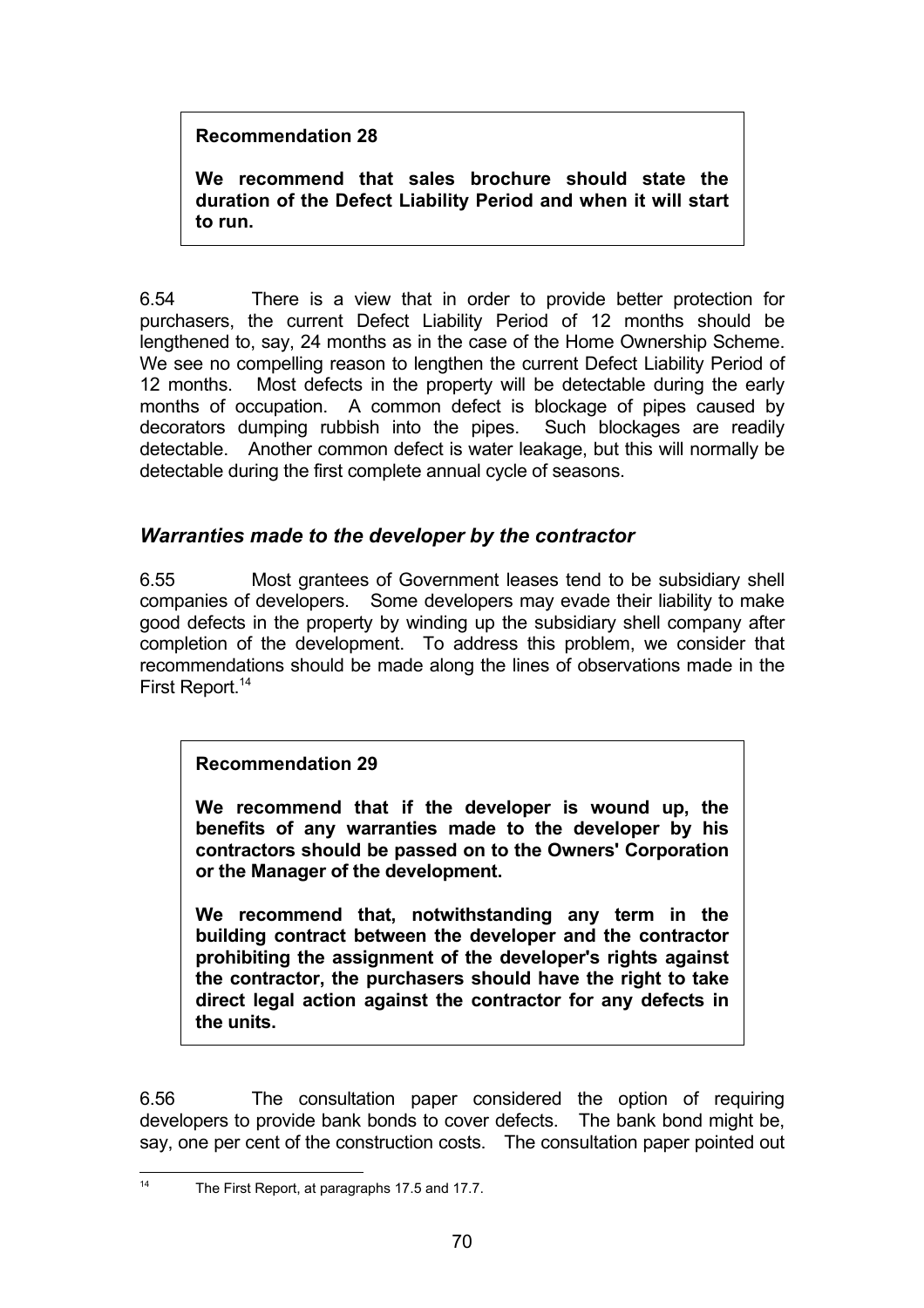that the disadvantage of a bank bond was that it would discourage small developers, even though large developers might be willing to provide some sort of bond. On the other hand, a bond was considered fair and worked well for projects in the Housing Authority's Private Sector Participation Scheme.

6.57 Two respondents to the consultation paper were in favour of the idea of requiring developers to provide bank bonds to cover defects in the property. However, another respondent expressed reservations at such an idea because of the practical difficulties of its implementation, though the respondent did not elaborate on the nature of these difficulties. It was suggested that, instead of the provision of bank bonds, developers could be required to arrange for insurance coverage for up to one year to cover the costs of rectifying defects found after the liquidation of the developers and/or the contractors.

6.58 **As the provision of bank bonds by developers is a complex subject and there are divided views on its feasibility, we have decided to leave this issue to the Government for further exploration.**

# **Deed of Mutual Covenant**

# *Purposes of a DMC*

6.59 To prospective purchasers of local completed residential properties, the Deed of Mutual Covenant (DMC) is an important document. A DMC serves three main purposes. First, it has a technical purpose: the allocation of shares in land. In Hong Kong, when a person buys a unit he buys the notional shares, (called undivided shares) of the land. The DMC allocates units to the undivided shares. The method of allocation can usually be found at the end of the DMC. Whilst a purchaser buys the undivided shares allocated to his unit, he also buys the exclusive use of his unit together with an equal share of the use of the common parts.

6.60 The second purpose of a DMC is the definition and regulation of rights between owners. The local laws and rules of the development are achieved mainly through covenants binding all owners among themselves and their successors. The covenants in relation to the common areas and facilities are of particular importance.

6.61 The third purpose of a DMC is to provide for management of the development. Usually, the management rules are in the DMC, rather than a separate management agreement.

# *Parties to a DMC*

6.62 The parties to a DMC are normally the developer/vendor, the first purchaser of a unit and the management company. As there is typically no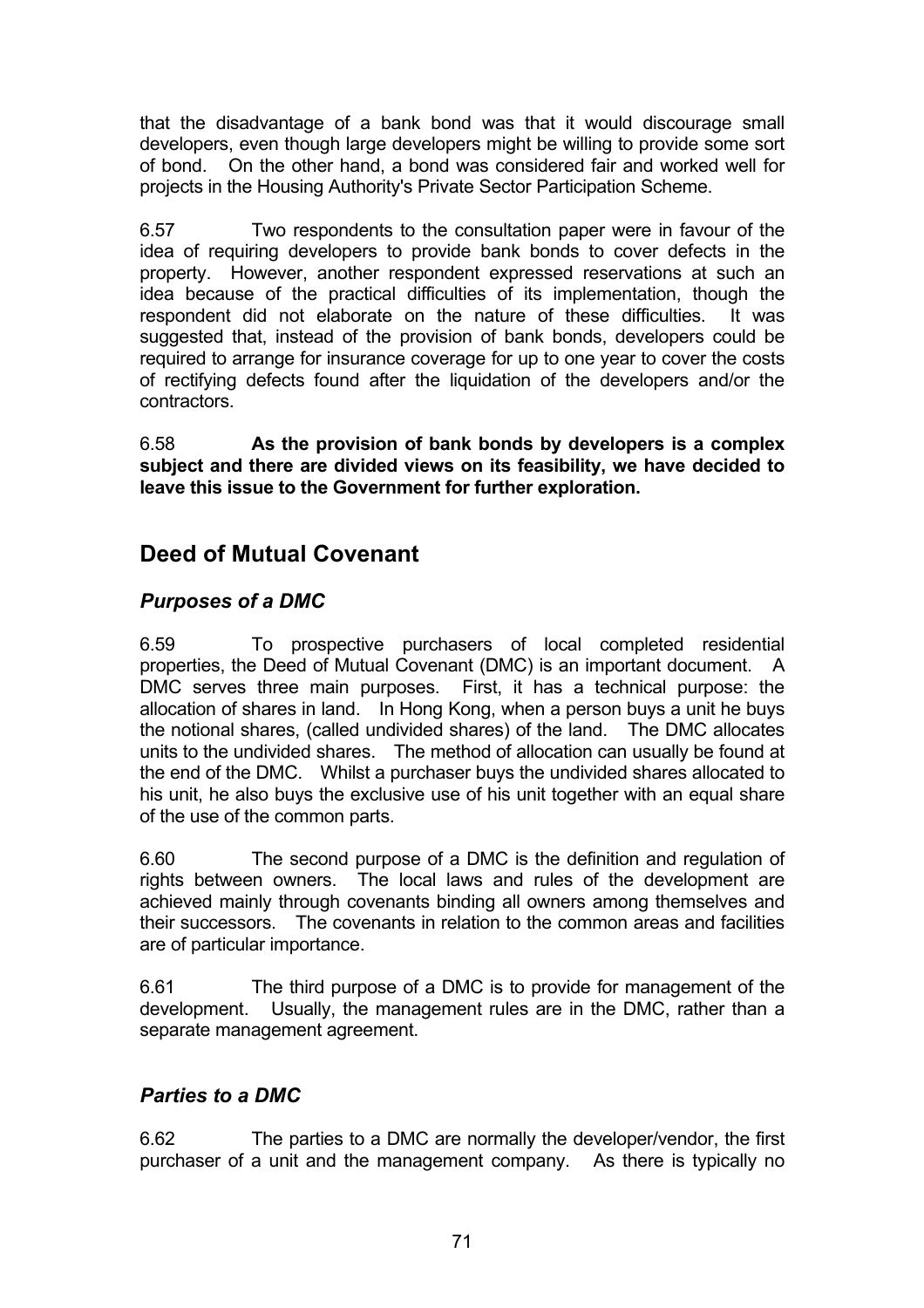separate legal representation for the first purchaser, there is no negotiation on the terms of the DMC.

# *Contents of the DMC*

6.63 The primary responsibility for settling the contents of the DMC lies with the developer's solicitors. DMCs are similar in terms because of Government's input and control. The Government, as grantor of land, imposes certain conditions to protect purchasers of units. The LACO, for example, lays down certain terms for DMCs relating to properties under the Consent Scheme. In addition, the Building Management Ordinance (Cap 344) contains in two of its schedules certain implied terms for DMCs. Most of these implied terms concern management budgets, appointment and removal of the manager and meetings of owners.

# *DMC guidelines*

6.64 At present, detailed provisions on the management of multistorey buildings are contained in the two schedules to the Building Management Ordinance (Cap 344). Cap 344, however, does not contain provisions setting guidelines for the DMC. Instead, Government enforces DMC guidelines by administrative means through the Consent Scheme. We are of the view that the DMC guidelines require statutory backing because they are currently applicable to Consent Scheme properties only. **We consider that the Government should set up a Building Management Working Group with a view to providing a statutory basis for the DMC guidelines.** One respondent expressed support for this idea and considered that such a move would better protect property owners, both as among themselves and in relation to developers.

# *Salient provisions of the DMC*

6.65 The First Report recommended that certain specified provisions in the DMC should be disclosed in the sales brochures of local uncompleted flats.<sup>15</sup> These were regarded as the salient provisions.

6.66 What provisions of the DMC are salient, however, may vary from development to development, and may change over time. For example, modern technology has brought split-type air-conditioners which are installed on

 $15$ 15 These were: (1) The definition of common parts; (2) the number of undivided shares allocated to each unit and the method of apportionment of management charges; (3) the fact that the number of undivided shares is subject to change; (4) the sum payable by the owners as deposit for the first year budgeted management expenses (to be expressed in terms of a specific number of months of management fee if the exact amount has not yet been worked out); (5) any restrictions imposed on owners in the use of the common parts; (6) interest and charges on owners who default in paying sums due under the DMC; and (7) the name of the first manager (if already decided) and the minimum period of its management. See paragraph 10.13 of First Report.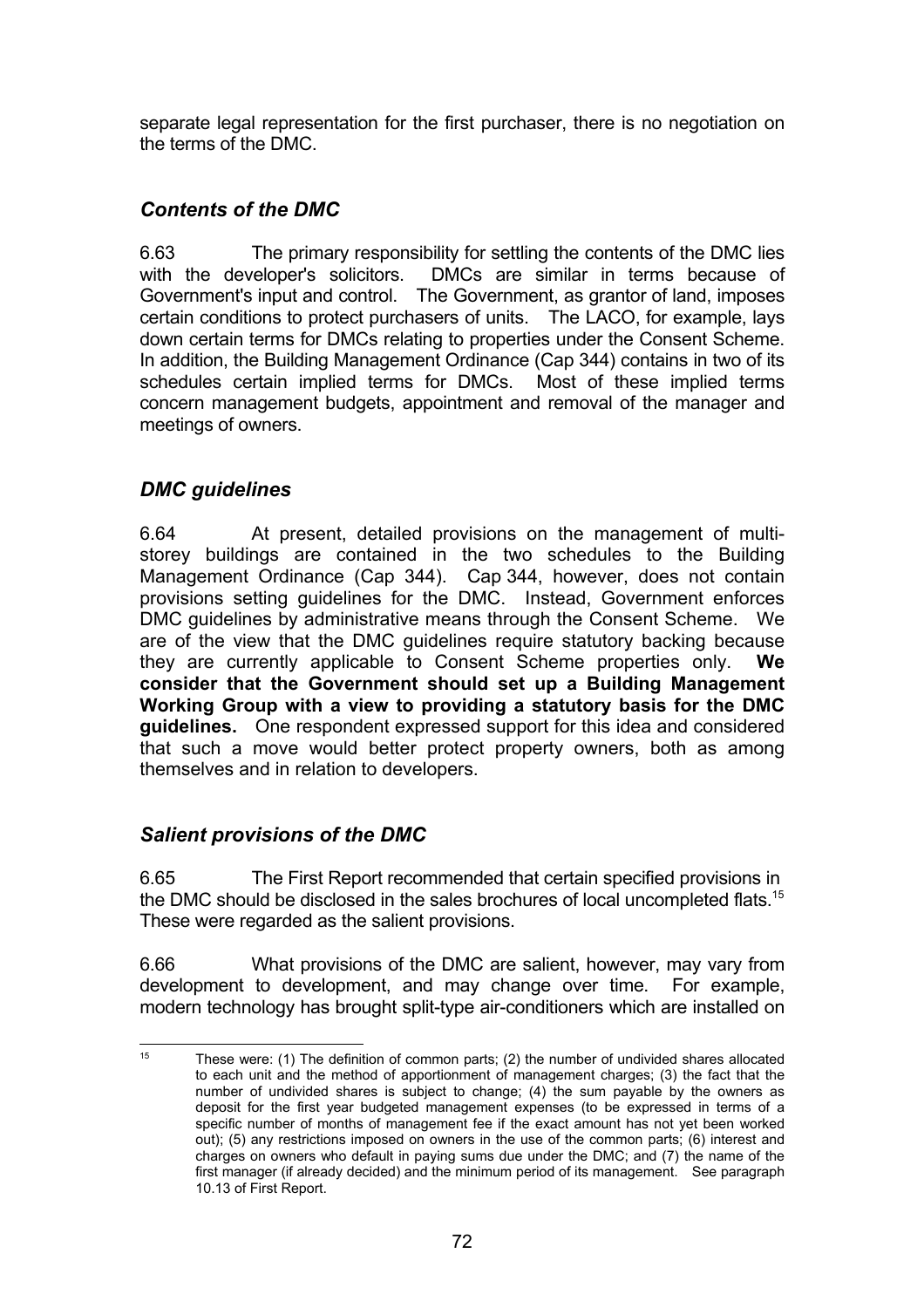the external wall. That may be in breach of the DMC, but was never anticipated when the original DMC was drafted. The features of individual developments are so varied that it would be difficult to draw up a universally applicable list of salient features in the DMC.

6.67 We take the view, however, that certain categories of provisions should be included in the list. In the first place, clauses in the DMC imposing financial obligations are generally of importance, as are those clauses touching upon everyday usage of the property, such as recreational facilities, use of common areas, illegal alterations and structures, prohibition on keeping of pets and car-parking.

6.68 We consider that the salient provisions should be disclosed in the sales brochures, and think that the Administration is best placed to draw up a detailed list of the salient provisions of the DMC. **In doing so, we believe that the salient provisions in the Consent Scheme should be used as a reference point.**

**Recommendation 30**

**We recommend that sales brochures should state the salient provisions of the Deed of Mutual Covenant (DMC). The list should include those clauses in the DMC imposing financial obligations and those touching upon everyday usage of the property.**

# *Availability of bilingual copies of the DMC*

6.69 The First Report recommended that sales brochures should state that English and Chinese versions of the DMC are available at the sales office or solicitor's office for inspection.<sup>16</sup> That recommendation would oblige the developer to arrange for Chinese translation of the DMC. We take the view that it is desirable to have a Chinese version of the DMC.

**Recommendation 31**

**We recommend that the developer should deposit copies of the English and Chinese versions of the DMC at the sales office or the solicitors' office for free inspection during normal office hours. The sales brochure should contain a statement to the effect that the English and Chinese versions of the DMC are so available for inspection.**

<sup>16</sup> 

The First Report, at paragraph 10.15.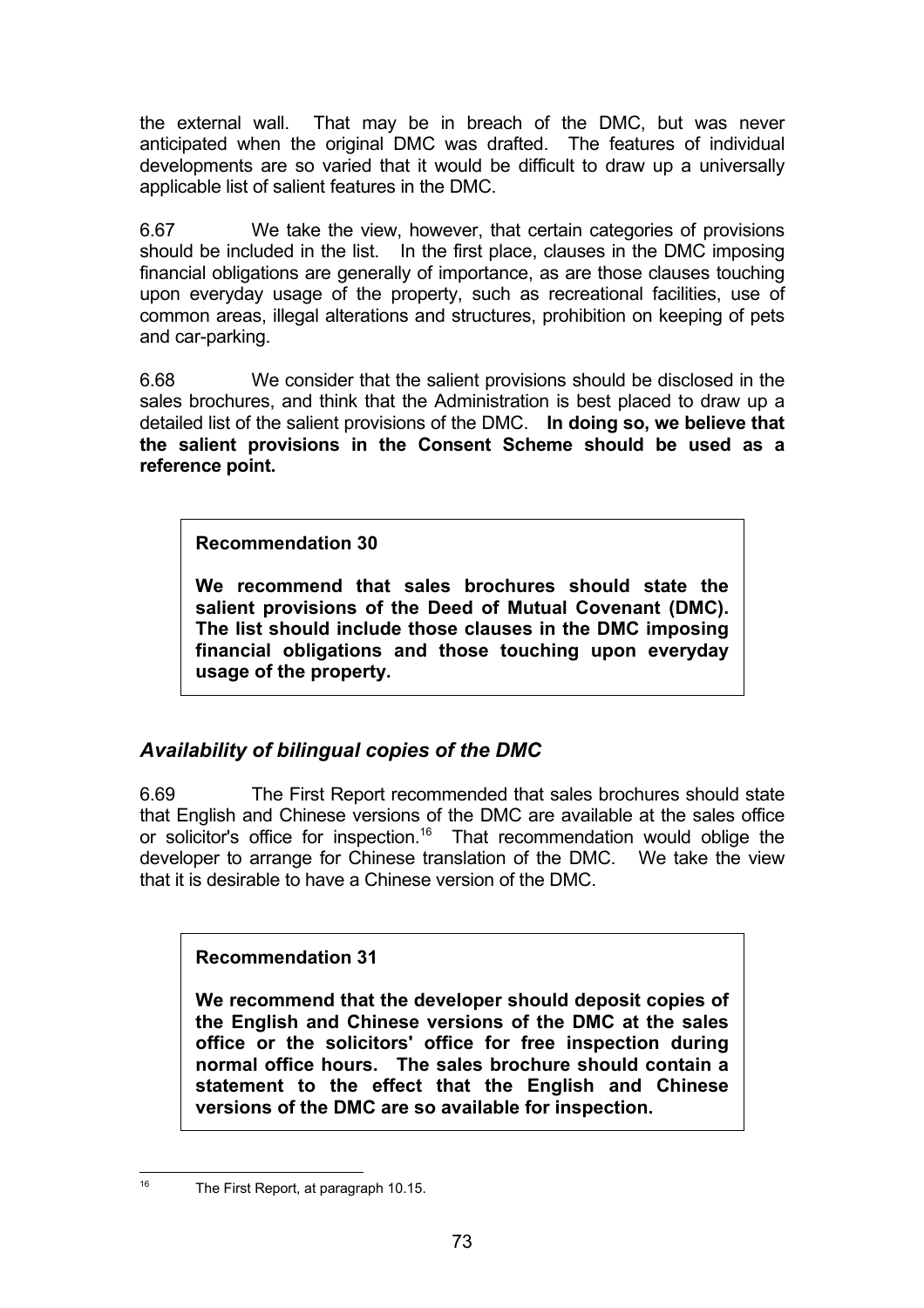## *Slope maintenance*

6.70 The slope adjacent to a building is often owned by individual owners of the building under the terms of the Government Lease. The maintenance of these slopes is the responsibility of the individual owners. The DMC often sets out the individual owners' liability for potential expenses for maintenance of slopes or other areas. The consent letter issued by the LACO will build such a provision into the DMC (called a Slope Maintenance clause) to ensure that money can be collected in future from owners to undertake the repairs or maintenance.

6.71 The cost of maintaining and repairing slopes or other areas can be great and the burden on individual owners heavy. As heavy rains are common every summer, slopes are liable to erosion and damage. It is important that purchasers know of that potential liability for maintenance of slopes or other areas.

**Recommendation 32**

**We recommend that if there is actual or potential responsibility for maintaining slopes or other areas, there should be clear notification to purchasers in the sales brochure of that responsibility. The sales brochure should also disclose any existing notice from the authorities to repair and maintain slopes or other areas at the date of its printing. Moreover, if there is responsibility in the Government Lease for maintaining slopes or other areas, that responsibility should be spelt out in the sales brochure.**

# *Duty to maintain terms of the DMC unchanged*

6.72 We take the view that if an uncompleted development has a DMC, developers should have an obligation to keep its terms unchanged when it later becomes completed with the issue of the occupation permit. The contents of the DMC should not change because it defines the rights and obligations of the owners in the same development. Whether or not there is an occupation permit should not have any bearing on those rights and obligations.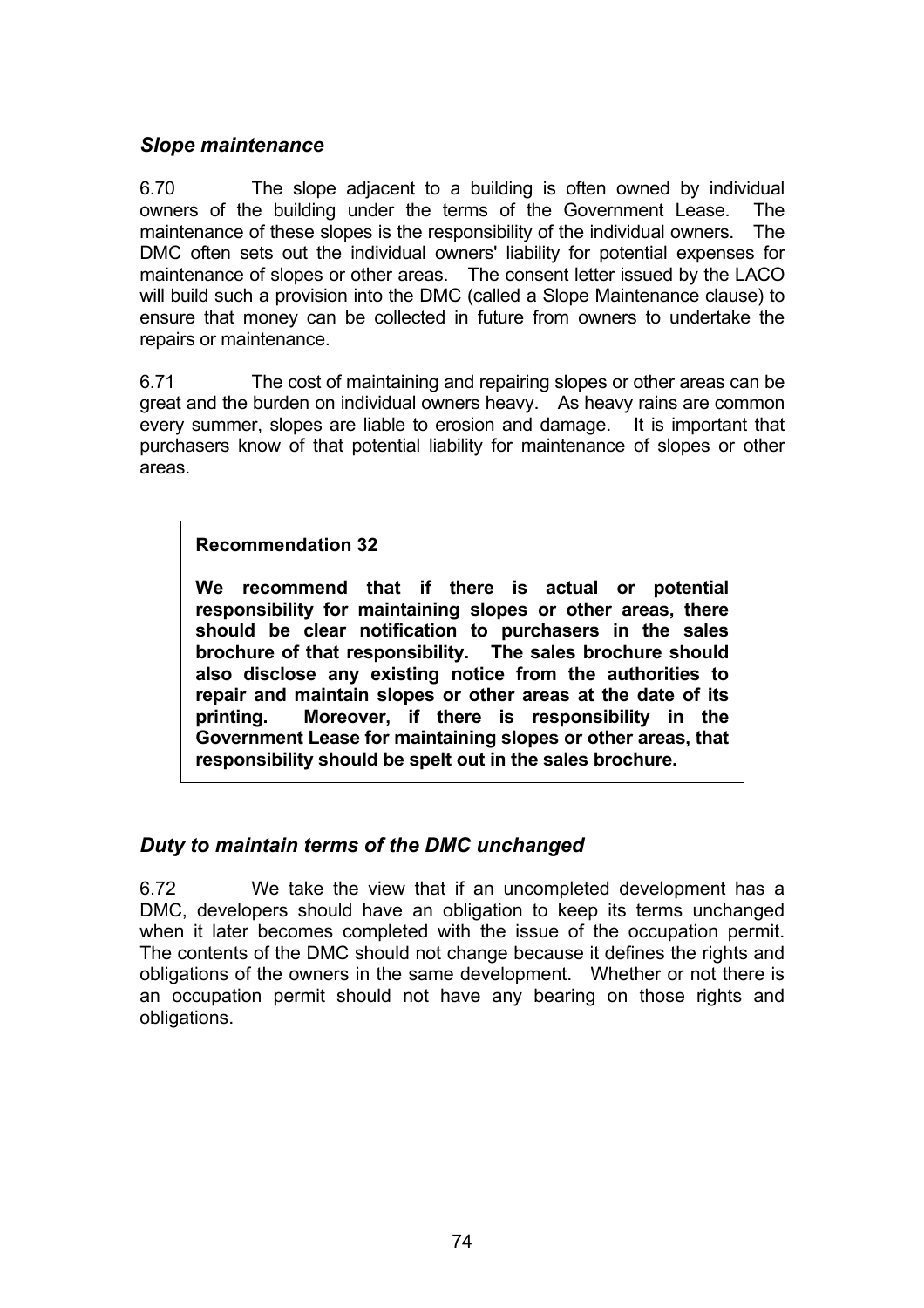**Recommendation 33**

**We recommend that if an uncompleted development has a DMC, developers should have an obligation to keep its terms unchanged when the development later becomes completed with the issue of the occupation permit.**

# **Conditions of the Government lease**

6.73 There are three main areas of concern in relation to the conditions of the Government lease: (i) user restrictions; (ii) duration; and (iii) special lease conditions. User restrictions are the most important conditions of the Government lease.

# *User restrictions*

6.74 Government leases and Conditions of Grant contain provisions which restrict the land to certain uses, the common ones being "commercial/residential", "non-industrial" and "industrial/godown". Compliance with the user restrictions is important as the Government may re-enter and take back possession of the land if a condition governing the land use is breached. Moreover, if the land is put to more valuable use than that specified, a premium has to be paid to the Government. If, for example, an industrial use is converted to residential, a premium equal to the difference between the market value of the two uses will be payable.

# *Duration of the Government lease*

6.75 The duration of the Government lease and the unexpired term of the lease are of interest to purchasers because renewal of a Government lease requires a substantial increase in the annual rent payable to the Government. The amount of Government rent in some cases could be three per cent of the rateable value of the property<sup>17</sup> and that can be a substantial sum. It is the responsibility of the individual owners to pay their share of Government rent of the lot where the building is situated.

 $17$ <sup>17</sup> Non-renewable Government Leases which expire before 30 June 1997 are automatically extended up to 30 June 2046 without payment of additional premium but a new Government rent is payable (see Annex III of the Sino-British Joint Declaration on the Question of Hong Kong). All Government Leases whether in Hong Kong Island, Kowloon or the New Territories which have been granted since 27 May 1985 are also subject to this new Government rent from 1 July 1997 (see paragraph 1 of explanatory notes to Preliminary Advices on Government Rent issued by the Rating and Valuation Department to individual owners in April 1997.) The result is that many new developments are subject to the new Government rent, as they are built on lots of land granted after 27 May 1985. The new Government rent is at three percent of the rateable value of the property and so can be a substantial sum. This being the case, the Rating and Valuation Department has since 1 July 1997 issued demands for Government rent to the individual owners who are so liable.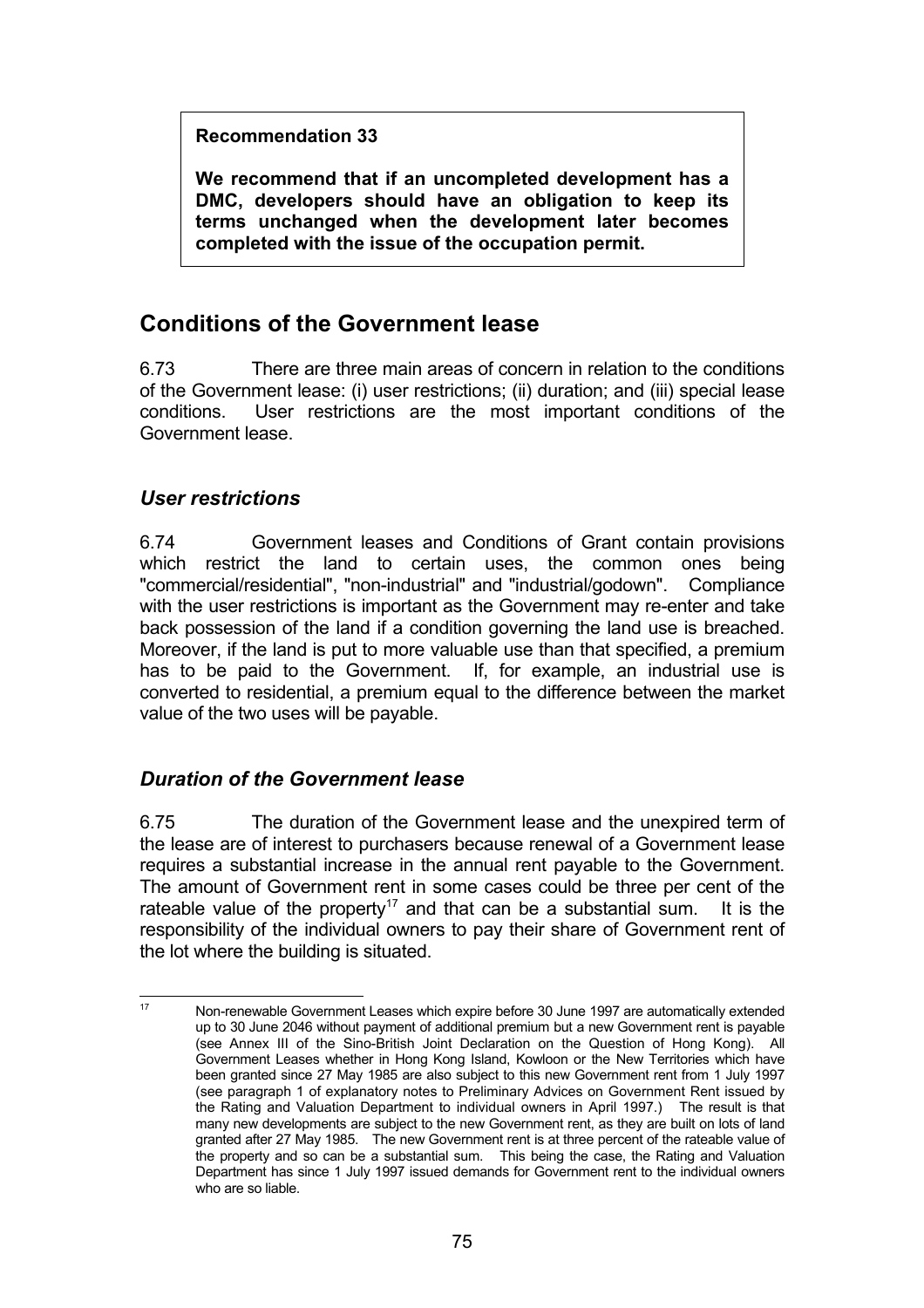6.76 Apart from the potential liability for Government rent, the duration of the Government lease and its unexpired term are of interest to purchasers because it may affect banks' mortgage policies for the development.

# *Special lease conditions*

6.77 There are various special lease conditions which impose on a flat-buyer continuing financial obligations, including:

- (1) The construction and maintenance of pedestrian subways and footbridges;
- (2) The construction and maintenance of escalators, stairways and lifts for the disabled;
- (3) The maintenance of slopes, toe-walls and retaining walls;
- (4) The maintenance of private open spaces and toilets; and
- (5) The maintenance of internal roads.

6.78 The First Report made certain recommendations in relation to the conditions of the Government Lease.<sup>18</sup> We consider that those recommendations can be extended to local completed residential properties.

# **Recommendation 34**

**We recommend that sales brochures should state the following:**

- **(1) the permitted uses of the individual units as stated in the approved building plans, together with any restrictions on use contained in the Government lease or Conditions of Grant of the land;**
- **(2) the original term of the Government lease and its date of expiry;**
- **(3) the rent provisions in the Government lease; and**
- **(4) that the renewed Government rent may be an apportioned amount of three percent of the rateable value of the building.**

**Sales brochures should also contain a general notification to the effect that the Government lease will impose various**

18

The First Report, at paragraphs 11.12 to 11.13.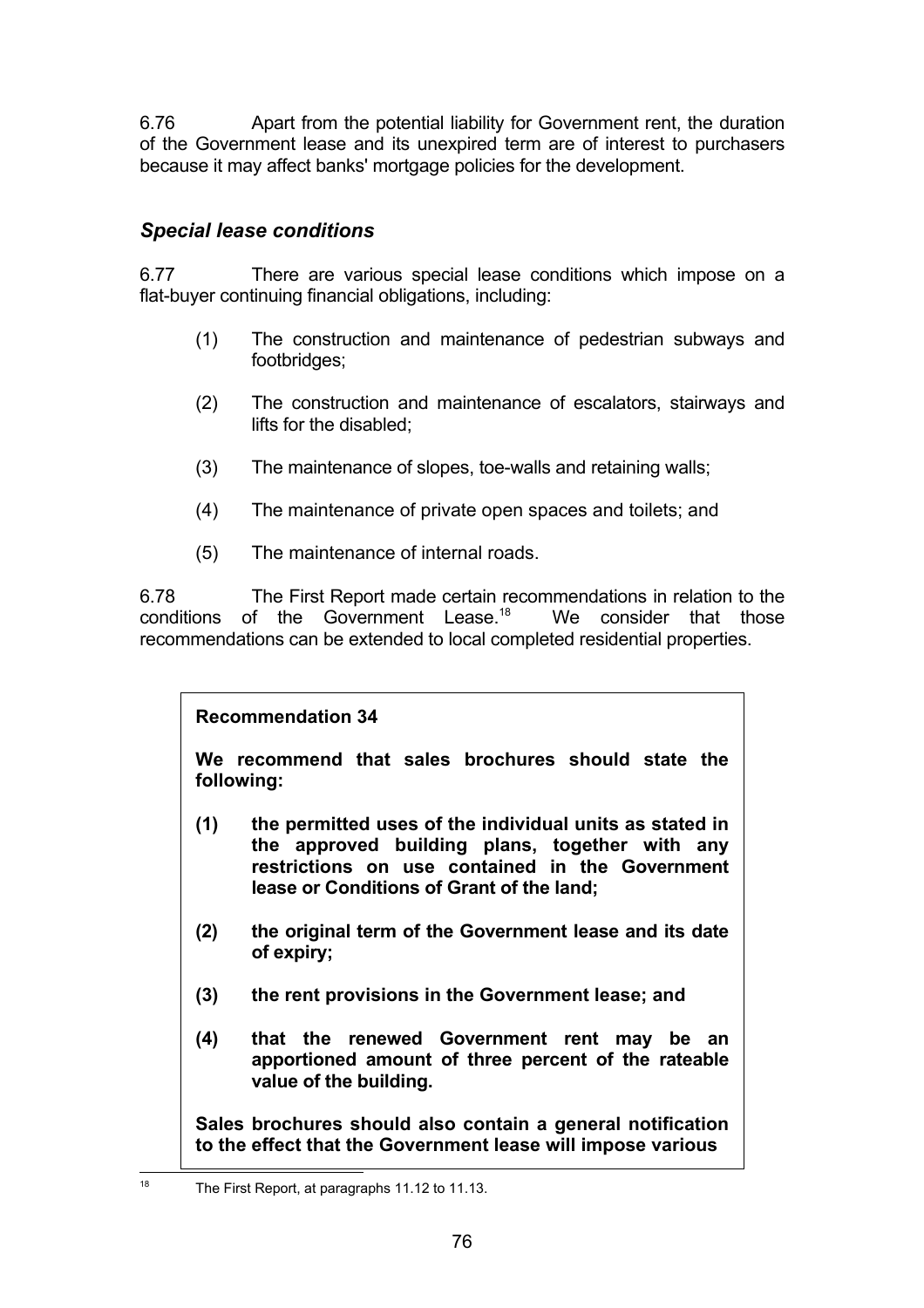**financial obligations on purchasers and that they are advised to consult their professional advisers accordingly. These financial obligations include: (a) the construction and maintenance of pedestrian subways and footbridges; (b) the construction and maintenance of escalators, stairways and lifts for the disabled; (c) the maintenance of slopes, toe-walls and retaining walls; (d) the maintenance of private open spaces and toilets; and (e) the maintenance of internal roads.**

# *Translation of extracts of Government lease into Chinese*

6.79 Whilst we consider it desirable that the Government lease should be translated into Chinese, we are aware that there are few available resources for the translation work and problems can arise as to who should be responsible for the costs of translation. Bearing in mind these practical difficulties, **we consider that it would be desirable for the Government to prepare a summary of extracts of the Government lease in plain language, in both English and Chinese.**

## *Apportionment of Government rent*

6.80 Some property owners have complained that some solicitors when acting for a purchaser do not check whether Government rent is paid up to date before completing a sale and purchase.<sup>19</sup> As the new Government rent may involve greater sums of money, it is important that property owners are not exposed to additional charges which should have been the responsibility of the previous owners. There is the possibility of re-entry by Government in the event of non-payment of Government rent, even if the amount is small. **We consider that the Law Society should encourage solicitors to properly apportion the respective liabilities of vendor and purchaser to pay Government rent at the time of conveyancing.**

19

<sup>19</sup> See Legal Advisory and Conveyancing Office Circular Memorandum No 22 dated 30 September 1996.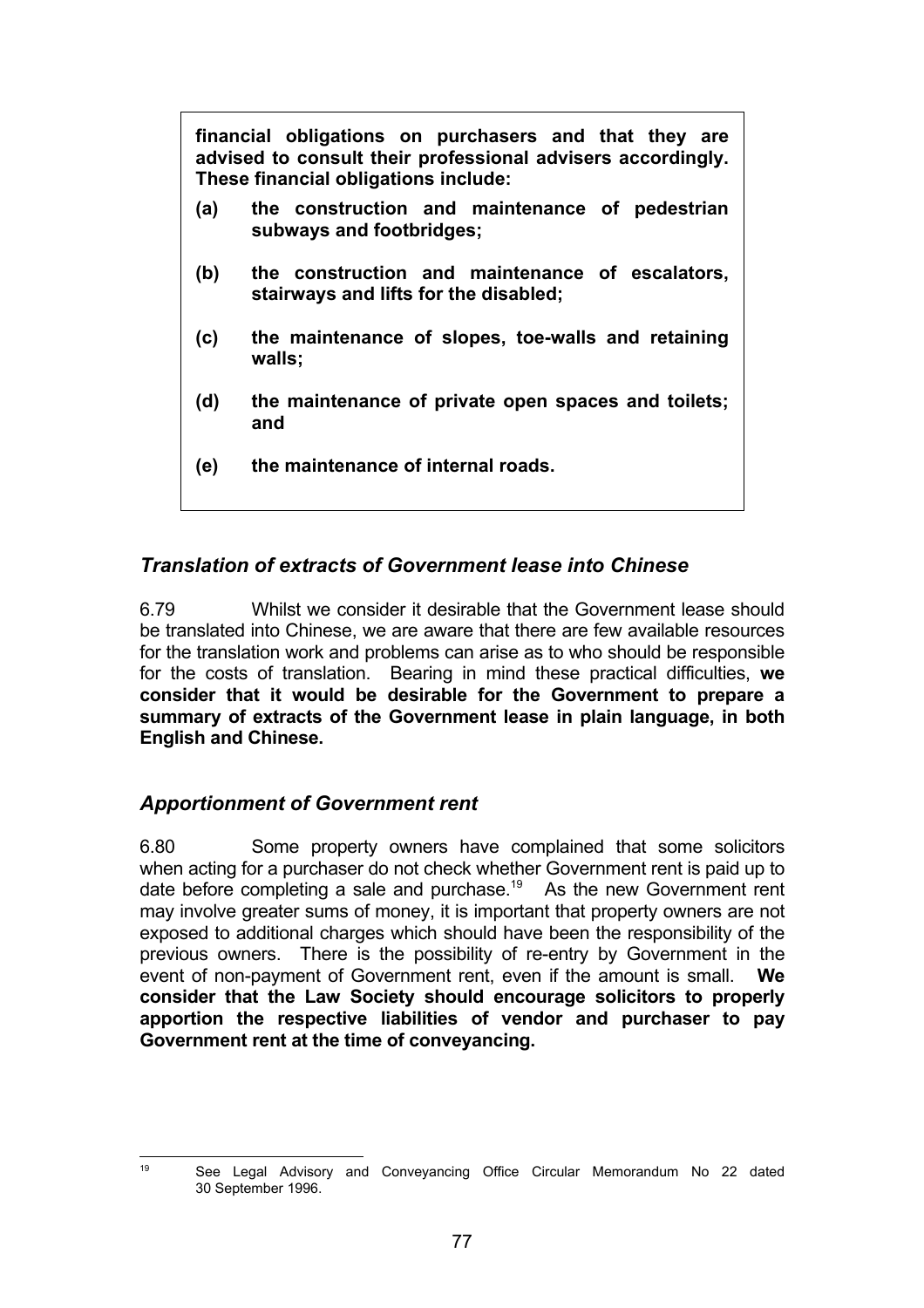# **Prices and number of units for sale**

6.81 The First Report made several recommendations to ensure prospective purchasers of uncompleted properties obtain an accurate impression of the prices of the units offered for sale and their number.<sup>20</sup> Those recommendations were made on the basis that prospective purchasers had to go through the process of balloting in all public sales. Nowadays, balloting is seldom used in the sale of completed units in view of prevalent market conditions. Depending upon market conditions, discounts from the prices quoted in the price lists are sometimes offered. When estate agents are employed by the developer to negotiate with prospective purchasers, price lists sometimes are not released to the public. In such situations, purchasers are not aware of the true prices being offered by the developer.

## **Recommendation 35**

**We recommend that the price lists of all units offered for sale should be made available to prospective purchasers by developers or their estate agents prior to the payment of any reservation fee or the signing of any preliminary agreement. We recommend that if developers advertise that a certain number of units will be offered for sale, that number of units should be available for sale to the public.**

# **Miscellaneous matters**

6.82 The First Report made a number of miscellaneous recommendations as to information which should be included in sales brochures for local uncompleted flats.<sup>21</sup> These included the names of the contractors and Authorised Persons, responsibility for transaction fees, the date of printing of the sales brochure, supplementary charges payable by purchasers on taking possession, licence fees payable to Government, charges for rights of way, and details of car park spaces. We consider similar recommendations should be made in respect of local completed units. In addition, we take the view that the name of the firm of the Authorised Person should be stated. Prospective purchasers may show more interest in the name of the firm than the identity of the individual Authorised Person.

<sup>20</sup> <sup>20</sup> First Report, at paragraphs 12.6, 12.15 and 12.16.<br><sup>21</sup> Eirst Beport, at paragraphs 12.7, 12.12.14, 12.14

<sup>21</sup> First Report, at paragraphs 13.7, 13.13, 13.14, 13.18, 13.22, 13.24, 13.29.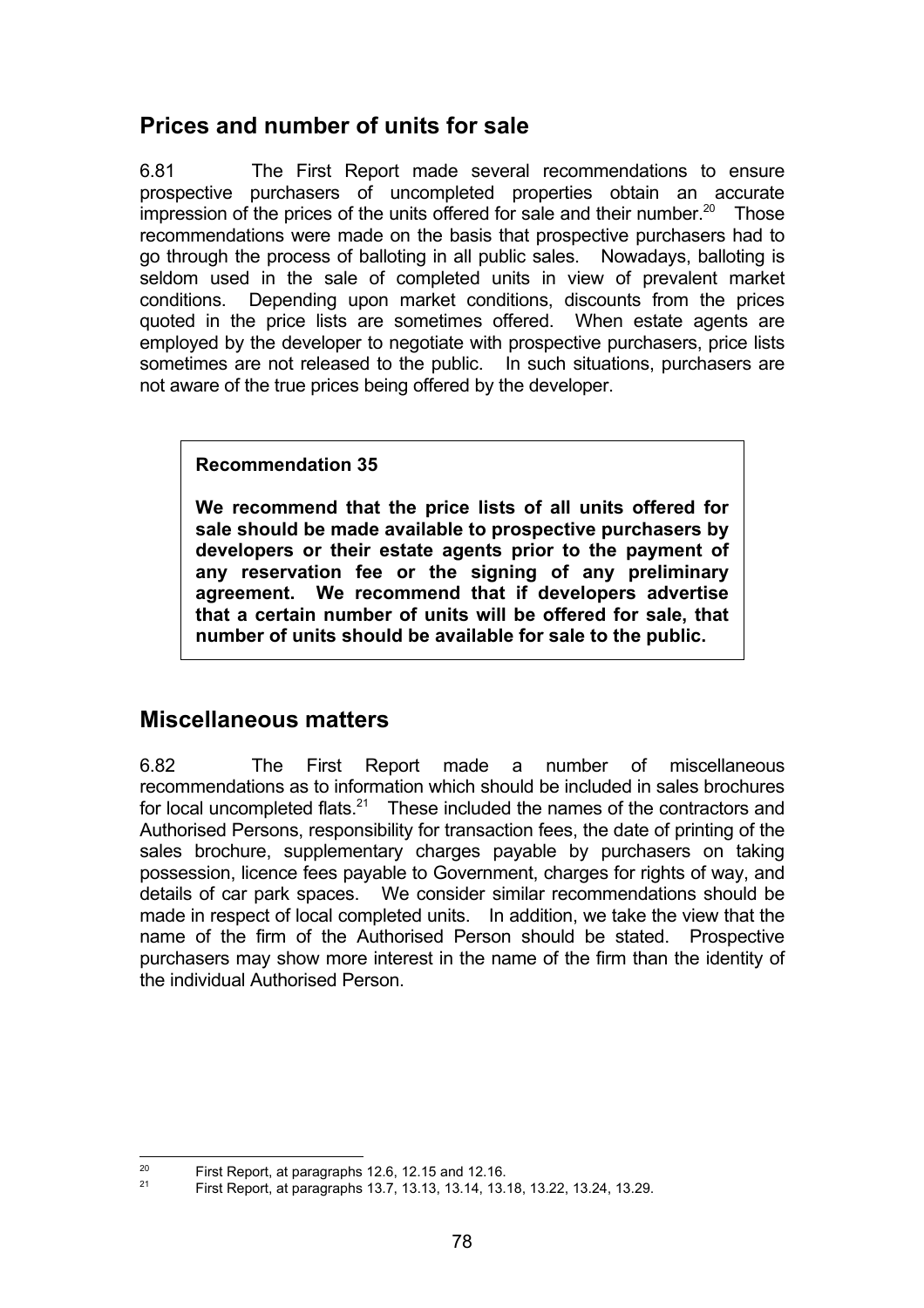**Recommendation 36**

*Name of main contractors, Authorised Person and his firm*

**We recommend that the names of the main contractors and the Authorised Person and his firm should be disclosed in the sales brochure. For present purposes, the Authorised Person means the person occupying that position at the time of printing of the sales brochures.**

**Recommendation 37**

*Responsibility for transaction fees*

**We recommend that whenever the sales brochure contains information about the prices of the units, it should also state with whom the responsibility for legal costs and stamp duties lies.**

*Scales of legal costs and stamp duties*

**We recommend that information on the scales of legal costs (if any) and stamp duties should be provided by developers to purchasers upon request and a note to this effect should appear in the price list or other sales literature containing information about the prices of the units.**

*Date of printing of sales brochure*

**We recommend that the sales brochure should carry its date of printing.**

*Supplementary charges upon taking possession*

**We recommend that the sales brochure should provide an itemised list of supplementary charges payable by purchasers upon taking possession of their units. If the exact amounts of such charges are unknown, the obligation to pay them should be disclosed in the sales brochure.**

*Licence fees to Government and charges for rights of way*

**We recommend that where applicable, the sales brochure should state any way leave charges, licence fees or waiver fees payable to Government for a water supply or drainage system going through Government land and/or pump room situated on Government land and any fees or charges**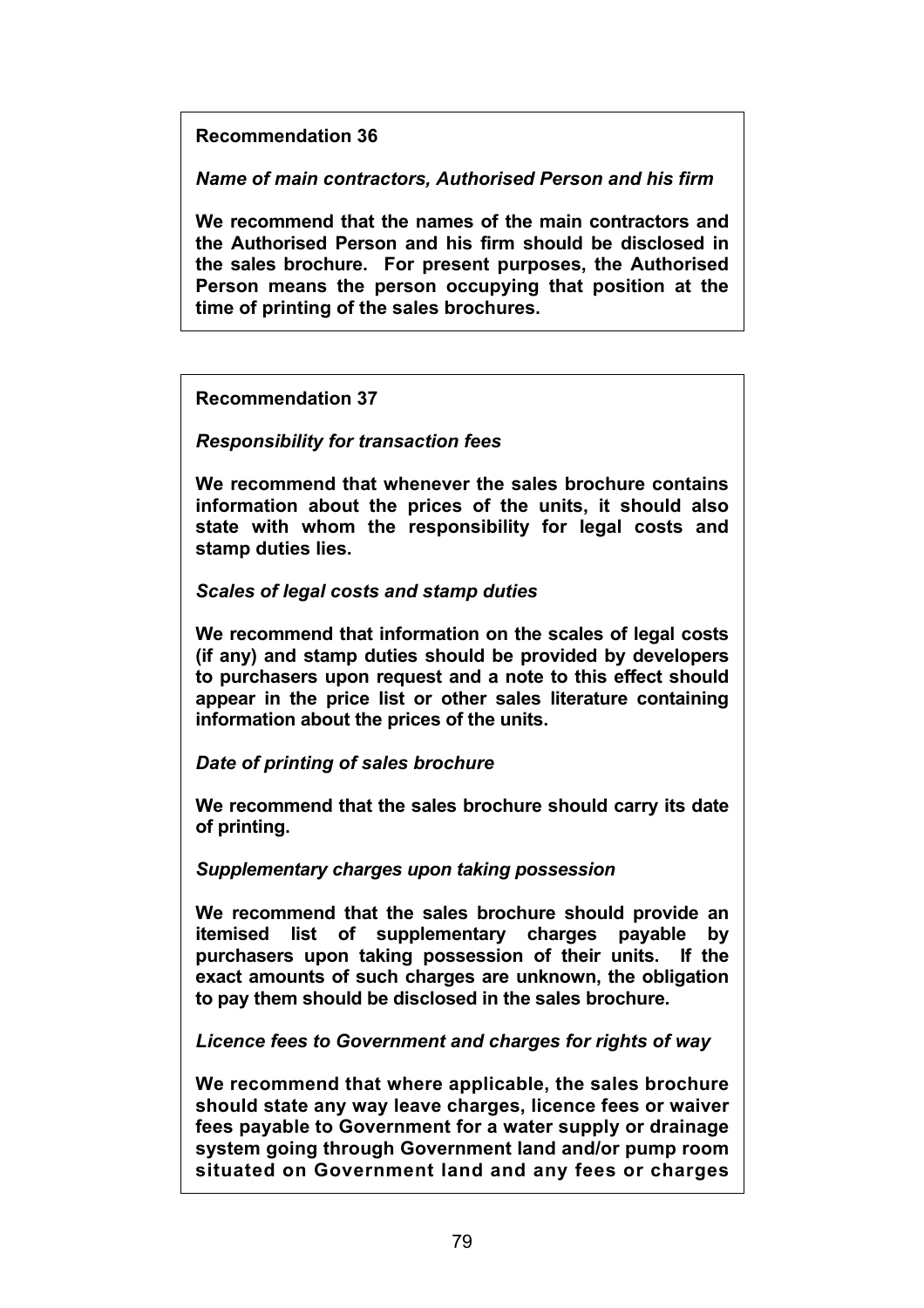**payable to adjoining lot owners for rights of way or easements. The amount of such charges or fees should also be stated, if known.**

**Recommendation 38**

*Car park spaces*

**We recommend that the sales brochure should contain a description of the car park spaces within the development, including their respective numbers for sale or rent, and those for visitors. If the developer has not yet decided at the date of the printing of the sales brochure any of these matters, the sales brochure should clearly state this fact. Moreover, any descriptions of car park spaces in the sales brochure should be binding on the developer.**

# **Enforcement of the recommendations**

6.83 The Sub-committee identified three alternative ways of applying their recommendations to local completed flats offered for sale by developers in the first-hand market. These were:

- (1) voluntary compliance by developers;
- (2) Government encouraging good market practices, while actively continuing to look into the need for legislation; and
- (3) legislation.

The Sub-committee was unable to reach an agreed view as to which of these alternatives should be pursued and left this question for the Commission to decide. We have unanimously concluded that the recommendations in this report in respect of the first-hand market should be implemented by legislation. We consider below the case for and against each of the three options.

## *Voluntary compliance*

6.84 The principal advantage of a scheme of voluntary compliance is that it could, if the industry agreed, be implemented more speedily than formal legislation. The likely mechanism to achieve compliance would be for the Real Estate Developers Association (REDA) to draw up guidelines based on this report's recommendations. Developers' compliance with the guidelines could be encouraged by establishing a system for recording and resolving complaints, and by programmes of consumer education. Those who favour this approach argue that a developer who did not comply with the guidelines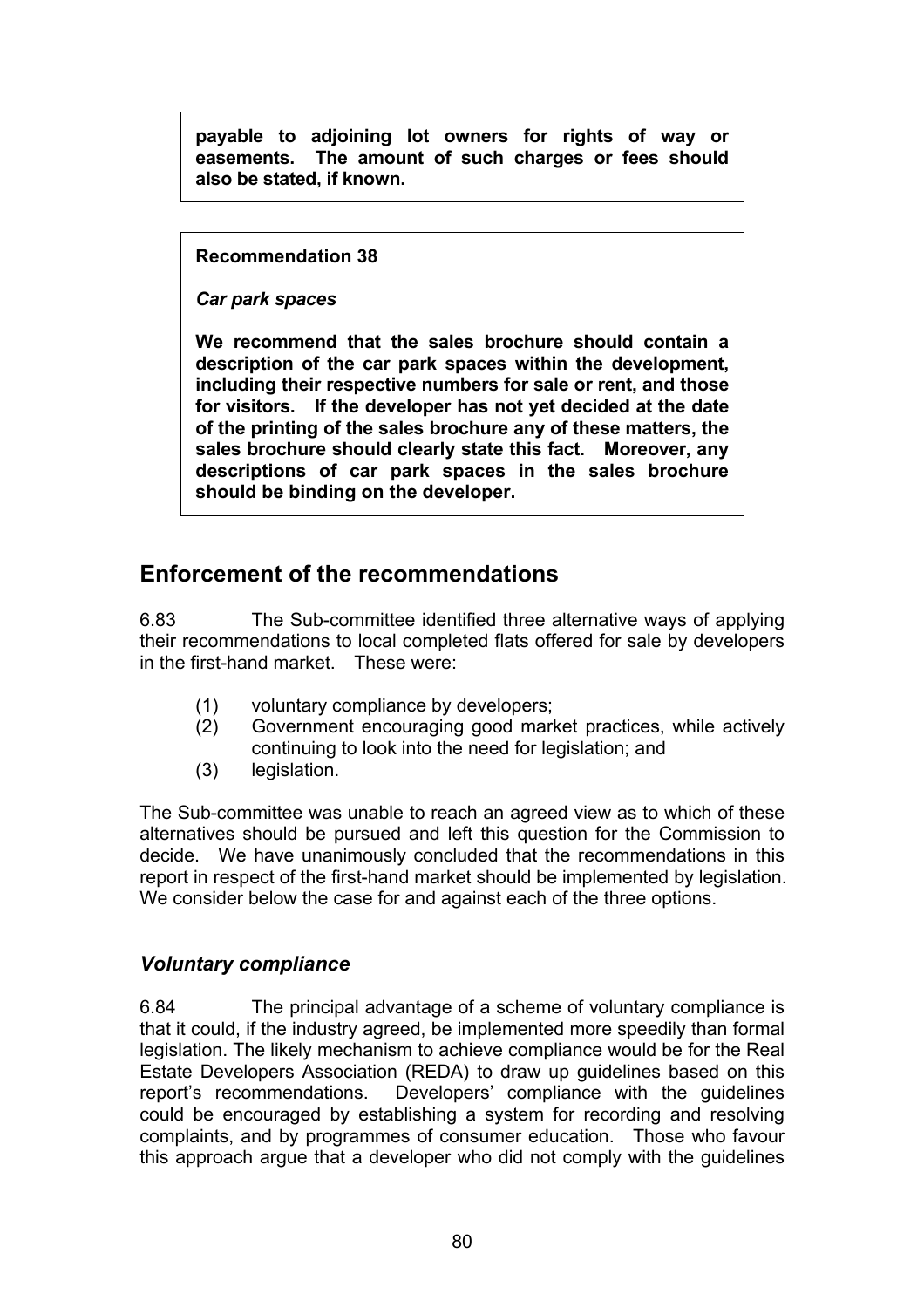would be viewed negatively in the market, and this would be damaging in present market conditions.

6.85 We do not find this alternative attractive, nor the arguments in its favour persuasive. The most obvious shortcoming is that it provides no effective sanction against those who fail to comply with the guidelines. Not all developers are REDA members, and even for those which are, REDA's only sanction would be expulsion of the errant developer from membership. That is an option which it is unlikely REDA would wish to pursue. More importantly, our recommendations are designed to offer greater protection to purchasers of completed residential properties, yet a voluntary scheme based on guidelines established by developers provides no assurance that consumers' interests will prevail. The guidelines could be amended at any time by the industry without taking account of consumer input.

6.86 It is true that we are proposing that there should be voluntary compliance in the second-hand market, but that can be readily distinguished from the position in the first-hand market where the vendor and purchaser are not generally on an equal footing. Voluntary compliance was rejected in both the First and Second Reports. It was pointed out in the First Report that "it would be difficult to control developers who chose to ignore the code"<sup>22</sup> and in the Second Report that, "as a code of practice does not have the force of law, it cannot be expected to be an effective tool of regulation".<sup>23</sup> We adhere to that reasoning, and reject voluntary compliance as an effective option in respect of completed residential properties in the first-hand market. We note that there has been movement towards self-regulation by the industry in respect of the recommendations contained in our First Report, but are cognizant of the fact that those developments were prompted by the Administration's publication of draft legislation. Finally, it is difficult to see why developers should be expected to adopt voluntary guidelines if they object to the same standards being applied by legislation.

## *Government encouragement of compliance, while continuing to consider the need for legislation*

6.87 Under this option, the Government should take immediate steps to promote good market practices based on the recommendations in this report. The Government should continue to consider the legislative option and move to implement this if compliance proves unsatisfactory. The only features which distinguish this from the first option are that it would be the Government rather than the industry itself encouraging compliance, and the option of legislation would remain a viable alternative. The principal argument in favour of this option is that, like the option of voluntary compliance, it could be implemented more speedily than legislation. The possibility of legislation at some future date might prove effective in persuading the industry to comply voluntarily.

 $22$  $\frac{22}{23}$  The First Report, at paragraph 15.3

The Second Report, at paragraph 11.2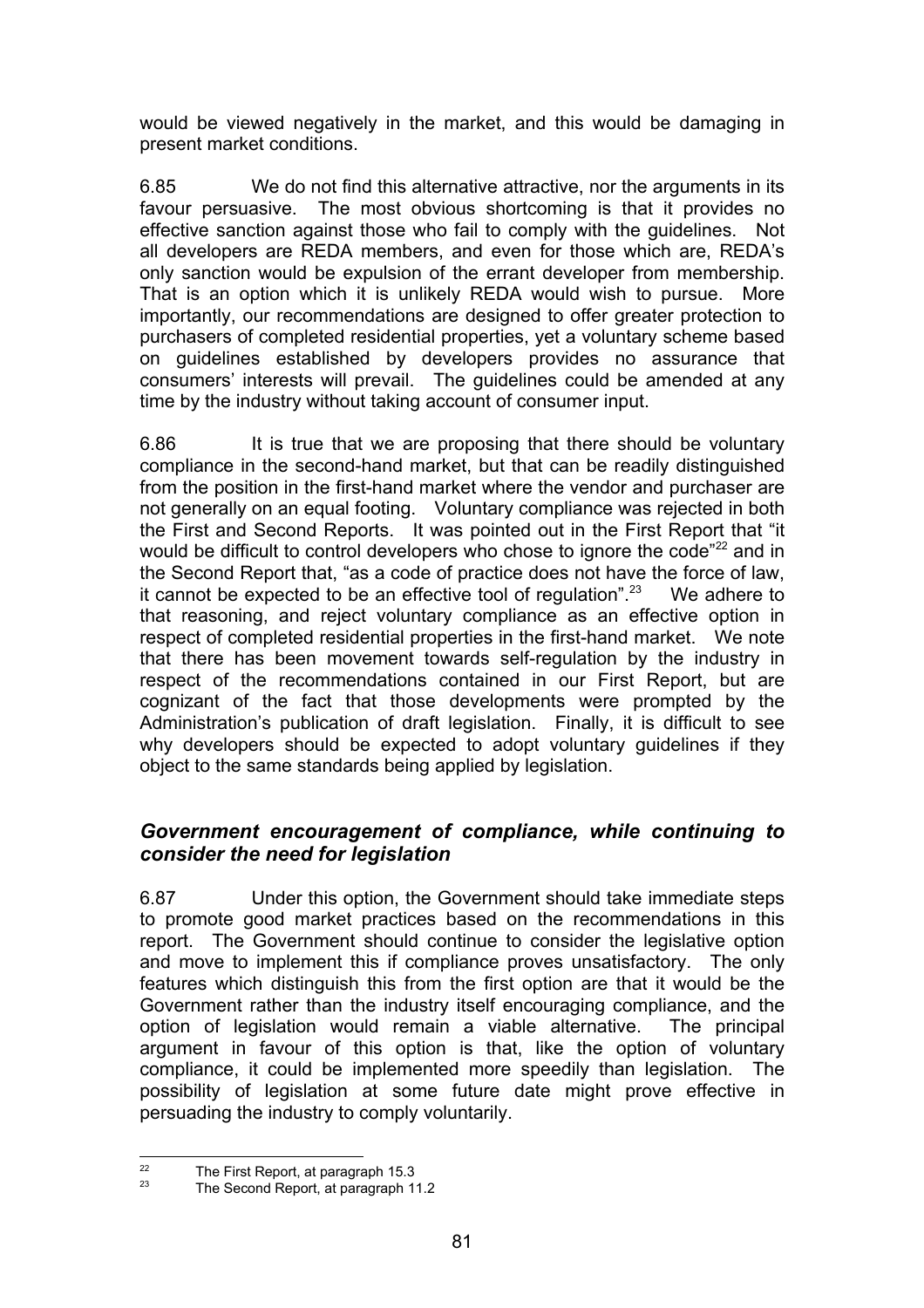6.88 Again, we find this option unconvincing. While Government persuasion may garner some success, it is difficult to see how the Government could hope to promote good market practices among developers of Non-Consent Scheme developments as they do not need to obtain the Government's consent before selling their flats. Even in Consent Scheme cases, the consent conditions will no longer apply once the developers have obtained the Consent to Assign or the Certificate of Compliance. The imminent threat of legislation may be effective in achieving self-regulation, but we do not think it likely that the possibility of legislation at an unspecified future date would achieve much. We accordingly reject this alternative.

# *Legislation*

6.89 The introduction of legislation to implement the recommendations in this report has the disadvantage that it will inevitably take time to achieve. However, in our view this option presents the most effective way of ensuring compliance. It enables realistic sanctions to be applied to those who fail to observe the terms of the scheme and offers proper protection to consumers. The standards applied will be uniform across the industry, and not merely among REDA members, or those who choose to comply.

6.90 It has been asserted by some that legislation in this area presents insurmountable technical difficulties, or will be unduly inflexible. We do not believe either of these objections is valid. While the drafting of the legislation will undoubtedly require care and consideration, there is no reason to suppose that the particular circumstances of the property industry are so unique as to defy the expertise of the draftsman and the legislature. Equally, flexibility can be built into the legislation by confining the principal Ordinance to the basic ambit of the scheme, while incorporating the detailed provisions in subsidiary legislation. The subsidiary legislation can be amended relatively easily should changes prove necessary at a later stage in the light of experience.

6.91 We accordingly conclude that our recommendations in respect of the first-hand market should be implemented by legislation.

**Recommendation 39**

**We recommend that our recommendations in respect of the first-hand market should be implemented by legislation.**

# *Penalties for non-compliance*

6.92 The First and Second Reports concluded that there should be both criminal and civil sanctions against those who failed to comply with the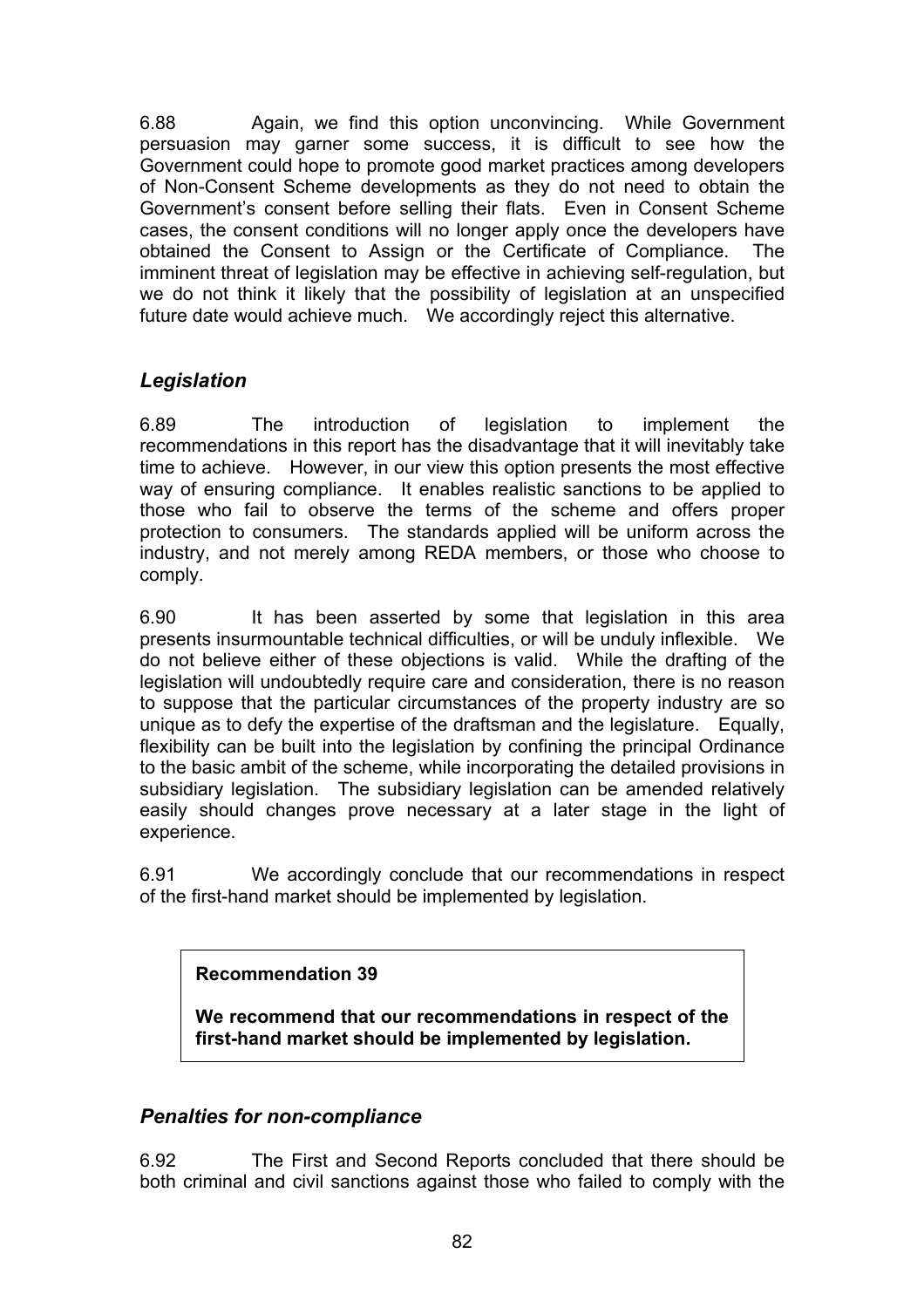proposed legislation. We think that a similar approach is appropriate in respect of the legislation which implements the recommendations in this report. We note that the White Bill published by the Housing Bureau in April 2000 to implement the recommendations in our First Report proposed that failure to provide a sales brochure containing the information specified in the legislation should result in a fine of \$5 million on conviction on indictment, or \$100,000 on summary conviction. Where the dimension of any part of a sample property differs from the information stated in the notice displayed in the sample property, a fine of \$1 million on conviction on indictment, or  $$100,000$  on summary conviction, was proposed.<sup>24</sup> The White Bill also prescribed penalties for a number of other breaches. We think that the determination of an appropriate level of penalty is one more appropriately left to the Administration, but we would reiterate the view expressed in the First Report that the maximum fine for an offence under the proposed legislation must be substantial enough to achieve the necessary deterrent effect.

6.93 As far as civil remedies are concerned, we confirm the approach favoured in the First Report<sup>25</sup> and recommend the creation of a statutory tort for breach of the legislation. The purchaser should be able to claim The purchaser should be able to claim damages for loss suffered as a result of a breach of the proposed legislation. The remedies available under the new tort should be confined to damages, however, and rescission should not be available. In making this recommendation, we echo the First Report's view that purchasers would not normally wish to rescind the purchase agreement, except in a falling market. In such a market, rescission would give purchasers the chance to rescind the transaction for minor breaches which may not go to the heart of the contract.

6.94 As with the recommendation for the creation of a statutory tort contained in the First Report, we do not intend that the existing remedies available under the formal ASP should be diminished in any way. $26$  The intention is that purchasers would be given additional remedies for breach of the proposed legislation. There will be overlap, but we consider that there should be clear provisions in the new legislation that nothing in that legislation will detract from the rights of the purchaser under the formal ASP, and that no clauses in the ASP will detract from the statutory remedies in the legislation. This approach was followed in the White Bill, which provided that the relevant provisions in the legislation "shall not prejudice any right of, or remedy available to, a purchaser of an uncompleted property arising otherwise" than under those provisions.<sup>27</sup>

 $24$ <sup>24</sup> *Consultation Paper on the Sales Descriptions of Uncompleted Residential Properties Bill*, at page 6.

<sup>&</sup>lt;sup>25</sup> The First Report, at paragraph 15.16

<sup>&</sup>lt;sup>26</sup> The First Report, at paragraph 15.21

<sup>27</sup> *Consultation Paper on the Sales Descriptions of Uncompleted Residential Properties Bill*, at clause 6(4) of the Bill.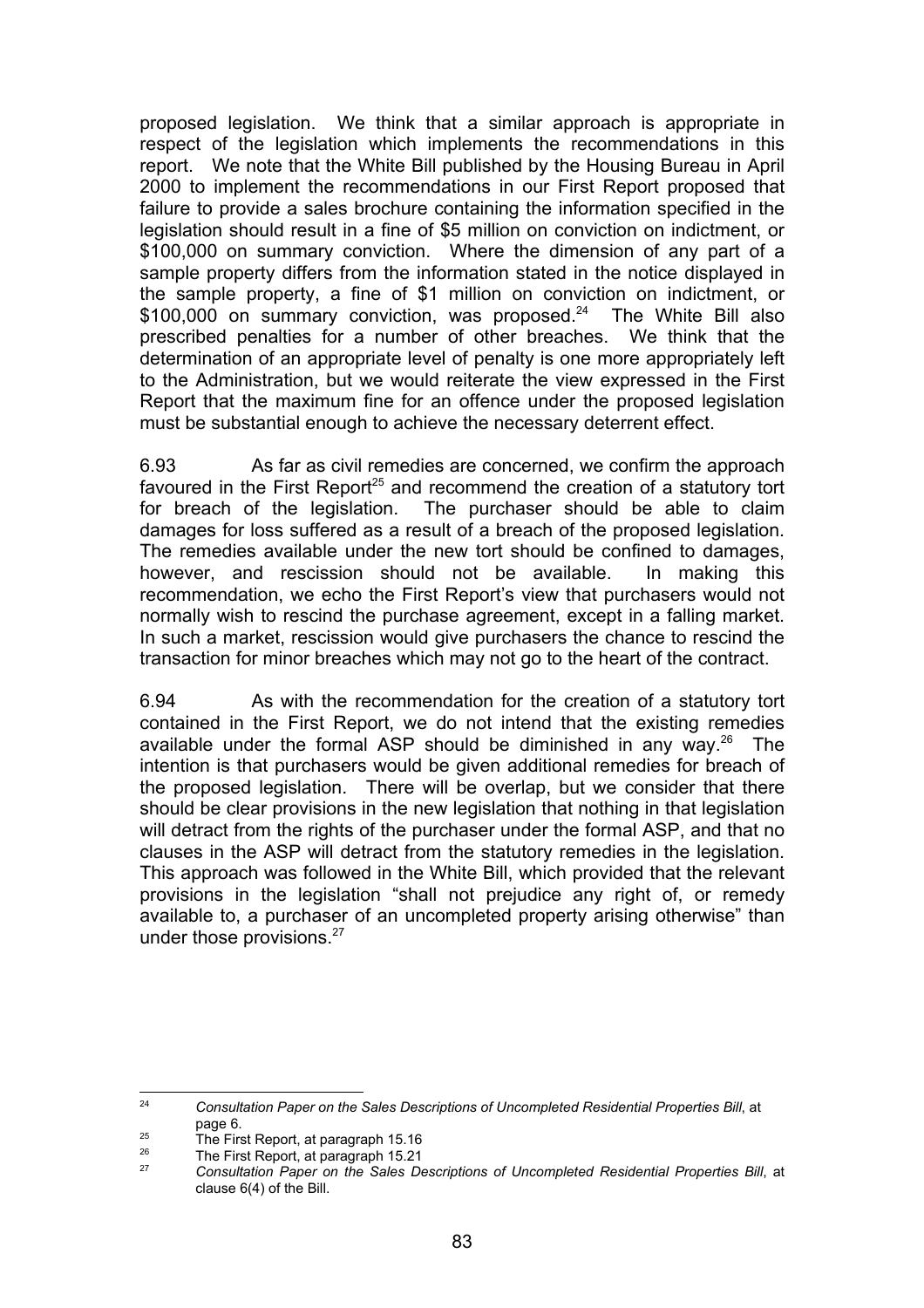**Recommendation 40**

**There should be both criminal and civil sanctions against those who fail to comply with the proposed legislation. We consider that the determination of the appropriate level of criminal penalty is a matter for the Administration to decide, but the maximum fine should be substantial enough to act as an effective deterrent.**

**We recommend that a breach of the proposed legislation should constitute a statutory tort. Purchasers should be able to claim damages for loss suffered as a result of a breach of the proposed legislation, but rescission should not be an available remedy. There should be clear provision in the new legislation that nothing in that legislation will detract from the rights of the purchaser under the formal ASP, and that no clauses in the ASP will detract from the statutory remedies in the legislation.**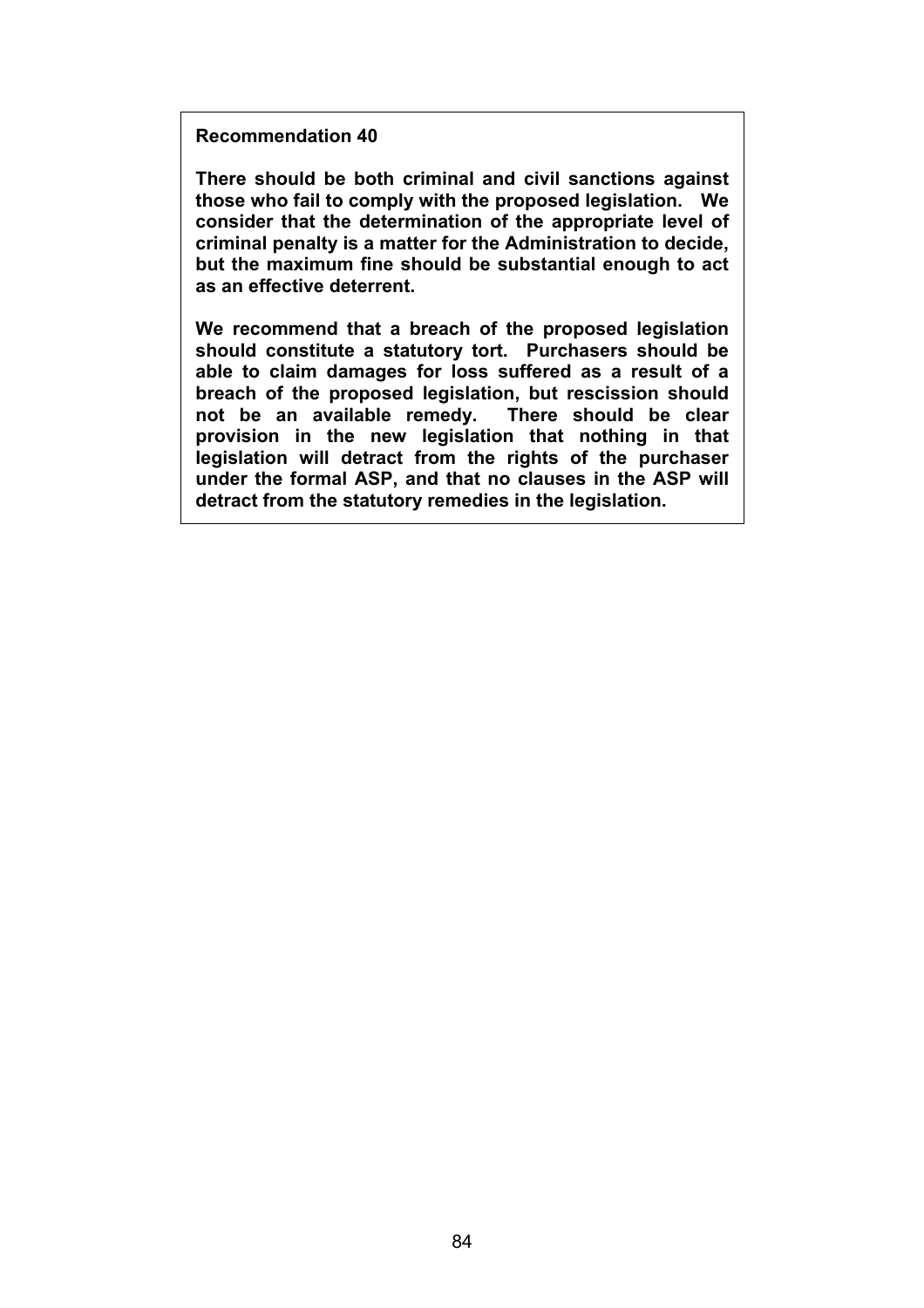# **Chapter 7**

# **The importance of public education**

**\_\_\_\_\_\_\_\_\_\_\_\_\_\_\_\_\_\_\_\_\_\_\_\_\_\_\_\_\_\_\_\_\_\_\_\_\_\_\_\_\_\_\_\_\_\_**

7.1 We take the view that the best way to protect purchasers is for purchasers themselves to exercise due care before entering into a transaction. In this respect, public education is very important. There was general support in the public responses for Government to launch publicity programmes to educate the public on the need to exercise due care in buying properties.

7.2 One submission commented that many purchasers are misled by the name of the preliminary agreement. Purchasers believe that the preliminary agreement is not important because their solicitors will finalise the terms of the deal for them. It was pointed out in the submission that this misconception is sometimes reinforced by estate agents who tell the parties that, if they have any special requirements, they can ask their solicitors to negotiate with the solicitors for the other party later. The true position is, however, that if the special term is not in the preliminary agreement, it will be difficult for the solicitors later to incorporate such a term in the formal agreement.

7.3 The submission therefore suggested that parties should be reminded that the preliminary agreement is a binding agreement and, once signed, its terms cannot be changed without the agreement of the other party. If the parties have any specific requirements, they should require them to be included in the preliminary agreement or consult their solicitors before signing the preliminary agreement. We agree with the suggestion and have included it in our recommendation.

## **Recommendation 41**

**We recommend that the Government should launch publicity programmes to educate the public on the need to exercise due care in buying properties. The publicity programmes should alert the public to the need to:**

- ¾ **Be aware that the purchaser may not be able to obtain the financing advertised.**
- ¾ **Note and report defects in the property as soon as possible and in any event within the Defect Liability Period.**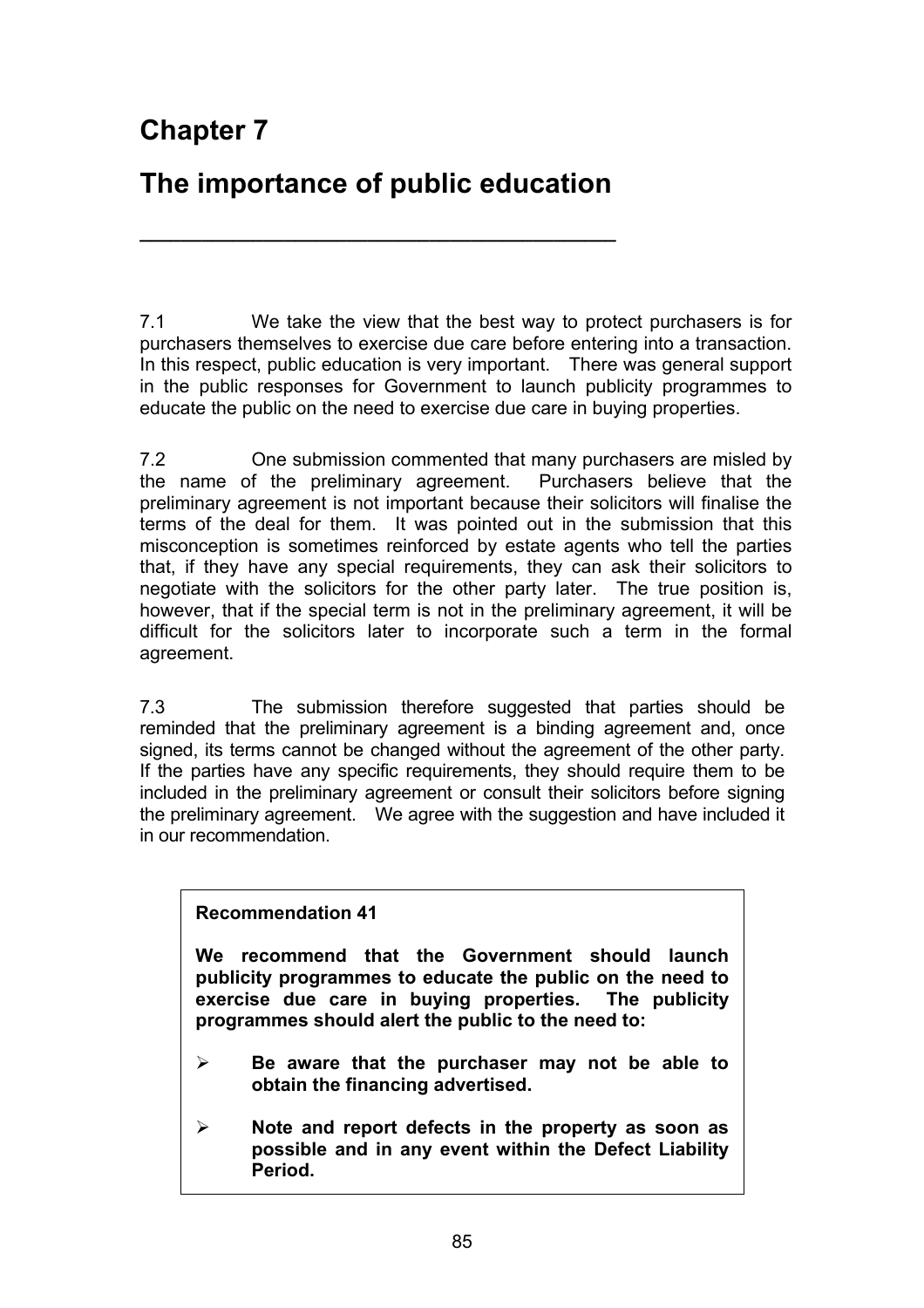- ¾ **Check carefully the Deed of Mutual Covenant as it is an important document.**
- ¾ **Check the land uses carefully.**
- ¾ **Consider the inherent risks if it is a confirmor sale.**
- ¾ **Take note of the charge of Government rent in certain developments.**
- ¾ **Include any specific requirements of the parties in the preliminary agreement, or consult their solicitors before signing the preliminary agreement, because it is a binding agreement which cannot be changed later without the consent of the other party.**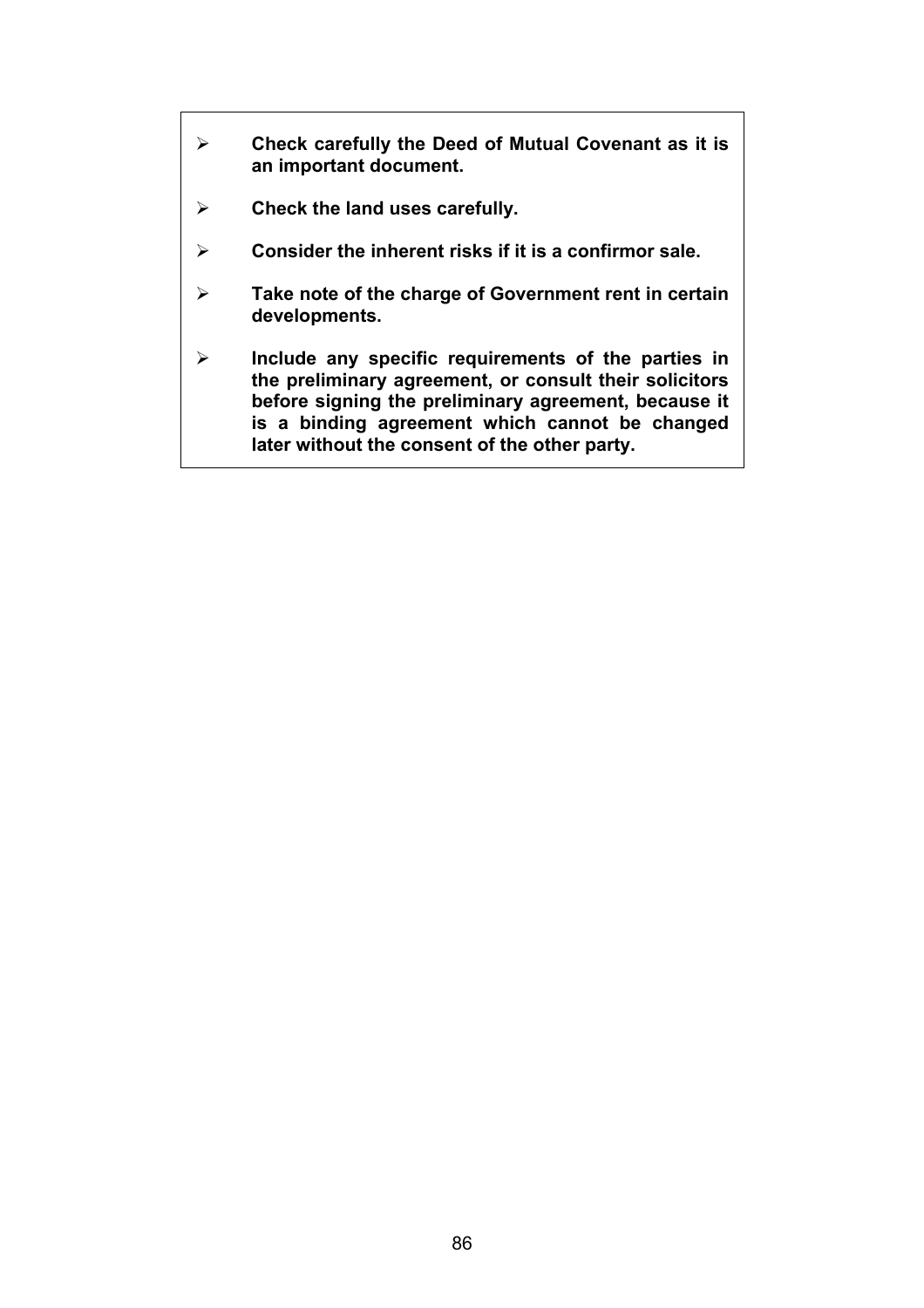# **Chapter 8**

# **Summary of recommendations**

**\_\_\_\_\_\_\_\_\_\_\_\_\_\_\_\_\_\_\_\_\_\_\_\_\_\_\_\_\_\_\_\_\_\_\_\_\_\_\_\_**

# **Recommendations applicable to completed units sold in the second-hand market**

# **Preface**

8.1 "Completed residential property" should refer to residential units in respect of which there is an Occupation Permit under the Buildings Ordinance or, in the case of the Housing Authority's Home Ownership Scheme, in respect of which the completion certificate has already been issued by the Director of Housing. This definition should be suitably modified in the case of exempted houses in the New Territories and Tenants Purchase Scheme flats offered for sale by the Housing Authority. *(Recommendation 1)*

# **Chapter 2 – Disclosure of information by vendors**

8.2 A Vendor's Information Form should be introduced for the sale of completed residential properties in the second-hand market. Relevant bodies in Hong Kong should be encouraged to make the Vendor's Information Form a market practice in the near future. The Government should monitor the situation at some stage later. Unless a market practice can be established by then, the Government should introduce legislation making it compulsory to provide a Vendor Information Form. *(Recommendation 2)*

8.3 A vendor should make available a Vendor's Information Form when his unit is put on the market (whether through an estate agent or not). The proposed Vendor's Information Form should contain at least the following warning clauses and property particulars:

*Warning clauses*

- $\geq$  The Vendor's Information Form is only a summary of the information relating to the property.
- $\triangleright$  The Vendor's Information Form does not explain everything and purchasers should take legal advice.
- $\triangleright$  Circumstances may have changed since the date of the Vendor's Information Form.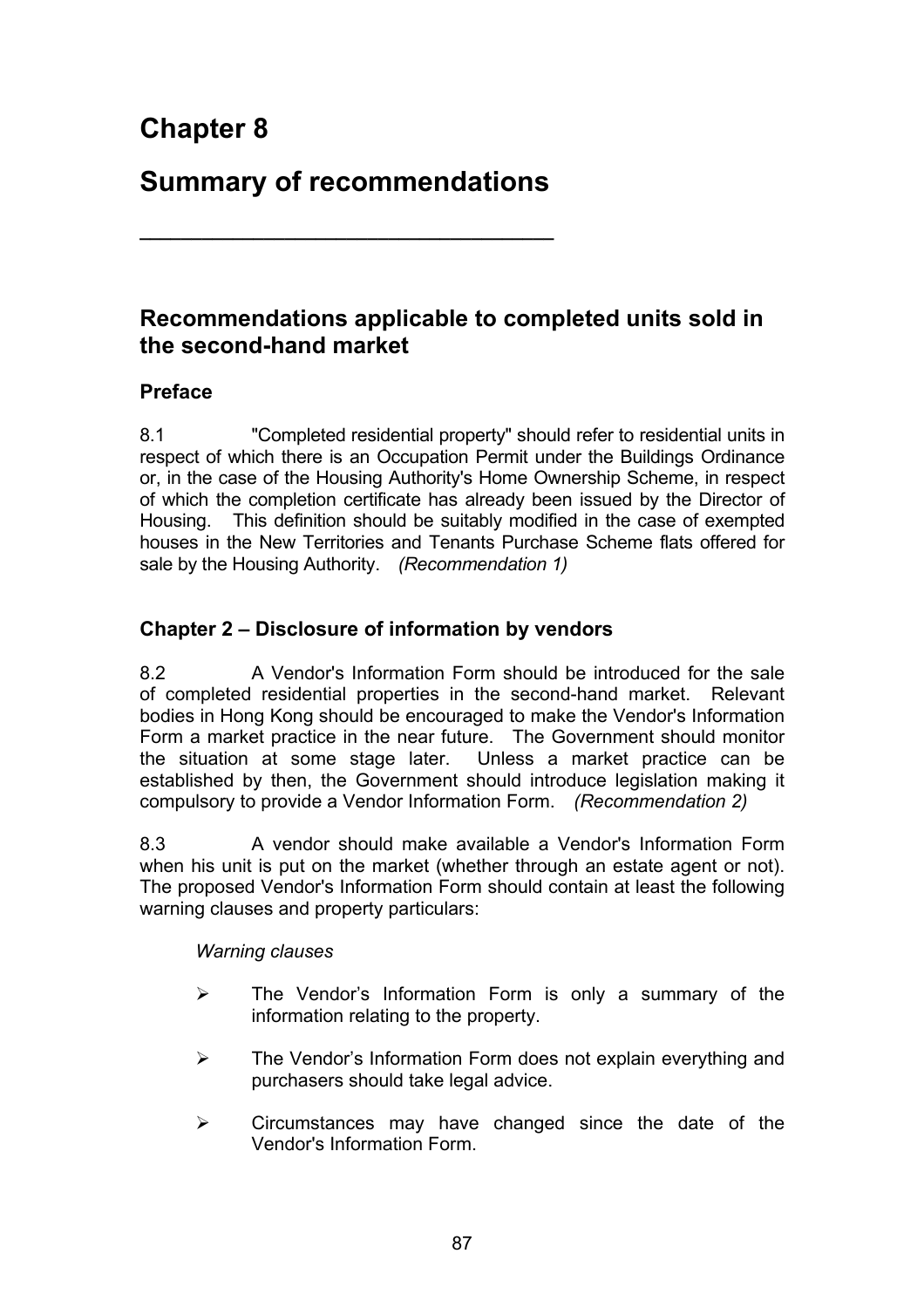- $\triangleright$  The purchaser should inspect the property before making an offer to buy.
- $\triangleright$  The state of repair and physical condition is not given. The purchaser should inspect the property and consult his professional advisors.
- $\triangleright$  Before making an offer to buy, the purchaser should make sure that any necessary loan of funds will be readily available.
- $\triangleright$  The Vendor's Information Form is a legal document and the vendor will be responsible for its accuracy.

#### *Property particulars*

- $\triangleright$  The information described under section 36(2)(a) to (g) of the Estate Agents Ordinance.
- $\triangleright$  Details of the saleable area.
- $\triangleright$  The availability of services known to the vendor (such as water (fresh/sea), drainage, gas (what kind) and electricity).
- $\triangleright$  The management fees for the current month.
- $\triangleright$  The amount of Government rent, so far as it is possible to state this.
- $\triangleright$  Any notice received by the vendor from the Government, management office, or any relevant authority of expenditure requiring contribution from the owners.
- $\triangleright$  Whether there is an owners' corporation and, if so, its name, and the name of the management company.
- $\triangleright$  Any pending claims known to the vendor affecting the property.
- $\triangleright$  A statement to the effect that the vendor will vacate the property and hand over vacant possession upon completion of the sale and purchase and that the property will then be free from mortgages and subsisting tenancies. However, if there are subsisting tenancies, the terms of those tenancies should be spelt out.
- $\triangleright$  A reference to any septic tank if it is being used.
- $\triangleright$  Whether or not the vendor is operating under a Power of Attorney. *(Recommendation 2)*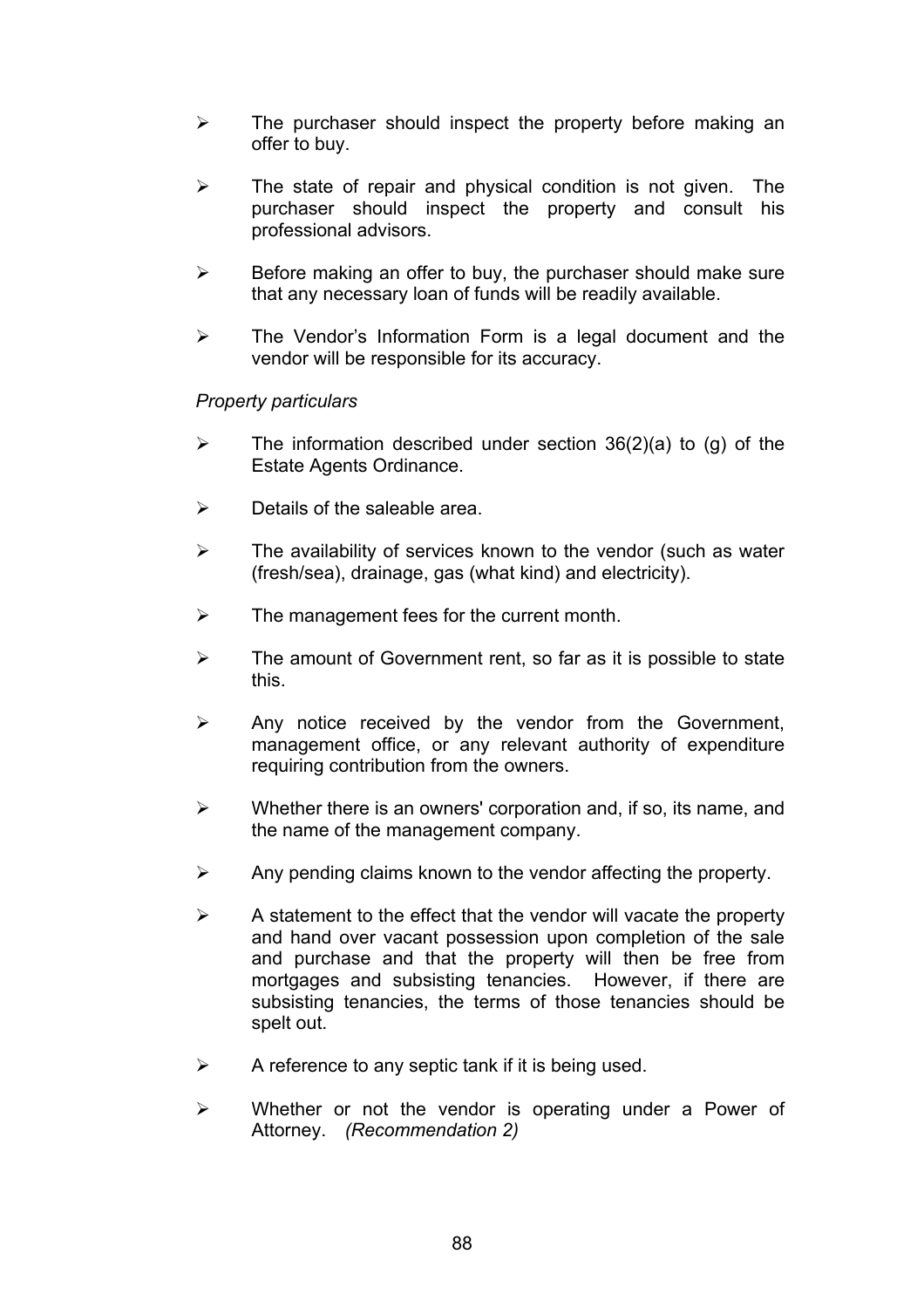8.4 The vendor should update the information in the Vendor's Information Form if he knows of changes subsequent to the date of its preparation. *(Recommendation 2)*

8.5 If the Government should decide to make the Vendor's Information Form compulsory, the Government should embark on a review of the Estate Agents Ordinance with a view to reconciling the disclosure duties of the vendor and the estate agent. *(Recommendation 2)*

8.6 The Administration should consider exploring the option of establishing a centralised property information system. In doing so, the Administration should consider ways in which the information necessary for later completion of the VIF could be input by developers into the centralised property information system at the first-hand property stage. *(Recommendation 3)*

# **Chapter 3 – Standard clauses in preliminary agreements**

8.7 The preliminary agreement for the purchase of second-hand completed flats should contain a standard clause giving the vendor and the purchaser a cooling-off period of three working days. In exercising the right to rescind the preliminary agreement during the cooling-off period, the party electing to rescind should be liable to forfeit to the other party an amount equal to five per cent of the purchase price or the preliminary deposit whichever is the lower. The parties should not have the right to sub-sell during the cooling-off period. *(Recommendation 4)*

8.8 The standard clause allowing a three-day cooling-off period should be implied by legislation into preliminary agreements for sale and purchase of second-hand completed residential properties. It should not be possible to contract out of this implied clause. *(Recommendation 5)*

# **Recommendations applicable to completed units sold in the first-hand market**

## **Chapter 4 – The general approach to the first-hand market and the provision of sales brochures**

8.9 For "left-over" flats (ie flats which were first marketed when uncompleted but are left unsold after issue of the occupation permit) the developer should make available the latest sales brochures and a Vendor's Information Form. However, up-to-date sales brochures should always be made available for completed flats marketed for the first time after the issue of the occupation permit. The sales brochures (and the Vendor's Information Form, where applicable) must be made available by developers from the time the completed properties are offered for sale. All the information in the sales brochure (and the Vendor's Information Form, where applicable) must be accurate at the time the flats are first marketed. *(Recommendation 6)*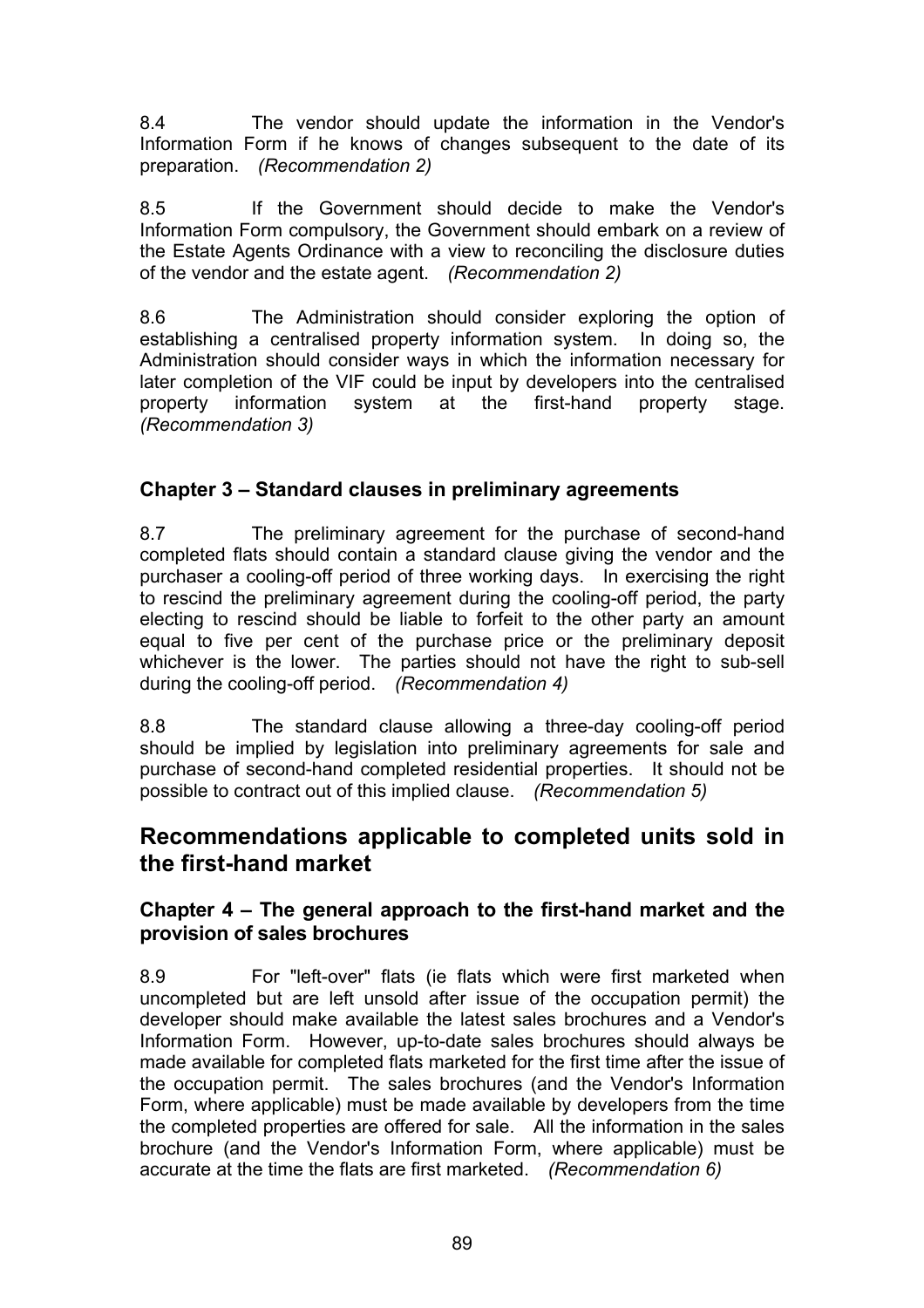8.10 If there have been any material changes in the information in the sales brochure between the date of its printing and the time of sale, a note to that effect should be attached to the sales brochure or the price list. *(Recommendation 7)*

8.11 The developer may apply to the relevant authorities in certain circumstances for exemption from the requirement to produce a sales brochure. For instance, where a purchaser buys in bulk from the developer with no intention to re-sell any of those units to the public, there should not be any need for the developer to produce a sales brochure in respect of those units. The application for exemption should be accompanied by a written undertaking from the purchaser not to re-sell the units within a specified period to be determined by the Government. *(Recommendation 8)*

8.12 The obligation on a developer to provide sales brochures should apply equally to someone buying in bulk from the developer at the first sale of completed residential properties involving strata title. *(Recommendation 9)*

8.13 If developers, by themselves or through estate agents, advertise the sale of local completed residential properties otherwise than by means of a sales brochure, the advertisement should advise purchasers to refer to the sales brochure (and the Vendor's Information Form, where applicable). Information given in the advertisement must be consistent with that given in the sales brochure (and the Vendor's Information Form, where applicable). *(Recommendation 10)*

## **Chapter 5 – Methods of measurement of floor area to be used by developers**

8.14 In respect of local completed residential properties offered for sale in the first-hand market, "saleable area" in relation to a unit enclosed by walls should mean the floor area of that unit (including the floor area of any balconies and verandahs) measured from the exterior of its enclosing walls (except where those enclosing walls separate two adjoining units, in which case the measurement shall be taken from the middle of those walls), and shall include the internal partitions and columns within a unit, but shall exclude the common parts outside its enclosing walls. Provided that if any of the enclosing walls abut onto a common area, then the whole thickness of the enclosing walls which so abut shall be included. *(Recommendation 11)*

8.15 In respect of local completed residential properties offered for sale in the first-hand market, "saleable area" should mean:

- (1) in relation to any cockloft, the floor area of that cockloft measured from the interior of its enclosing walls;
- (2) in relation to any bay window which does not extend to the floor level of a unit, the area of that bay window measured from the exterior of its enclosing walls or glass windows and from the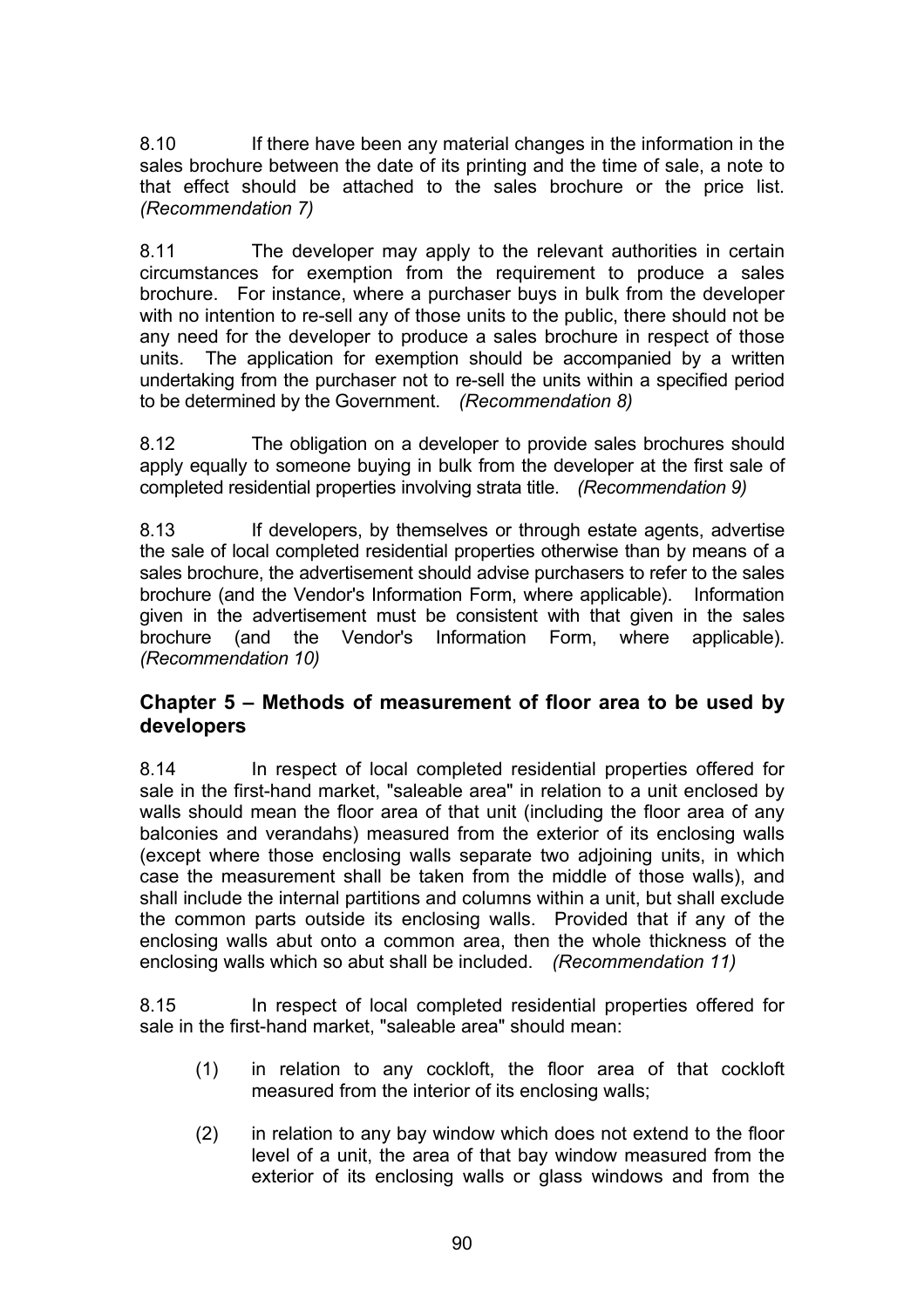point where the bay window meets the wall dropping to the floor level of a unit, but excluding the thickness of that wall;

- (3) in relation to any car park space, the area of that car park space measured from the interior of its demarcating lines or enclosing walls, as the case may be; and
- (4) in relation to any yard, terrace, garden, flat roof or roof, the area of that yard, terrace, garden, flat roof or roof measured from the interior of its boundary lines. Where the boundary consists of a wall, it shall be measured from the interior of that wall. *(Recommendation 12)*

8.16 Where the property includes any item incorporated in the definition (such as a cockloft, bay window, car park space, yard, terrace, garden or flat roof), the saleable area of each of them should be specified and described separately in the sales literature. *(Recommendation 12)*

- 8.17 (1) The definition of saleable area should be recognised as the standard method to describe saleable area in all sales literature in respect of local completed residential properties;
	- (2) the saleable areas should be included in sales literature; and
	- (3) any areas exempted from the calculation of gross floor area should be excluded from the calculation of saleable areas of the individual units.*(Recommendation 13)*

However, if any areas exempted from the calculation of gross floor area are situated within the enclosing walls of a unit and for the exclusive use of its occupiers, such areas may be taken into account when calculating the saleable area of the unit. *(Recommendation 13)*

## **Chapter 6 – Disclosure requirements for completed units offered for sale by developers**

- 8.18 (1) The sales brochure should contain floor plans which:
	- (a) specify the external dimensions of individual units;
	- (b) are drawn to scale and are reasonably legible;
	- (c) show separately non-typical floors, the entrance floors, and the roof;
	- (d) show the location, the number and the minimum dimensions of the car park spaces;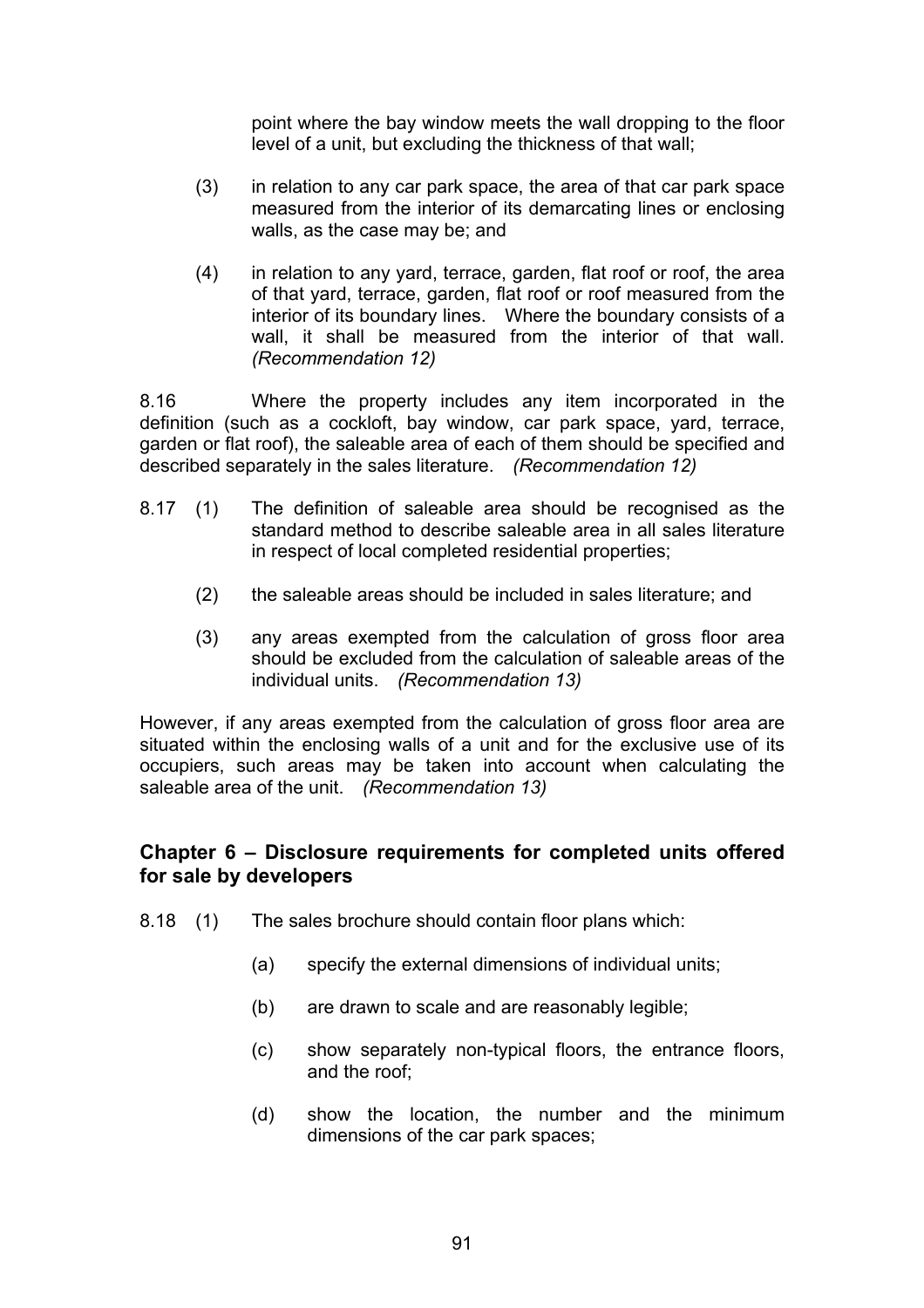- (e) show the orientation of the building and the location of ingress and egress points;
- (f) show the structural walls; and
- (g) show any known features within the unit that would materially affect a reasonable purchaser's enjoyment of the property, such as exposed pipes.
- (2) The sales brochure should also contain:
	- (a) schedules listing the saleable area of the unit and of any bay window areas, roof areas, flat roof areas, open yard areas, air-conditioning plant within the building, etc; and
	- (b) a note that the internal area of units on the upper floors may be slightly greater than that of the lower floors, if that is the case.
- (3) Certified copies of the latest approved building plans should be made available for free inspection at the sales office during normal office hours.
- (4) There should be a legal obligation on the developer upon completion to inform purchasers of the saleable area (as provided by the Authorised Person). *(Recommendation 14)*

8.19 *Where there is no right of inspection before entering into a preliminary sale and purchase agreement*, the sales brochure should contain:

- (i) at least details of the fittings and finishes as stated in Appendix XII B of Legal Advisory Conveyancing Office Circular Memorandum No 40 (LACO CM 40);
- (ii) a description of air-conditioners where supplied and descriptions, such as locations, of air-conditioning plants; and
- (iii) information on the flush water/sewage treatment plants where they are supplied, including information on the maintenance of the treatment plants. *(Recommendation 15)*

8.20 The sales brochure should also state the brands and countries of origin of the fittings and finishes to be used. *(Recommendation 15)*

8.21 In addition, photographs of the fittings and finishes should be shown in the sales brochure. *(Recommendation 15)*

8.22 If there are discrepancies between the Chinese and English versions of the specifications of fittings and finishes in the sales brochure,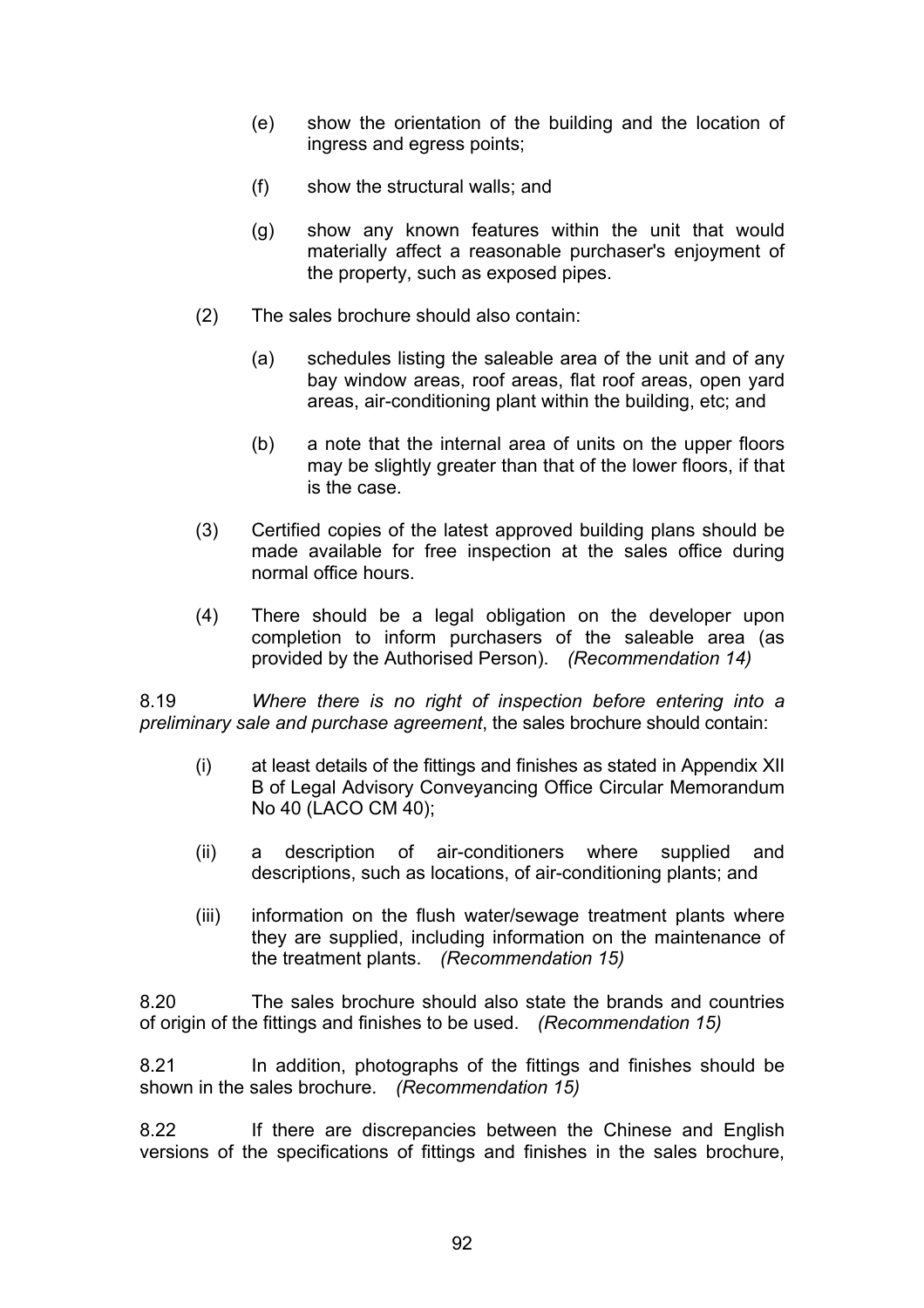purchasers can choose which language version they rely on. *(Recommendation 16)*

8.23 W*here there is no right of inspection* before entering into a preliminary sale and purchase agreement and mock-up or sample flats are provided, the mock-up of at least one flat should be accurately representative of the actual unit in all aspects, including quality and dimensions. The Authorised Person of the development project should certify a schedule of specifications of such mock-up flats. The developer should have a duty to keep a record of the certified schedule. *(Recommendation 17)*

## *Location plan*

- 8.24 (a) A location plan should be provided in all sales brochures. The location plan should include up-dated information on prominent environmental features in the vicinity (eg public park, swimming pool, refuse collection point, etc).
	- (b) The date and the reference number of the latest outline zoning plans at the date of printing of the sales brochure should be stated in all sales brochures. There should also be a note stating that outline zoning plans are subject to change and that the latest outline zoning plans at the date of printing of the sales brochure are available for free inspection during normal office hours at the sales office. *(Recommendation 18)*

## *Layout plans*

8.25 All sales brochures should provide a layout plan drawn to scale, showing communal facilities (and their completion dates if possible) undeveloped land and its *intended and permitted use* within the boundary of the development, and the scale used. The layout plans provided in sales brochures should be the latest approved plans at the date of printing of the sales brochure. The expected completion dates of communal recreational facilities should be included in the layout plans. *(Recommendation 18)*

## *Uses of land*

- 8.26 (a) If there are specific covenants in the Government Lease requiring the developer to put land inside or outside the boundaries of the development to particular uses, the developer should state accurately those particular uses in the sales literature.
	- (b) The developer should be required to state accurately in the sales brochure the intended uses of the land within the boundaries of the development which are known to the developer at the date of printing of the sales brochure.
	- (c) Except for specific uses required of developers by the terms of the Government Lease, developers should not be required to disclose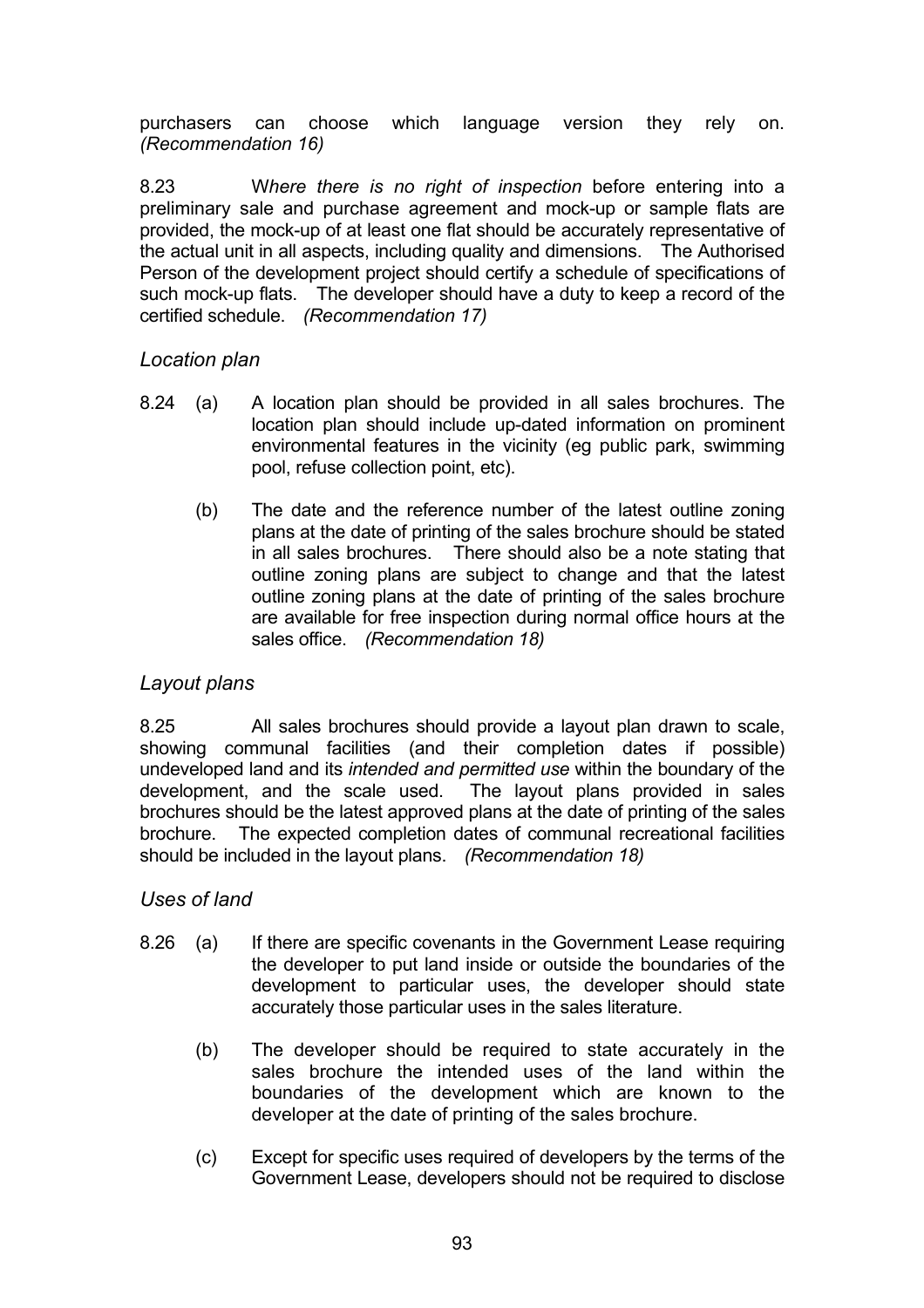the intended uses of land outside the boundaries of the development.

(d) If the developer chooses to disclose in the sales literature any information about the use of land outside the boundaries of the development, the information so disclosed must be accurate at the date of putting the property up for sale. *(Recommendation 18)*

8.27 Artistic impressions in whatever form should give accurate representations of the surroundings of the property development. *(Recommendation 19)*

8.28 The sales brochures should give the following details about the clubhouse and other facilities in the development:

- (i) whether they are communal facilities;
- (ii) who has ownership;
- (iii) who has responsibility for their management; and
- (iv) the duration of the management agreement. *(Recommendation 20)*

8.29 All sales brochures should state the date of completion of sale and purchase and the date of vacant possession. The dates need not be expressed in terms of actual dates in the calendar. Instead, they can be expressed by reference to a time frame, such as a certain period of time from the signing of the formal ASP. *(Recommendation 21)*

8.30 If any of the payment terms is dependent on the occurrence of a contingent event (such as execution of the assignment), the sales brochure or the price list should state the date of the happening of that event. *(Recommendation 21)*

8.31 Where developers impose any fees or charges on transfer of title from the original purchaser to a sub-purchaser, or on the cancellation of the purchase agreement, the amount of such fees or charges and the procedures for transfer should be specified clearly in the sales brochure. *(Recommendation 22)*

- 8.32 (a) Where the developer quotes in any sales literature or advertisement a list of banks providing initial finance, the sales literature should contain a general description of the finance schemes available from the banks so quoted. Where the interest is specified, it should be the rate per annum.
	- (b) Where the developer arranges finance, whether solely or to top up other loans, details of those facilities and the interest rates per annum should be disclosed in the sales literature.
	- (c) Where the developer provides initial finance but later arranges for replacement finance, purchasers should be informed in the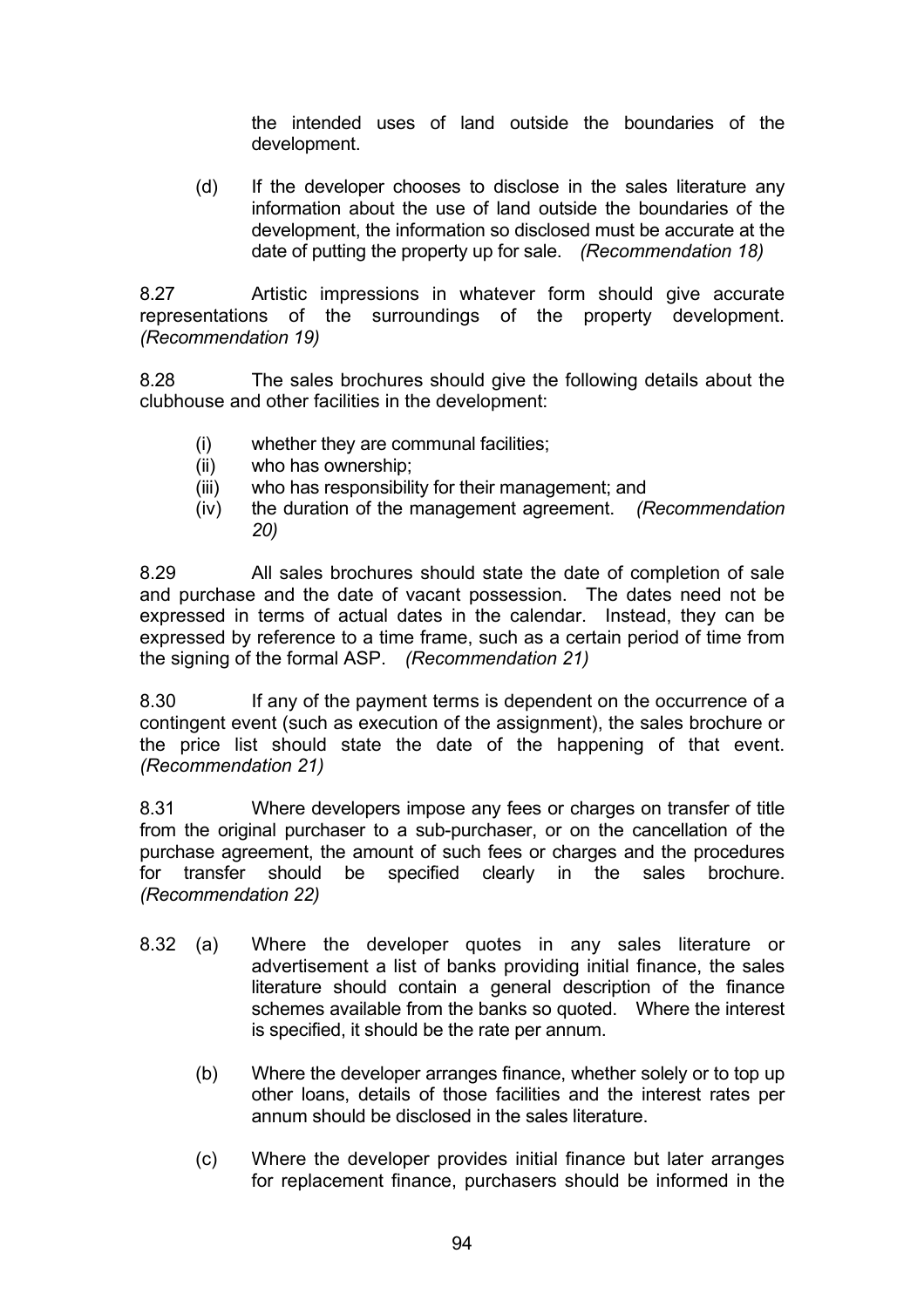sales literature of the possibility of the costs of replacement finance which may be passed on to them. *(Recommendation 23)*

8.33 The rate of interest per annum chargeable under the formal ASP for late payment of any part of the purchase price should be stated in the sales brochure. *(Recommendation 24)*

8.34 If the preliminary agreement is binding as a sale, the purchaser should be entitled to a cooling-off period of three working days after signing the preliminary agreement for local completed residential properties in the first-hand market. A purchaser can elect to cancel the preliminary agreement within the cooling-off period subject to forfeiture of five per cent of the purchase price or the amount of the preliminary deposit, whichever is the lower. *(Recommendation 25)*

8.35 Sales brochures should state that the preliminary agreement for sale and purchase is subject to a cooling-off period of three working days after signing the preliminary agreement. Sales brochures should also state that a purchaser can elect to cancel the preliminary agreement within the cooling-off period subject to forfeiture of five per cent of the purchase price or the amount of the preliminary deposit, whichever is the lower. *(Recommendation 26)*

8.36 If there is no right of inspection prior to signing of the preliminary agreement, the purchaser of a completed residential unit in the first-hand market should not be liable to forfeiture of his preliminary deposit where he takes advantage of the cooling-off period to cancel the preliminary agreement. *(Recommendation 27)*

8.37 Sales brochures should state the duration of the Defect Liability Period and when it will start to run.*(Recommendation 28)*

8.38 If the developer is wound up, the benefits of any warranties made to the developer by his contractors should be passed on to the Owners' Corporation or the Manager of the development. *(Recommendation 29)*

8.39 Notwithstanding any term in the building contract between the developer and the contractor prohibiting the assignment of the developer's rights against the contractor, the purchasers should have the right to take direct legal action against the contractor for any defects in the units.*(Recommendation 29)*

8.40 Sales brochures should state the salient provisions of the Deed of Mutual Covenant (DMC). The list should include those clauses in the DMC imposing financial obligations and those touching upon everyday usage of the property. *(Recommendation 30)*

8.41 The developer should deposit copies of the English and Chinese versions of the DMC at the sales office or the solicitors' office for free inspection during normal office hours. The sales brochure should contain a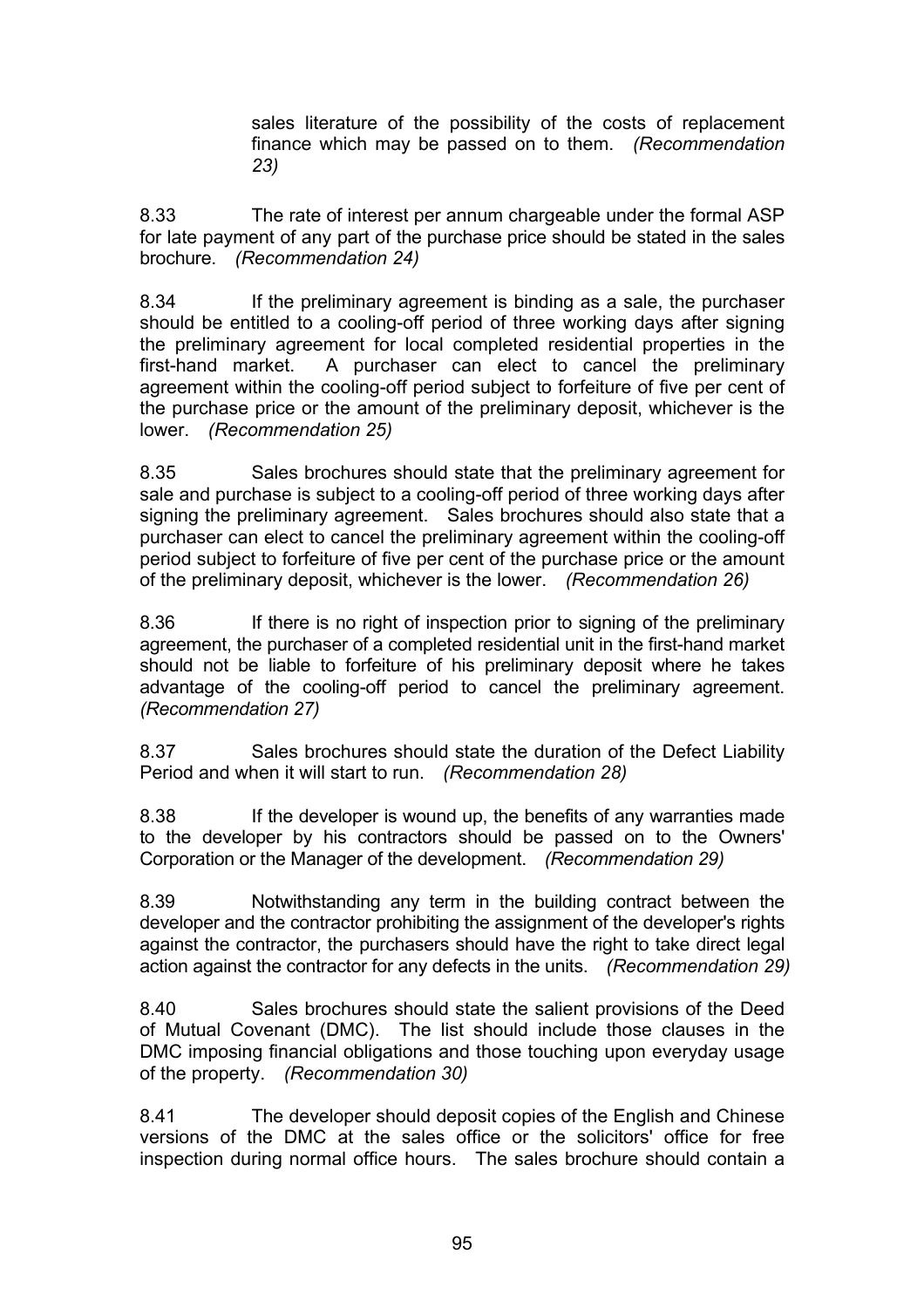statement to the effect that the English and Chinese versions of the DMC are so available for inspection.*(Recommendation 31)*

8.42 If there is actual or potential responsibility for maintaining slopes or other areas, there should be clear notification to purchasers in the sales brochure of that responsibility. The sales brochure should also disclose any The sales brochure should also disclose any existing notice from the authorities to repair and maintain slopes or other areas at the date of its printing. Moreover, if there is responsibility in the Government Lease for maintaining slopes or other areas, that responsibility should be spelt out in the sales brochure. *(Recommendation 32)*

8.43 If an uncompleted development has a DMC, developers should have an obligation to keep its terms unchanged when the development later becomes completed with the issue of the occupation permit. *(Recommendation 33)*

8.44 Sales brochures should state the following:

- (1) the permitted uses of the individual units as stated in the approved building plans, together with any restrictions on use contained in the Government lease or Conditions of Grant of the land;
- (2) the original term of the Government lease and its date of expiry;
- (3) the rent provisions in the Government lease; and
- *(4)* that the renewed Government rent may be an apportioned amount of three percent of the rateable value of the building. *(Recommendation 34)*

8.45 Sales brochures should also contain a general notification to the effect that the Government lease will impose various financial obligations on purchasers and that they are advised to consult their professional advisers accordingly. These financial obligations include:

- (1) The construction and maintenance of pedestrian subways and footbridges;
- (2) The construction and maintenance of escalators, stairways and lifts for the disabled;
- (3) The maintenance of slopes, toe-walls and retaining walls;
- (4) The maintenance of private open spaces and toilets; and
- (5) The maintenance of internal roads. *(Recommendation 34)*

8.46 The price lists of all units offered for sale should be made available to prospective purchasers by developers or their estate agents prior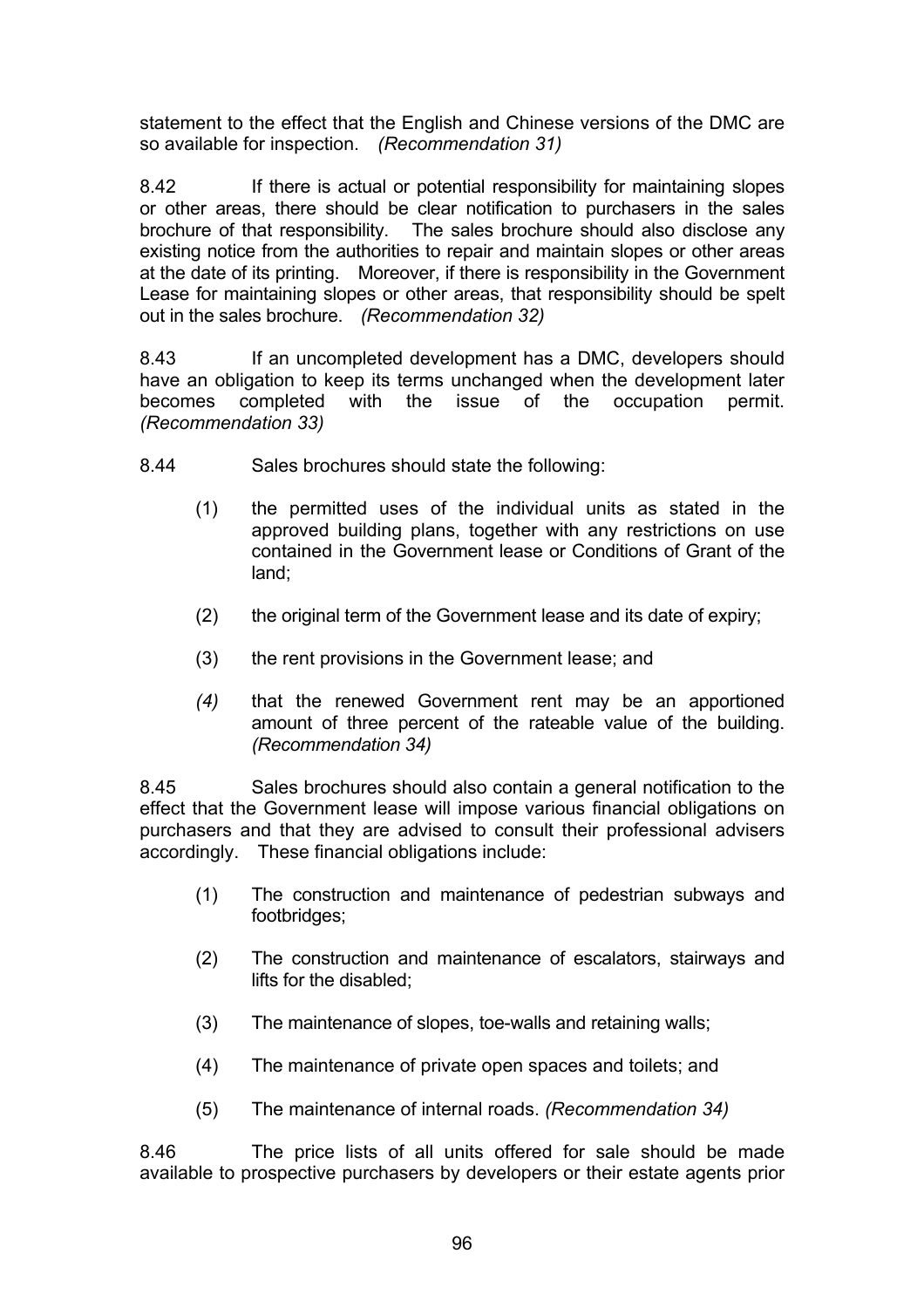to the payment of any reservation fee or the signing of any preliminary agreement. We recommend that if developers advertise that a certain number of units will be offered for sale, that number of units should be available for sale to the public. *(Recommendation 35)*

#### *Name of main contractors, Authorised Person and his firm*

8.47 The names of the main contractors and the Authorised Person and his firm should be disclosed in the sales brochure. For present purposes, the Authorised Person means the person occupying that position at the time of printing of the sales brochures. *(Recommendation 36)*

#### *Responsibility for transaction fees*

8.48 Whenever the sales brochure contains information about the prices of the units, it should also state with whom the responsibility for legal costs and stamp duties lies. *(Recommendation 37)*

#### *Scales of legal costs and stamp duties*

8.49 Information on the scales of legal costs (if any) and stamp duties should be provided by developers to purchasers upon request and a note to this effect should appear in the price list or other sales literature containing information about the prices of the units. *(Recommendation 37)*

## *Date of printing of sales brochure*

8.50 The sales brochure should carry its date of printing. *(Recommendation 37)*

#### *Supplementary charges upon taking possession*

8.51 The sales brochure should provide an itemised list of supplementary charges payable by purchasers upon taking possession of their units. If the exact amounts of such charges are unknown, the obligation to pay them should be disclosed in the sales brochure. *(Recommendation 37)*

#### *Licence fees to Government and charges for rights of way*

8.52 Where applicable, the sales brochure should state any way leave charges, licence fees or waiver fees payable to Government for a water supply or drainage system going through Government land and/or pump room situated on Government land and any fees or charges payable to adjoining lot owners for rights of way or easements. The amount of such charges or fees should also be stated, if known. *(Recommendation 37)*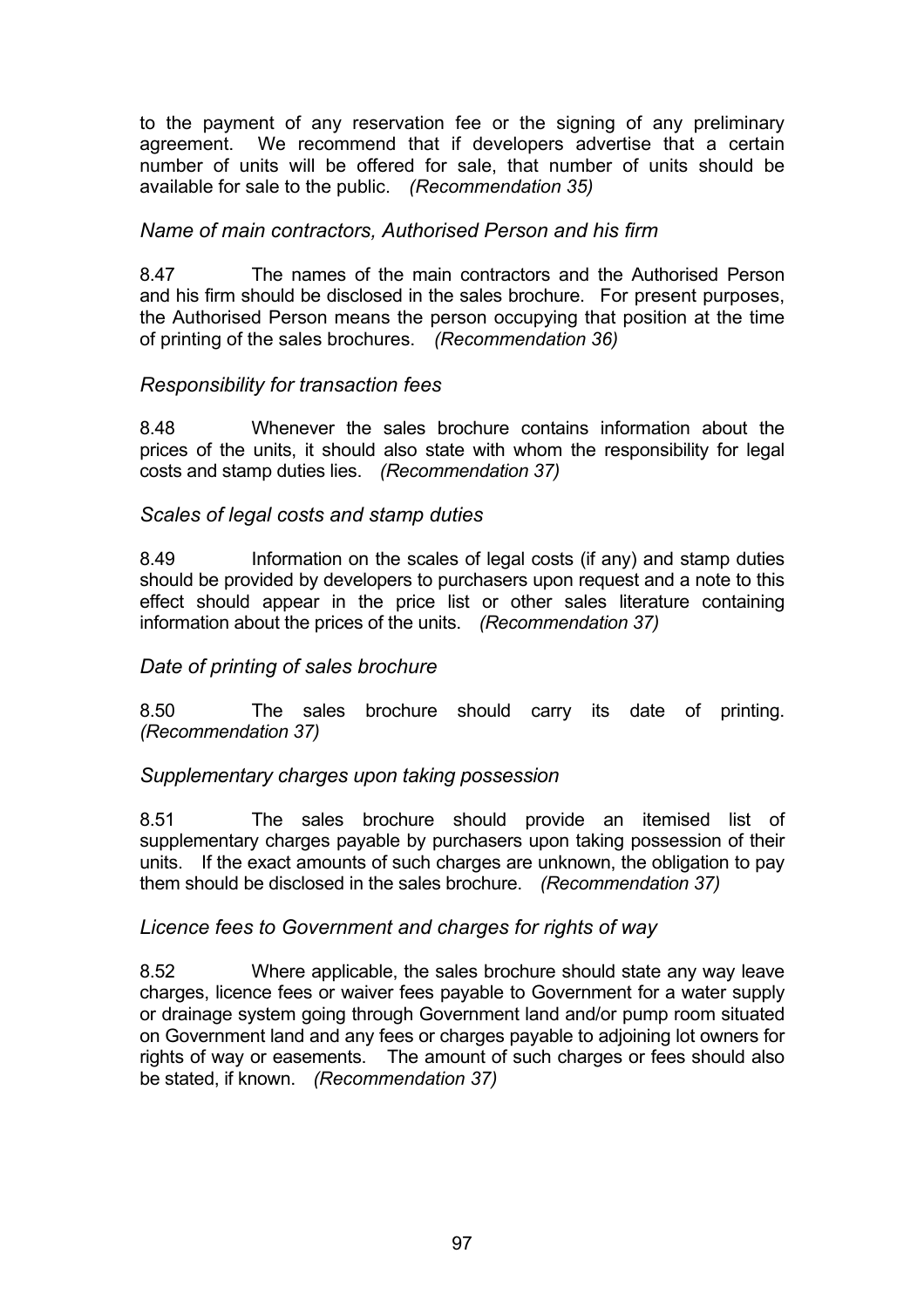*Car park spaces*

8.53 The sales brochure should contain a description of the car park spaces within the development, including their respective numbers for sale or rent, and those for visitors. If the developer has not yet decided at the date of the printing of the sales brochure any of these matters, the sales brochure should clearly state this fact. Moreover, any descriptions of car park spaces in the sales brochure should be binding on the developer. *(Recommendation 38)*

8.54 Our recommendations in respect of the first-hand market should be implemented by legislation. *(Recommendation 39)*

8.55 There should be both criminal and civil sanctions against those who fail to comply with the proposed legislation. We consider that the determination of the appropriate level of criminal penalty is a matter for the Administration to decide, but the maximum fine should be substantial enough to act as an effective deterrent. A breach of the proposed legislation should constitute a statutory tort. Purchasers should be able to claim damages for loss suffered as a result of a breach of the proposed legislation, but rescission should not be an available remedy. There should be clear provision in the new legislation that nothing in that legislation will detract from the rights of the purchaser under the formal ASP, and that no clauses in the ASP will detract from the statutory remedies in the legislation. *(Recommendation 40)*

# **Recommendations applicable to all completed units, both in the first-hand and second-hand markets**

# **Chapter 7 – The importance of public education**

8.56 The Government should launch publicity programmes to educate the public on the need to exercise due care in buying properties. The publicity programmes should alert the public to the need to:

- $\triangleright$  Be aware that the purchaser may not be able to obtain the financing advertised.
- $\triangleright$  Note and report defects in the property as soon as possible and in any event within the Defect Liability Period.
- $\triangleright$  Check carefully the Deed of Mutual Covenant as it is an important document.
- $\triangleright$  Check the land uses carefully.
- $\triangleright$  Consider the inherent risks if it is a confirmor sale.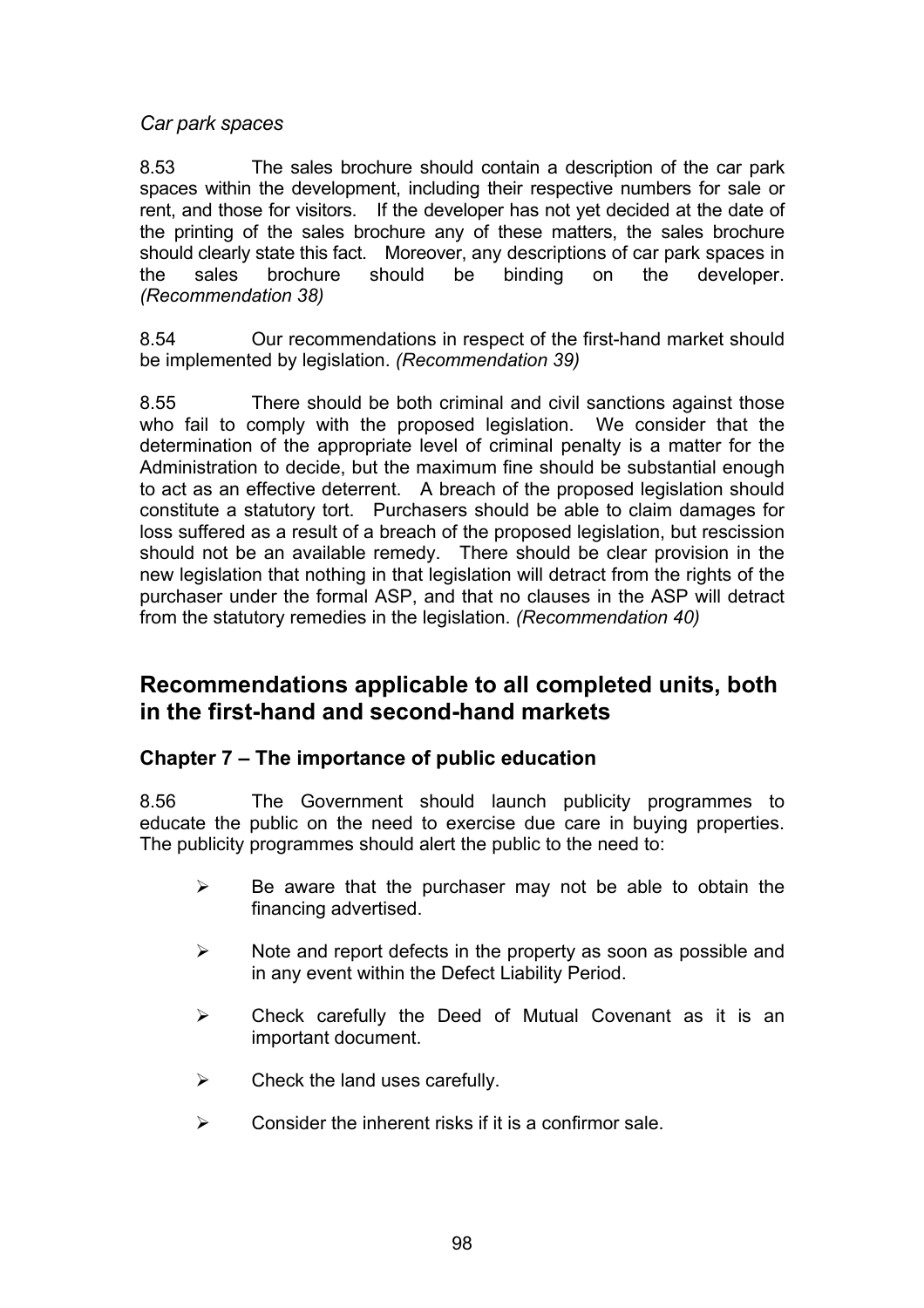- ¾ Take note of the charge of Government rent in certain developments.
- ¾ Include any specific requirements of the parties in the preliminary agreement, or consult their solicitors before signing the preliminary agreement, because it is a binding agreement which cannot be changed later without the consent of the other party. *(Recommendation 41)*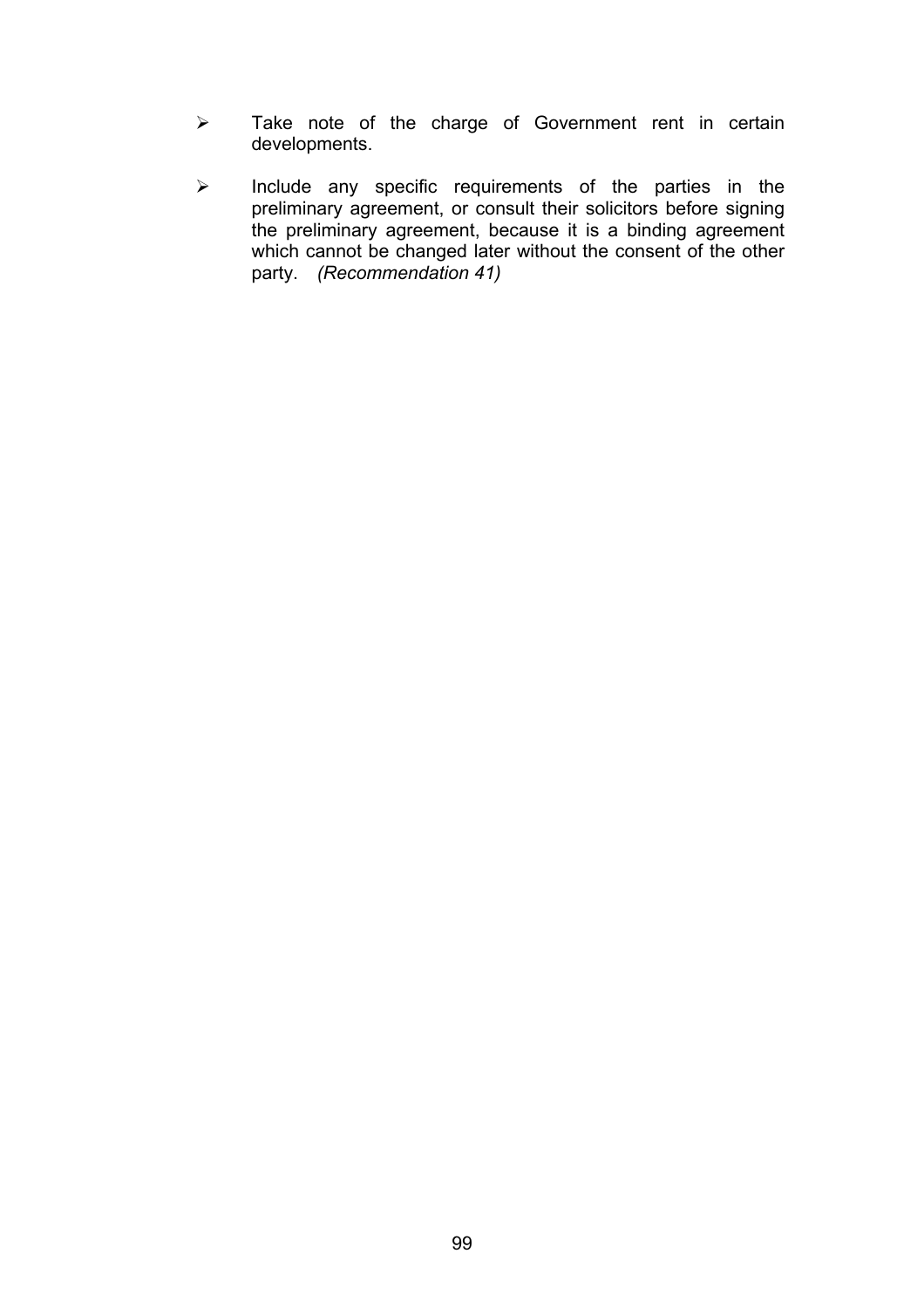# **Glossary of terms**

#### **Assignment**

The legal document by which the vendor of a flat passes ownership of the flat to the purchaser. By taking the assignment, the purchaser will become the new owner of the flat.

#### **Agreement for sale and purchase**

The legal document by which the vendor of a flat agrees to sell the flat to the purchaser for a stated price. It also spells out in detail the rights and obligations of the parties up to the date of completion, when it will be replaced by the Assignment. It is usually preceded by a preliminary agreement which sets out the salient points of the agreement for sale and purchase. The agreement for sale and purchase is sometimes called a "formal" agreement when compared with the preliminary agreement, and we use the abbreviation "formal ASP" in this report to refer to the agreement for sale and purchase.

#### **Authorised Person**

The architect, engineer, surveyor or other professional person in charge of a development project. The Building Authority keeps a register of all persons who are qualified to be Authorised Persons pursuant to section 3 of the Buildings Ordinance (Cap 123).

#### **Certificate of Compliance**

A certificate to the effect that certain conditions in the Government Lease or Conditions of Grant have been complied with.

#### **Completion**

This can mean both "Legal Completion" and "Construction Completion". See below for the meanings of these two terms.

#### **Completion Certificate**

A Completion Certificate is issued in place of an Occupation Permit for flats in the Housing Authority's Home Ownership Scheme.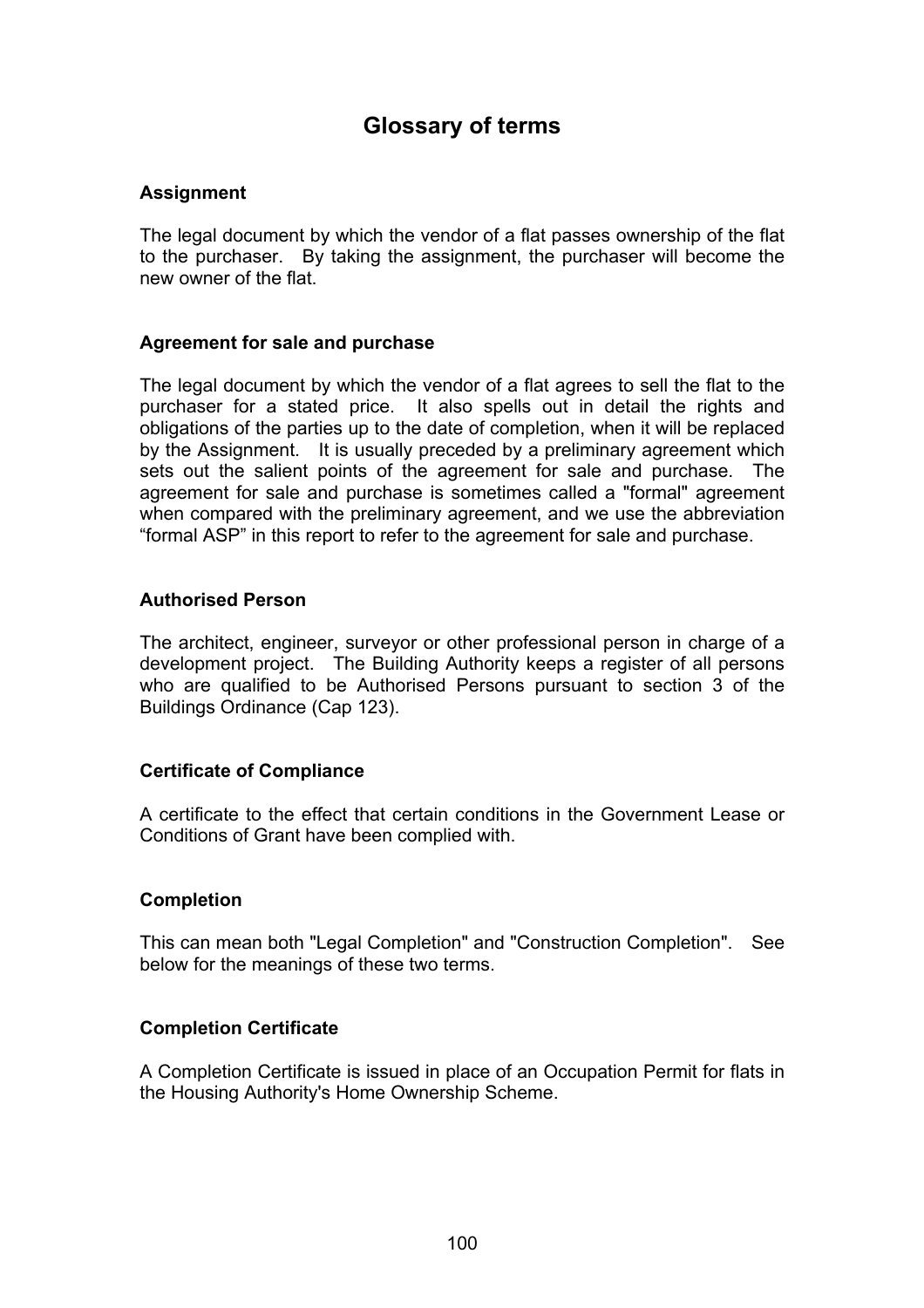#### **Consent Scheme**

The Consent Scheme applies to the development of lots where the Government Leases stipulate that the prior consent of the Director of Lands must be obtained before the sale or other disposal of uncompleted units to a purchaser can be made. It also covers situations where an Exclusion Order made under the Landlord and Tenant (Consolidation) Ordinance (Cap 7) contains clauses prohibiting the owners from entering into agreements for the sale of uncompleted units without the Director of Lands' prior consent.

The Consent Scheme previously administered by the Registrar General (Land Officer) is now the responsibility of the Legal Advisory and Conveyancing Office of the Lands Department following the dissolution of the Registrar General's Department and the transfer of its various functions to other Government officers. The rules for granting consent are set out in Legal Advisory and Conveyancing Office Circular Memoranda issued from time to time by the Director of Lands (or Land Office Circular Memoranda previously issued by the Registrar General). The conditions for granting consent can therefore be varied to meet changing needs to protect purchasers of uncompleted units.

## **Consent to Assign**

The Government will issue a Consent to Assign to a developer who wishes to sell units with an Occupation Permit but not a Certificate of Compliance.

#### **Construction Completion**

The completion of the construction of the flats in a development.

#### **Confirmor**

If an uncompleted flat is re-sold to sub-purchasers before the legal completion of the original sale, all sub-vendors will sign in the capacity as "confirmors" in the Assignment. The legal interests in the flat will pass from the developer direct to the sub-purchaser at the end of the chain.

#### **Developer**

An individual or company engaged in property development. For the purposes of this report, a developer includes someone buying from the developer at the first sale of completed residential properties involving strata title.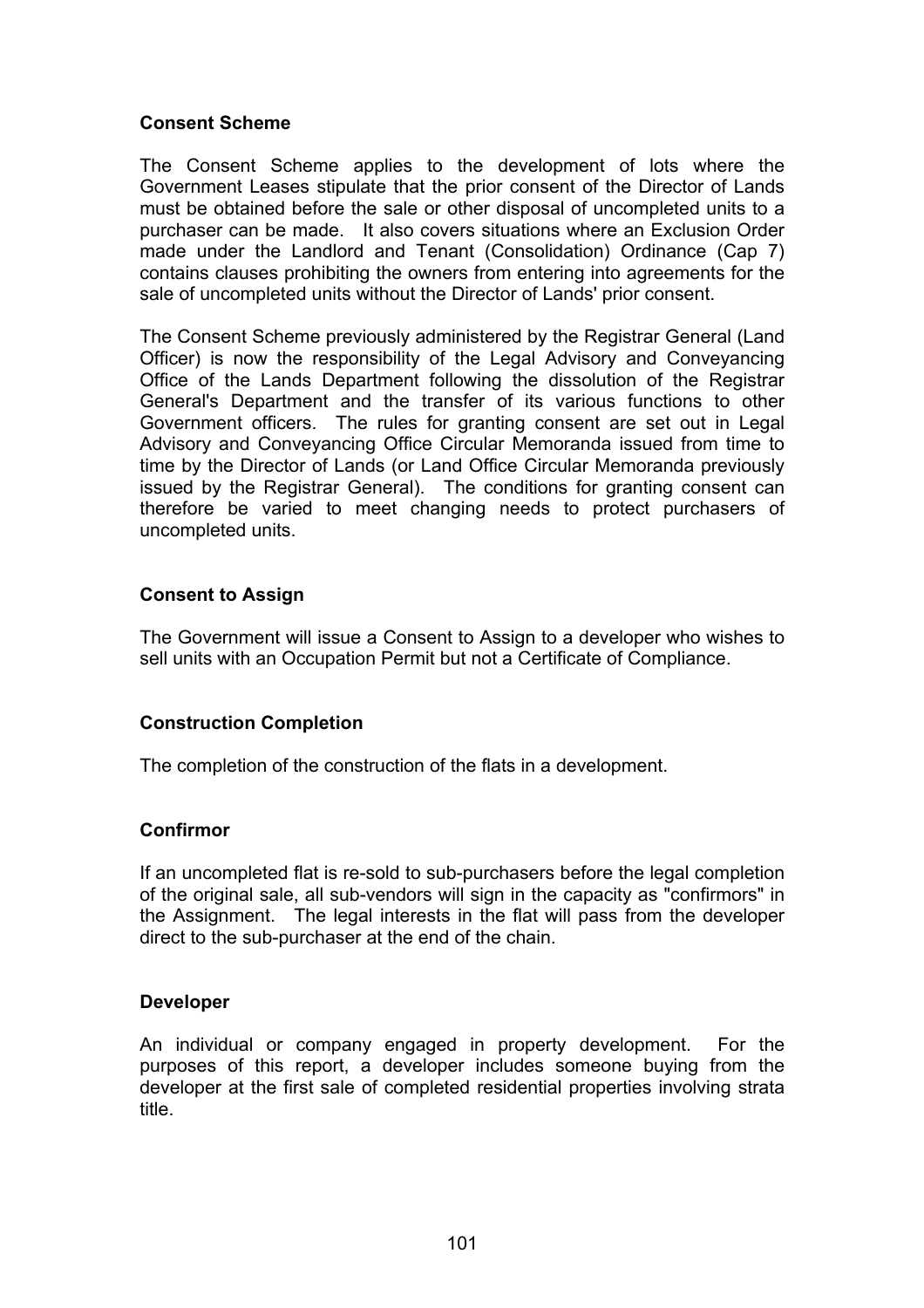#### **Deed of Mutual Covenant**

The legal document which contains the agreement among the individual flatowners relating to the use, maintenance, repair, insurance, payment of outgoings, management, etc, of a building divided into flats.

#### **Defect Liability Period**

The period during which developers will make good any patent defects in the property and its installation. In the Consent Scheme, it usually lasts six months from the completion of sale and purchase (namely, execution of the Assignment).

#### **Exempted Houses**

Houses which are exempted under the Buildings Ordinance (Application to the New Territories) Ordinance (Cap 121). Under section 5 of Cap 121, exemption from the application of the Buildings Ordinance is granted in respect of building works in the New Territories for the erection of a building for non-industrial purposes, community use, or agricultural purposes, or for the replacement of a temporary structure.

#### **Flats**

See "Units".

#### **Government Lease**

Also known as "Land Lease" or "Crown Lease". This is the legal document by which the Government grants the use of land to others for a stated period in return for payment of a premium and/or land rent.

#### **Legal Completion**

The final stage of the conveyancing process at which the Assignment is executed by the parties, all the purchase moneys are paid, and the purchaser obtains the legal ownership and usually vacant possession of the property.

#### **Memorandum for Sale**

See "Preliminary Agreement".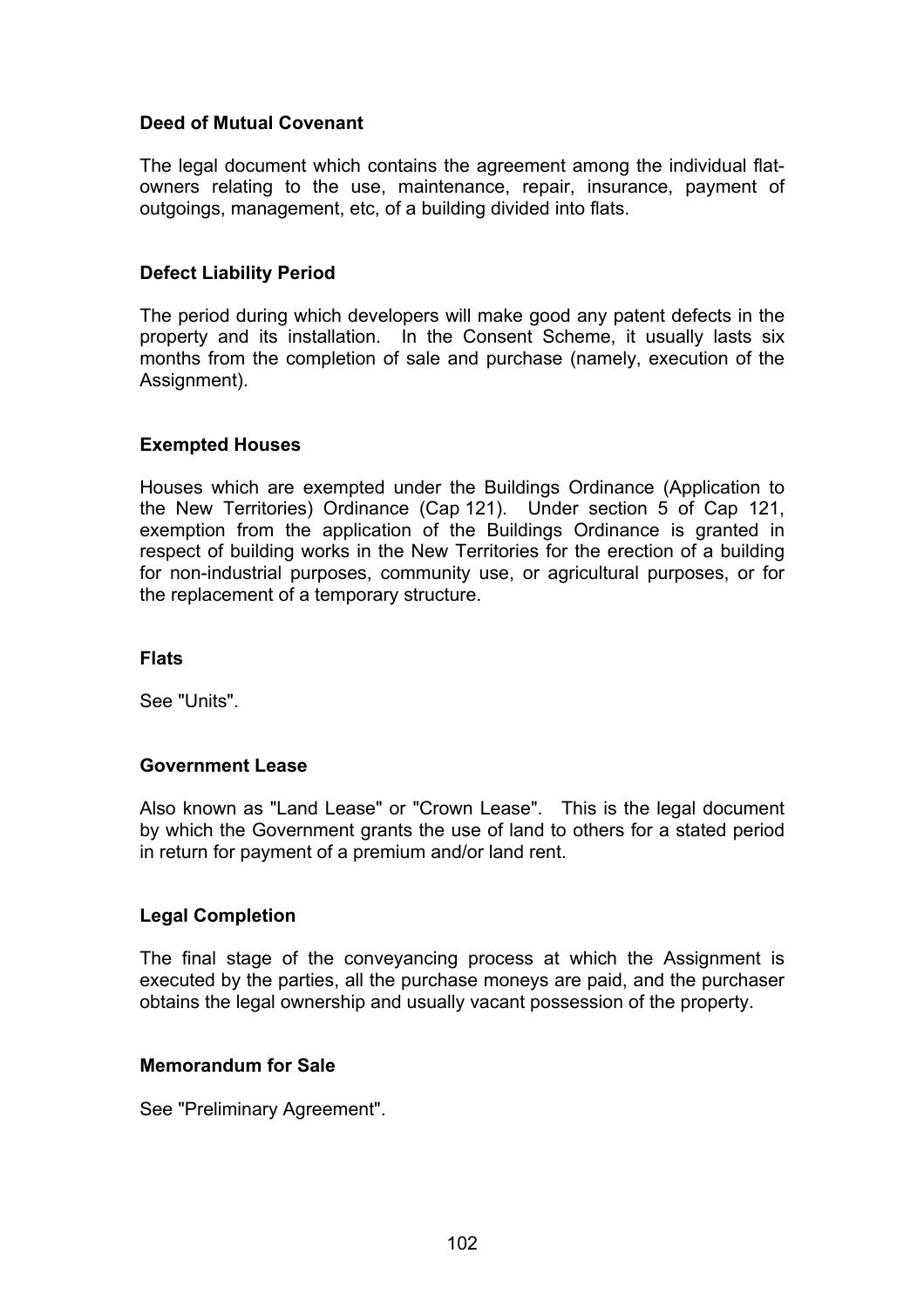#### **Mortgage**

To borrow money (usually from a bank) on the security of landed property. It takes the form of an "equitable mortgage" if the security is an uncompleted unit. Where the security is a completed unit, it will take the form of a "legal charge".

#### **Non-Consent Scheme**

The Non-Consent Scheme refers to property developments where there are no lease conditions stipulating that the prior consent of the Director of Lands is required for the sale of uncompleted units. In these cases, if the same solicitor acts for both the vendor and purchasers, the solicitor is required to comply with Rule 5C of the Solicitors (Practice) Rules and other Practice Directions issued by the Law Society of Hong Kong and to use a standard form of Agreement for Sale and Purchase which closely follows that used in the Consent Scheme.

#### **Occupation Permit**

The permit issued by the Building Authority under section 21 of the Buildings Ordinance (Cap 123) allowing the occupation of a newly-erected building.

#### **Preliminary Agreement**

This is also called the "Provisional Agreement" or the "Memorandum for Sale". It is usually the first agreement entered into between parties to a property transaction. Its main purpose is to spell out the salient points of the transaction in a preliminary way. It will be replaced by a formal Agreement for Sale and Purchase to be executed subsequently.

#### **Provisional Agreement**

See "Preliminary Agreement".

#### **Purchaser**

In this report, "purchaser" means any buyer of a completed unit.

#### **Rescind**

To cancel a contract.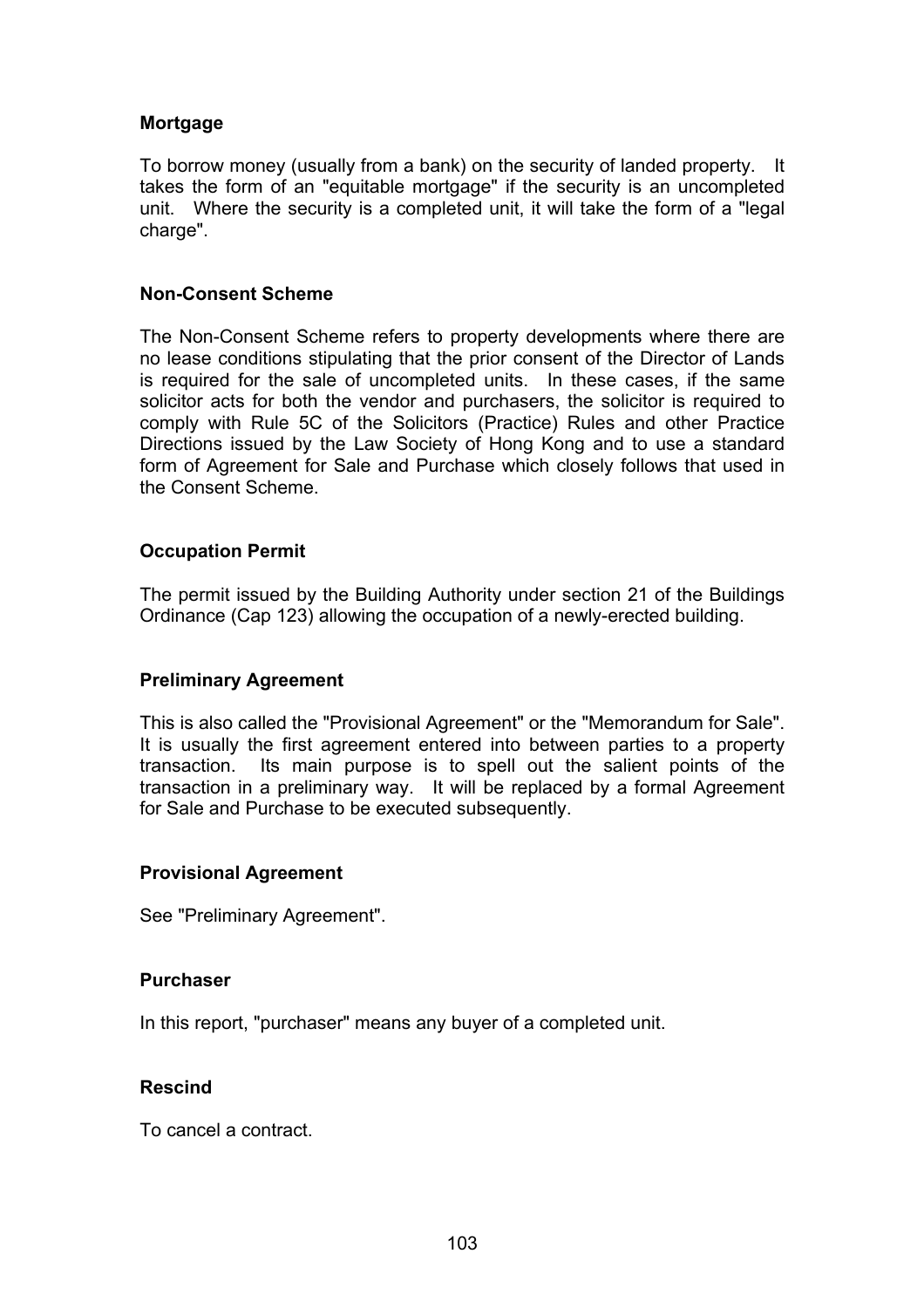### **Rescission**

The act of cancelling a contract.

### **Sales Brochure**

Any publicity material issued by developers giving sales information about flats to be put up for sale. It usually takes the form of sales brochures and price lists.

### **Units**

This is used interchangeably with "flats" in this report. In a multi-storey building, the building is divided into a number of units, each of which under the Deed of Mutual Covenant owns a specified number of the "undivided" shares of the land on which the development stands.

### **Uncompleted Units**

Units for which the Occupation Permit has yet to be issued by the Building Authority.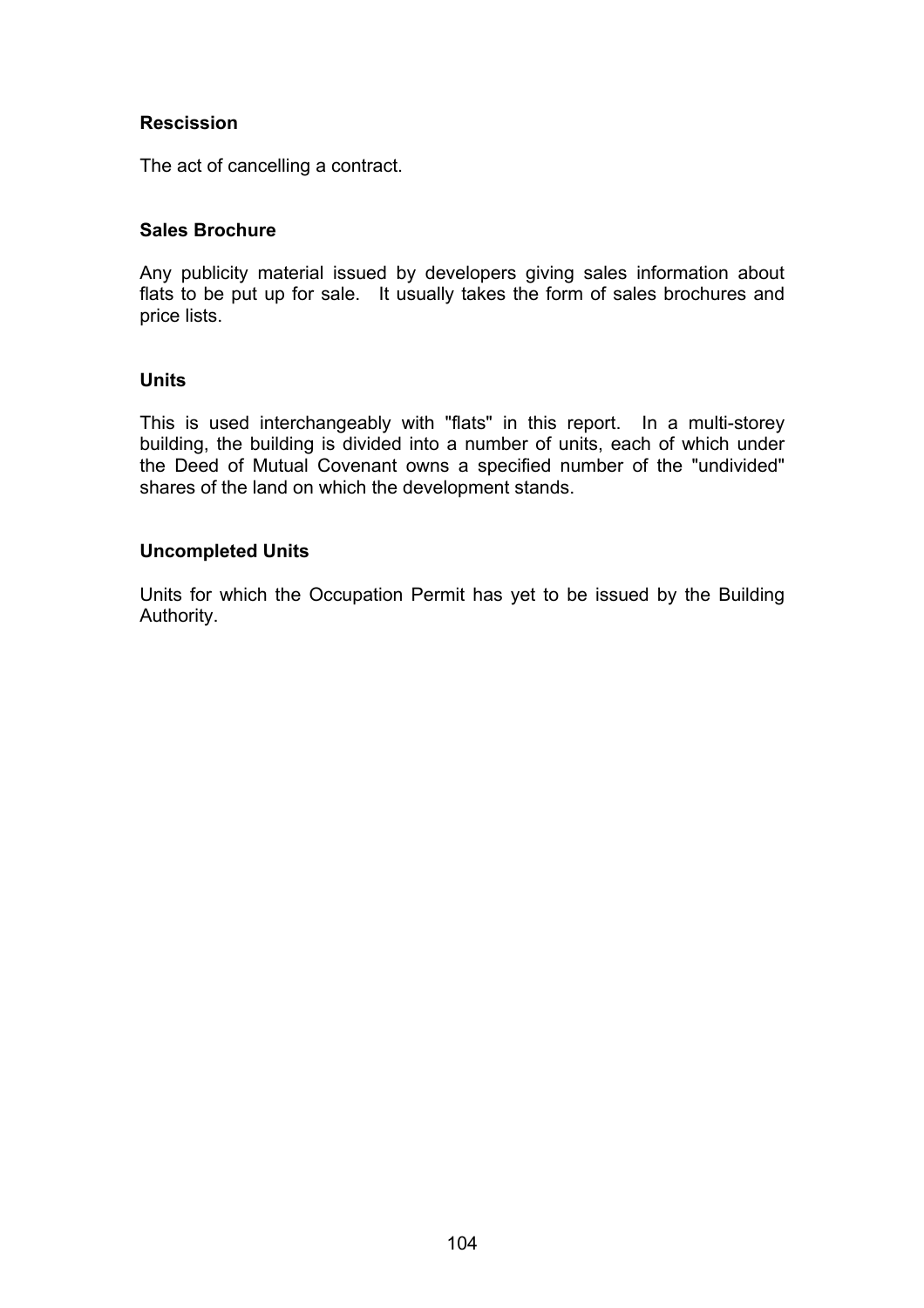## **Annex I**

## *List of those who made submissions on the Consultation Paper on Local Completed Residential Properties*

- 1. Buildings Department (Director of Buildings)
- 2. Chinese General Chamber of Commerce
- 3. Chinese University of Hong Kong, Faculty of Business Administration
- 4. City University of Hong Kong, Department of Building and Construction
- 5. Consumer Council
- 6. Democratic Alliance for Betterment of Hong Kong
- 7. Democratic Party
- 8. DTC Association (Hong Kong Association of Restricted Licence Banks and Deposit-taking Companies)
- 9. Estate Agents Authority
- 10. Mr Andy Fong
- 11. Government Property Agency (Government Property Administrator)
- 12. Hong Kong Association of Banks
- 13. Hong Kong Association of Property Management Companies
- 14. Hong Kong Bar Association
- 15. Hong Kong Chamber of Professional Property Consultants Ltd
- 16. Hong Kong Construction Association Ltd
- 17. Hong Kong General Chamber of Commerce
- 18. Hong Kong Housing Authority / Housing Department (Director of Housing)
- 19. Hong Kong Housing Society
- 20. Hong Kong Institute of Housing
- 21. Hong Kong Institute of Real Estate Administration
- 22. Hong Kong Institute of Surveyors
- 23. Hong Kong Real Estate Agencies General Association
- 24. Hong Kong Polytechnic University, Department of Building and Real **Estate**
- 25. Housing Bureau (Secretary for Housing)
- 26. Mr KONG Ha
- 27. Mr Kevin L H KWONG (member of Tsuen Wan District Council)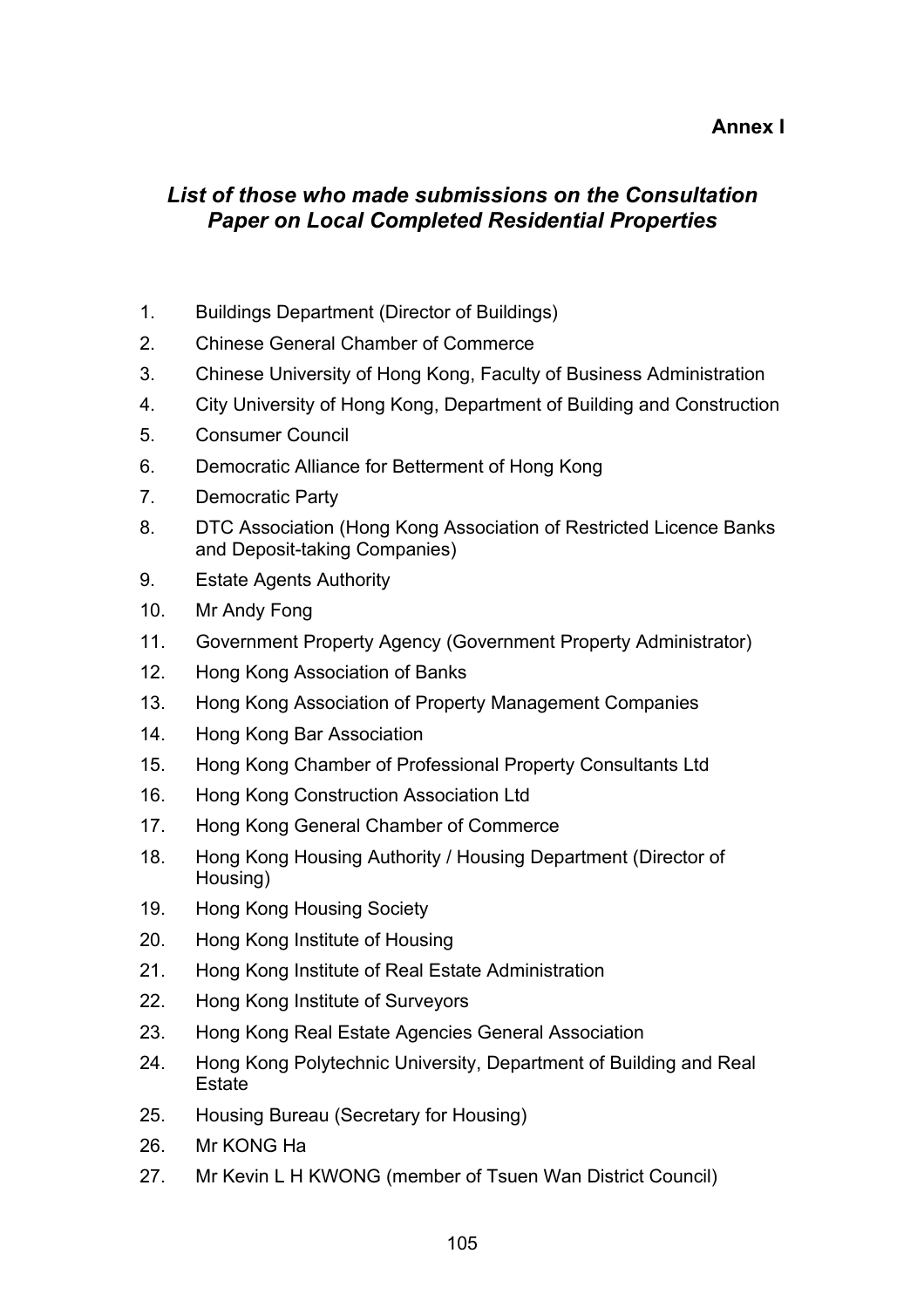- 28. Land Registry (Land Registrar)
- 29. Lands Department (Director of Lands)
- 30. Law Council of Australia (The Property Law Committee of the General Practice Section)
- 31. Law Society of Hong Kong (Property Committee)
- 32. New Territories Estate Agency Association
- 33. Planning and Lands Bureau (Secretary for Planning and Lands)
- 34. Property Agencies Association Ltd
- 35. Rating and Valuation Department
- 36. Real Estate Developers Association of Hong Kong
- 37. Society of Hong Kong Real Estate Agents Ltd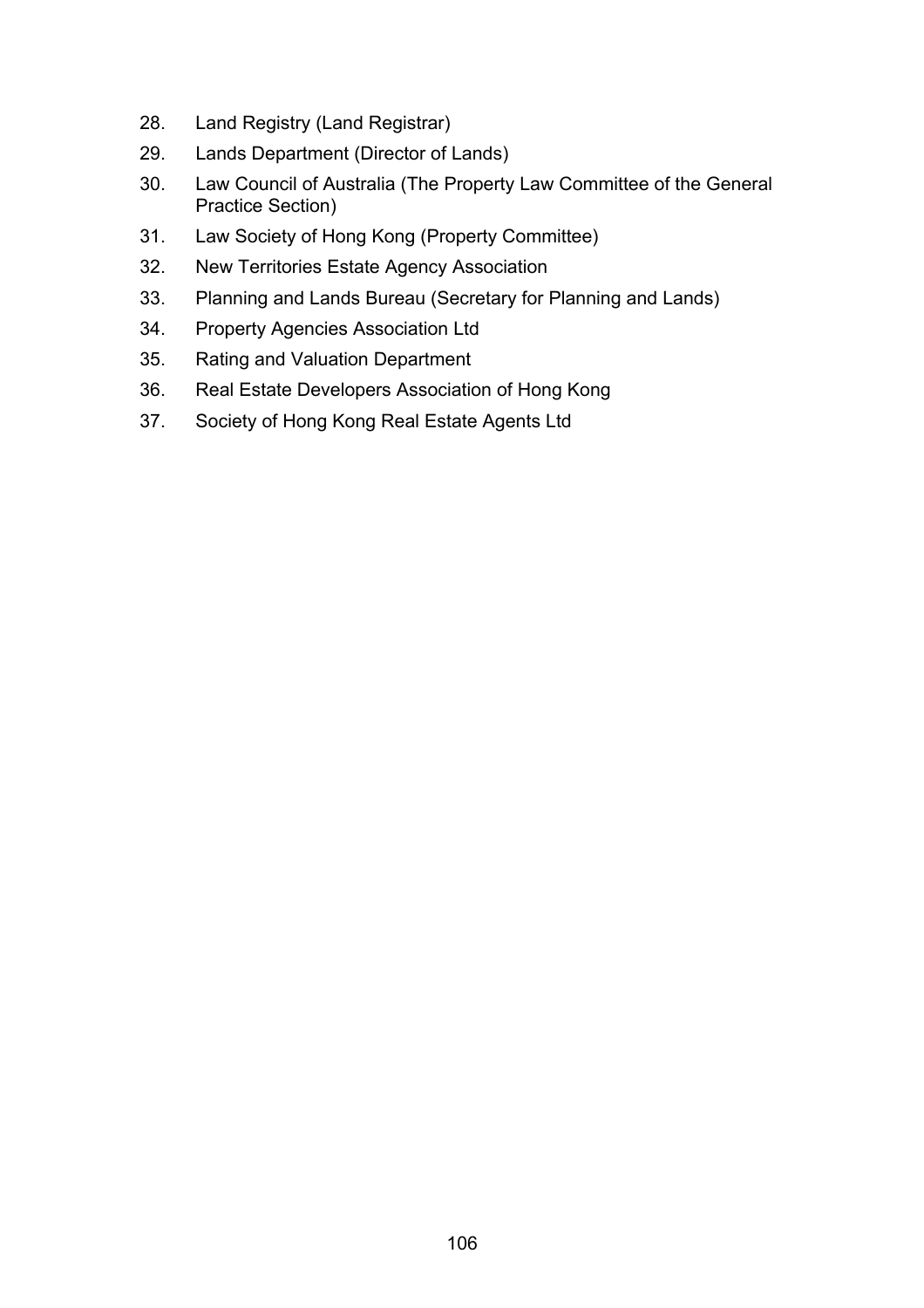## *Relevant text of Legal Advisory Conveyancing Office Circular Memorandum No 40*

*(Reproduced by permission of the Legal Advisory and Conveyancing Office Lands Department)*

### **Lands Department Consent Scheme for Sale of Units in Uncompleted Private Residential Developments (Excluding Private Sector Participation Scheme, Sandwich Class Housing Scheme and Flat for Sale Scheme)**

The Lands Department Consent Scheme was introduced by the Government in 1961. The current purposes of the Consent Scheme are:

- (i) to allow for the entry into agreements for sale and purchase of flats in uncompleted developments, ensuring that arrangements are in place for the completion of the construction of those flats;
- (ii) to provide for fair practice in the sale and purchase of uncompleted units in developments; and
- (iii) to give effect to Government policy in promoting a healthy property market.

2. Under the Scheme, if the Government Grant so requires, the developer must apply to the Director of Lands ("the Director") for his consent if he wants to sell the units in an uncompleted development before a Certificate of Compliance is issued. In order to obtain the Director's consent, the developer, through a solicitor who submits the application on his behalf, must satisfy all the requirements imposed by the Director (previously the Registrar General (Land Officer)). These requirements have been set out in a number of Land Office Circular Memoranda and Legal Advisory and Conveyancing Office Circular Memoranda.

3. As the social and economic environment has changed over time, and in response to changes in Government policies and recommendations made by community organizations (such as the Law Society, Real Estate Developers' Association and the Consumer Council), such requirements have from time to time been revised. Circular Memoranda were revised or cancelled and new ones were issued. Solicitors for the developers have to refer to different Circular Memoranda for the up-to-date instructions and may find it confusing as to which instructions still prevail today. This has occasionally led to them experiencing difficulties resulting in delay in their complying with the procedures in order to obtain the Director's consent. To improve efficiency, it has been decided to issue a single Circular Memorandum to cover all the current instructions still in force so that the legal profession and their developer clients will have a handy reference for the current rules of the Scheme.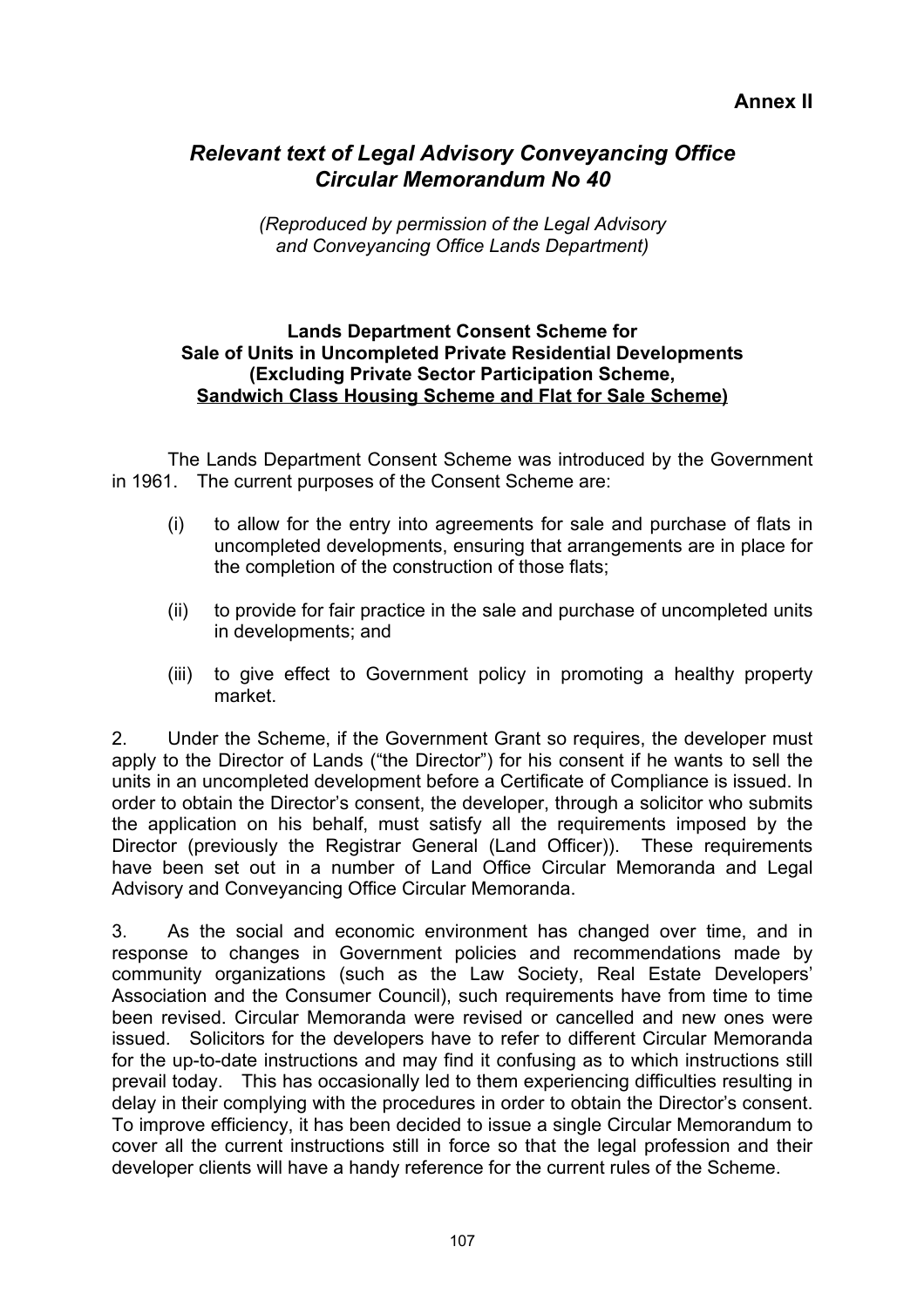4 The purpose of this Circular Memorandum is to consolidate all the prevailing rules and instructions currently governing the Lands Department Consent Scheme in relation to the sale of units in uncompleted private residential developments (excluding the Private Sector Participation Scheme ("PSPS"), Sandwich Class Housing Scheme and Flat for Sale Scheme). Where appropriate, the wording of Circular Memoranda replaced by this Circular Memorandum has been amended to assist in an easier understanding of the current prevailing rules and instructions. The current rules and instructions are contained in the Annex to this Memorandum. Separate consolidated Circular Memoranda will be issued in due course for sales of units in subsidized housing and commercial developments and for approval of Deeds of Mutual Covenant.

5 Inevitably, the rules and instructions cannot be exhaustive. I wish to emphasize that the Director may in individual cases impose such other or varied conditions as he may deem appropriate depending on the exact nature and circumstances of the many and, sometimes, complex developments involved, while at the same time bearing in mind the objectives of the Scheme. However, this Circular forms the essential framework on which consents will be issued.

6 The rules contained in this Circular Memorandum will, as has been done in the past, be reviewed from time to time. Consolidating Circular Memoranda will then be issued and the relevant files on Lands Department website www.info.gov.hk/landsd/ will be updated. Every effort will be made, as with this Memorandum, to issue these Memoranda in a user-friendly format.

7 The Land Office Circular Memoranda and Legal Advisory and Conveyancing Office Circular Memoranda for the Lands Department Consent Scheme specified below in so far as they relate to sale of units in uncompleted private residential developments (excluding PSPS, Sandwich Class Housing Scheme and Flat for Sale Scheme) are hereby replaced by this Memorandum :-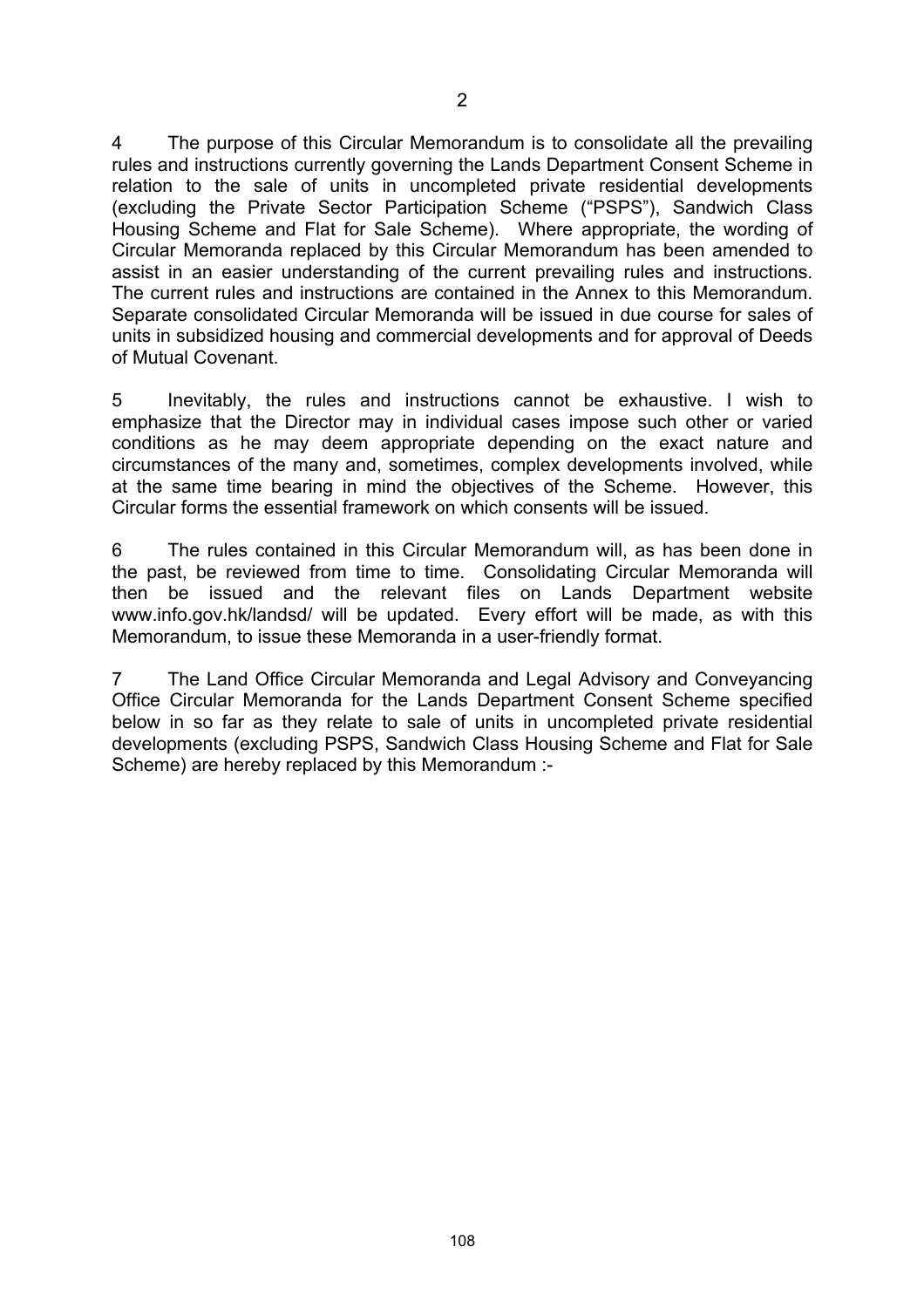| LOCM <sub>7</sub>  | LACO CM 1  | LACO CM 20  |
|--------------------|------------|-------------|
| LOCM 16            | LACO CM 1B | LACO CM 24  |
| LOCM <sub>17</sub> | LACO CM 2  | LACO CM 25  |
| LOCM <sub>19</sub> | LACO CM 3  | LACO CM 26  |
| LOCM <sub>21</sub> | LACO CM 7  | LACO CM 26A |
| LOCM <sub>23</sub> | LACO CM 7A | LACO CM 27  |
| LOCM <sub>26</sub> | LACO CM 7B | LACO CM 29  |
| LOCM <sub>35</sub> | LACO CM 7C | LACO CM 30  |
| LOCM <sub>45</sub> | LACO CM 8  | LACO CM 30A |
| LOCM <sub>48</sub> | LACO CM 10 | LACO CM 30B |
| LOCM <sub>55</sub> | LACO CM 14 | LACO CM 31  |
| LOCM <sub>57</sub> | LACO CM 15 | LACO CM 35  |
| LOCM <sub>63</sub> | LACO CM 16 | LACO CM 36  |
| LOCM <sub>66</sub> | LACO CM 17 | LACO CM 38  |
| LOCM <sub>79</sub> | LACO CM 19 | LACO CM 39  |
| LOCM <sub>83</sub> |            |             |
| LOCM <sub>84</sub> |            |             |
| LOCM <sub>88</sub> |            |             |
| LOCM <sub>97</sub> |            |             |

3

LOCM 100 LOCM 101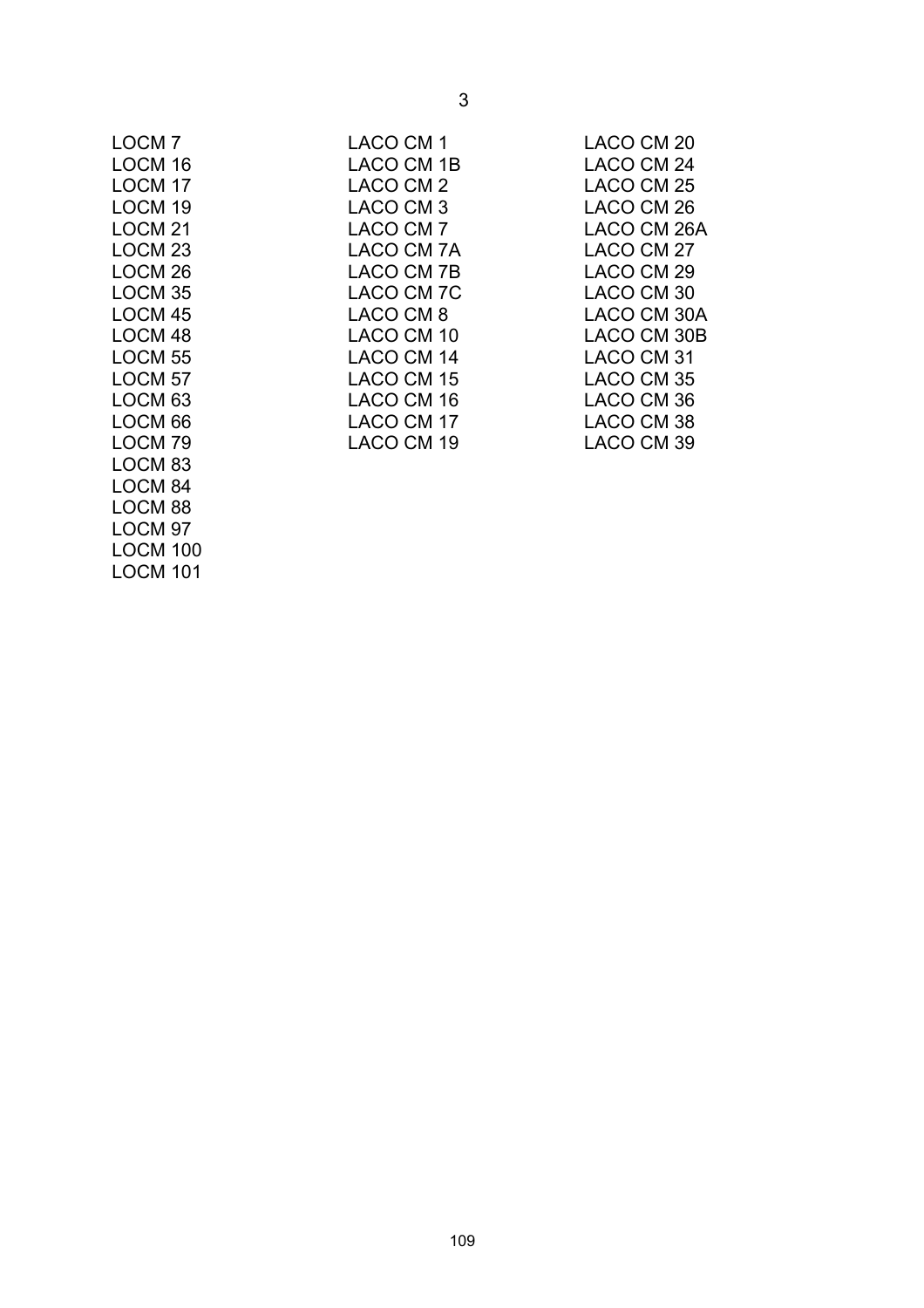### *(Relevant text of Appendix XII to LACO Circular Memorandum No 40)*

### **Information To Be Incorporated In A Sales Brochure**

### 1. Introduction

General description of development; the identity of the intended manager, if known.

### 2. Location Plan

Including up-dated information on prominent environmental features in the vicinity, e.g. public park, swimming pool, refuse collection point etc.; intended user of surrounding areas, if known.

### 3. Layout Plan Drawn to Scale

Including communal facilities (and their completion dates if possible); undeveloped land and its intended use within the boundary of the development; the scale used.

### 4. Salient Points of Government Lease

Including lot number; lease term; user restrictions on the lot; onerous lease conditions (if any) which would restrict purchasers' usual legal rights.

### 5. Detailed Plan of a Typical Floor

Showing all principal external dimensions of the unit; external dimensions of individual compartments in each unit; the scale used, a note informing prospective purchasers (i) the internal areas of units on upper floors will generally be slightly larger than lower floors due to the reducing thickness of structural walls on upper floors (ii) if there are special fittings/features affecting the enjoyment of the owner of a unit (e.g. exposed pipes) (the location of such special fittings/features should be specified).

In case there is any non-typical floor, a separate floor plan should be shown.

### 6. Schedule of Flat Size

Indicating size of each unit in standard saleable area (Appendix A), areas of bay windows, roofs, flat roofs and open yards (if any) should be specified separately.

7. Fittings and Finishes

Refer to Appendix B.

### 8. Anticipated Completion Date of the Building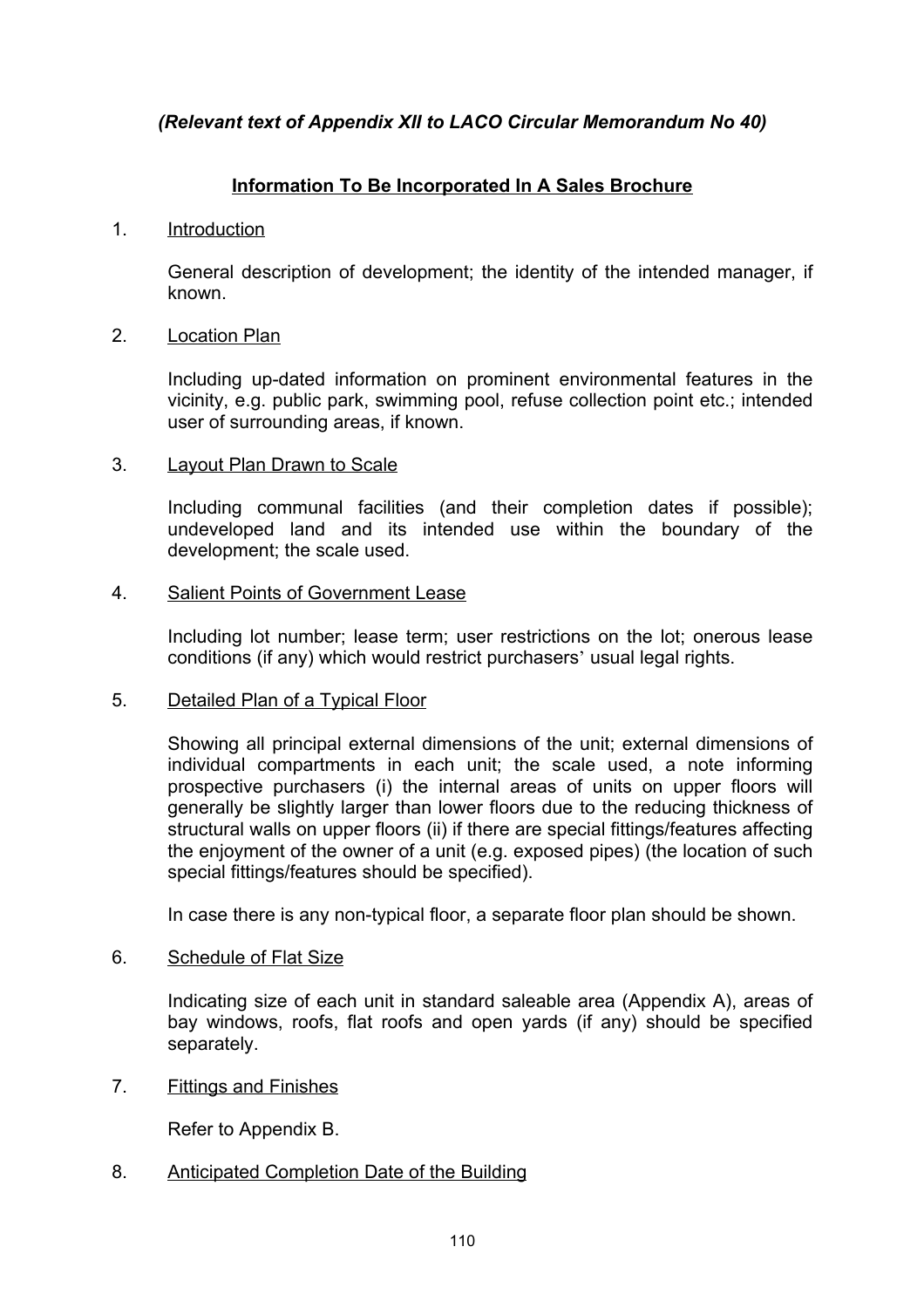### 9. Salient Points of DMC

Including definition of common areas; terms of appointment of Manager; principle/basis of fixing management fee; management fee deposit; a note informing prospective purchasers that a full script of the DMC is available upon request.

### 10. Carpark

Specify the location, number and the minimum dimensions of the carparks.

### 11. Miscellaneous Payments upon Delivery of Unit

Including debris removal deposit, reimbursement to vendor for water/electricity/gas deposit (inform purchasers of the obligation to pay such fees even though the exact amount is unknown)

### 12. Date of Printing of Sales Brochure

### 13. Names of Contractors and other Authorized Persons

### 14. Maintenance of Slopes

If the Government Grant requires the owners to maintain at their expense any slopes within and/or outside the lot, a note informing prospective purchasers of such requirement and that under the Deed of Mutual Covenant the Manager is to be given full authority by all the owners to carry out the necessary slope maintenance works in accordance with all guidelines issued from time to time by the appropriate government department and each owner will be obliged to make contributions towards the costs of such works. A plan showing the slopes and any retaining walls or other related structures already constructed or to be constructed within and/or outside the lot should be included in the sales brochure.

### 15. Cashier Order

The sales brochure should contain a prominent statement that the cashier orders tendered by applicants at the time of registration will be encashed and the proceeds thereof held or refunded by the stakeholders without interest.

### 16. Cancellation Agreement

The sales brochure should contain a prominent statement that in the event of the vendor, at the request of the purchaser, agreeing (at his own discretion) to cancel the sale and purchase or the obligations of the purchaser thereunder, the vendor will retain the sum of 5% of the total purchase price of the unit (and any parking space) in addition to payment by the purchaser of all legal costs, charges or disbursements (including stamp duty, if any) incurred by the vendor in connection with the cancellation of the sale and purchase.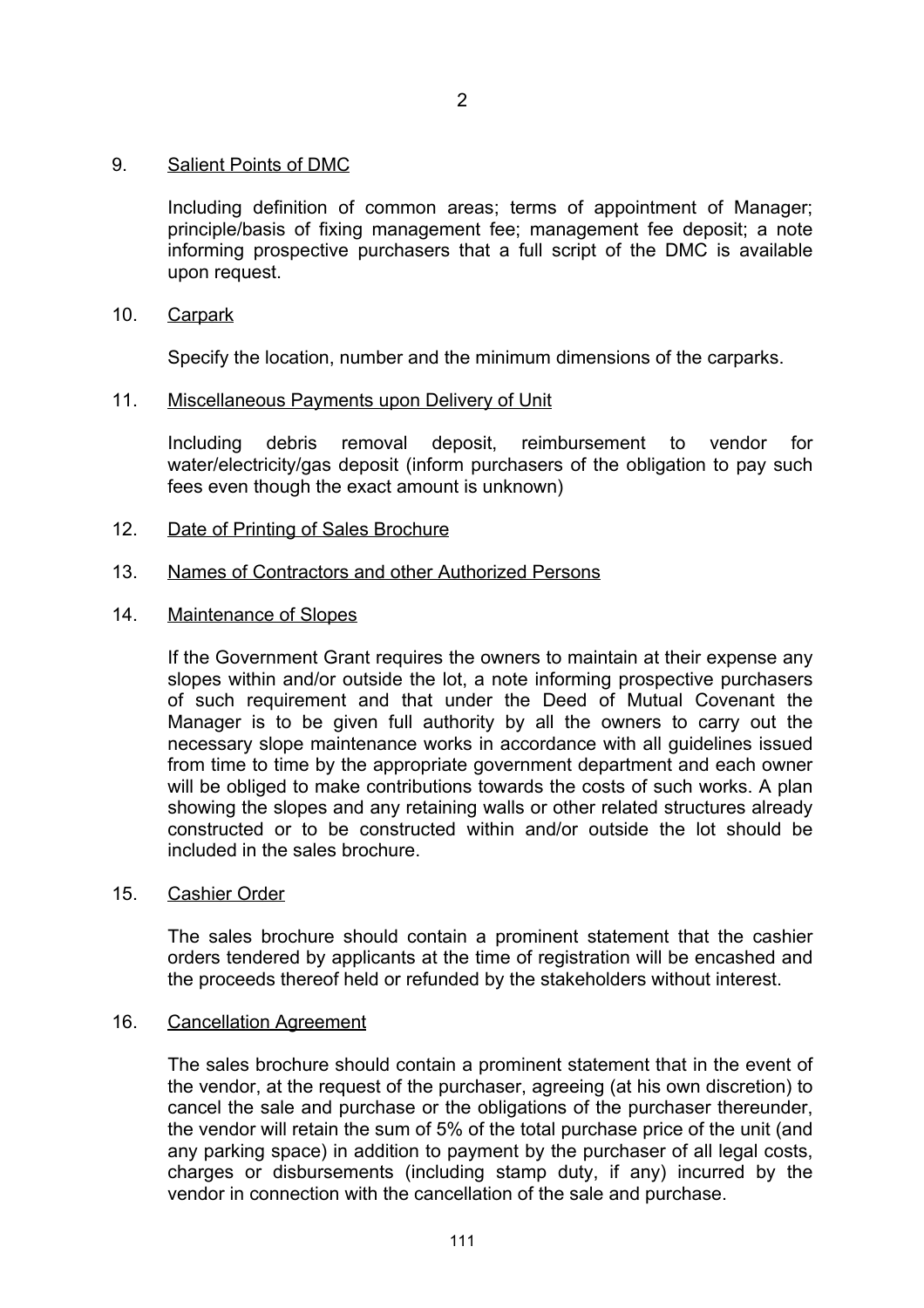## **A Recommended List Of Fittings And Finishes In A Development**

## **EXTERIOR**

External Walls

The type of external finishes

**Windows** 

The material of the frames and glass

Bay Windows

The material and windowsill finishes of the bay windows

**Planter** 

The type of finishes of the planters

Verandah/Balcony

The type of finishes and whether the verandah/balcony is covered or not

Drying Facilities for Clothing

The type and material of the drying facilities for clothing

### **INTERIOR FINISHES**

### Lobbies

The type of wall, floor and ceiling finishes in the lobbies

Internal Walls and Ceilings

The type of bedroom and living/dining room wall and ceiling finishes

Floors

The material of the floor and skirting of the bedrooms and the living/dining rooms

**Bathroom** 

The type of wall, floor, and ceiling finishes and whether the wall finishes run up to the ceiling

### Kitchen

The type of wall, floor, ceiling, and cooking bench finishes and whether the wall finishes run up to the ceiling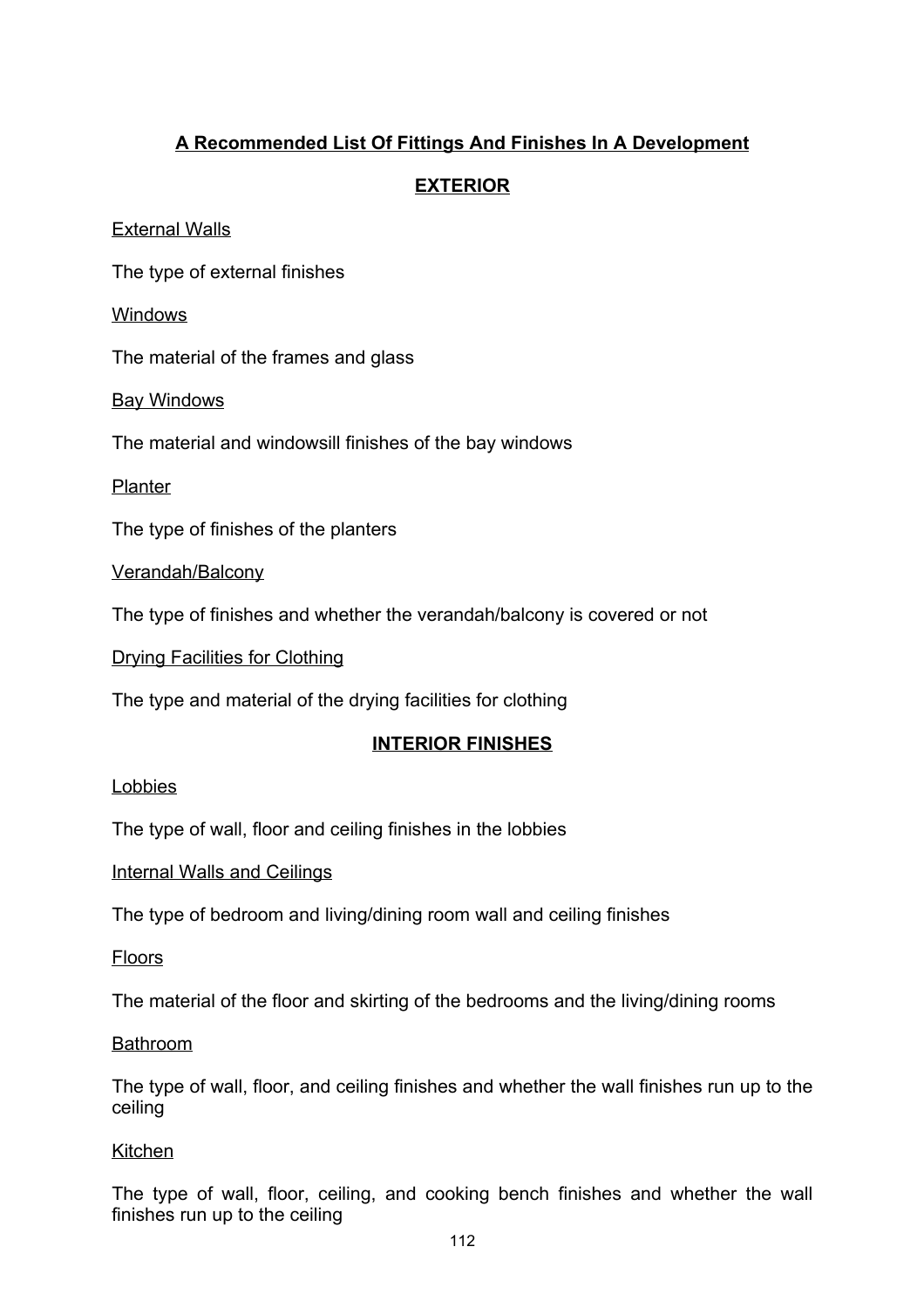## **INTERIOR FITTINGS**

### **Doors**

The material, finishes and accessories of the doors (especially the entrance door to each individual unit)

### Bathroom

The type and material of the fittings and equipment in the bathroom; the water supply system; bathing facilities i.e. shower or bath tub and size of bath tub if applicable

### **Kitchen**

The material of the sink unit; the water supply system; the material and finishes of the kitchen cabinets; the type of all other fittings and equipment in the kitchen

### Bedroom

The type and material of all the fittings (such as wardrobes) in the bedroom

### Telephone and Aerials

The locations and number of such utilities

### **Electricity**

Details of the fittings including safety devices, concealed or exposed conduits, the location and number of power points, sockets, air-conditioner points etc.

### Gas/Electricity Supply

The type, system and location of the gas/electricity supply

### Washing Machine Connection Point

The location and design of the washing machine connection point

### Water Supply & Pipes

The material of the water pipes, whether they are concealed or exposed and whether hot water is available etc.

### **SECURITY FACILITIES**

A description of security services including details of all built-in provisions and their locations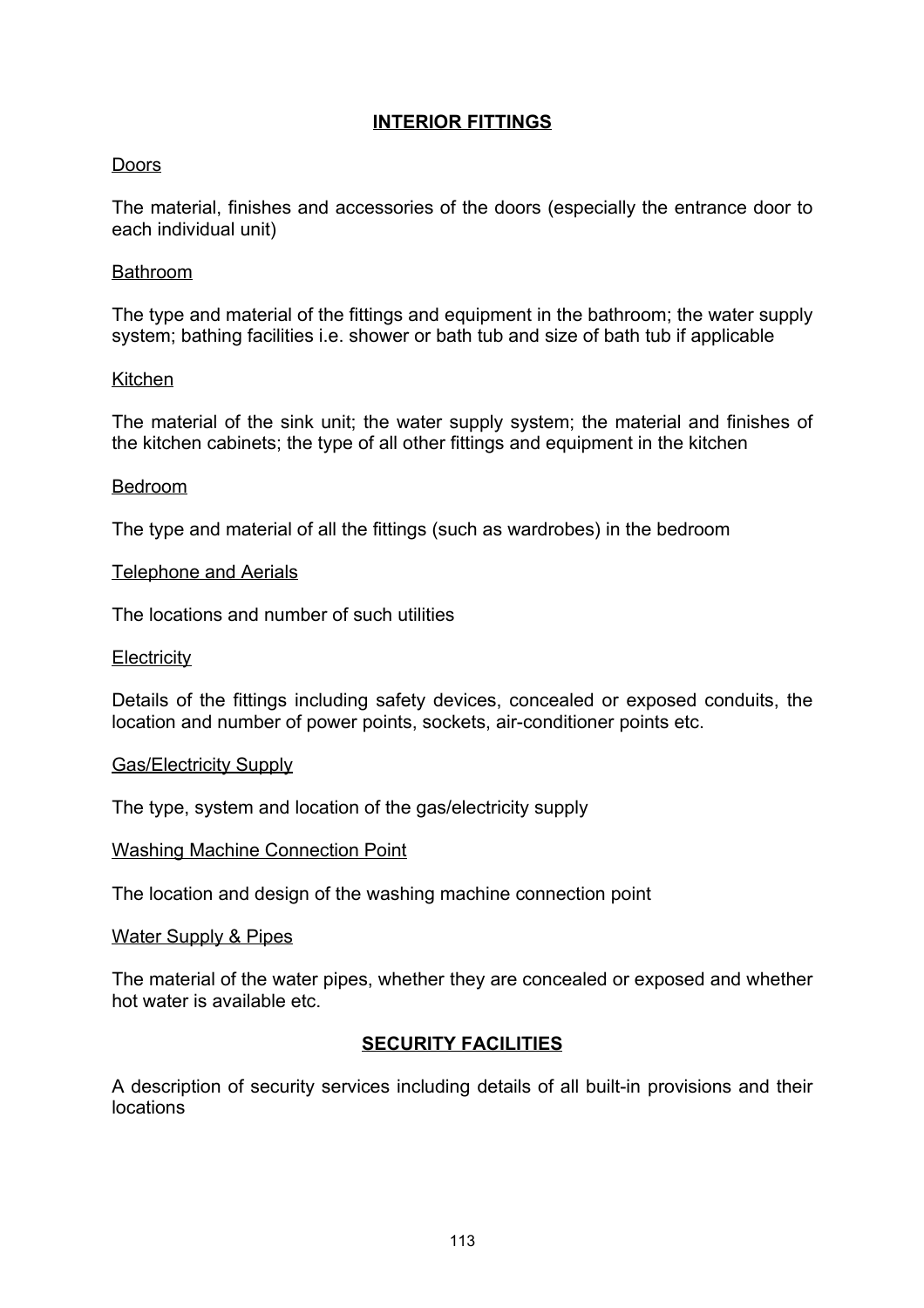### **MISCELLANEOUS**

Lifts

The country of origin/brand name of the lifts and whether the lifts serve all floors

### Letter Box

The letter box material

### Refuse Collection

The means of refuse collection, location of refuse room etc.

### Water/Electricity/Gas Meters

The location of the meters and whether there are separate or communal meters of individual apartments

### N.B.

- (1) If the country of origin/brand name is mentioned, the developer should undertake that materials of comparable quality will be used if the intended source becomes unavailable.
- (2) Mock-up units of accurate size and structural layout should be set up wherever possible.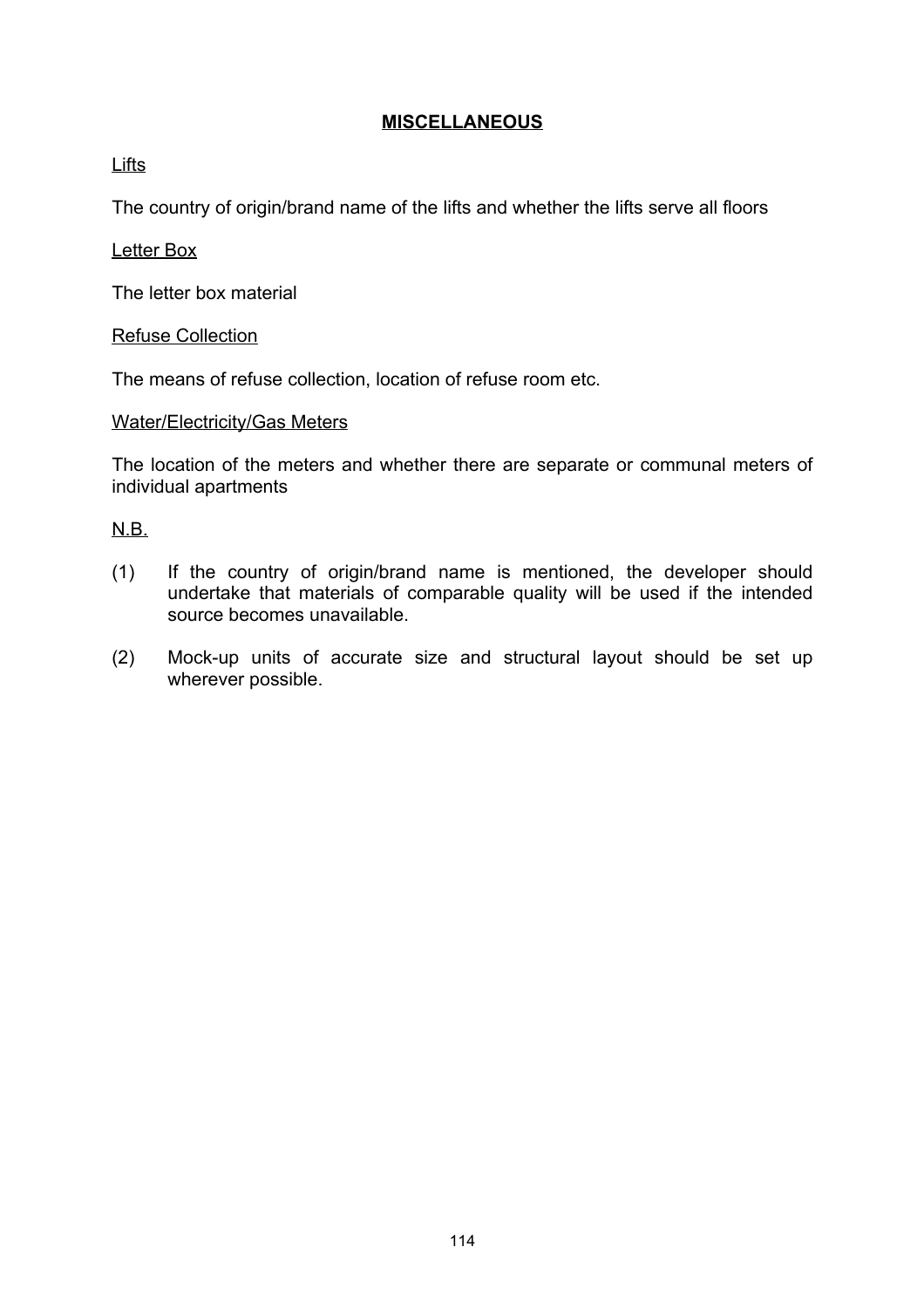*(Text of Appendices XIII and XIV to LACO Circular Memorandum No 40)*

## **Appendix XIII**

## **Information To Be Incorporated In A Price List**

- 1. Price of individual units
- 2. Purchase procedure
- 3. Payment terms
- 4. Responsibility for legal fees
- 5. Administration charges for execution of any documents
- 6. Instalment payment methods and interest rates in case of restricted choice of mortgage
- 7. Number of units available for sale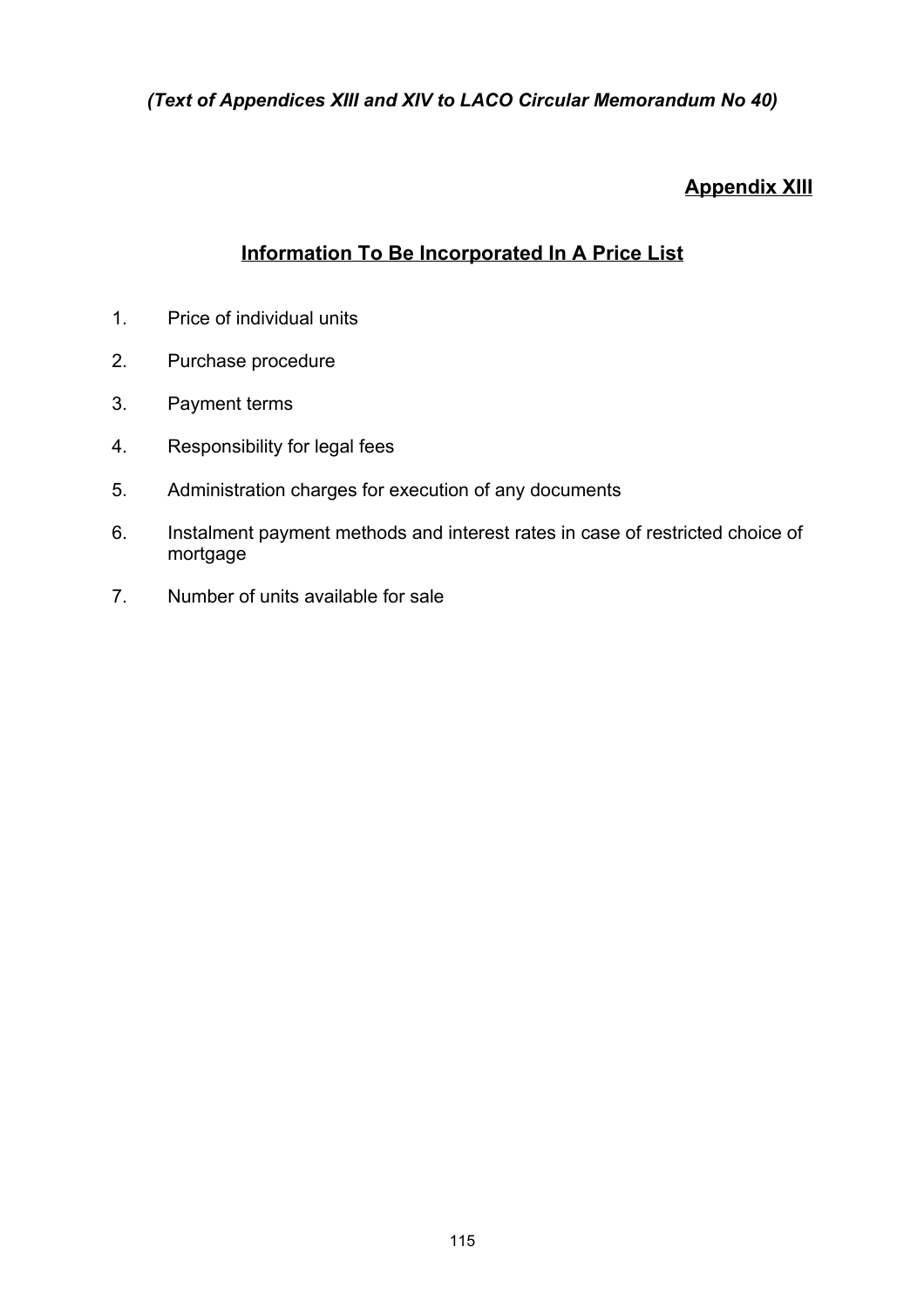## **Appendix XIV**

## **Information To Be Disclosed Upon Request**

- 1. Charges for conveyancing and mortgage, stamp duties
- 2. A complete set of up-dated layout plans (if any) and building plans as approved by the Building Authority under the Buildings Ordinance
- 3. Full script of the form of DMC as approved by LACO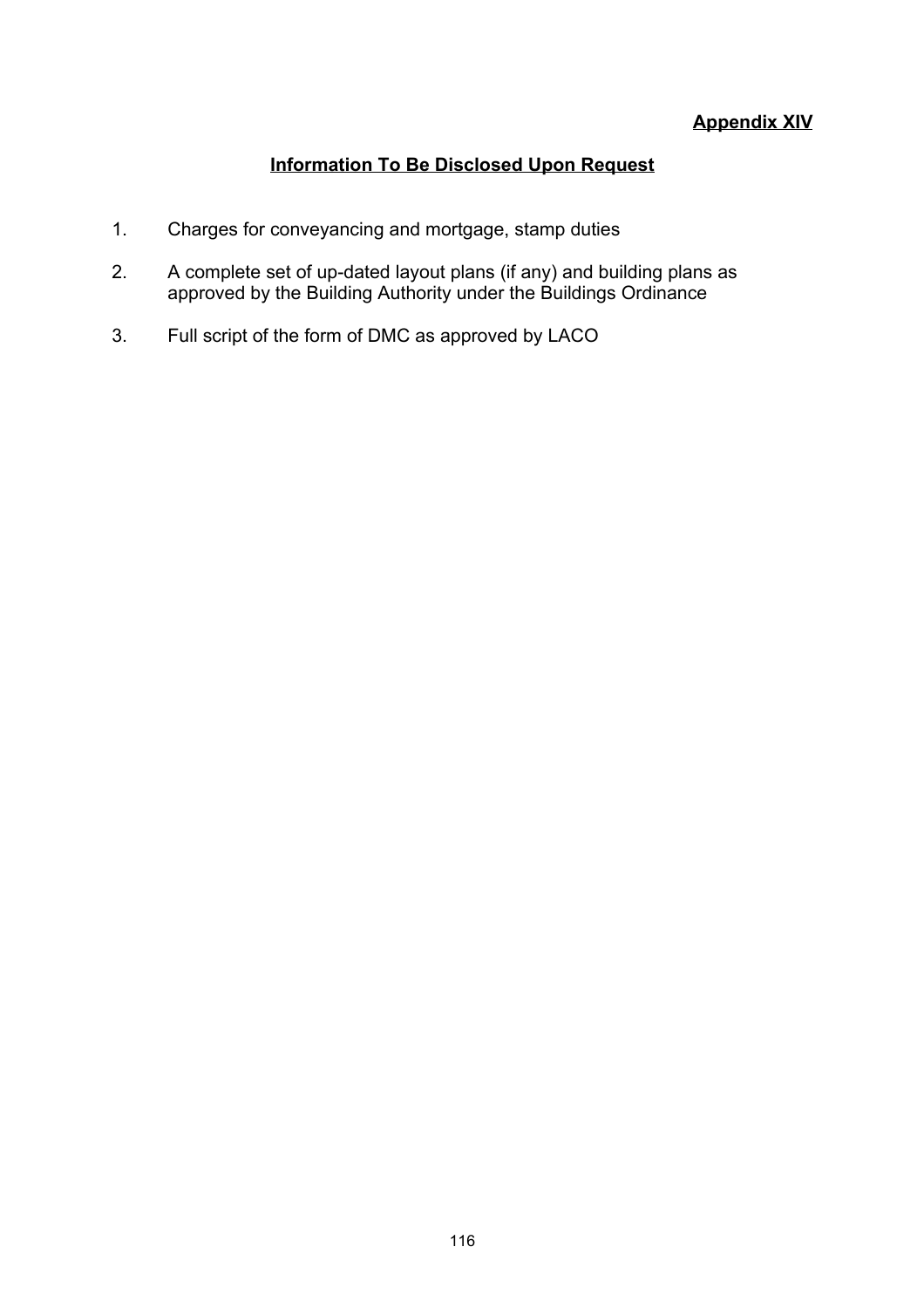## *Text of the Legal Information Form published by the Law Society of England and Wales*

*(Reproduced by permission of the Law Society of England and Wales)*

|                | Using this form:                                                          |
|----------------|---------------------------------------------------------------------------|
|                | This form is part of the TransAction 2000 protocol published by the Law   |
|                | society of England and Wales. It may be reproduced by any means by a      |
|                | solicitor or a licensed conveyancer.                                      |
| $\overline{2}$ | The form should be completed in plain, non-technical language.            |
| 3              | The information given on the form should wherever possible be             |
|                | complete, and should not refer to any other document.                     |
| $\overline{4}$ | If not selling a flat, use the TransAction 2000 form for houses, not this |
|                | form.                                                                     |

These are the details of the terms on which you may make an offer to buy the flat identified above.

The seller's solicitors, who prepared this form, are:

*... [contact details]*

Please note:

- this is only a summary of the main terms. A brief document cannot explain everything which is relevant: you should take legal advice.
- unless expressly mentioned, the information does *not* extend to any neighbouring property.
- much of the information comes from details supplied by the seller, statutory authorities and utility companies. They are responsible for the accuracy of it. Circumstances may have changed since the information was supplied.
- you should not sign a contract which commits you to buy without consulting your solicitor or licensed conveyancer.
- the seller's lawyer cannot normally also act on your behalf.
- you should inspect the property before making an offer to buy it.
- these details do not give you information about the state of repair and physical condition of the property; for that, you should inspect the property and consult a surveyor.
- before offering to buy the flat, you should make sure that any borrowing you will need will be readily available, subject to satisfactory valuation.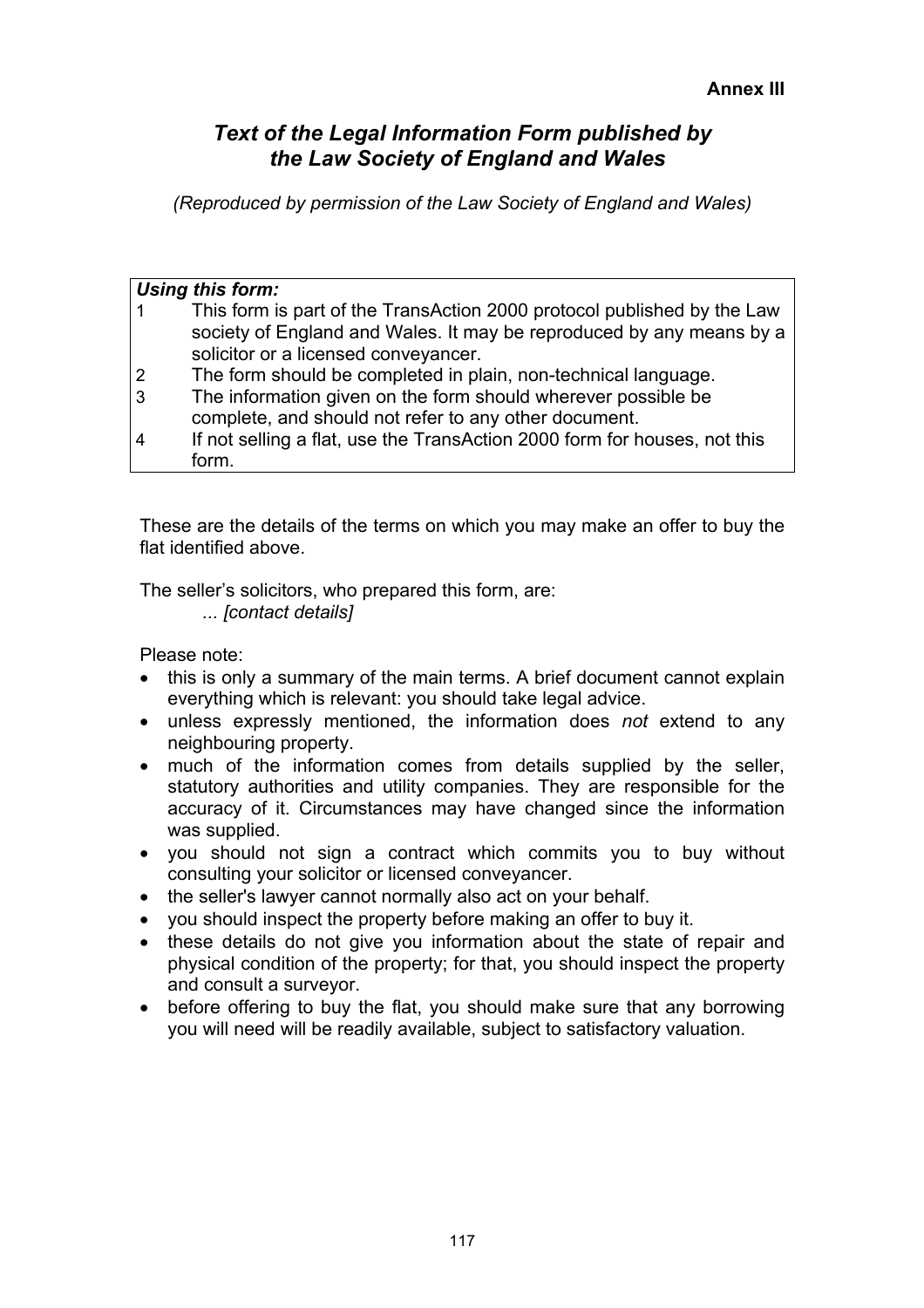## **THE PROPERTY**

**Type of ownership**

1 The flat is sold leasehold.

### **Rights of way**

2 *No/the following* arrangements apply concerning rights of For both rights of way way

...

### **Services**

3 *No/the following* arrangements apply concerning water, drainage, *gas* and electricity services ...

### **Furniture and fittings**

4 The sale includes the furniture and fittings listed on the attached list. The seller may agree to include other items or to sell them separately.

### **LEASE TERMS**

### **Details of lease**

5 The lease contains a detailed code of obligations for the ownership of the flat. The main details are given here, but there are other detailed requirements on which you should seek legal advice.

### **Length of lease**

6 The lease runs until ... .

## **EXPENSES**

### **Rent**

7 A rent of  $E$  ... a year is payable to the landlord, by quarterly instalments. *The amount of rent increases to £ ... a year in ... .*

### **Other payments**

8 In addition, you must pay:

• first, your proportion of the insurance premium covering the whole building,

• secondly, a service charge which is a proportion of the cost of management, cleaning, decorating and repairing costs, which relate to the common parts used by the occupiers of more than one flat and the structure of the building.

### **Insurance**

9 The last annual charge for insurance was £ ... .

### **Service charge**

10 For the last three years, the service charges were  $E$  ...,  $E$  ... and  $E$  ... . The seller does not know of any plans for major future expenditure *other than* ... . *The landlord/ management company holds a reserve fund for major expenses, for which there is a contribution.*

and services, give details of (a) rights enjoyed and rights to which the flat is subject and (b) financial responsibilities

Attach list of fixtures, fittings and contents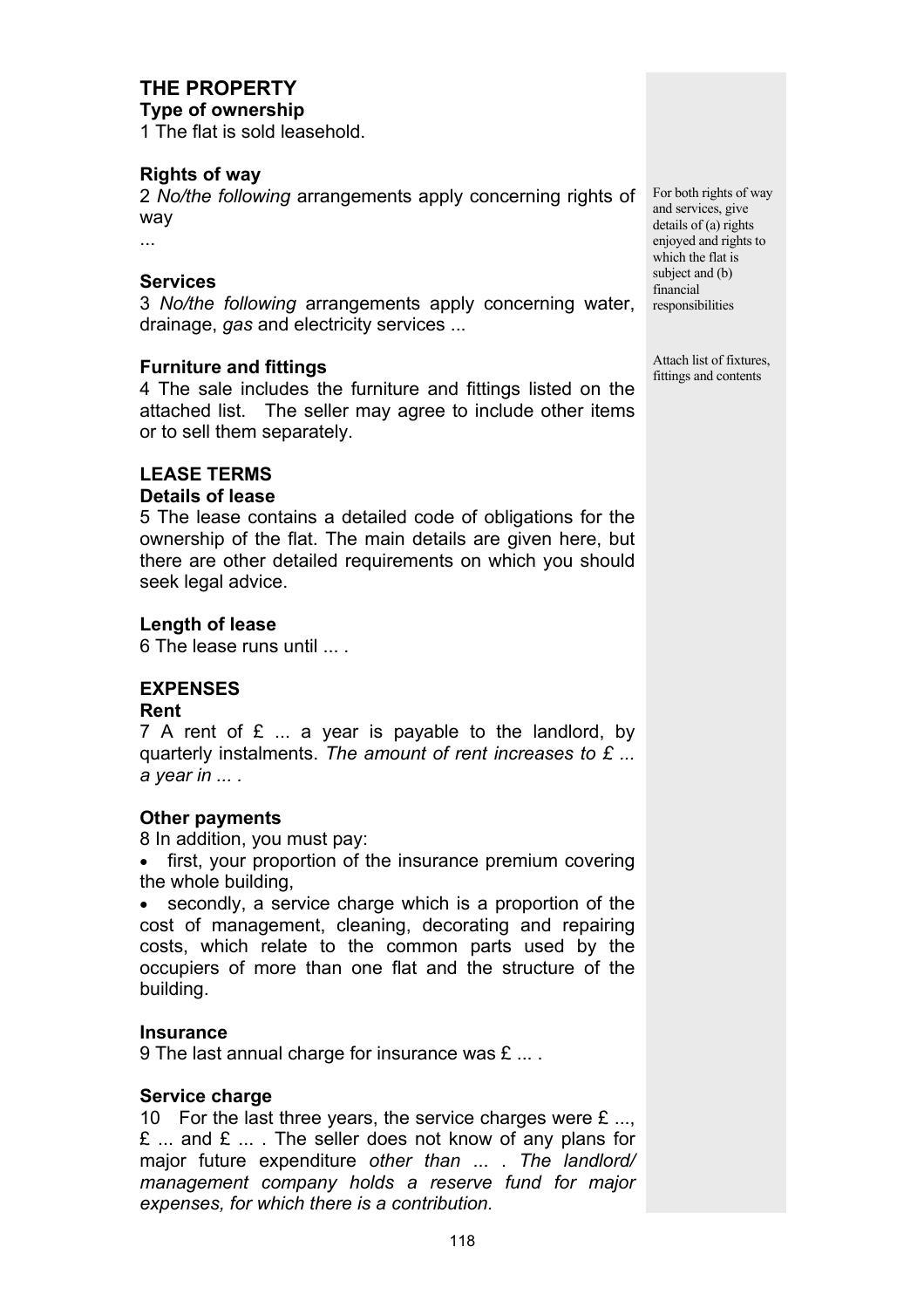## **REPAIRS ETC**

**Outside repairs and decorations, and cost** 11

**Inside repairs and decorations** 12

### **Rights of entry for repair**

13 You have a right to enter other parts of the building for the purpose of repairing the flat, and you must allow others to enter the flat to repair other parts of the building.

### **Restrictions on use**

14 *No/the following* existing restrictions apply ... . *The seller requires the following new restrictions ...*

### **MANAGEMENT**

### **Company membership**

15 The *landlord/management* company comprises the leaseholders of all the flats. You will become a member when you become owner of the flat, and must relinquish membership when you part with the flat. The company has limited liability, which means that you are not liable to contribute *anything/more than a nominal sum* towards its debts, although you may also have liabilities under the lease.

### **Running the company**

16 Like any other company, it is run by a board of directors elected by the members. It must prepare accounts and hold meetings as appropriate. The regulations for running the company are its 'memorandum and articles'. The seller's solicitors hold a copy.

### **PLANNING**

#### **Planning consent**

17 The documents do not show any dispute relating to planning consent. Approved plans are normally only available at the local planning office.

### **Authorised use**

18 The authorised use of the property is as *a single private dwelling,* without special restrictions.

### **GENERAL**

### **Disputes**

19 The seller knows of no disputes about this or neighbouring property *other than ...*

### **Notices**

20 The seller has neither sent nor received any letters or notices affecting the property or neighbouring property *other than* ...

Give details of internal and external repairing and decorating obligations

Relevant lease terms and restrictive covenants affecting the reversion

Amend if necessary to explain planning queries

Amend as appropriate to explain conditions, eg occupation by the elderly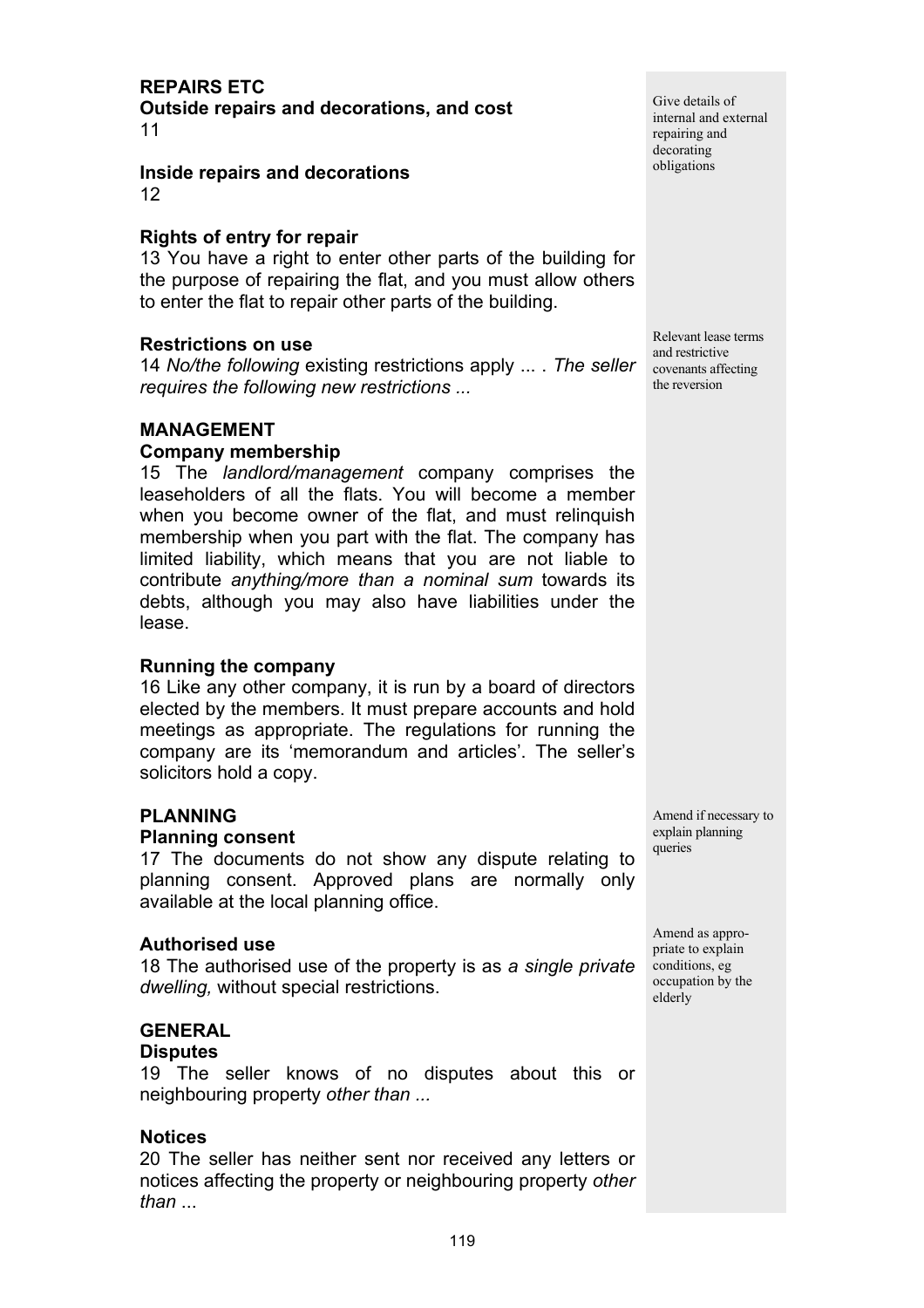### **Expenses**

21 Nothing has to be paid by the owner of the flat other than taxes, amounts for electricity, gas and water and payments under the lease.

### **PROCEDURE**

### **Formal contract**

22 The formal contract will be based on a draft document already prepared by the seller's solicitors. You and the seller will each sign an identical copy. When they are exchanged, the contract will be binding on both of you.

### **Purchase price**

23 The purchase price must be agreed between you and the seller. This must be done before contracts can be exchanged.

### **Property to be vacant and free from mortgages**

24 The seller will agree to vacate the flat and hand it over to you empty when the purchase is completed. Any mortgage which the seller now has on the flat will by then be repaid and cancelled.

### **Deposit**

25 On exchange of contracts, you must pay a deposit. This is normally 10 per cent of the agreed purchase price, but the seller may agree to a smaller amount. If you fail to complete the purchase, you may lose the deposit, and you may also be liable to compensate the seller for losses incurred.

### **Other terms**

25 The contract is a technical document and will contain detailed provisions regulating the conveyancing process and dealing with possible contingencies.

### **STAMP DUTY**

26 You will be liable to pay stamp duty, which is a form of tax collected by the Inland Revenue. There is a sliding scale, and the amount due depends on the price of the property and the rent payable under the lease. Your solicitor will be able to tell you how much you will have to pay.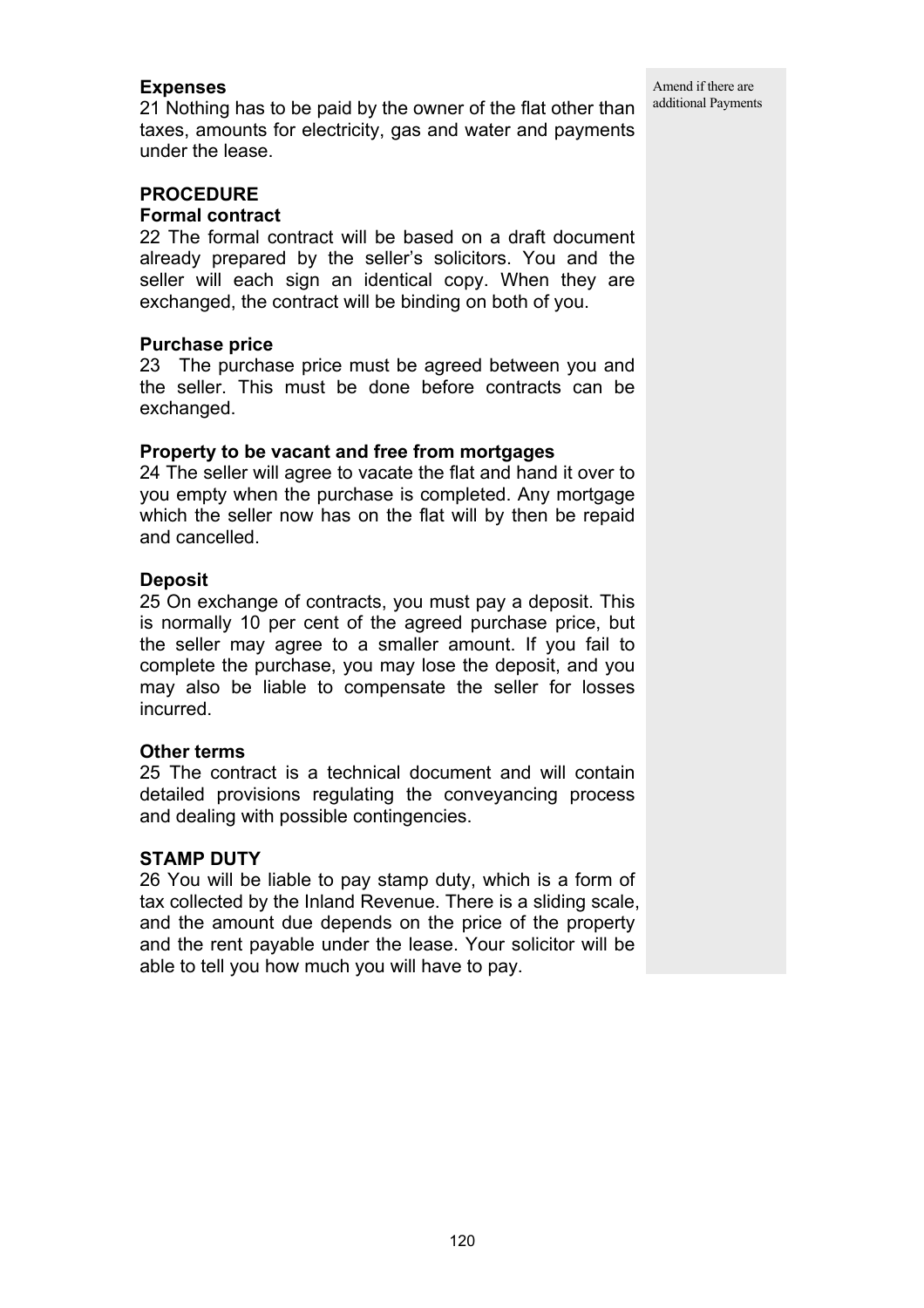# **Documents held by the seller's solicitor**

| copy lease                                                                                          |                  |  |  |  |
|-----------------------------------------------------------------------------------------------------|------------------|--|--|--|
| receipt for last payment of rent due                                                                |                  |  |  |  |
| receipts for all service charge payments during the last three years                                |                  |  |  |  |
| memorandum and articles of the landlord/management company                                          |                  |  |  |  |
| seller's share or membership certificate                                                            |                  |  |  |  |
| company's accounts for the last three years                                                         |                  |  |  |  |
| copy insurance policy covering the building and copy receipt for<br>payment of the last premium due |                  |  |  |  |
| copy of all regulations made by the landlord or management company<br>and still in force            |                  |  |  |  |
| draft contract                                                                                      |                  |  |  |  |
| office copies of the register                                                                       | dated:           |  |  |  |
| epitome(s) or abstract(s) of title, showing all covenants and easements                             |                  |  |  |  |
| seller's property information form                                                                  |                  |  |  |  |
| local search(es) and accompanying<br>enquiries                                                      | dated:           |  |  |  |
| the following specialised searches:                                                                 |                  |  |  |  |
|                                                                                                     | dated:           |  |  |  |
|                                                                                                     | dated:<br>dated: |  |  |  |
|                                                                                                     |                  |  |  |  |
| copies of planning consents                                                                         |                  |  |  |  |
| NHBC, Foundation 15 or Newbuild guarantee                                                           |                  |  |  |  |
| guarantee, and specification, for work (specify)                                                    |                  |  |  |  |

 $\Box$  other documents (specify)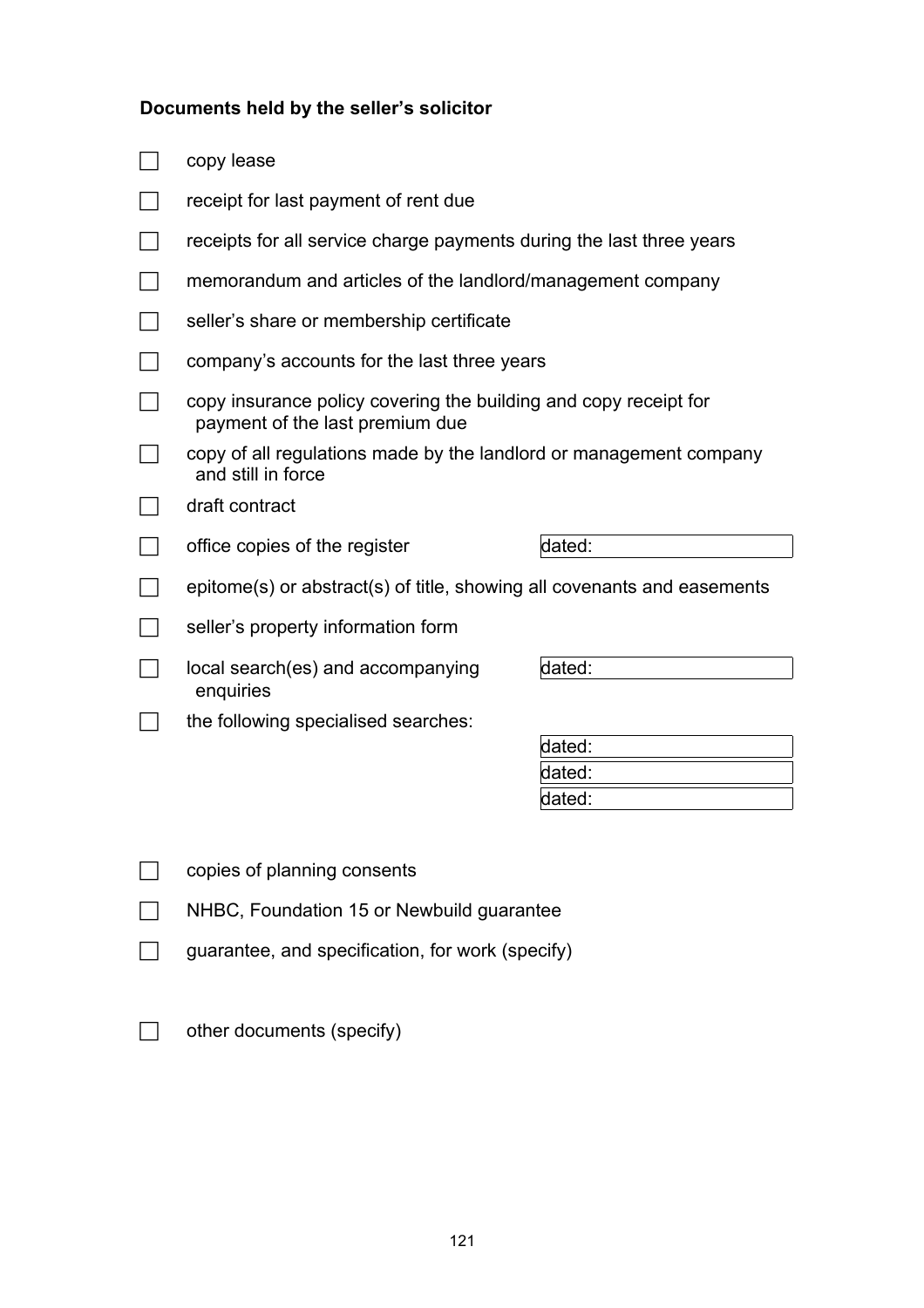## *Text of the Ontario Seller Property Information Statement*

*(Reproduced by permission of the Ontario Real Estate Association)*

### **Ontario Real Estate Association SELLER PROPERTY INFORMATION STATEMENT – RESIDENTIAL (FOR USE IN THE PROVINCE OF ONTARIO)**

**ANSWERS MUST BE COMPLETE AND ACCURATE** This statement is designed in part to protect Sellers by establishing that correct information concerning the property is being provided to buyers. All of the information contained herein is provided by the Sellers to the broker/sales representative. Any person who is in receipt of and utilizes this Statement acknowledges and agrees that **the information is being provided for information purposes only and is not a warranty as to the matters recited hereinafter even if attached to an Agreement of Purchase and Sale.** The broker/sales representative shall not be held responsible for the accuracy of any information contained herein.

**BUYERS MUST STILL MAKE THEIR OWN ENQUIRIES** Buyers must still make their own enquiries notwithstanding the information contained on this statement. Each question and answer must be considered and where necessary, keeping in mind that the Sellers' knowledge of the property may be incomplete, additional information can be requested from the Sellers or from an independent source such as the municipality. Buyers can hire an independent inspector to examine the property to determine whether defects exist and to provide an estimate of the cost of repairing problems that have been identified.

|                  | <b>PROPERTY:</b><br><b>SELLER(S):</b>                                                                      | <b>SELLER(S) TO INITIAL</b><br><b>EACH APPLICABLE BOX</b> |  |                |                          |
|------------------|------------------------------------------------------------------------------------------------------------|-----------------------------------------------------------|--|----------------|--------------------------|
|                  | <b>GENERAL:</b>                                                                                            |                                                           |  | Yes No Unknown | <b>Not</b><br>applicable |
| $\overline{1}$ . | (a) I have owned the property for  years.                                                                  |                                                           |  |                |                          |
|                  | (b) I have occupied the property<br>from $\dots \dots$ to $\dots \dots$                                    |                                                           |  |                |                          |
| <sup>2.</sup>    | Does any other party have an ownership,<br>spousal, or other interest in the property?                     |                                                           |  |                |                          |
| 3.               | Is the property subject to first right of<br>refusal, option, lease, rental agreement<br>or other listing? |                                                           |  |                |                          |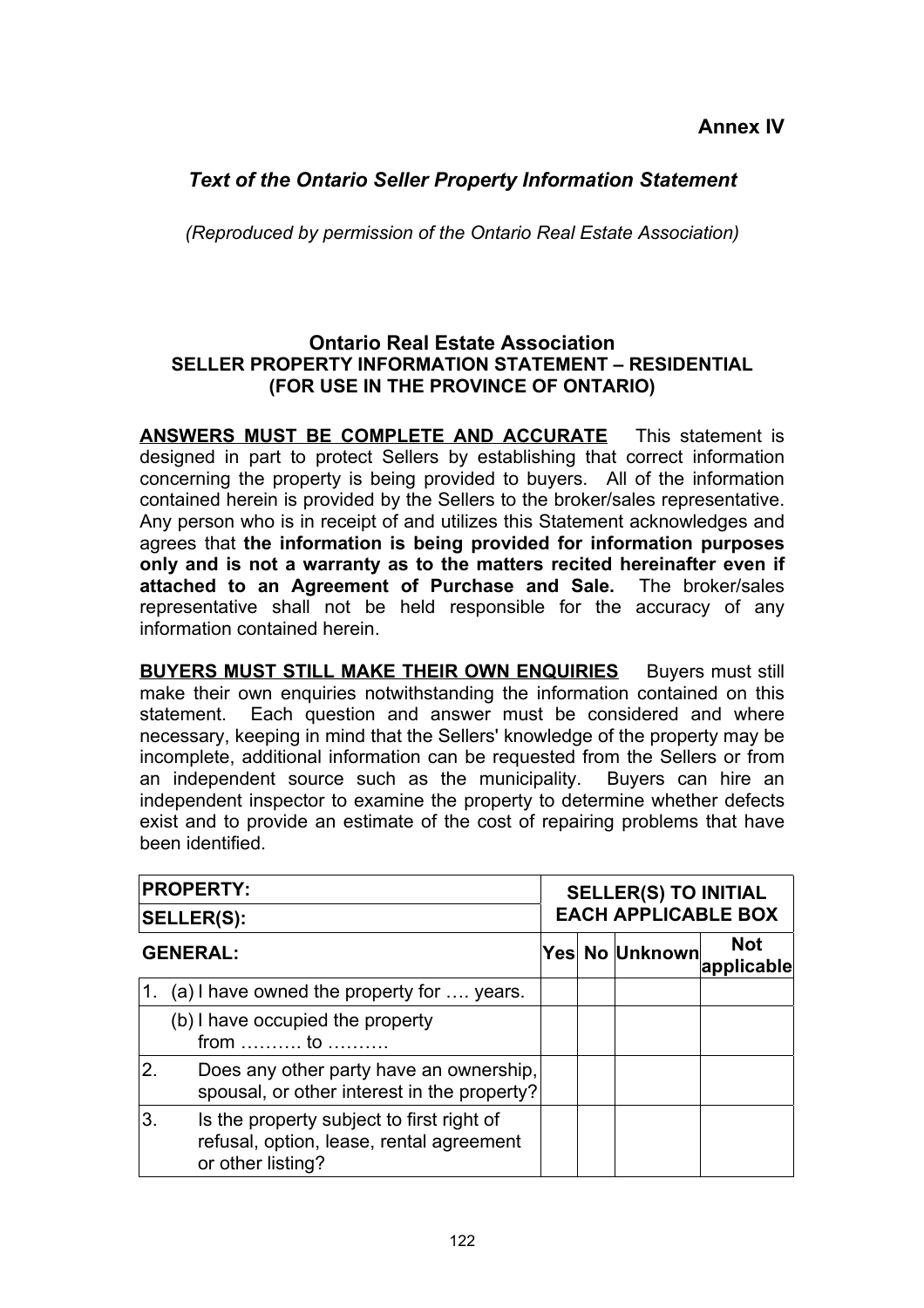| 4.  | If the Seller owns adjoining land, has a<br>consent to sever been obtained within<br>the last 2 years?                                                               |  |  |
|-----|----------------------------------------------------------------------------------------------------------------------------------------------------------------------|--|--|
| 5.  | Are there any encroachments, registered<br>easements, or rights-of-way?                                                                                              |  |  |
| 6.  | (a) Is there a plan of Survey? Date of<br>survey                                                                                                                     |  |  |
|     | (b) Does the survey show the current<br>location of all buildings, improvements,<br>easements, encroachments and rights-<br>of-way?                                  |  |  |
| 7.  | What is the zoning on the subject                                                                                                                                    |  |  |
| 8.  | Does the subject property comply with<br>the zoning?<br>If not, is it legal non-conforming?                                                                          |  |  |
| 9.  | Are there any applications for rezoning in<br>your area?                                                                                                             |  |  |
| 10. | Are there any restrictive covenants that<br>run with the land?                                                                                                       |  |  |
| 11. | Are there any drainage restrictions?                                                                                                                                 |  |  |
| 12. | Are there any local levies or unusual<br>taxes being charged at the present time<br>or contemplated?<br>If so, at what cost?  Expiry date                            |  |  |
| 13. | Have you received any notice, claim,<br>work order or deficiency notice affecting<br>the property from any person or any<br>public body?                             |  |  |
| 14. | Are there any public projects planned for<br>the immediate area?<br>Eg: road widenings, new highways,<br>expropriations etc.                                         |  |  |
|     | 15. (a) Are there any current or pending<br>Heritage designations for the property?                                                                                  |  |  |
|     | (b) Is the property in an area designated as<br>Heritage?                                                                                                            |  |  |
| 16. | Are there any conditional sales contracts,<br>leases, or service contracts? eg: furnace,<br>alarm system, etc.<br>Are they assignable or will they be<br>discharged? |  |  |
| 17. | Are there any defects in any appliances<br>or equipment included with the property?                                                                                  |  |  |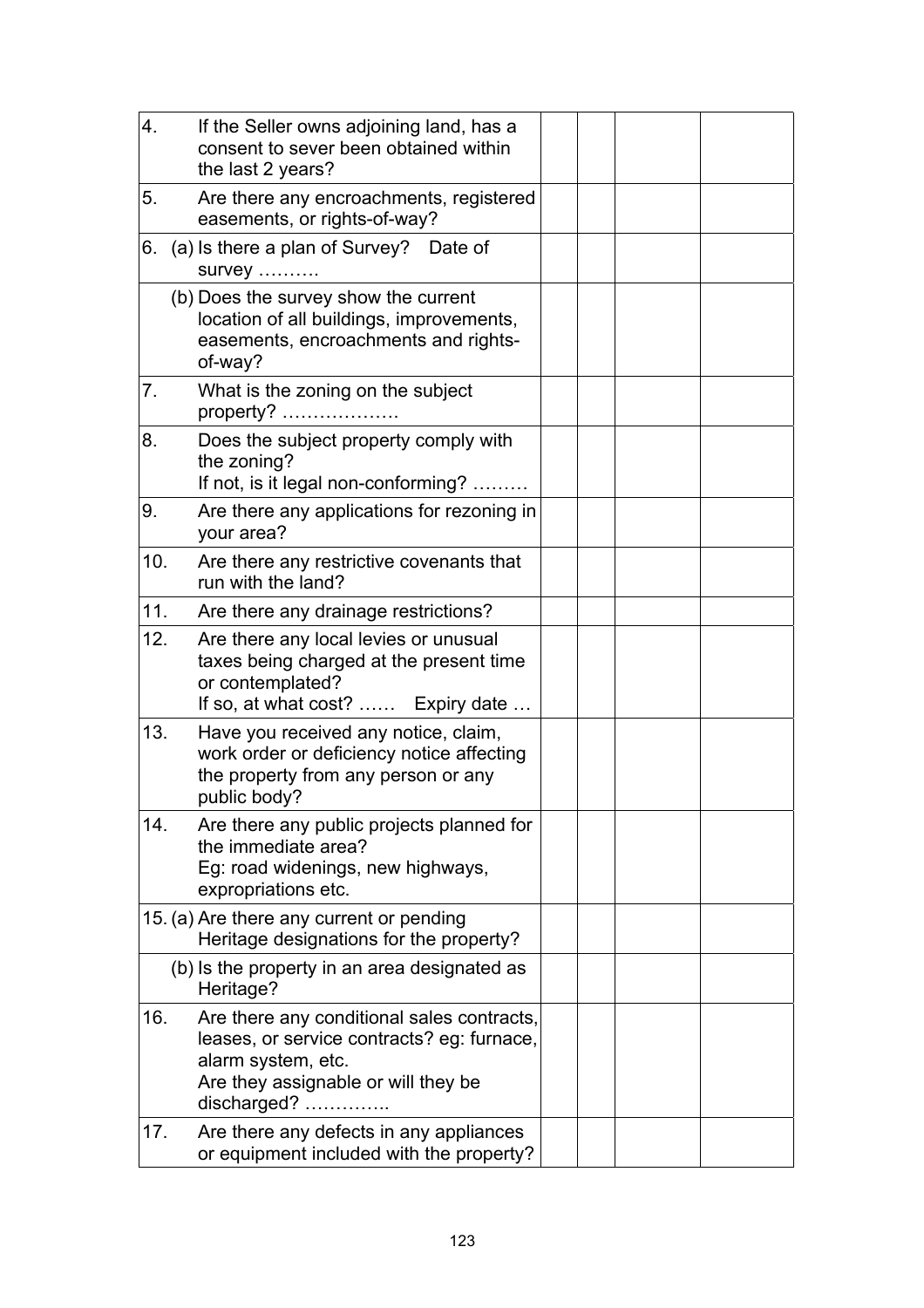| 18. |                                                                 | Do you know the approximate age of the<br>building $(s)$ ? Age  Any<br>additions: Age                                                                               |  |                |                          |
|-----|-----------------------------------------------------------------|---------------------------------------------------------------------------------------------------------------------------------------------------------------------|--|----------------|--------------------------|
| 19. | Program?                                                        | Are there any past or pending claims<br>under the Ontario New Home Warranty<br><b>ONHWP Registration Number </b>                                                    |  |                |                          |
| 20. | GST?                                                            | Will the sale of this property be subject to                                                                                                                        |  |                |                          |
|     |                                                                 | <b>WATER SUPPLY AND WASTE DISPOSAL:</b>                                                                                                                             |  |                |                          |
|     | 1. (a) What is your water source?<br>$\Box$ Shared $\Box$ Other | $\Box$ Municipal $\Box$ Drilled $\Box$ Bored<br>□ Dug □ Lake □ Community                                                                                            |  | Yes No Unknown | <b>Not</b><br>applicable |
|     | agreement?                                                      | (b) If your water source is Community/<br>Shared, is there a transferrable written                                                                                  |  |                |                          |
|     | (c) Are you aware of any problem re:<br>quantity of water?      |                                                                                                                                                                     |  |                |                          |
|     | quality of water?                                               | (d) Are you aware of any problems re:                                                                                                                               |  |                |                          |
|     | (e) Do you have any water treatment<br>devices?                 |                                                                                                                                                                     |  |                |                          |
|     | round?                                                          | (f) Is your water system operable year                                                                                                                              |  |                |                          |
|     |                                                                 | 2. (a) What kind of sewage disposal system<br>services the property?                                                                                                |  |                |                          |
|     | septic system?                                                  | (b) Are you aware of any problems with the<br>.                                                                                                                     |  |                |                          |
|     | system is available?<br>system                                  | (c) What documentation for the septic<br>□ Use Permit □ Location Sketch<br>$\square$ Maintenance Records Age of                                                     |  |                |                          |
|     | <b>ENVIRONMENTAL:</b>                                           |                                                                                                                                                                     |  |                |                          |
| 1.  | gasoline or fuel tanks etc.                                     | Are you aware of possible environmental<br>problems or soil contamination of any<br>kind on your property or in the immediate<br>area? Eg: toxic waste, underground |  | Yes No Unknown | <b>Not</b><br>applicable |
| 2.  | immediate area?                                                 | Are there any existing or proposed waste<br>dumps, disposal sites or land fills in the                                                                              |  |                |                          |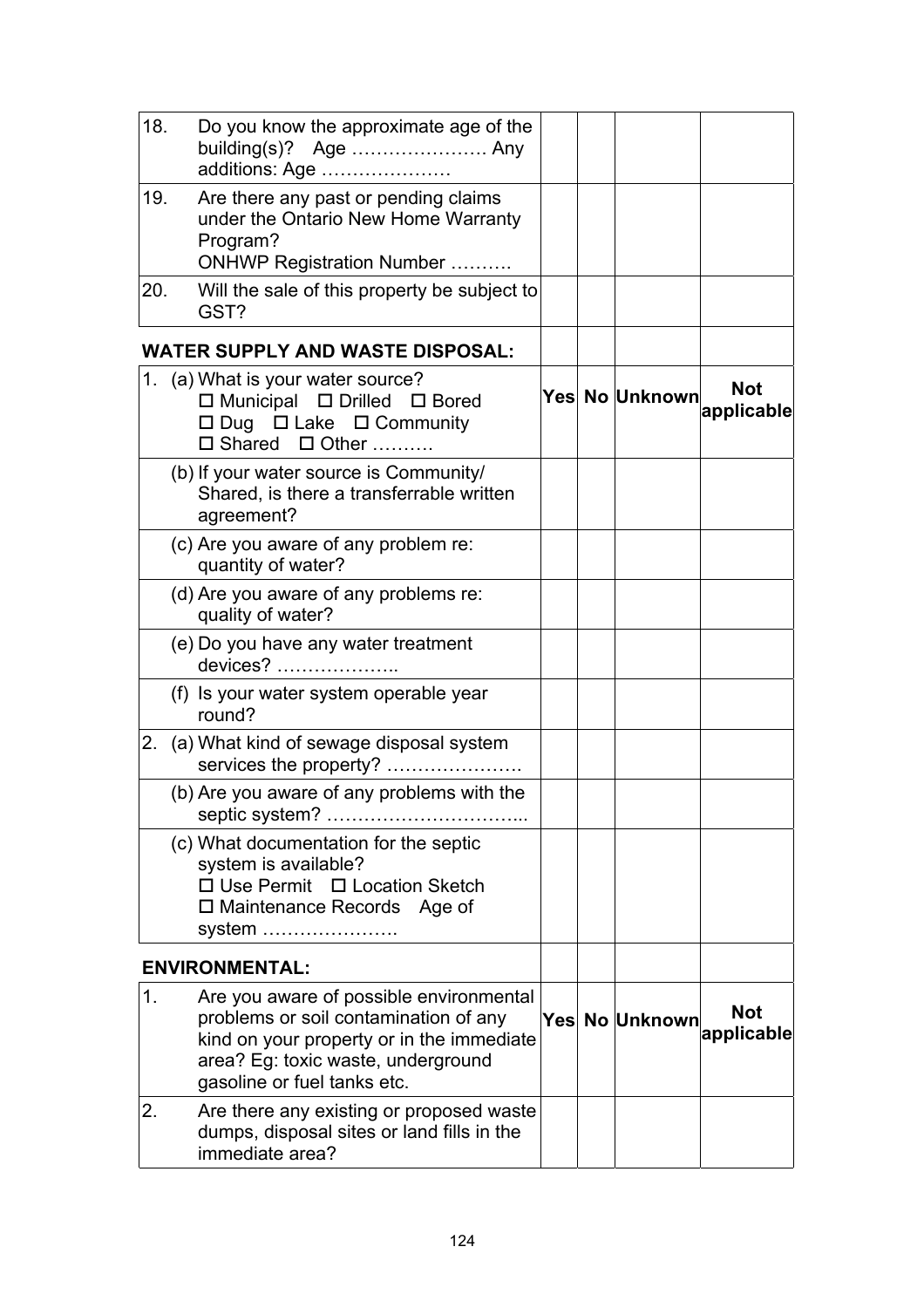| 3. | Are there any pending real estate<br>developments or projects in the<br>neighbourhood?    |  |  |
|----|-------------------------------------------------------------------------------------------|--|--|
| 4  | Is the lot subject to flooding?                                                           |  |  |
| 5  | Is the property under the jurisdiction of<br>any Conservation Authority or<br>Commission? |  |  |

### ADDITIONAL COMMENTS :

**STRUCTURAL:**  $\left| \frac{Y_{\text{res}}}{Y_{\text{res}}} \right|$  No Unknown  $\left| \frac{N}{Y_{\text{res}}} \right|$ **applicable** 1. Are you aware of any structural problems? 2. (a) Have you made any renovations, additions or improvements to the property? (b) Was a building permit obtained? (c) Has the final building inspection been approved or has a final occupancy permit been obtained? 3. To the best of your knowledge have the building(s) ever contained ureaformaldehyde insulation? 4. (a) Are you aware of any deficiencies or non-compliance with the Ontario Fire Code? (b) Is your property equipped with operational smoke detectors? (c) Is the property equipped with operational carbon monoxide detectors? 5. Is the woodstove(s) / chimney(s) / fireplace(s) in working order? 6. Are you aware of any problems with the central air conditioning or heating system?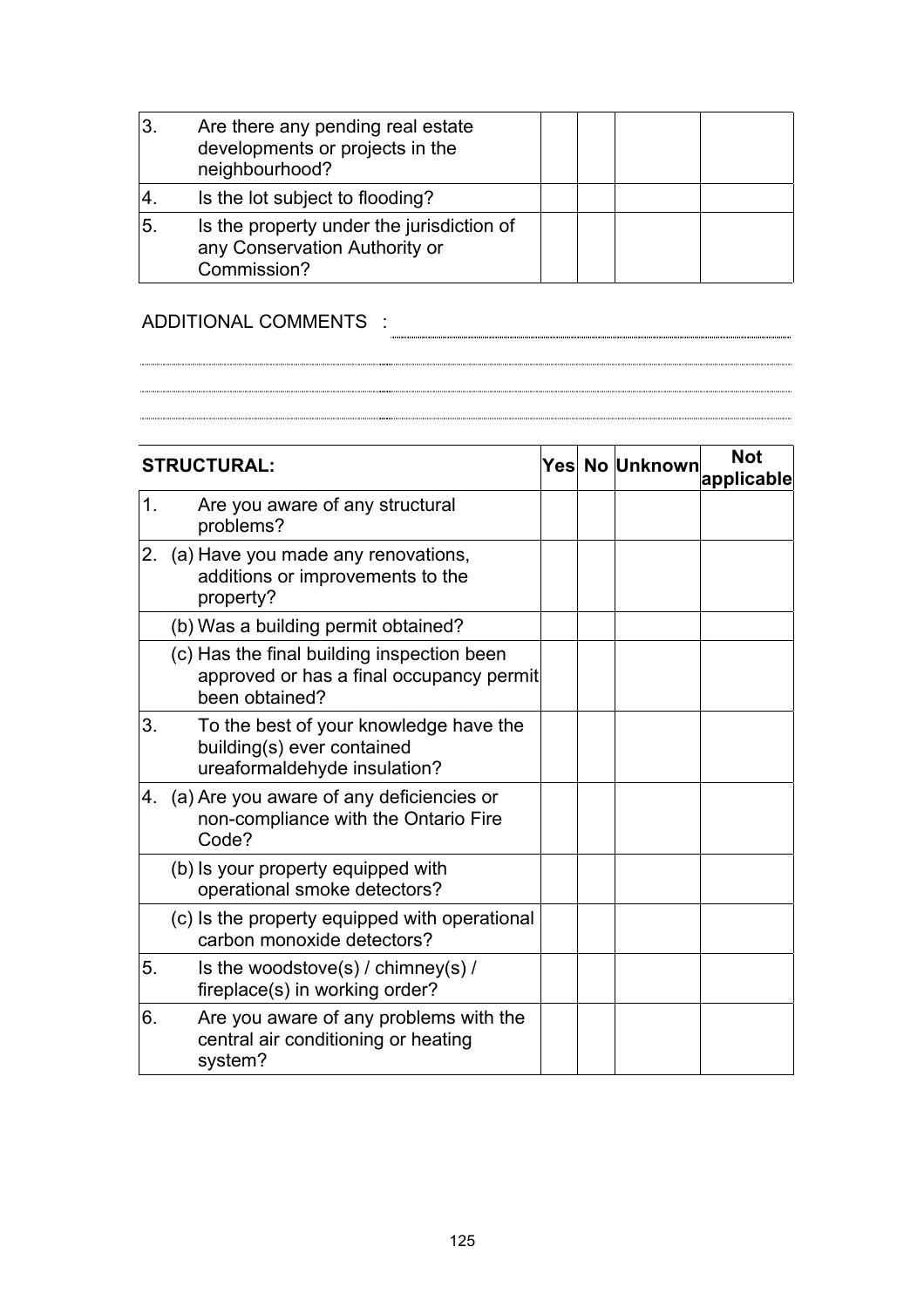| 7.  | Are you aware of any moisture and / or<br>water problems in the basement or crawl<br>space?                 |  |                |                          |
|-----|-------------------------------------------------------------------------------------------------------------|--|----------------|--------------------------|
| 8.  | Are you aware of any damage due to<br>wind, fire, water, insects, termites,<br>rodents, pets or wood rot?   |  |                |                          |
| 9.  | Are you aware of any roof leakage or<br>unrepaired damage? Age of roof                                      |  |                |                          |
| 10. | Are you aware of any problems with the<br>electrical system?                                                |  |                |                          |
|     | Type of wiring: $\square$ copper $\square$ aluminium<br>$\Box$ other                                        |  |                |                          |
| 11. | Are you aware of any problems with the<br>plumbing system?                                                  |  |                |                          |
| 12. | Is there any lead or galvanized metal<br>plumbing on the property?                                          |  |                |                          |
| 13. | What is under the carpeting?                                                                                |  |                |                          |
| 14. | Are you aware of any problems with the<br>swimming pool, hot tub or whirlpool<br>bathtub?                   |  |                |                          |
| 15. | Is the outdoor lawn sprinkler system in<br>working order?                                                   |  |                |                          |
| 16. | Is there a home inspection report<br>available? Date of report                                              |  |                |                          |
|     | <b>CONDOMINIUMS:</b>                                                                                        |  | Yes No Unknown | <b>Not</b><br>applicable |
| 1.  | Are there any special assessments<br>approved or proposed?                                                  |  |                |                          |
| 2.  | Are there any pending rule or by-law<br>amendments which may alter or restrict<br>the uses of the property? |  |                |                          |
| 3.  | Is the condominium registered?                                                                              |  |                |                          |
| 4.  | Parking: Number of Spaces.<br>□ Owned<br>$\Box$ Exclusive Use $\Box$ Leased<br>or Licensed                  |  |                |                          |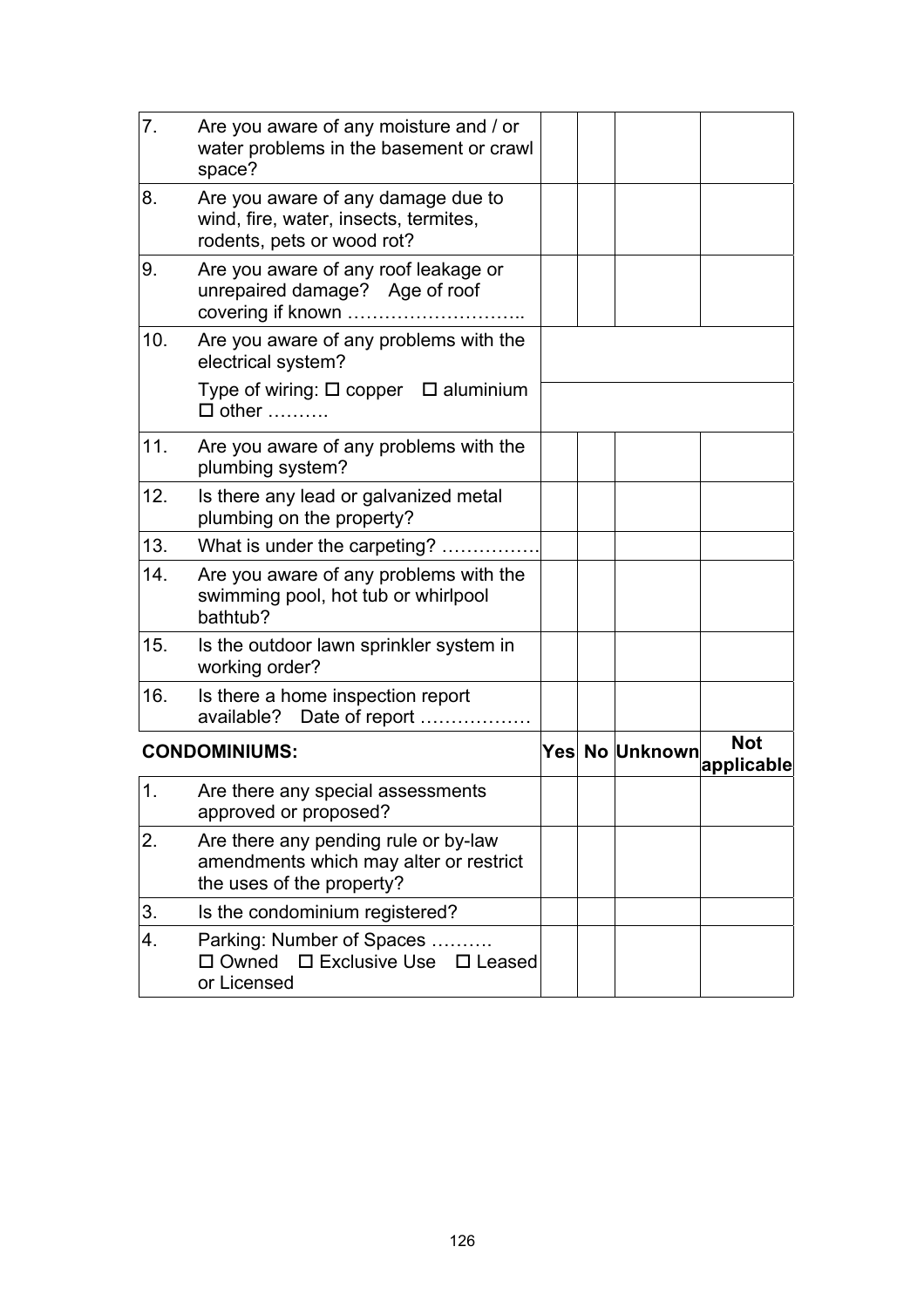| <b>RENTAL INFORMATION:</b><br>□ APPLICABLE □ NOT APPLICABLE |                                       |  | Yes No Unknown   | <b>Not</b><br>applicable |
|-------------------------------------------------------------|---------------------------------------|--|------------------|--------------------------|
| 1.<br>current rents legal?                                  | To the best of your knowledge are the |  |                  |                          |
|                                                             |                                       |  |                  |                          |
| <b>RENTAL SCHEDULE</b>                                      | <b>APARTMENT</b>                      |  | <b>APARTMENT</b> |                          |
| <b>TENANTS NAME</b>                                         |                                       |  |                  |                          |
| <b>CURRENT RENT</b>                                         |                                       |  |                  |                          |
| <b>ARE ANY RENTS IN DEFAULT?</b>                            |                                       |  |                  |                          |
| <b>DATE OF LAST INCREASE</b>                                |                                       |  |                  |                          |
| AMOUNT OF DEPOSIT HELD                                      |                                       |  |                  |                          |
| <b>EXPIRY OF LEASE (IF ANY)</b>                             |                                       |  |                  |                          |
| <b>RENTAL INCLUSIONS</b>                                    |                                       |  |                  |                          |

(ATTACH SEPARATE RENTAL SCHEDULE IF MORE THAN 2 UNITS)

**ADDITIONAL COMMENTS:**

For the purposes of this Seller Property Information Statement, a "Seller" includes a vendor, a landlord, or a prospective vendor or landlord and a "buyer" includes a purchaser, a tenant, or a prospective purchaser or tenant.

THE SELLERS STATE THAT THE ABOVE INFORMATION IS TRUE, BASED ON THEIR CURRENT ACTUAL KNOWLEDGE AS OF THE DATE BELOW. ANY IMPORTANT CHANGES TO THIS INFORMATION KNOWN TO THE SELLERS WILL BE DISCLOSED BY THE SELLERS PRIOR TO CLOSING. THE SELLERS HEREBY AUTHORIZE THAT A COPY OF THIS SELLER PROPERTY INFORMATION STATEMENT BE DELIVERED BY THEIR AGENT OR REPRESENTATIVE TO PROSPECTIVE BUYERS OR THEIR AGENTS OR REPRESENTATIVES. THE SELLERS HEREBY ACKNOWLEDGE RECEIPT OF A TRUE COPY OF THIS STATEMENT. **NOTE:** SELLERS ARE RESPONSIBLE FOR THE ACCURACY OF ALL ANSWERS.

|          | Date |
|----------|------|
| (Seller) |      |
|          | Date |
| (Seller  |      |

I acknowledge that the information provided herein is not warranted and hereby acknowledge receipt of a copy of the above information.